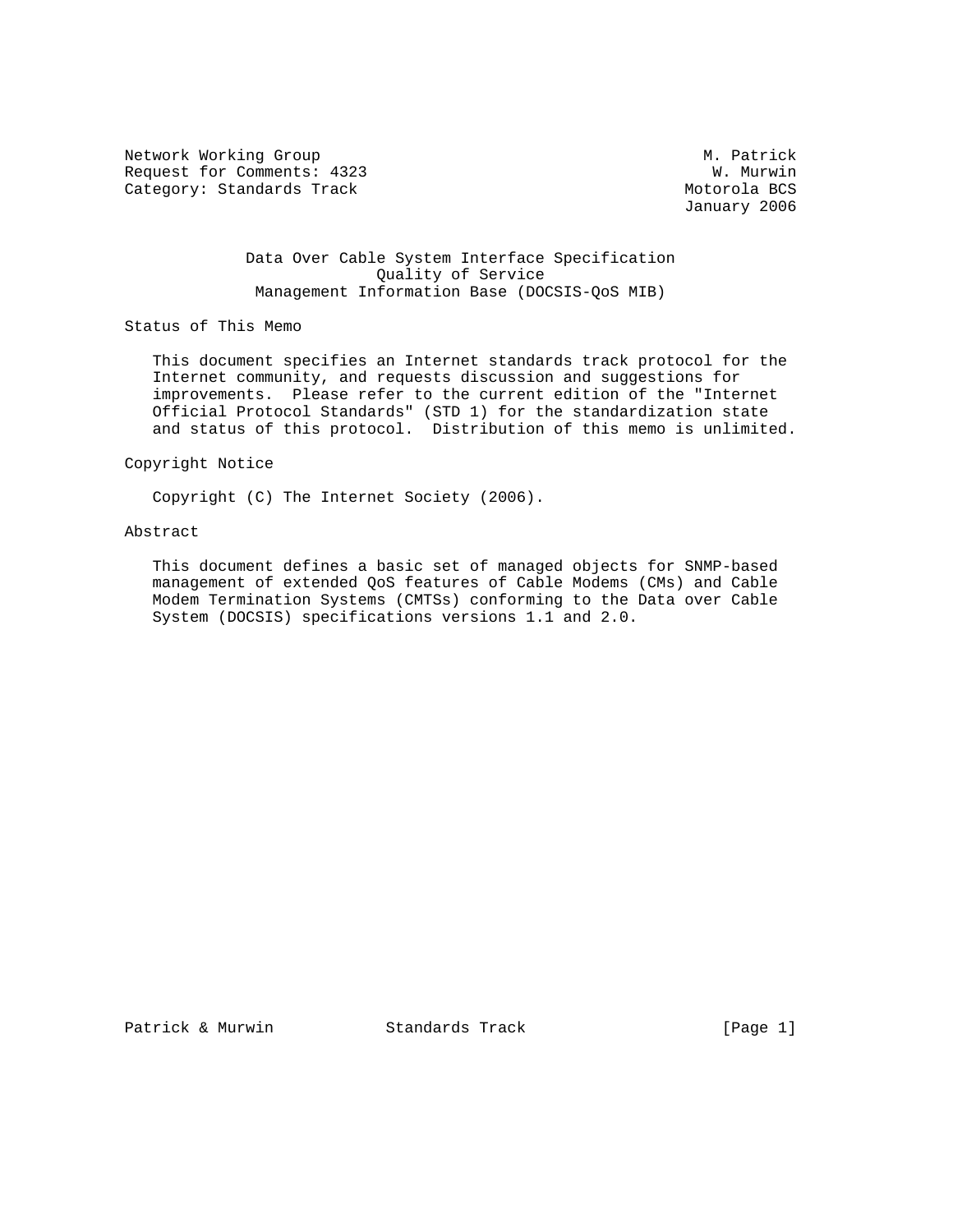Table of Contents

| 1.1. The Internet-Standard Management Framework 2 |  |
|---------------------------------------------------|--|
|                                                   |  |
|                                                   |  |
| $2 \quad 1$                                       |  |
|                                                   |  |
|                                                   |  |
| 2.2.2. docsIetfOosParamSetTable 10                |  |
| 2.2.2.1. Interoperation with DOCSIS 1.0 11        |  |
| 2.2.3. docsIetfQosServiceFlowTable 12             |  |
| 2.2.4. docsIetfQosServiceFlowStatsTable 13        |  |
| 2.2.5. docsIetfQosUpstreamStatsTable 14           |  |
| 2.2.6. docsIetfQosDynamicServiceStatsTable 14     |  |
| 2.2.7. docsIetfQosServiceFlowLogTable 14          |  |
|                                                   |  |
| 2.2.8. docsIetfOosServiceClassTable 15            |  |
| 2.2.9. docsIetfQosServiceClassPolicyTable 15      |  |
| 2.2.10. docsIetfQosPHSTable 16                    |  |
| 2.2.11. docsIetfQosCmtsMacToSrvFlowTable 16       |  |
| 3. Externally Administered Classification 16      |  |
| 4. DOCSIS and IPv4 Type-of-Service (ToS) Field 19 |  |
| 5.                                                |  |
| 6.                                                |  |
| 7.                                                |  |
| 8 <sub>1</sub>                                    |  |
|                                                   |  |
|                                                   |  |

1. Introduction

 This memo is a product of the IP over Cable Data Network (IPCDN) working group within the Internet Engineering Task Force (IETF).

1.1. The Internet-Standard Management Framework

 For a detailed overview of the documents that describe the current Internet-Standard Management Framework, please refer to section 7 of RFC 3410 [15].

 Managed objects are accessed via a virtual information store, termed the Management Information Base or MIB. MIB objects are generally accessed through the Simple Network Management Protocol (SNMP). Objects in the MIB are defined using the mechanisms defined in the Structure of Management Information (SMI). This memo specifies a MIB module that is compliant to the SMIv2, which is described in STD 58, RFC 2578 [1], STD 58, RFC 2579 [2] and STD 58, RFC 2580 [3].

Patrick & Murwin Standards Track [Page 2]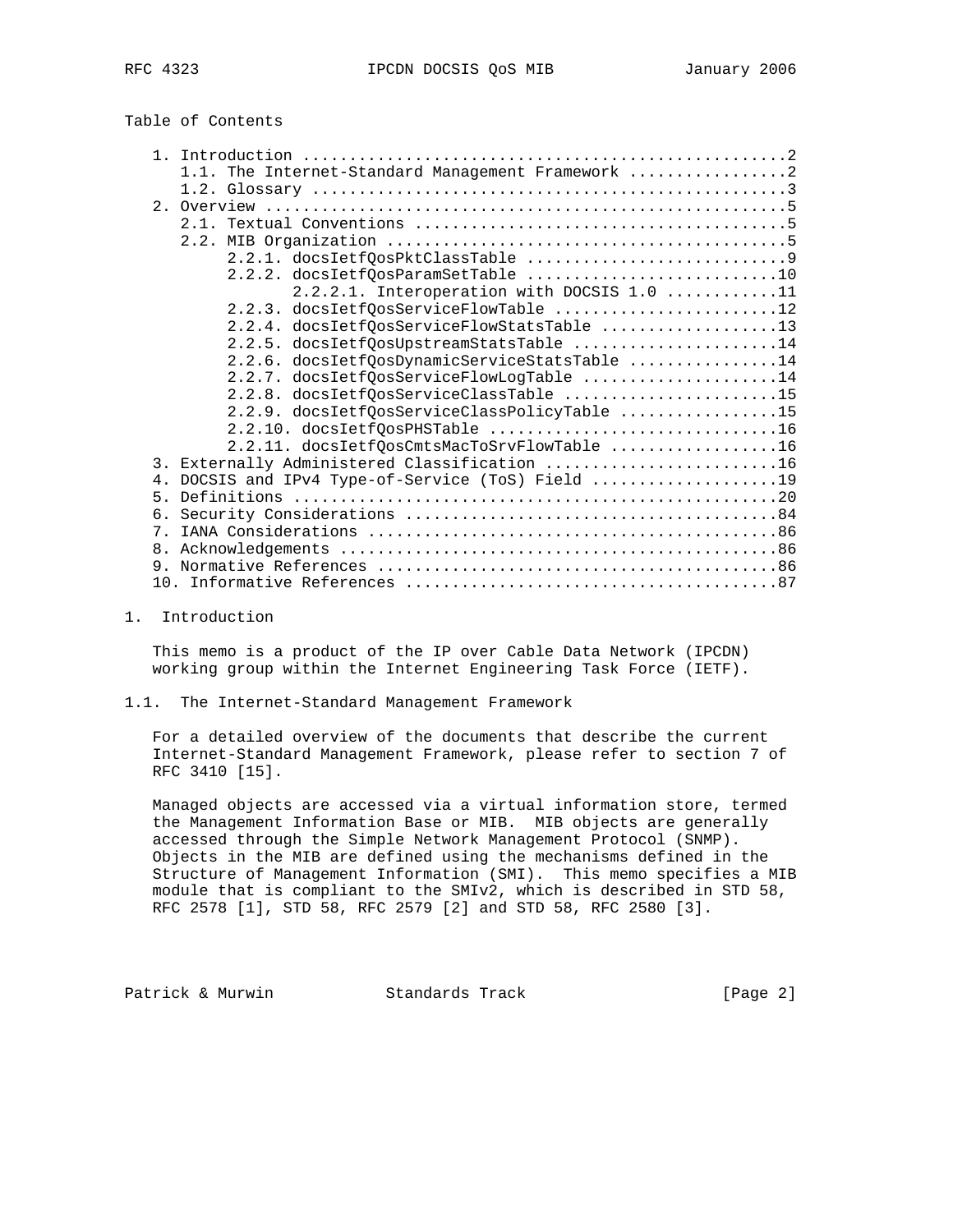- 1.2. Glossary
	- Active QPS Active QoS Parameter Set (QPS). The set of QoS parameters that describe the current level of service provided to a Service Flow (SF).
	- Active SF Active Service Flow. An SF with a non-empty Active QPS.
	- Admitted QPS Admitted QoS Parameter Set. The set of QoS parameters that describe a level of service that the Service Flow is not currently using, but that it is guaranteed to receive upon the SF's request to make the set Active.
	- Admitted SF A Service Flow with a non-empty Admitted QPS.
	- CATV Cable Television.
	- CM Cable Modem. A modem connecting a subscriber's LAN to the Cable Television (CATV) Radio Frequency (RF) network. DOCSIS CMs operate as a MAC layer bridge between the home LAN and the Cable Television (CATV) Radio Frequency (RF) network.
	- CMTS Cable Modem Termination System. The "head-end" device providing connectivity between the RF network and the Internet.
	- Downstream The direction from the head-end towards the subscriber.
	- DSA Dynamic Service Addition. A DOCSIS MAC management message requesting the dynamic creation of a new Service Flow. New SFs are created with a three message exchange of a DSA-REQ, DSA-RSP, and DSA-ACK.
	- DSC Dynamic Service Change. A DOCSIS MAC management message requesting a change to the attributes of a Service Flow. SFs are changed with a three-message exchange of a DSC-REQ, DSC-RSP, and DSC-ACK.
	- DSD Dynamic Service Delete. A DOCSIS MAC management message requesting the deletion of a Service Flow. SFs are deleted with a two-message exchange of a DSD-REQ and DSD-ACK.

| Patrick & Murwin | Standards Track | [Page $3$ ] |
|------------------|-----------------|-------------|
|                  |                 |             |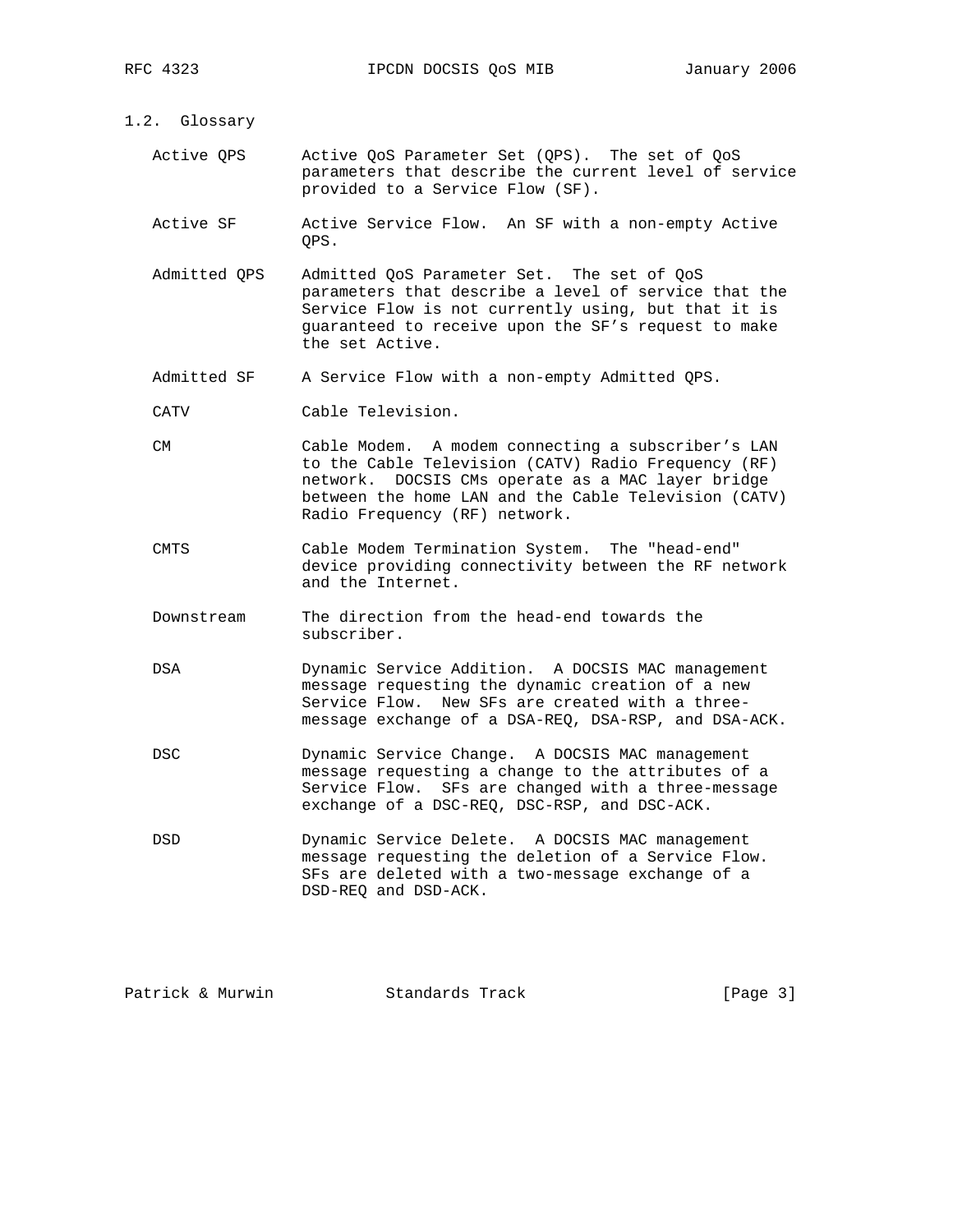- Head-end The origination point in most cable systems of the subscriber video signals. It is generally also the location of the CMTS.
- PHS Payload Header Suppression. A feature of DOCSIS 1.1 and 2.0 in which header bytes that are common in a sequence of packets of a Service Flow are replaced by a one-byte PHSI Index (PHSI) when transmitting the packet on the RF network.
- primary SF Primary Service Flow. All CMs have a Primary Upstream Service Flow and a Primary Downstream Service Flow. They provide a default path for forwarded packets that are not classified to any other Service Flow.
- Provisioned QPS A QoS Parameter Set describing an envelope of service within which a Service Flow is authorized to request admission. All existing Service Flows must have a non-empty Provisioned QPS; thus, all SFs are considered to be "Provisioned".
- RF Radio Frequency. In particular, this abbreviation refers to the radio frequencies for Cable Television (CATV).
- SCN Service Class Name. A named set of QoS parameters. A Service Flow may or may not be associated with a single named Service Class. A Service Class has as an attribute a QoS Parameter Set that is used as the default set of values for all Service Flows belonging to the Service Class.
- SID Service ID. A 16-bit unsigned integer assigned by the CMTS for an Upstream Service Flow with a non empty Active QoS Parameter Set.
- SF Service Flow. A unidirectional stream of packets between the CM and CMTS. SFs are characterized as upstream or downstream. The SF is the fundamental unit of service provided on a DOCSIS CATV network.
	- SFID Service Flow ID. A 32-bit unsigned integer assigned by the CMTS to each Service Flow.
	- Upstream The direction from a subscriber CM to the head-end CMTS.

| Patrick & Murwin<br>[Page $4$ ]<br>Standards Track |
|----------------------------------------------------|
|----------------------------------------------------|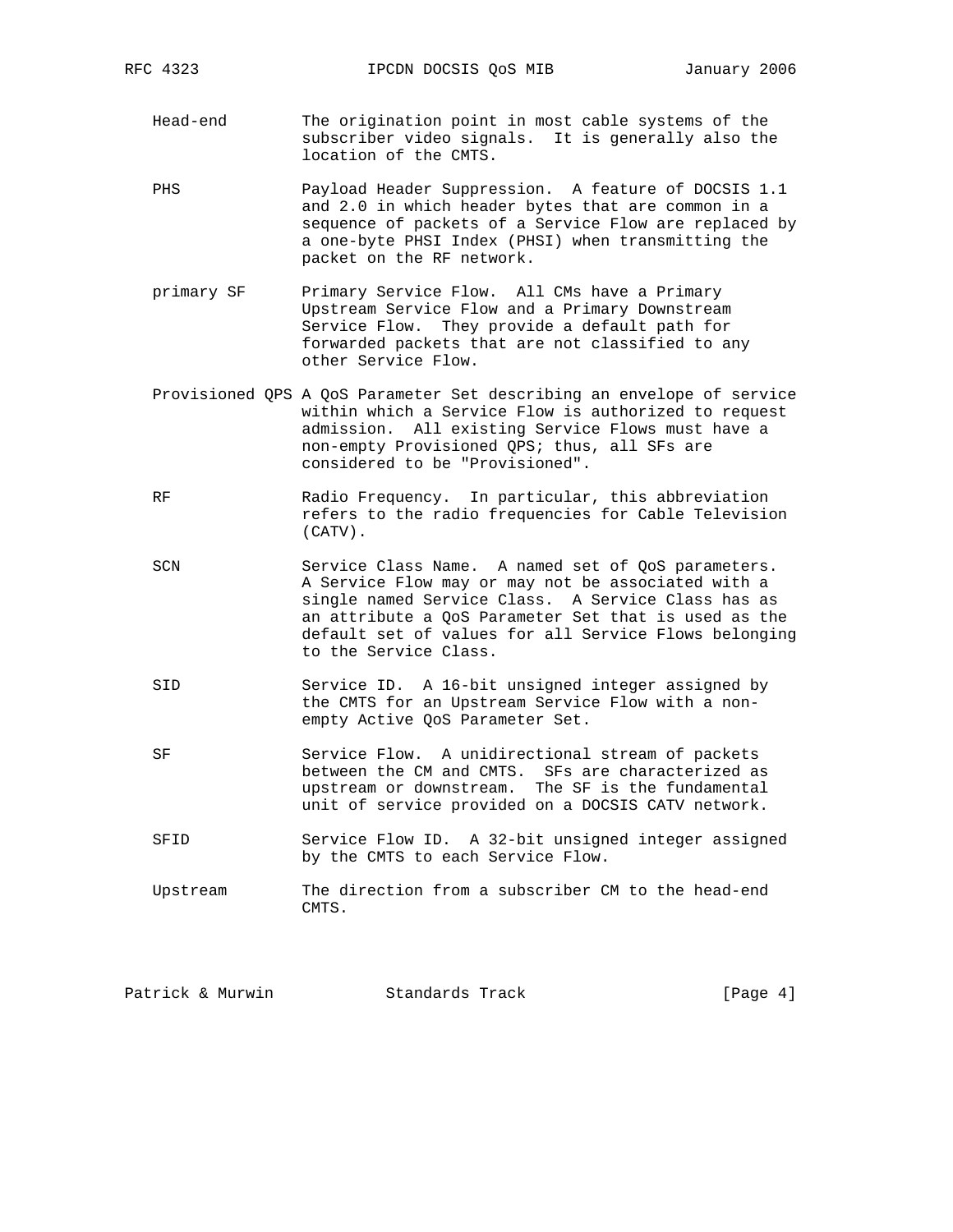2. Overview

 This MIB module provides a set of objects required for the management of DOCSIS 1.1 and 2.0 compliant Cable Modems (CM) and Cable Modem Termination Systems (CMTS). The specification is derived from the DOCSIS 2.0 Radio Frequency Interface specification [4]. Please note that the referenced DOCSIS specifications only requires Cable Modems to process IPv4 customer traffic. Design choices in this MIB module reflect those requirements. Future versions of the DOCSIS standard are expected to require support for IPv6 as well.

 The key words "MUST", "MUST NOT", "REQUIRED", "SHALL", "SHALL NOT", "SHOULD", "SHOULD NOT", "RECOMMENDED", "MAY", and "OPTIONAL" in this document are to be interpreted as described in RFC 2119 [5].

### 2.1. Textual Conventions

 The textual convention "DocsIetfQosRfMacIfDirection" is defined to indicate the direction of a packet classifier relative to an interface. It takes the values of either downstream(1) or upstream(2).

 The textual convention "DocsIetfQosBitRate" corresponds to the bits per second as defined for QoS Parameter Sets in DOCSIS 1.1 and 2.0. This definition includes all bits of the Ethernet MAC frame as transmitted on the RF network, starting with the Destination Address and ending with the Ethernet Frame Check Sequence (FCS). It does NOT includes bits in the DOCSIS MAC header.

# 2.2. MIB Organization

 The structure of the IPCDN QoS MIB module (DOCS-IETF-QOS-MIB) is summarized below:

```
 docsIetfQosMIB
   docsIetfQosMIBObjects
     docsIetfQosPktClassTable
       docsIetfQosPktClassEntry
         docsIetfQosPktClassId
         docsIetfQosPktClassDirection
         docsIetfQosPktClassPriority
         docsIetfQosPktClassIpTosLow
         docsIetfQosPktClassIpTosHigh
         docsIetfQosPktClassIpTosMask
         docsIetfQosPktClassIpProtocol
         docsIetfQosPktClassInetAddressType
         docsIetfQosPktClassInetSourceAddr
         docsIetfQosPktClassInetSourceMask
```
Patrick & Murwin Standards Track [Page 5]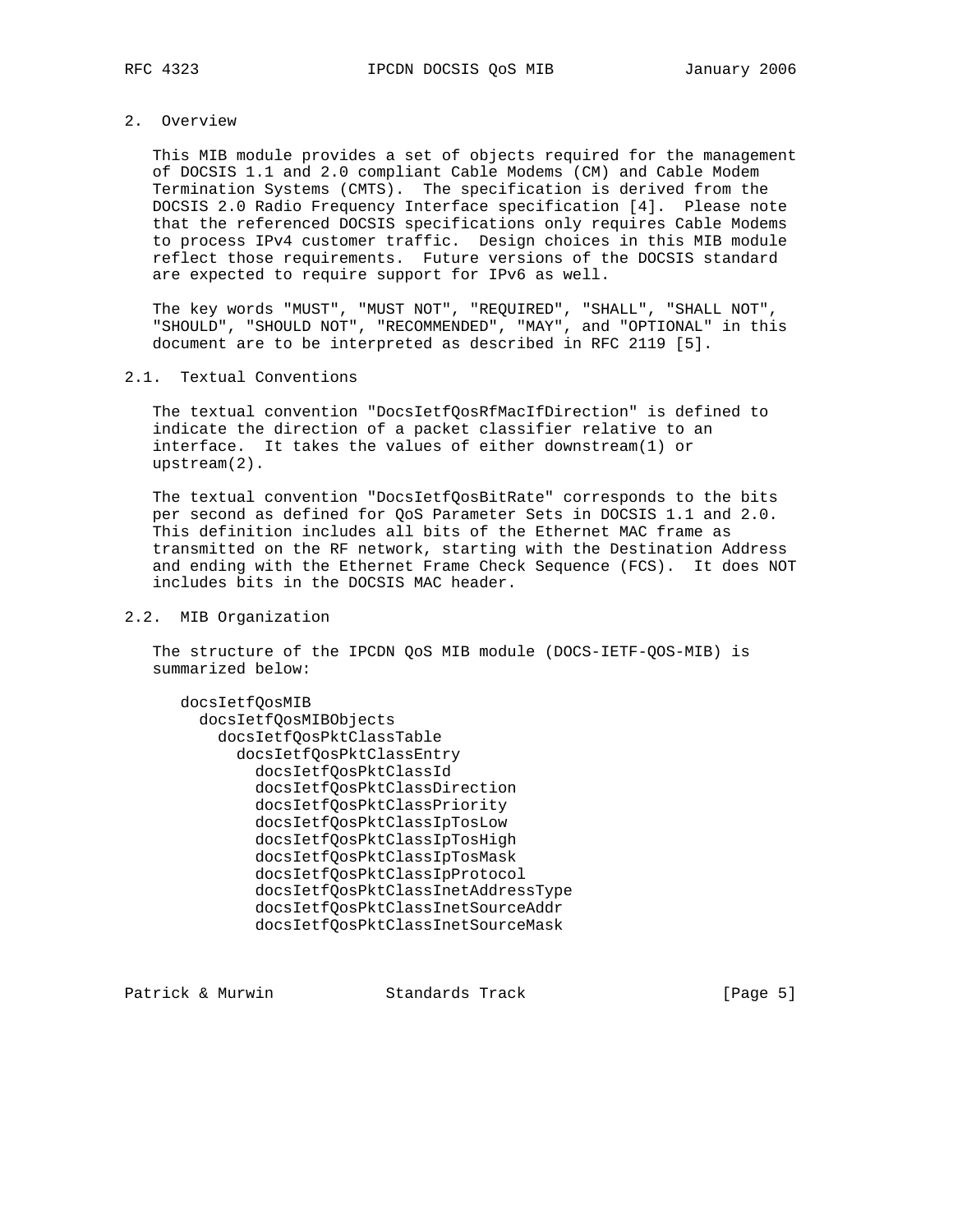docsIetfQosPktClassInetDestAddr docsIetfQosPktClassInetDestMask docsIetfQosPktClassSourcePortStart docsIetfQosPktClassSourcePortEnd docsIetfQosPktClassDestPortStart docsIetfQosPktClassDestPortEnd docsIetfQosPktClassDestMacAddr docsIetfQosPktClassDestMacMask docsIetfQosPktClassSourceMacAddr docsIetfQosPktClassEnetProtocolType docsIetfQosPktClassEnetProtocol docsIetfQosPktClassUserPriLow docsIetfQosPktClassUserPriHigh docsIetfQosPktClassVlanId docsIetfQosPktClassStateActive docsIetfQosPktClassPkts docsIetfQosPktClassBitMap docsIetfQosParamSetTable docsIetfQosParamSetEntry docsIetfQosParamSetServiceClassName docsIetfQosParamSetPriority docsIetfQosParamSetMaxTrafficRate docsIetfQosParamSetMaxTrafficBurst docsIetfQosParamSetMinReservedRate docsIetfQosParamSetMinReservedPkt docsIetfQosParamSetActiveTimeout docsIetfQosParamSetAdmittedTimeout docsIetfQosParamSetMaxConcatBurst docsIetfQosParamSetSchedulingType docsIetfQosParamSetNomPollInterval docsIetfQosParamSetTolPollJitter docsIetfQosParamSetUnsolicitGrantSize docsIetfQosParamSetNomGrantInterval docsIetfQosParamSetTolGrantJitter docsIetfQosParamSetGrantsPerInterval docsIetfQosParamSetTosAndMask docsIetfQosParamSetTosOrMask docsIetfQosParamSetMaxLatency docsIetfQosParamSetType docsIetfQosParamSetRequestPolicyOct docsIetfQosParamSetBitMap docsIetfQosServiceFlowTable docsIetfQosServiceFlowEntry docsIetfQosServiceFlowId docsIetfQosServiceFlowSID docsIetfQosServiceFlowDirection docsIetfQosServiceFlowPrimary docsIetfQosServiceFlowStatsTable

Patrick & Murwin Standards Track [Page 6]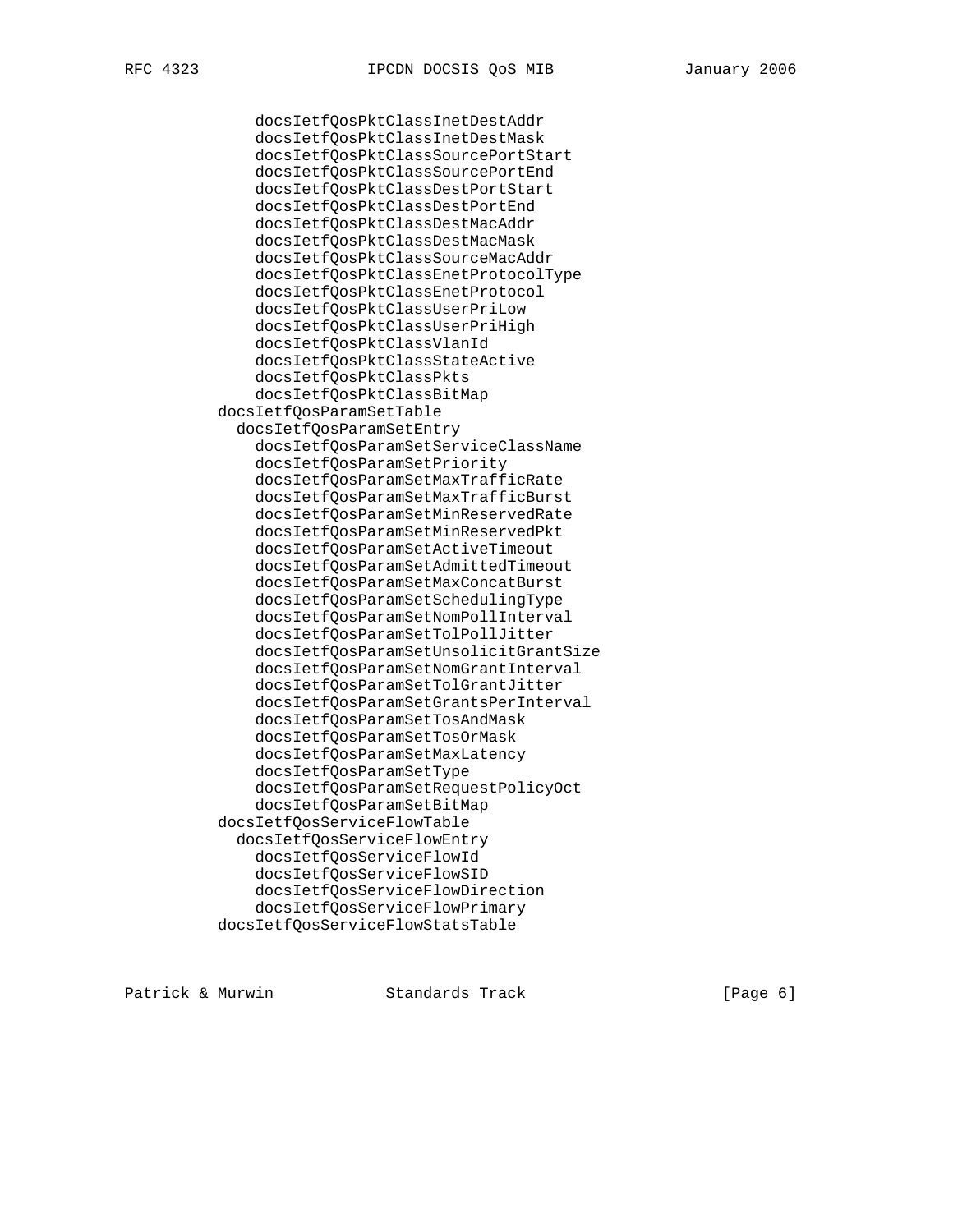docsIetfQosServiceFlowStatsEntry

 docsIetfQosServiceFlowPkts docsIetfQosServiceFlowOctets docsIetfQosServiceFlowTimeCreated docsIetfQosServiceFlowTimeActive docsIetfQosServiceFlowPHSUnknowns docsIetfQosServiceFlowPolicedDropPkts docsIetfQosServiceFlowPolicedDelayPkts docsIetfQosUpstreamStatsTable docsIetfQosUpstreamStatsEntry docsIetfQosSID docsIetfQosUpstreamFragments docsIetfQosUpstreamFragDiscards docsIetfQosUpstreamConcatBursts docsIetfQosDynamicServiceStatsTable docsIetfQosDynamicServiceStatsEntry docsIetfQosIfDirection docsIetfQosDSAReqs docsIetfQosDSARsps docsIetfQosDSAAcks docsIetfQosDSCReqs docsIetfQosDSCRsps docsIetfQosDSCAcks docsIetfQosDSDReqs docsIetfQosDSDRsps docsIetfQosDynamicAdds docsIetfQosDynamicAddFails docsIetfQosDynamicChanges docsIetfQosDynamicChangeFails docsIetfQosDynamicDeletes docsIetfQosDynamicDeleteFails docsIetfQosDCCReqs docsIetfQosDCCRsps docsIetfQosDCCAcks docsIetfQosDCCs docsIetfQosDCCFails docsIetfQosServiceFlowLogTable docsIetfQosServiceFlowLogEntry docsIetfQosServiceFlowLogIndex docsIetfQosServiceFlowLogIfIndex docsIetfQosServiceFlowLogSFID docsIetfQosServiceFlowLogCmMac docsIetfQosServiceFlowLogPkts docsIetfQosServiceFlowLogOctets docsIetfQosServiceFlowLogTimeDeleted docsIetfQosServiceFlowLogTimeCreated docsIetfQosServiceFlowLogTimeActive docsIetfQosServiceFlowLogDirection

Patrick & Murwin Standards Track [Page 7]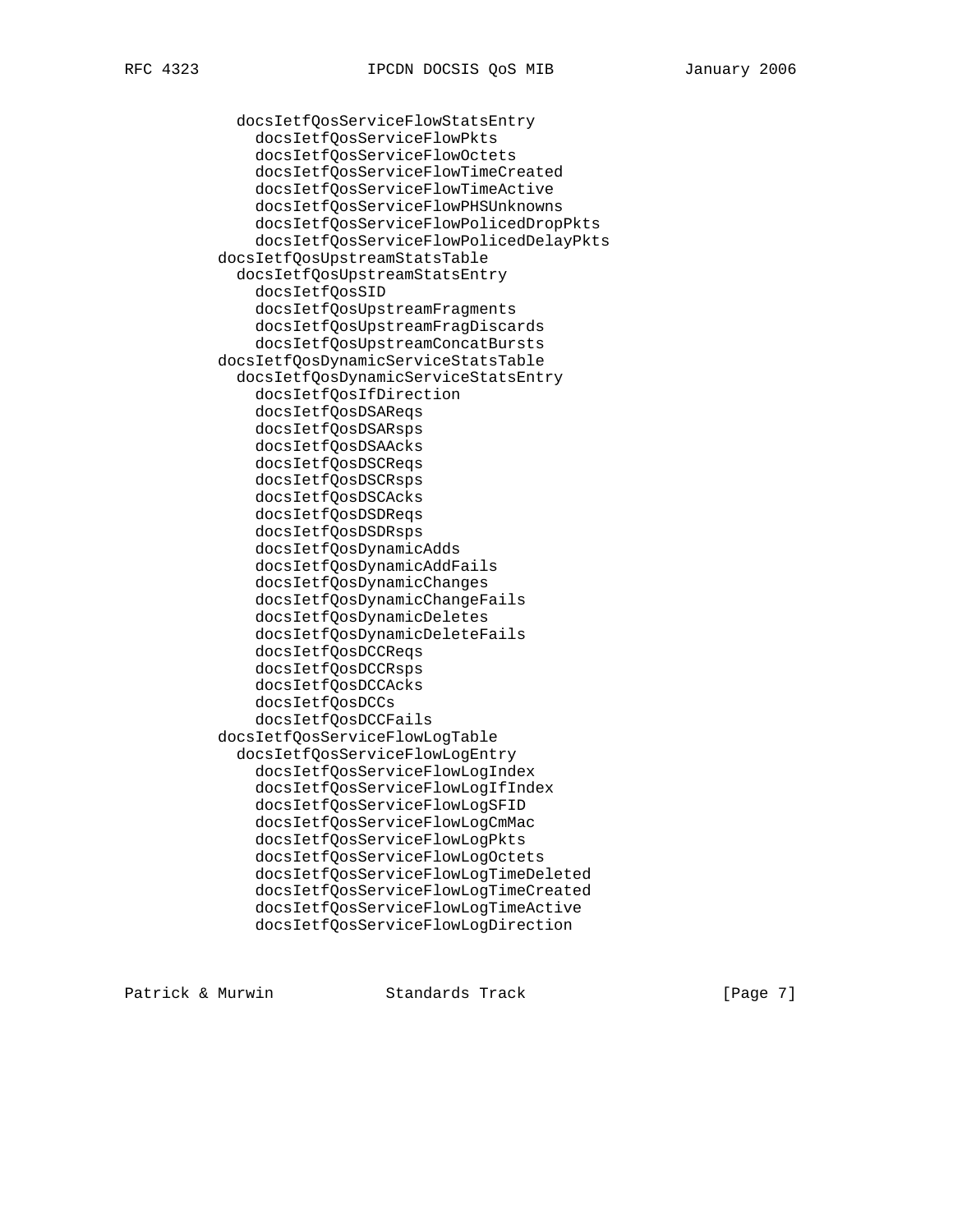docsIetfQosServiceFlowLogPrimary

 docsIetfQosServiceFlowLogServiceClassName docsIetfQosServiceFlowLogPolicedDropPkts docsIetfQosServiceFlowLogPolicedDelayPkts docsIetfQosServiceFlowLogControl docsIetfQosServiceClassTable docsIetfQosServiceClassEntry docsIetfQosServiceClassName docsIetfQosServiceClassStatus docsIetfQosServiceClassMaxTrafficRate docsIetfQosServiceClassMaxTrafficBurst docsIetfQosServiceClassMinReservedRate docsIetfQosServiceClassMinReservedPkt docsIetfQosServiceClassMaxConcatBurst docsIetfQosServiceClassNomPollInterval docsIetfQosServiceClassTolPollJitter docsIetfQosServiceClassUnsolicitGrantSize docsIetfQosServiceClassNomGrantInterval docsIetfQosServiceClassTolGrantJitter docsIetfQosServiceClassGrantsPerInterval docsIetfQosServiceClassMaxLatency docsIetfQosServiceClassActiveTimeout docsIetfQosServiceClassAdmittedTimeout docsIetfQosServiceClassSchedulingType docsIetfQosServiceClassRequestPolicy docsIetfQosServiceClassTosAndMask docsIetfQosServiceClassTosOrMask docsIetfQosServiceClassDirection docsIetfQosServiceClassStorageType docsIetfQosServiceClassDSCPOverwrite docsIetfQosServiceClassPolicyTable docsIetfQosServiceClassPolicyEntry docsIetfQosServiceClassPolicyIndex docsIetfQosServiceClassPolicyName docsIetfQosServiceClassPolicyRulePriority docsIetfQosServiceClassPolicyStatus docsIetfQosServiceClassPolicyStorageType docsIetfQosPHSTable docsIetfQosPHSEntry docsIetfQosPHSField docsIetfQosPHSMask docsIetfQosPHSSize docsIetfQosPHSVerify docsIetfQosPHSIndex docsIetfQosCmtsMacToSrvFlowTable docsIetfQosCmtsMacToSrvFlowEntry

Patrick & Murwin Standards Track [Page 8]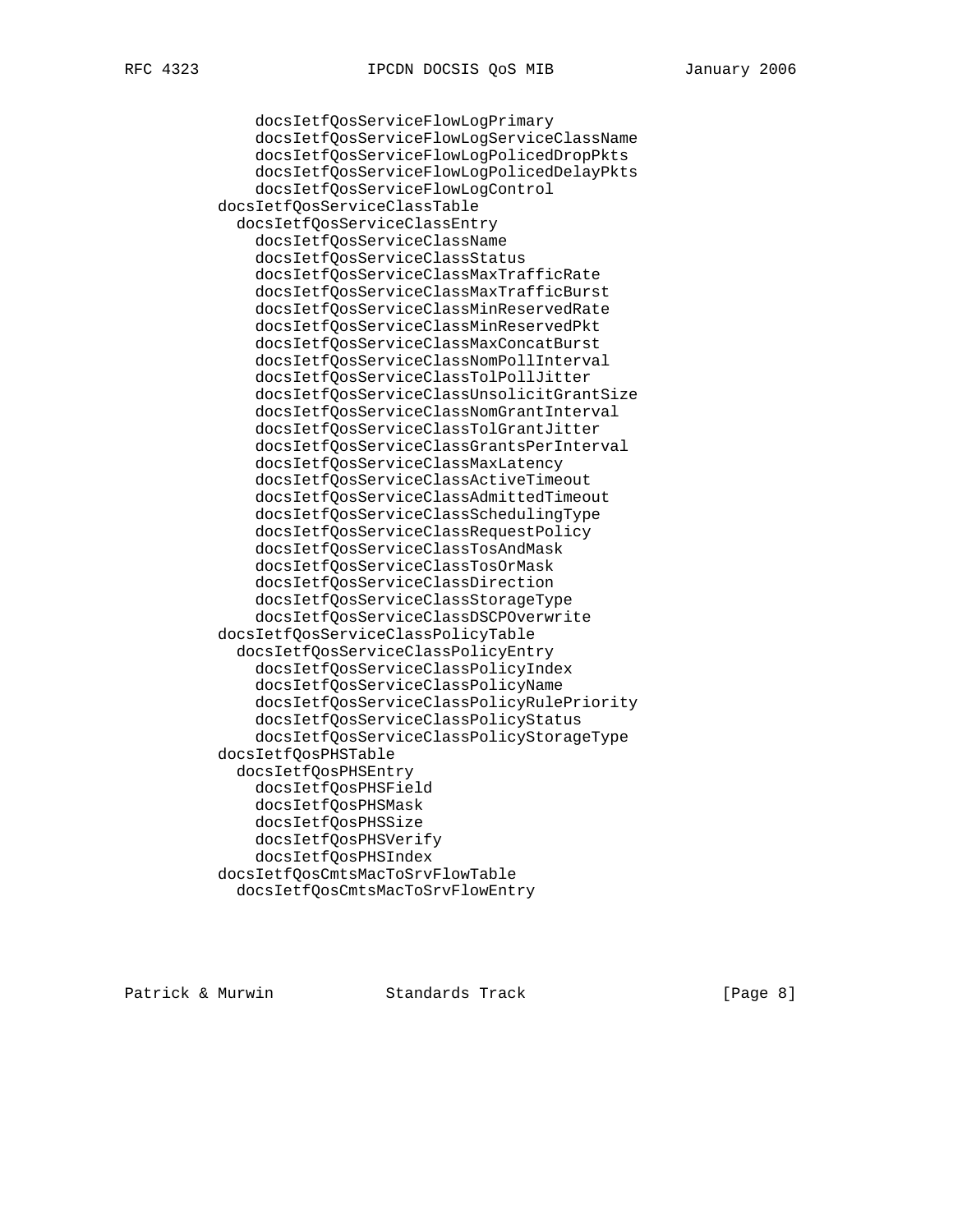docsIetfQosCmtsCmMac docsIetfQosCmtsServiceFlowId docsIetfQosCmtsIfIndex

 This MIB module is organized as 11 tables. Most tables are implemented in both the CM and CMTS; the docsIetfQosUpstreamStatsTable and docsIetfQosServiceFlowLogTable are implemented on the CMTS only.

# 2.2.1. docsIetfQosPktClassTable

 The docsIetfQosPktClassTable reports the Service Flow Classifiers implemented by the managed device. The table is indexed by the tuple { ifIndex, docsIetfQosServiceFlowId, docsIetfQosPktClassId }. The ifIndex corresponds to a CATV MAC interface. Each CATV MAC interface has a set of Service Flows identified with a docsIetfQosServiceFlowId value that is unique for that interface. Each Service Flow may have a number of packet classifiers that map packets to the flow. The ClassifierId for the classifier is unique only within a particular Service Flow.

 The semantics of packet classification are provided in [4]. Briefly, the DOCSIS MAC interface calls for matching packets based on values within the 802.2 (LLC), 802.3, IP, and/or UDP/TCP headers. Packets that map more than one classifier are prioritized according to their docsIetfQosPktClassPriority values. The docsIetfQosServiceFlowId (an index object) indicates to which Service Flow the packet is classified.

 The docsIetfQosPktClassTable is distinct from the docsDevIpFilterTable of [6] in that docsIetfQosPktClassTable is intended only to reflect the state of the Service Flow Classifiers. Service Flow Classifiers may be created only via a CM configuration file or from the Dynamic Service Addition (DSA) messages. For this reason, docsIetfQosPktClassTable is read-only.

 The docsDevIpFilterTable is intended for external policy-based administration of packet classifiers. See the section "Externally Administered Classification", below.

Patrick & Murwin Standards Track [Page 9]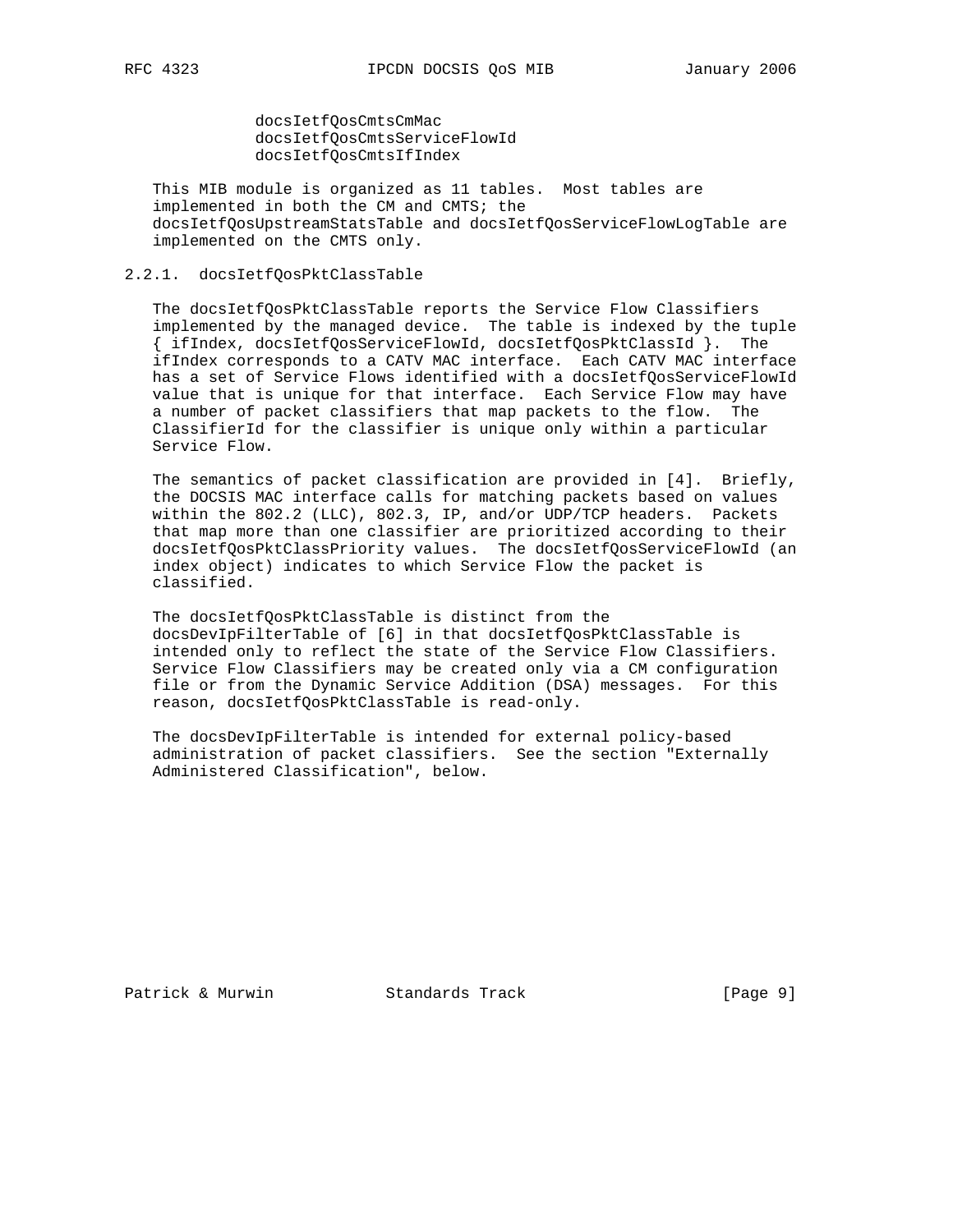# 2.2.2. docsIetfQosParamSetTable

 The docsIetfQosParamSetTable reports the values of QoS Parameter Set as defined in Section C.2.2 of [4].

 In general, a Service Flow is associated with three different QoS Parameter Sets (QPSs): an "active" QPS, an "admitted" QPS, and a "provisioned" or "authorized" QPS. The relationship of these three sets is represented below:



Figure 1: QoS Parameter Sets

 The Provisioned QPS describes the maximum service envelope for which the SF is authorized. The Admitted QPS is the set of services for which a Service Flow has requested admission to the DOCSIS RF network, but which is not yet active. The Admitted QPS is used during the two-phase process of IP Telephony/PacketCable Service Flow admission to admit the bandwidth for a bidirectional voice call when the far end is ringing. Because ringing may occur for up to four minutes, this permits the bandwidth to be reserved but not actually consumed during this interval. The Active QPS is the set of services actually being used by the Service Flow. The DOCSIS v1.1 specification [4] defines what it means for a QPS envelope to be "within" another. In general, an inner QPS is considered "within" an outer QPS when all QoS parameters represent demands of equal or fewer resources of the network.

 In addition to its use as an attribute of a Service Flow, a QPS is also an attribute of a Service Class. A DOCSIS CM configuration file or DSA message may request the creation of a new SF and give only the Service Class Name. The CMTS "expands the macro" of a Service Class Name creation by populating the Provisioned, Admitted, and/or Active QPSs of the Service Flow with the QPS of the Service Class Name. All

Patrick & Murwin Standards Track [Page 10]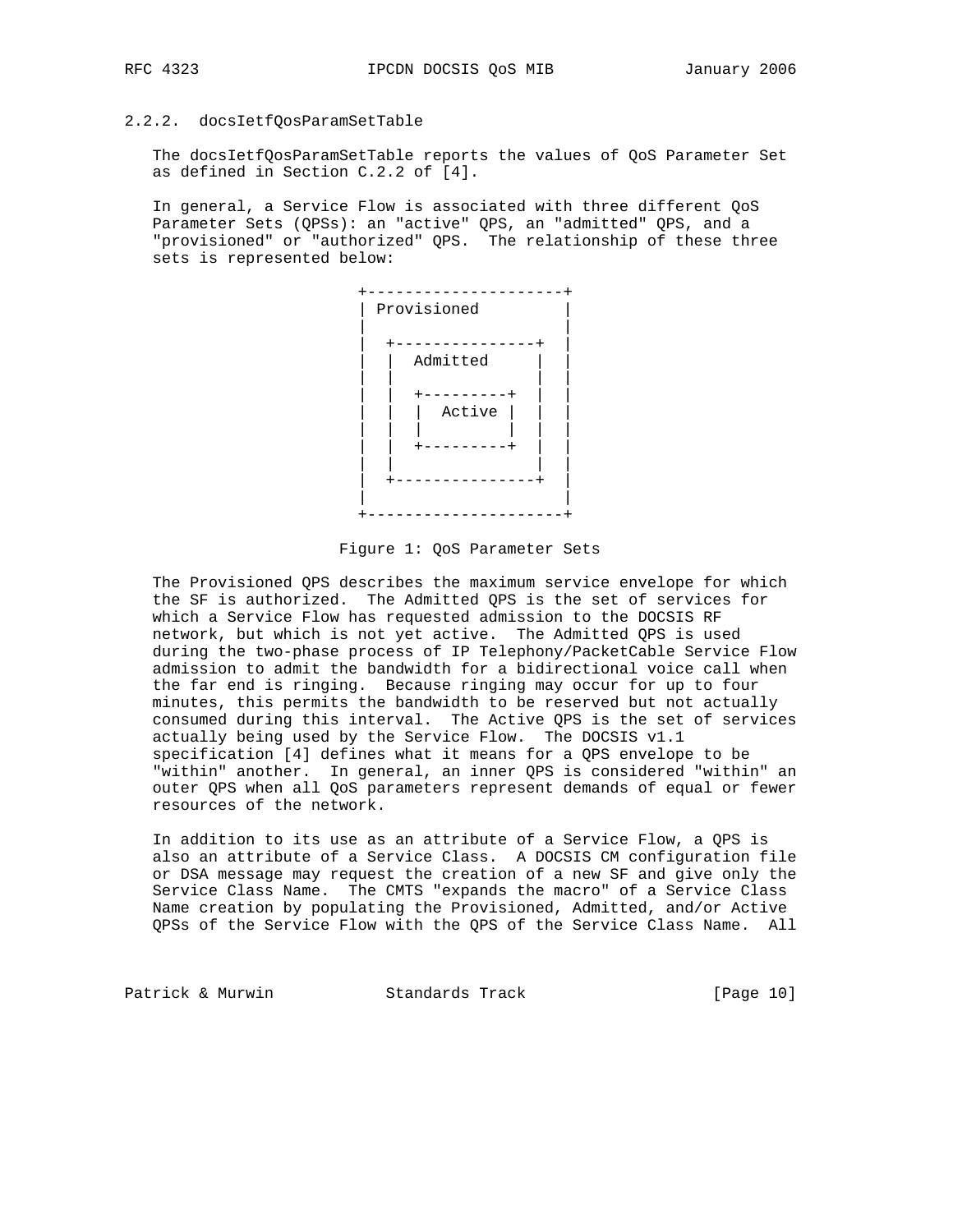the QPSs of a Service Flow must be expansions of the same Service Class, and in this case the SF is said to "belong" to the Service Class. Changing the contents of a Service Class' QPS does not affect the QPS of any Service Flow earlier expanded from that Service Class name. Only the CMTS implements docsIetfQosServiceClassTable.

 See [4], section 8, for a full description and the theory of operation of DOCSIS 1.1 QoS operation.

The docsIetfQosParamSetTable sets are indexed by  $\int$  ifIndex, docsIetfQosServiceFlowId, docsIetfQosParamSetType}. ifIndex indicates a particular "DOCSIS MAC Domain". docsIetfQosServiceFlowId uniquely identifies a Service Flow on that MAC domain. The docsIetfQosParamSetType indicates whether the row describes an active, admitted, or provisioned QoS Parameter Set.

 The docsIetfQosParamSetTable is read-only because it indicates the QoS Parameter Set contents as defined by DOCSIS signaling. The docsIetfQosServiceClassTable is read-create to permit managers to define a template of QoS Parameters that can be referenced by DOCSIS modems when creating their QoS Parameter Sets.

### 2.2.2.1. Interoperation with DOCSIS 1.0

 The DOCS-IF-MIB [7] specifies a docsIfQosProfileTable to describe the set of Class Of Service (COS) parameters associated with a COS "profile". The docsIfCmServiceTable, which contains one entry per SID, references this table with a docsIfCmServiceQosProfile number.

 The DOCSIS 1.1 and 2.0 CM registration process allows a modem to register as operating with DOCSIS 1.0, DOCSIS 1.1, or DOCSIS 2.0 functionality. For ease of expression, we call a modem registering with DOCSIS 1.0 functionality a "DOCSIS 1.0 modem", regardless of the modem's capabilities.

 A CMTS or CM supporting DOCSIS 1.0, as well as DOCSIS 1.1, and/or DOCSIS 2.0 implements both the tables of [7] and the tables of this MIB module. The interoperation goal is that before modem registration, the DOCSIS 1.0 MIB [7] applies. After registration, either the DOCSIS 1.0 or DOCSIS 1.1/2.0 MIB applies, depending on the mode with which the modem registered. The specific interoperation rules are:

 1. When a CM initially ranges, the CM implements a row in the DOCS-IF-MIB docsIfCmServiceTable, and the CMTS implements a row in the DOCS-IF-MIB docsIfCmtsServiceTable corresponding to the default upstream Service ID (SID) used for pre-registration

Patrick & Murwin Standards Track [Page 11]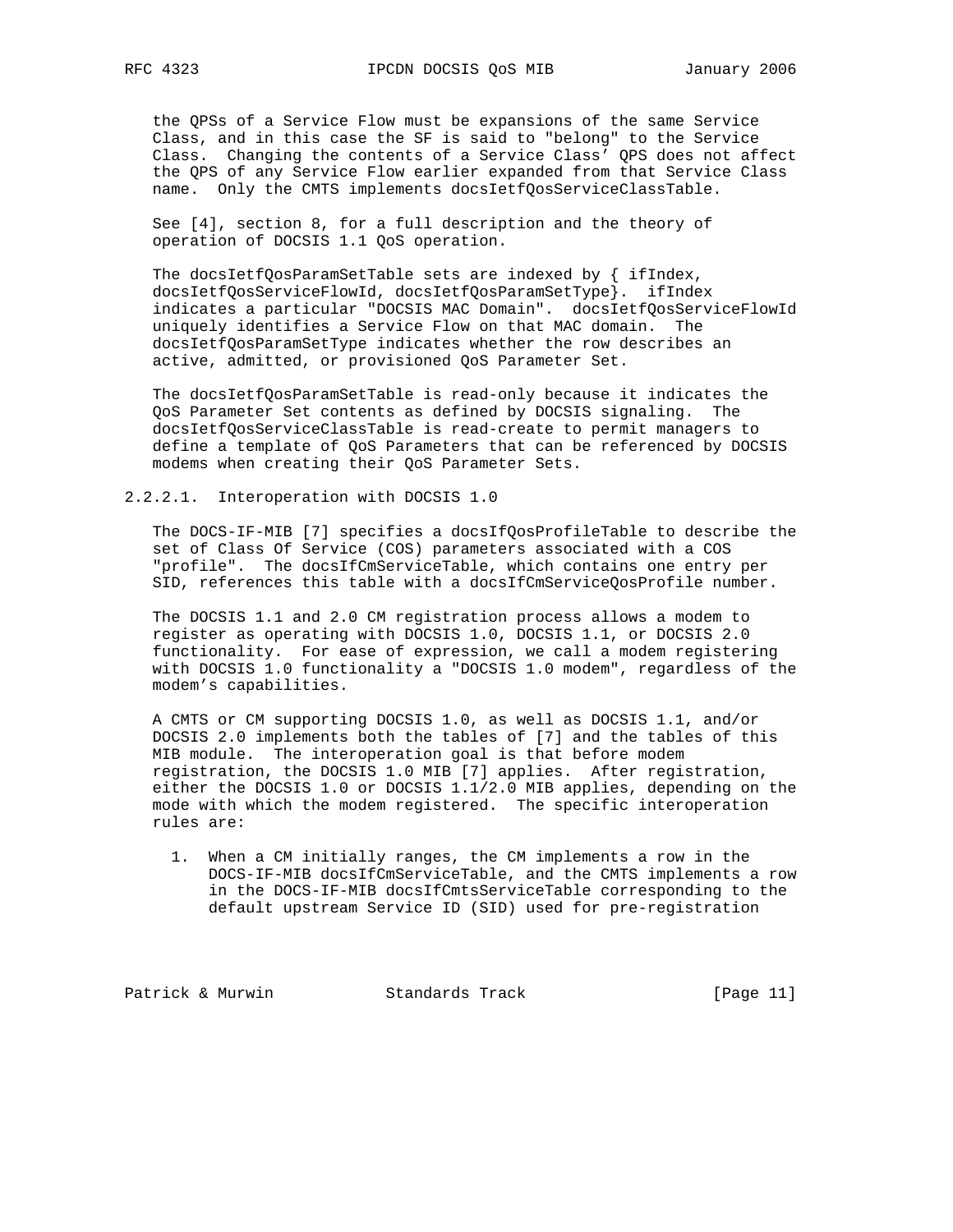upstream traffic. For historical compatibility, a row may be created for the docsIfQosProfileTable with default values, which may be referenced by the docsIfCmServiceTable entries.

- 2. Both a CMTS and CM implementing this MIB MUST NOT implement docsIetfQosParamSetTable or docsIetfQosServiceFlowTable rows until after the CM registers with DOCSIS 1.1 or 2.0 modem operation.
- 3. When a modem registers with the CMTS as a "DOCSIS 1.1" or "DOCSIS 2.0" modem, any exclusively-referenced row in DOCS-IF- MIB docsIfQosProfileTable representing the modem's upstream QoS profile for pre-registration traffic MUST be removed. Multiply-referenced rows may remain. The docsIfCmServiceQosProfile object in the CM's row of

 docsIfCmServiceTable MUST be set to zero. The docsIfCmServiceTable row for the DOCSIS 1.1 or DOCSIS 2.0 modem continues to exist, and the various statistic objects in that row are incremented. The CMTS should retain a docsIfCmtsServiceTable entry for the DOCSIS 1.1 or DOCSIS 2.0  $CM$ .

- 4. When a DOCSIS 1.1 or DOCSIS 2.0 modem registers, both the CMTS and CM represent all Service Flows described in the modem configuration file in docsIetfQosParamSetTable and docsIetfQosServiceFlowTable.
- 5. DOCSIS 1.0 modems do not have entries in the DOCS-IETF-QOS-MIB.
- 2.2.3. docsIetfQosServiceFlowTable

 The docsIetfQosServiceFlowTable provides read-only information about all the Service Flows known by the device. It is indexed by the combination of { ifIndex, dosQosServiceFlowId }, where ifIndex corresponds to a CATV MAC interface and docsIetfQosServiceFlowId is the 32-bit integer assigned by the CMTS controlling the MAC domain. A CM typically has only a single CATV MAC interface, whereas a CMTS may have several. See [7] for a description of the ifIndex numbering for DOCSIS devices.

 The table indicates whether a given SF is in the upstream or downstream direction, and whether it is the "primary" SF in that direction. The primary SF carries traffic that is not otherwise classified to any other SF in that direction.

Patrick & Murwin Standards Track [Page 12]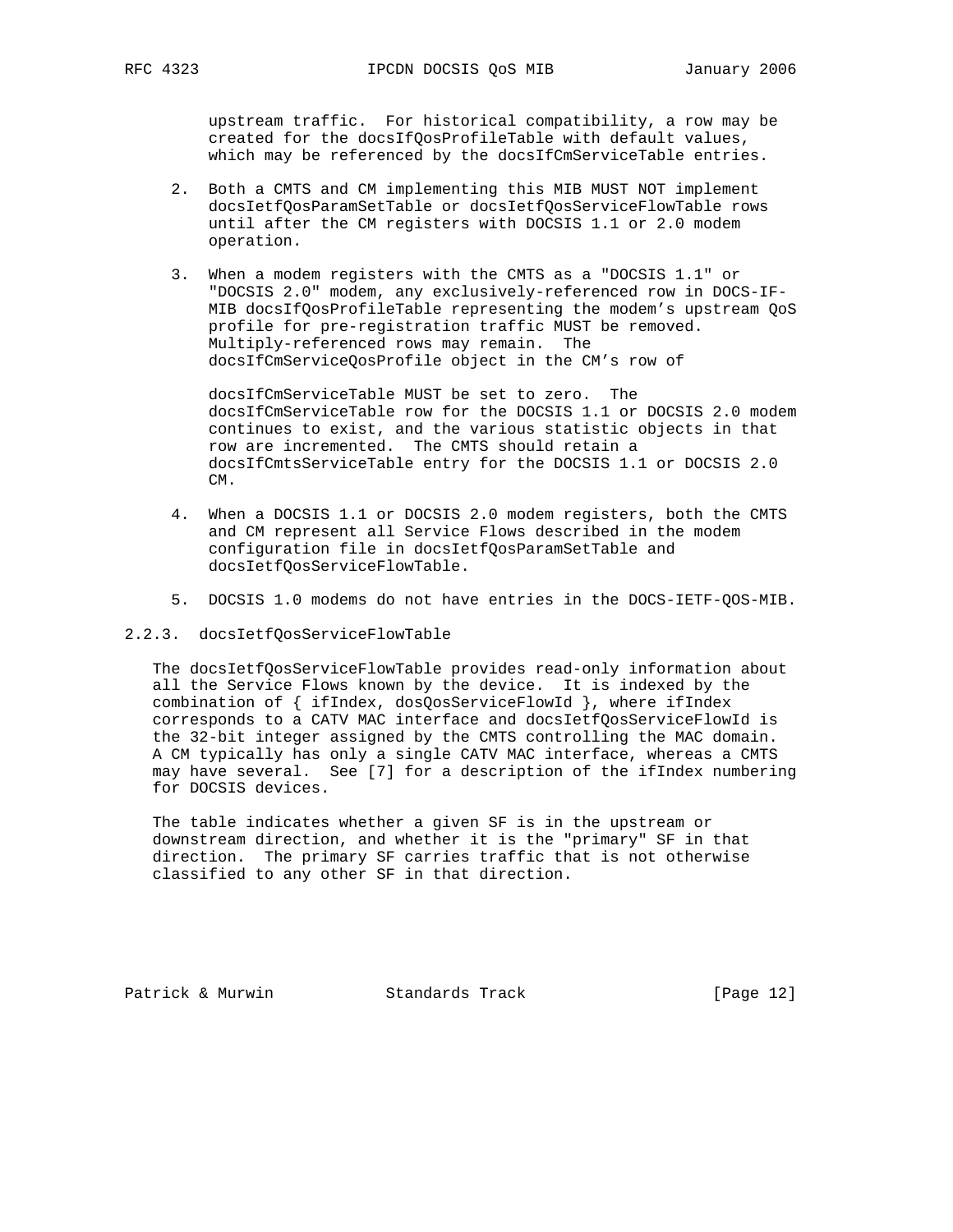#### 2.2.4. docsIetfQosServiceFlowStatsTable

 The docsIetfQosServiceFlowStatsTable provides statistics for all currently existing SFs known by the managed device. It provides basic packet and octet counters, as well as certain other SF-specific stats such as the time at which the flow was created and how many seconds it has been active.

 The table also provides objects that can be used to fine-tune admission control decisions; namely, the number of packets dropped or delayed due to QoS policing decisions enforced by the managed device.

 The model of the Service Flows stats table is that there exists a Service Flow Classification function followed by a Service Flow maximum rate Policing function for packets transmitted onto the DOCSIS RF network, as depicted below.



 Packets intended for transmission onto the DOCSIS RF network (upstream or downstream) are first classified to a Service Flow by matching one of several possible classifiers associated with that Service Flow. The docsIetfQosPktClassPkts count includes the number of packets that match the classifier, regardless of the eventual disposition of the packet.

 DOCSIS requires that each Service Flow be policed to maintain a maximum rate of transmission. This is performed by either dropping or delaying a packet on that Service Flow. The docsIetfQosServiceFlowPolicedDropPkts object counts the number of Service Flow packets dropped by the policing function. The docsIetfQosServiceFlowPolicedDelayPkts counts the number of packets delayed but still forwarded. The docsIetfQosServiceFlowPkts object counts the total number of packets forwarded beyond the policing function intended for eventual transmission onto the DOCSIS RF network. Although packets may later be dropped by other functions (e.g., a transmit queue overflow on a DOCSIS hardware transmitter), the docsIetfQos MIB per service-flow counters are not affected.

Patrick & Murwin Standards Track [Page 13]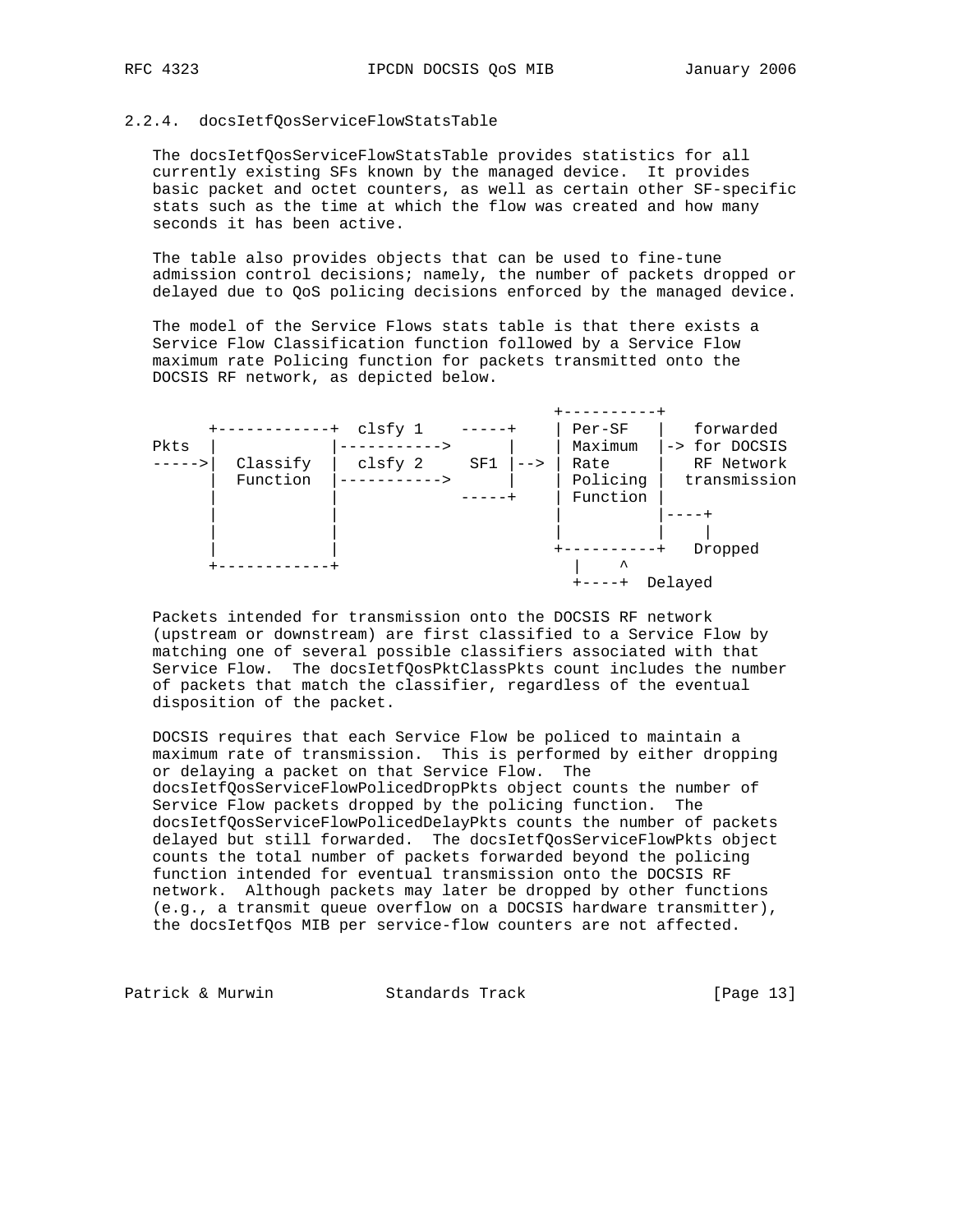# 2.2.5. docsIetfQosUpstreamStatsTable

 This table provides statistics that are measured only at the CMTS in the upstream direction. These include counts of fragmentation headers received, fragments discarded, and concatenation headers received.

#### 2.2.6. docsIetfQosDynamicServiceStatsTable

 This table provides read-only stats on the operation of the Dynamic Service state machines as specified in section 9.4 of [4]. It provides a set of 14 counters in each direction for a DOCSIS MAC layer interface. That is, each DOCSIS MAC layer interface has one row for downstream stats and a second row for upstream stats.

 Eight of the counters are DSx packet type counts, one counter for each of the eight DSx packet types. For example, the docsIetfQosDSAReqs object in the upstream row at the CMTS counts the number of DSA-REQ messages received by the CMTS from that interface. The docsIetfQosDSAReqs object in the downstream row at the CMTS counts the number of DSA-REQ messages transmitted by the CMTS on that interface.

 The remaining six counters per (interface, direction) combination count the number of successful and unsuccessful transactions that were initiated on the interface and direction. For example, the upstream docsIetfQosDynamicAdds on a CMTS is the number of successfully completed CM-initiated dynamic additions, because at the CMTS a CM-initiated DSA starts in the upstream direction. The downstream docsIetfQosDynamicAdds at a CMTS is the number of successful CMTS-initiated DSA transactions.

 Dynamic service transactions can fail for a number of reasons, as listed in the state machines of section 9.4. Rather than include still more counters for each different failure reason, they are grouped into a single count, e.g., docsIetfQosDynamicAddFails. Again, this object exists in both directions, so that locally originated and remotely originated transaction failures are counted separately. Further troubleshooting of transaction failures will require vendor-specific queries and operation.

# 2.2.7. docsIetfQosServiceFlowLogTable

 This table contains a log of the Service Flows that no longer exist in the docsIetfQosServiceFlowTable. It is intended to be periodically polled by traffic monitoring and billing agents. It is implemented only at the CMTS.

Patrick & Murwin Standards Track [Page 14]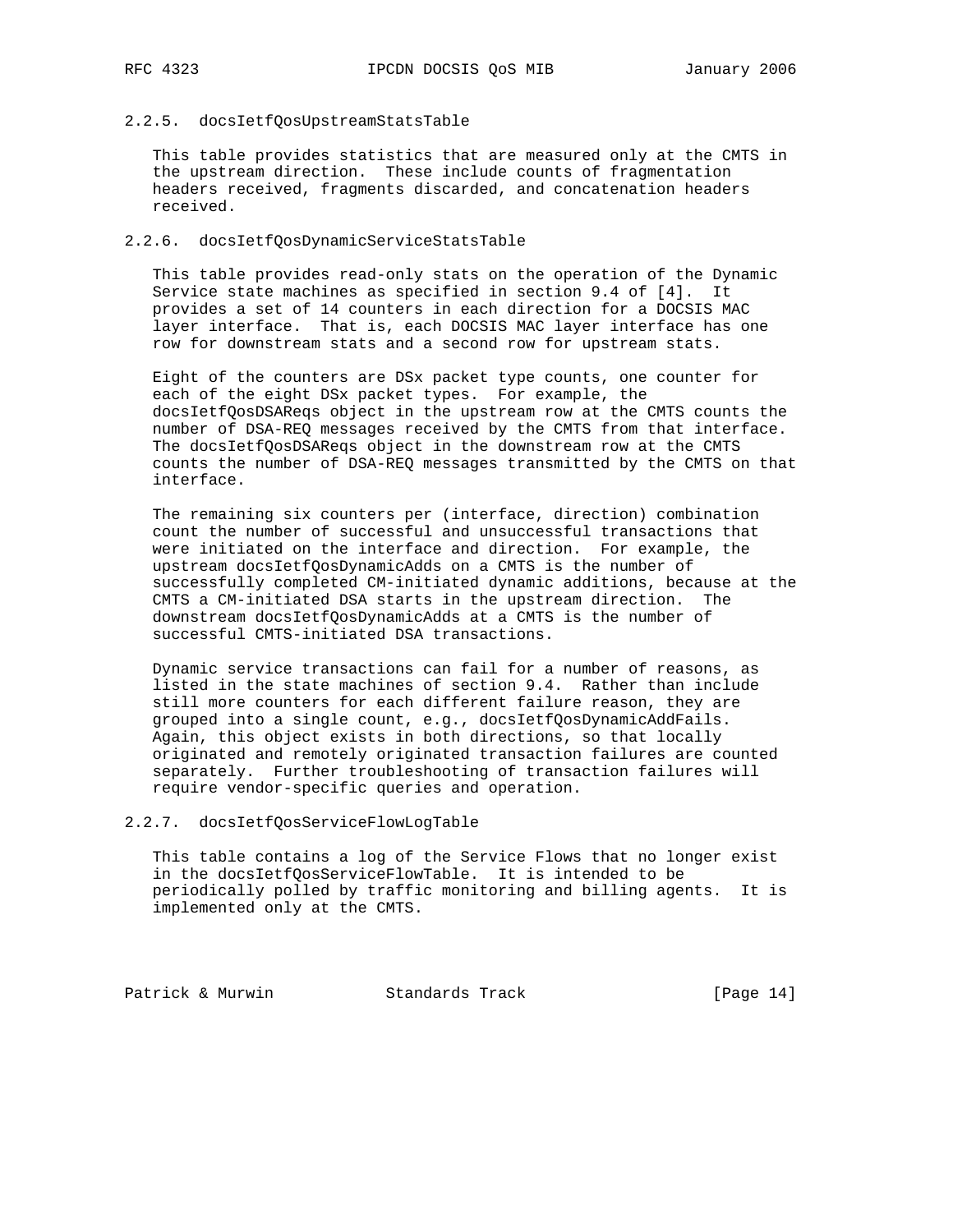It contains a chronological log of SF session statistics, including a total count of packets and octets transferred on the SF. It includes time stamps of the SF creation and deletion time, and of its number of active seconds. The active second count is the count of seconds that the SF had a non-empty Active QoS Parameter Set, i.e., it was eligible to pass data. For unicast SFs, it includes the CM MAC address associated with the flow for billing reference purposes.

 The maximum number of log records kept by a CMTS and the duration that a log record is maintained in the table are vendor-specific. An explicit control object is provided so that the monitoring application can explicitly delete records it has read.

### 2.2.8. docsIetfQosServiceClassTable

 This table defines the Service Class Name and references a QoS Parameter Set for each Service Class defined in a CMTS. It is indexed by the Service Class Name string itself. The table is read create on a CMTS, and is not implemented in a CM. Each entry of the docsIetfQosServiceClassTable should define a template for flows in a given direction (upstream or downstream). Some parameters of the docsIetfQosServiceClassTable are specific to a particular direction, and so their values are not applicable when used as a template for flows in the other direction.

# 2.2.9. docsIetfQosServiceClassPolicyTable

 The docsIetfQosServiceClassPolicyTable can be referenced by the docsDevFilterPolicyTable of [6] in order to have a "policy" that classifies packets to a named Service Class. This is one mechanism by which "external" entities (such as an SNMP manager) may control the classification of a packet for QoS purposes. Entries are indexed by a small-integer docsIetfQosServiceClassPolicyIndex. They provide a Service Class Name and a Rule Priority. A policy referencing a row of this table intends the packet to be forwarded on a Service Flow "belonging" to the named Service Class. See section 3, "Externally Administered Classification", below.

 This table is implemented on both the CM and CMTS, and is read-create on both.

Patrick & Murwin Standards Track [Page 15]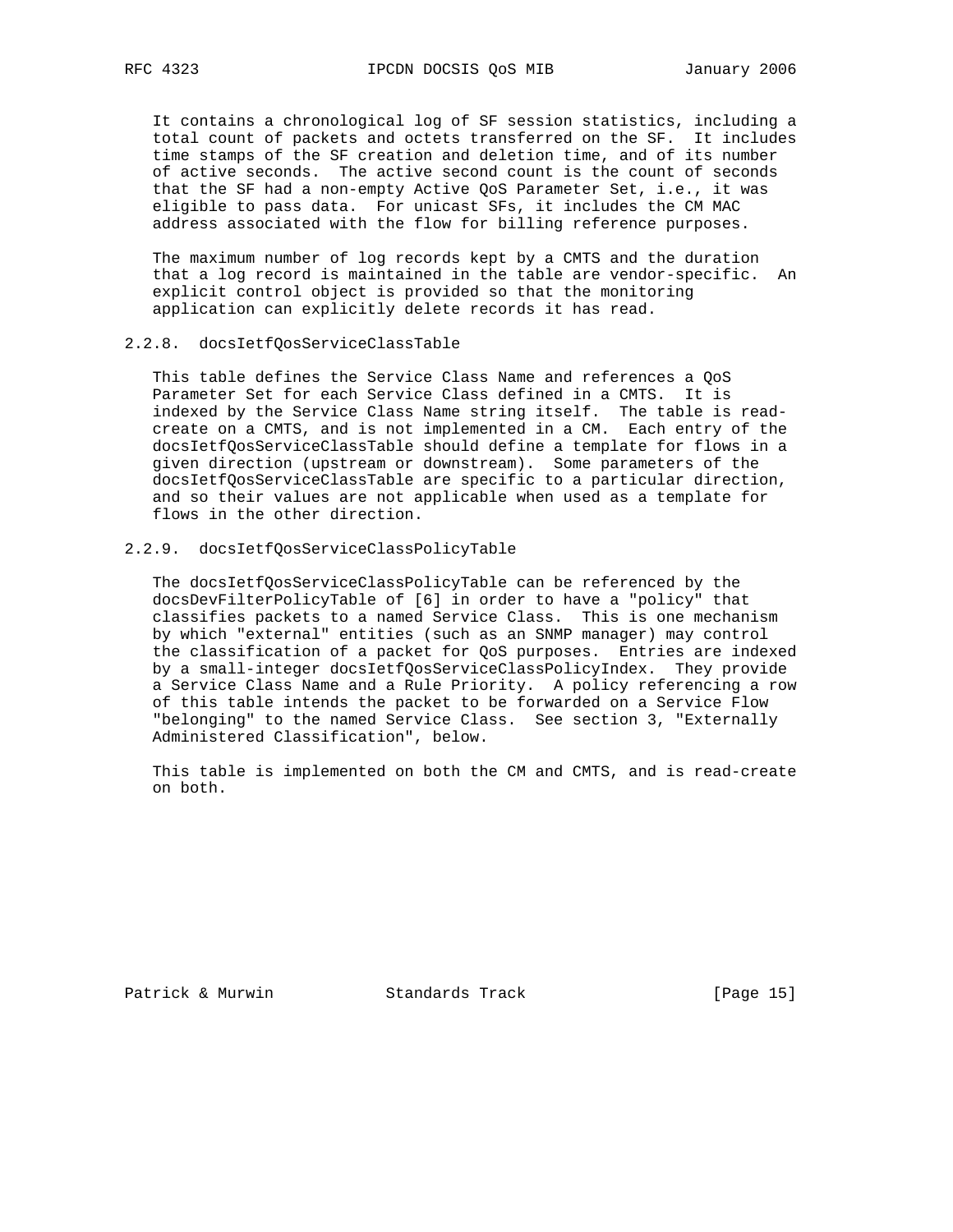# 2.2.10. docsIetfQosPHSTable

 The Payload Header Suppression (PHS) feature of DOCSIS 1.1 and 2.0 permits packets to replace the unchanging bytes of the Ethernet, IP, and UDP headers with a one-byte index when transmitting on the cable network. This is especially useful for IP Telephony packets, where such suppression can result in almost twice the number of calls supported within the same upstream channel.

 Each entry of the table corresponds to a PHS Rule as described in section 8.4 of [4]. The rules are identified by their corresponding Service Flow ID and docsIetfQosPktClassId. A PHS rule is associated with exactly one classifier. The table is therefore indexed by the tuple { ifIndex, docsIetfQosServiceFlowId, docsIetfQosPktClassId}.

 This table is read-only, and MUST be implemented on both the CM and CMTS when PHS is supported.

#### 2.2.11 docsIetfQosCmtsMacToSrvFlowTable

 The docsIetfQosCmtsMacToSrvFlowTable describes the mapping of CM MAC addresses to the Service Flow IDs that are uniquely identified with that CM. External applications may collect statistics on all packets flowing through a CM by determining the SFID of all of its flows, and then collecting the statistics of packets and bytes for each flow.

 Downstream multicast Service Flows are not indicated in the docsIetfQosCmtsMacToSrvFlowTable because they are not associated with only one CM.

# 3. Externally Administered Classification

 DOCSIS 1.1 and 2.0 provide rich semantics for the classification of packets to Service Flows with the Service Flow Classifier table. Service Flow Classifiers may be created statically in the DOCSIS CM configuration file, or may be created dynamically with Dynamic Service Addition (DSA) and Dynamic Service Change (DSC) DOCSIS MAC messages.

 Several major issues arose with the concept of externally administered classification; e.g., should an external SNMP manager be permitted to create classification rows? One problem was the coordination of classifier IDs because such an approach would require either separate classifier ID number spaces or objects to coordinate both internal and external classifier ID assignments. A more serious problem, however, was that external creation of SF Classifiers would require "knowledge" of the individual Service Flow ID for Service Flows by external applications. It was strongly felt by the

Patrick & Murwin Standards Track [Page 16]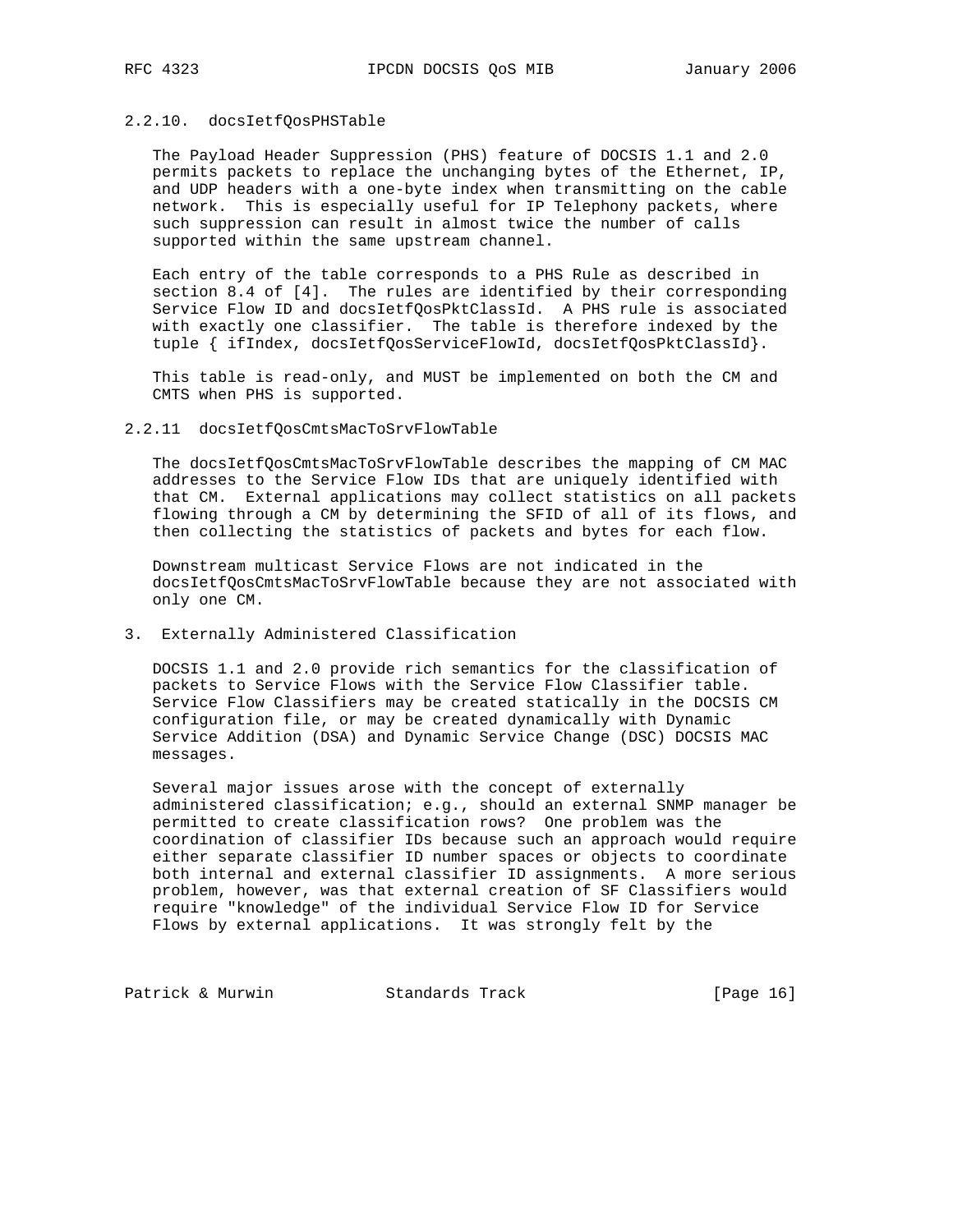committee that SFIDs should remain internal DOCSIS objects, and not be transmitted as part of protocol flows, e.g., for IP packet telephony signaling. DOCSIS 1.1 introduced the concept of named Service Classes for ease of administration within a domain of CMs and CMTSs. What was desired was to permit external classification of packets to a Service Class, not to a particular Service Flow.

 The DOCSIS committee therefore decided to use the already-defined IP Packet Filter Table [6] for the external classification of packets for QoS purposes. The docsDevIpPacketFilterTable defines similar packet matching criteria as does docsIetfQosPktClassTable, but it matches a packet to an arbitrary "policy set" instead of a particular Service Flow. One of the policies in the policy set then selects the Service Class of the SF on which to forward the packet. The docsIetfQosServiceClassPolicyTable of this MIB module defines the Service Class Name to which a packet is classified.

 The interaction of external and internal packet classification is depicted below.

Patrick & Murwin Standards Track [Page 17]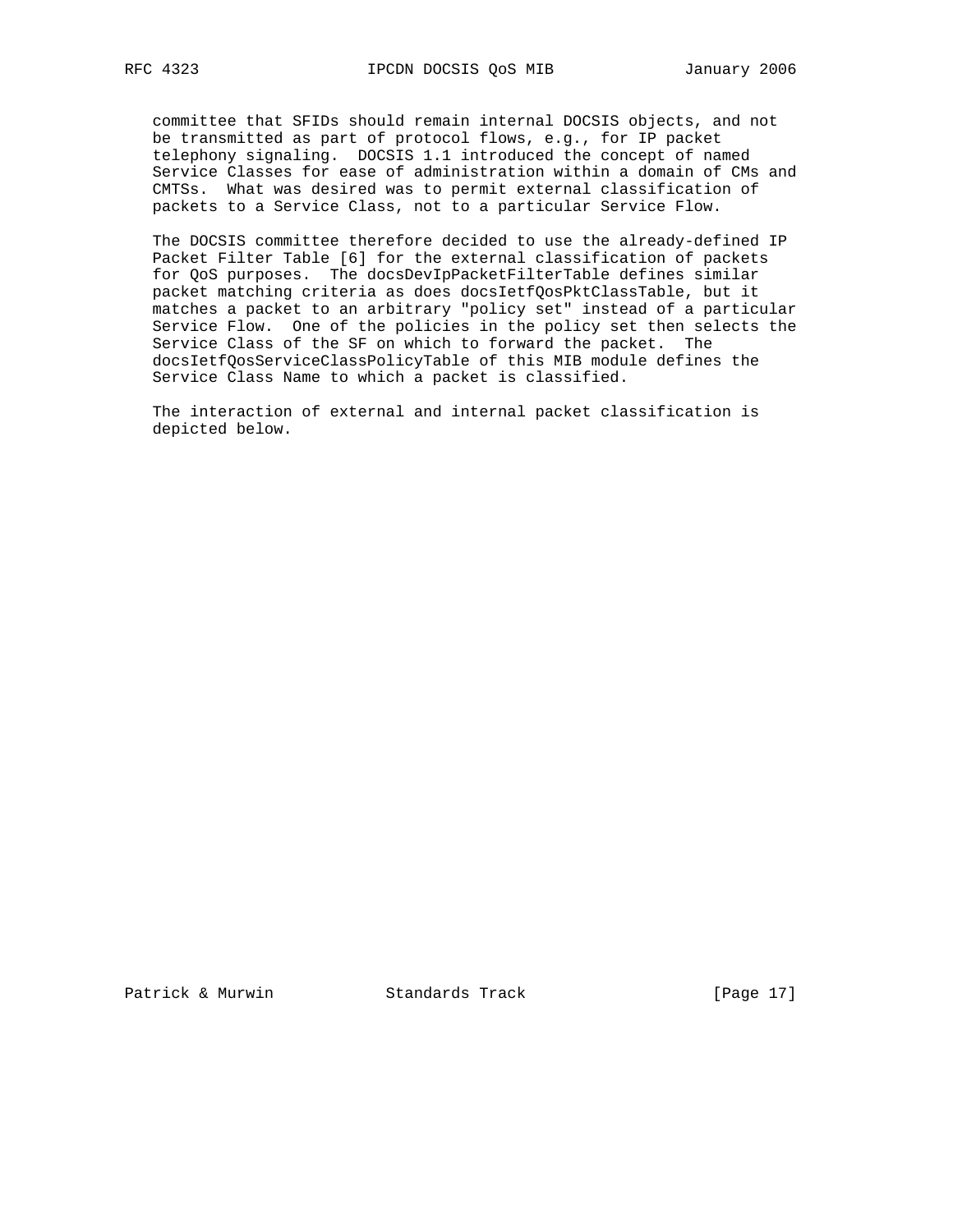

# Figure 2: DOCSIS Packet Classification

The processing of an outgoing packet proceeds as follows:

- 1. The packet is first checked for matches with rows of the docsDevIpFilterTable. If it matches, the matching row provides a docsDevFilterPolicyId integer.
- 2. The docsDevFilterPolicyId indexes into one (or more) rows of docsDevFilterPolicyTable. Each row provides an arbitrary RowPointer (docsDevFilterPolicyPtr), corresponding to a policy to be applied to the packet.

Patrick & Murwin Standards Track [Page 18]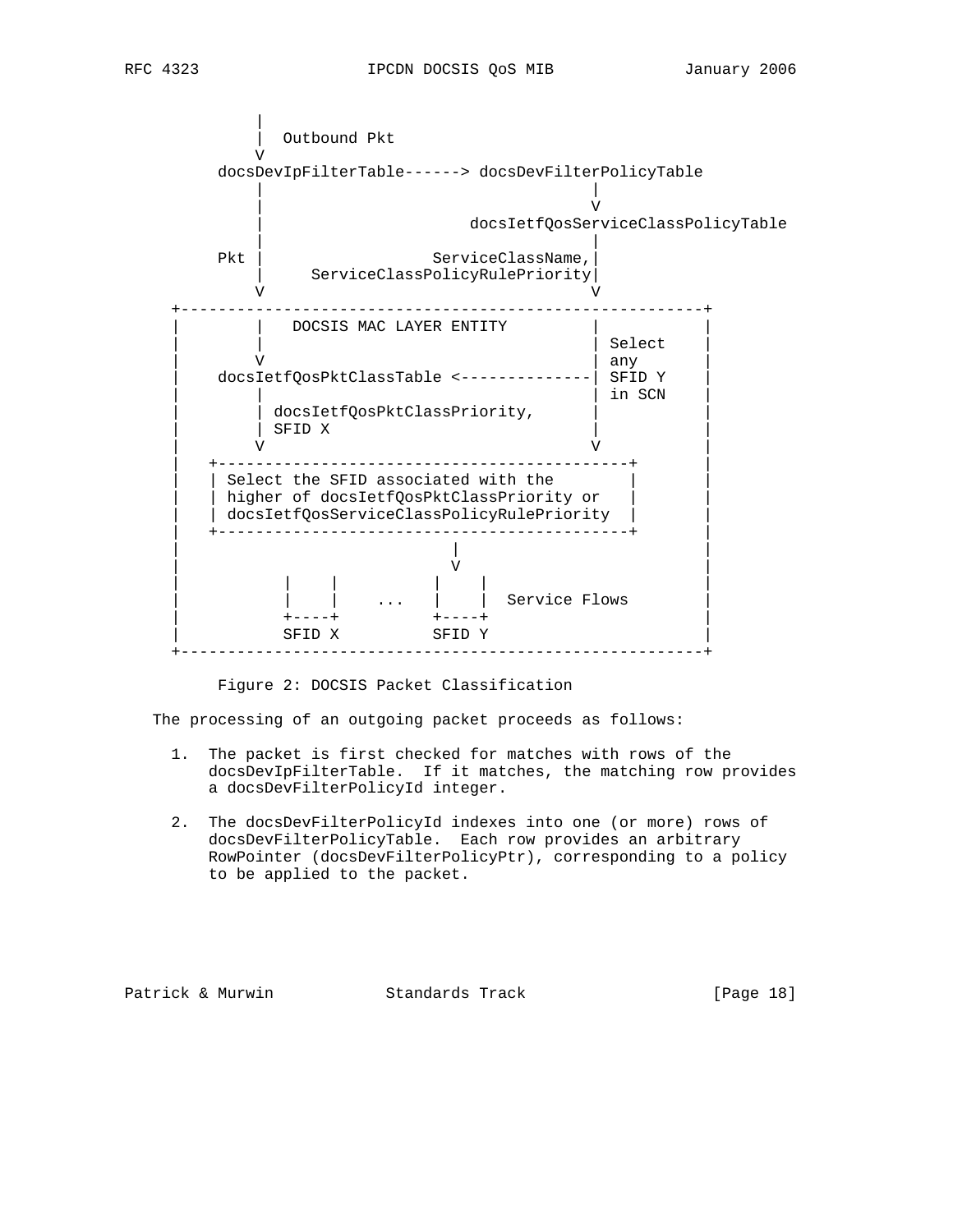- 3. This MIB module defines a docsIetfQosServiceClassPolicyTable whose entries may be pointed to by docsDevFilterPolicyPtr in order to classify packets administratively to a named DOCSIS Service Class. The docsIetfQosServiceClassPolicyEntry provides a Service Class Name (SCN) as docsIetfQosServiceClassPolicyName and a classification rule priority as docsIetfQosServiceClassPolicyRulePriority. These are submitted to the device's DOCSIS MAC Layer entity as a special form of the MAC\_DATA.request primitive, as described in Section E.2.1 of [4].
- 4. The MAC Layer selects an SFID ("Y") of an active Service Flow belonging to the named class, choosing an SF arbitrarily if there is more than one.
- 5. The packet is then classified according to the docsIetfQosPktClassTable, which may classify the packet to a different SFID "X". Associated with the classifier is a docsIetfQosPktClassPriority.
- 6. In the event of a conflict between the SCN-determined SFID and the classified SFID, the greater of docsIetfQosPktClassPriority and docsIetfQosServiceClassPolicyRulePriority determines which SFID is selected to forward the packet.

 A packet that does not match a docsIetfQosServiceClassPolicyEntry is directly submitted to the DOCSIS MAC layer, where the docsIetfQosPktClassTable selects the SID on which it is to be forwarded.

 By convention (in [4]), the "internal" docsIetfQosPktClassPriority values should be in the range 64-191, while the "external" priorities may be either in the range 192-255 to override the internal classification or in the range 0-63 to be overridden by internal classification.

 This classification mechanism applies both upstream from the CM and downstream from the CMTS.

4. DOCSIS and IPv4 Type-of-Service (ToS) Field

 The DOCSIS-IETF-QOS-MIB MIB module relies on the DOCSIS MAC layer protocols and uses objects that reflect the IPv4 Type-of-Service (ToS) octet as defined in [14]. The applicability of these objects is limited to the DOCSIS access network. The past and current versions of the DOCSIS specifications for which this MIB module is defined do not reflect Differentiated Services [9] on the DOCSIS access network. However, with proper selection of values for these

Patrick & Murwin Standards Track [Page 19]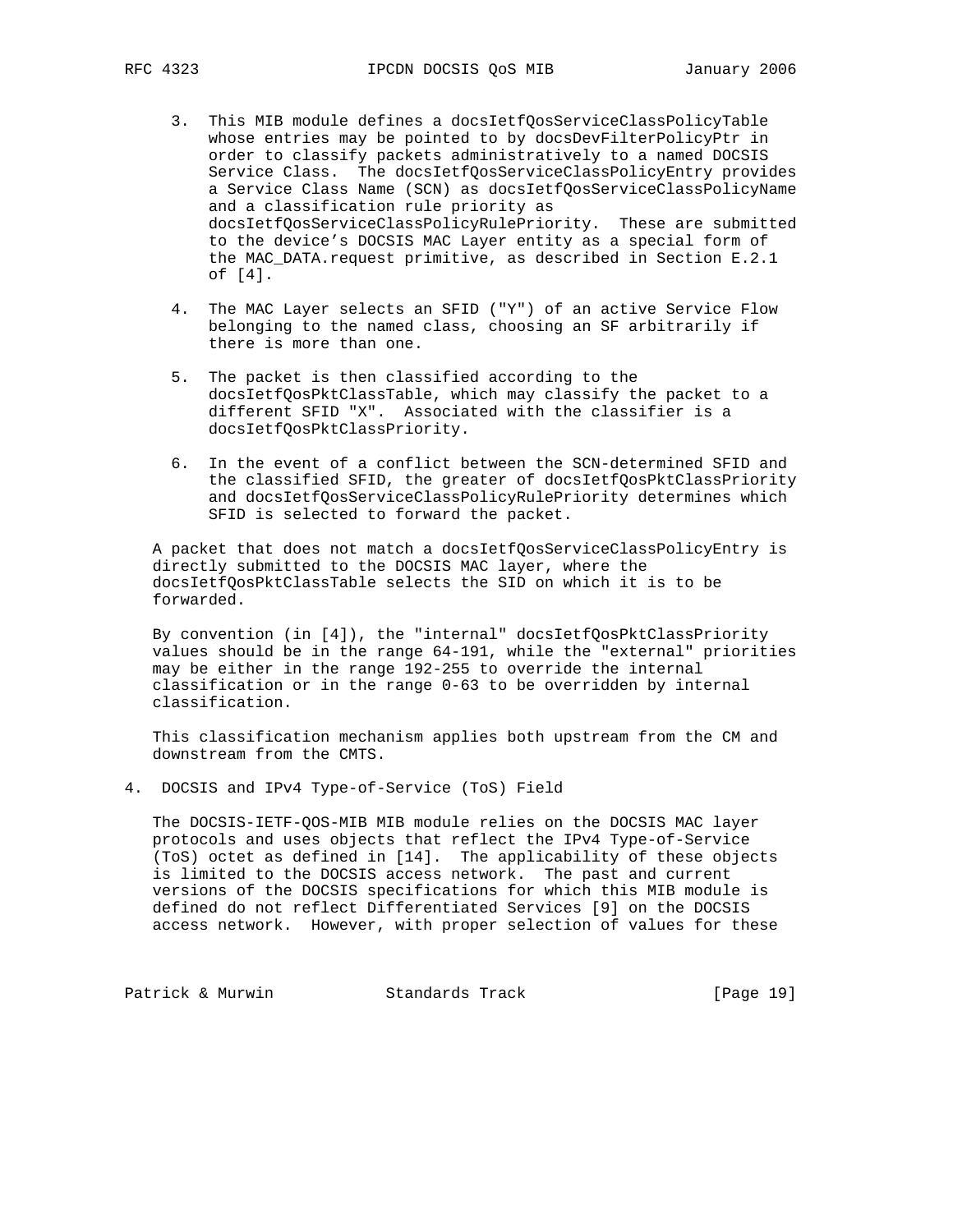objects, the network operator can enforce Differentiated Services Per-hop Behaviors (PHBs) on the DOCSIS Access Network, and can configure the modification of the DSCP for certain packet flows as they enter the metro network from the access network. Essentially this makes the DOCSIS access network TOS marking compatible with the wider use of DSCP outside DOCSIS networks. Note that because the entire IPv4 TOS octet may be available for modification via the latter mechanism (due to the current MAC level DOCSIS protocols and CLI interface configuration), it is possible that the DOCSIS network could be configured to modify the Explicit Congestion Notification (ECN) bits [10] of certain packets. This modification of the ECN bits is prevented by the MIB module's design. The MIB module prohibits the modification of the TOS octet (read-only objects: docsIetfQosPktClassIpTosLow, docsIetfQosPktClassIpTosHigh docsIetfQosPktClassIpTosMask, docsIetfQosParamSetTosAndMask, docsIetfQosParamSetTosOrMask) and allows the DSCP field to be modified (read-create object: docsIetfQosServiceClassDSCPOverwrite).

### 5. Definitions

 This MIB module refers to the SNMPv2-SMI [1] MIB module, SNMPv2-TC [2] MIB module, SNMPv2-CONF [3] MIB Module, DOCSIS RFI Specification SP-RFIv2.0-I06-040804 [4], INET-ADDRESS-MIB [8] MIB module, IF-MIB [11] MIB module, SNMP-FRAMEWORK-MIB [12] MIB module, and DIFFSERV- DSCP-TC [13] MIB module.

DOCS-IETF-QOS-MIB DEFINITIONS ::= BEGIN

IMPORTS

 MODULE-IDENTITY, OBJECT-TYPE, Integer32, Counter32, Unsigned32, Counter64, mib-2 FROM SNMPv2-SMI

 TEXTUAL-CONVENTION, MacAddress, RowStatus, TruthValue, TimeStamp, StorageType FROM SNMPv2-TC

 OBJECT-GROUP, MODULE-COMPLIANCE

Patrick & Murwin Standards Track [Page 20]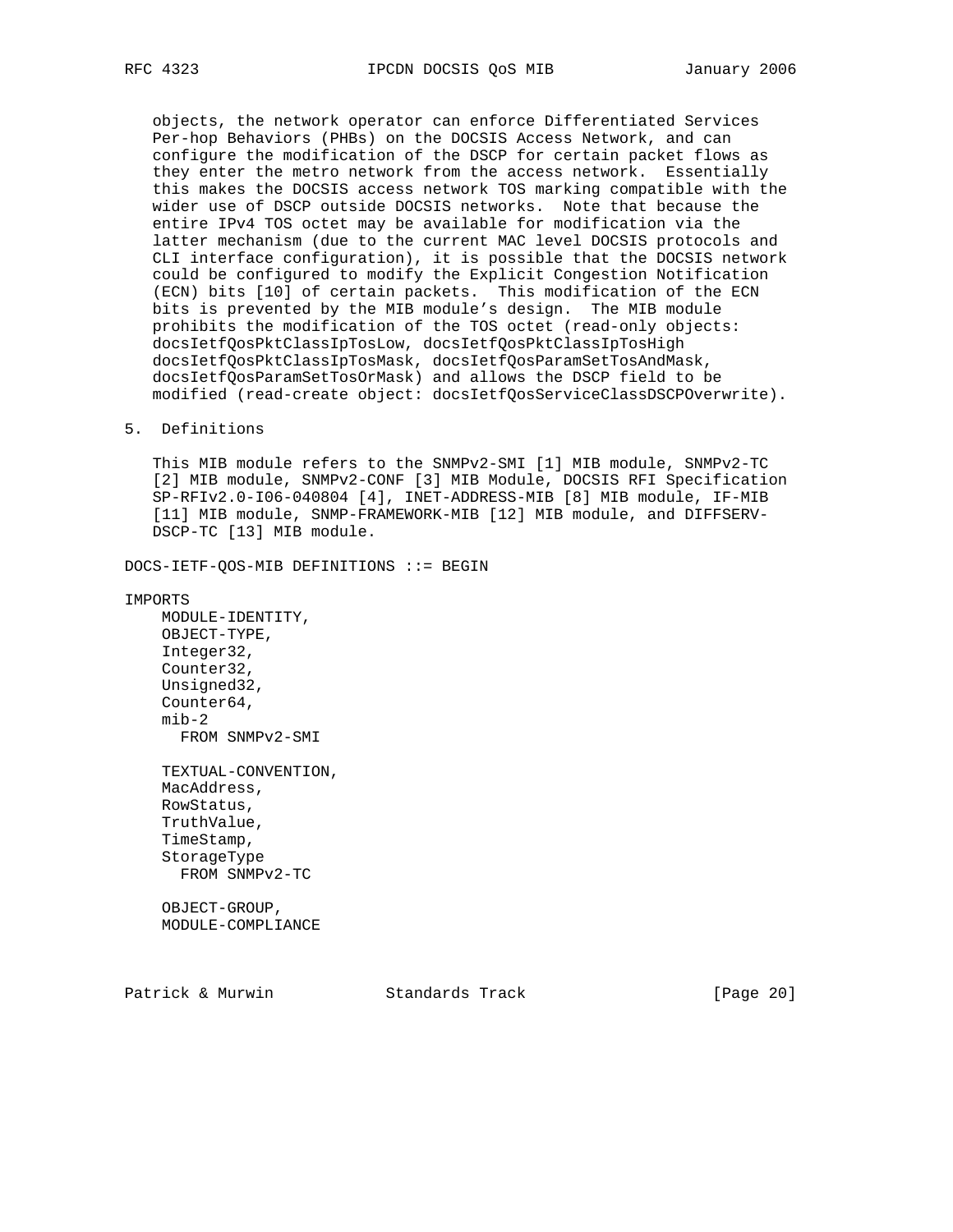```
 FROM SNMPv2-CONF
     ifIndex,
     InterfaceIndex
      FROM IF-MIB
    InetAddressType,
     InetAddress,
     InetPortNumber
      FROM INET-ADDRESS-MIB
    DscpOrAny
      FROM DIFFSERV-DSCP-TC
     SnmpAdminString
        FROM SNMP-FRAMEWORK-MIB;
docsIetfQosMIB MODULE-IDENTITY
    LAST-UPDATED "200601230000Z" -- January 23, 2006
    ORGANIZATION "IETF IP over Cable Data Network (IPCDN)
                     Working Group"
     CONTACT-INFO
 "
         Co-Author: Michael Patrick
         Postal: Motorola BCS
                     111 Locke Drive
                    Marlborough, MA 01752-7214
                    U.S.A.
 Phone: +1 508 786 7563
 E-mail: michael.patrick@motorola.com
          Co-Author: William Murwin
          Postal: Motorola BCS
                    111 Locke Drive
                    Marlborough, MA 01752-7214
                    U.S.A.
         Phone: +1 508 786 7594<br>E-mail: w.murwin@motoro
                    E-mail: w.murwin@motorola.com
          IETF IPCDN Working Group
          General Discussion: ipcdn@ietf.org
          Subscribe: http://www.ietf.org/mailman/listinfo/ipcdn
          Archive: ftp://ftp.ietf.org/ietf-mail-archive/ipcdn
          Co-chairs: Richard Woundy, Richard_Woundy@cable.comcast.com
                     Jean-Francois Mule, jfm@cablelabs.com"
     DESCRIPTION
         "This is the management information for
          Quality Of Service (QOS) for DOCSIS 1.1 and 2.0.
```
Patrick & Murwin Standards Track [Page 21]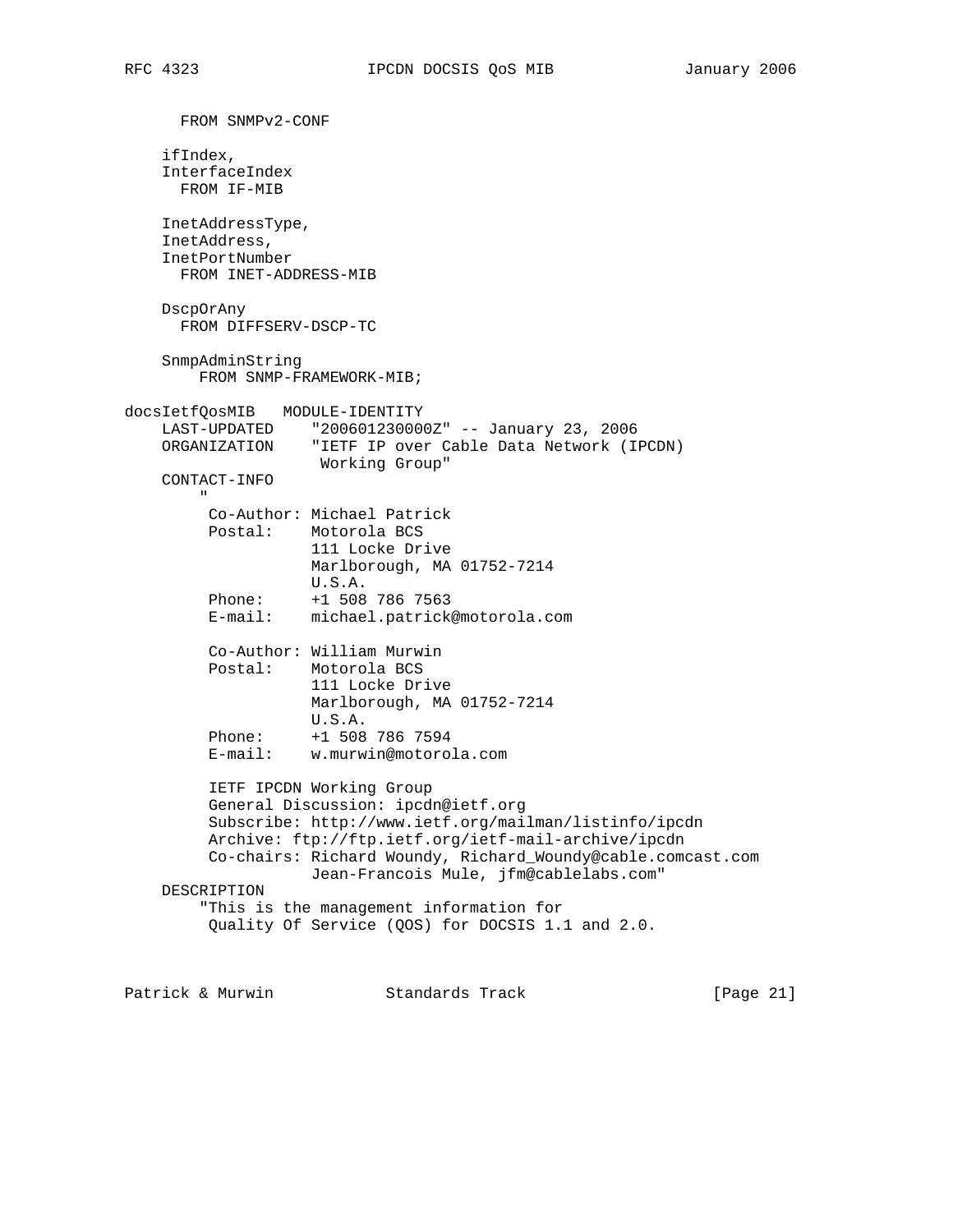```
 Copyright (C) The Internet Society (2006). This version of
         this MIB module is part of RFC 4323; see the RFC itself for
         full legal notices."
    REVISION "200601230000Z" -- January 23, 2006
    DESCRIPTION
        "Initial version, published as RFC 4323."
   ::= { mib-2 127 }
--
-- Placeholder for notifications/traps.
--
docsIetfQosNotifications OBJECT IDENTIFIER ::= { docsIetfQosMIB 0 }
docsIetfQosMIBObjects OBJECT IDENTIFIER ::= { docsIetfQosMIB 1 }
-- Textual Conventions
DocsIetfQosRfMacIfDirection ::= TEXTUAL-CONVENTION
                  current
    DESCRIPTION "Indicates a direction on an RF MAC interface.
                    The value downstream(1) is from Cable Modem
                    Termination System to Cable Modem.
                    The value upstream(2) is from Cable Modem to
                    Cable Modem Termination System."
    SYNTAX INTEGER {
                       downstream(1),
                   upstream(2)<br>}
 }
DocsIetfQosBitRate ::= TEXTUAL-CONVENTION
    DISPLAY-HINT "d"
    STATUS current
    DESCRIPTION "The rate of traffic in unit of bits per second.
                   Used to specify traffic rate for QOS."
    SYNTAX Unsigned32
DocsIetfQosSchedulingType ::= TEXTUAL-CONVENTION
    STATUS current
    DESCRIPTION "The scheduling service provided by a CMTS for an
                   upstream Service Flow. If the parameter is omitted
                    from an upstream QOS Parameter Set, this object
                    takes the value of bestEffort (2). This parameter
                    must be reported as undefined (1) for downstream
                    QOS Parameter Sets."
   SYNTAX INTEGER {
                     undefined (1),
Patrick & Murwin \qquad \qquad Standards Track \qquad \qquad [Page 22]
```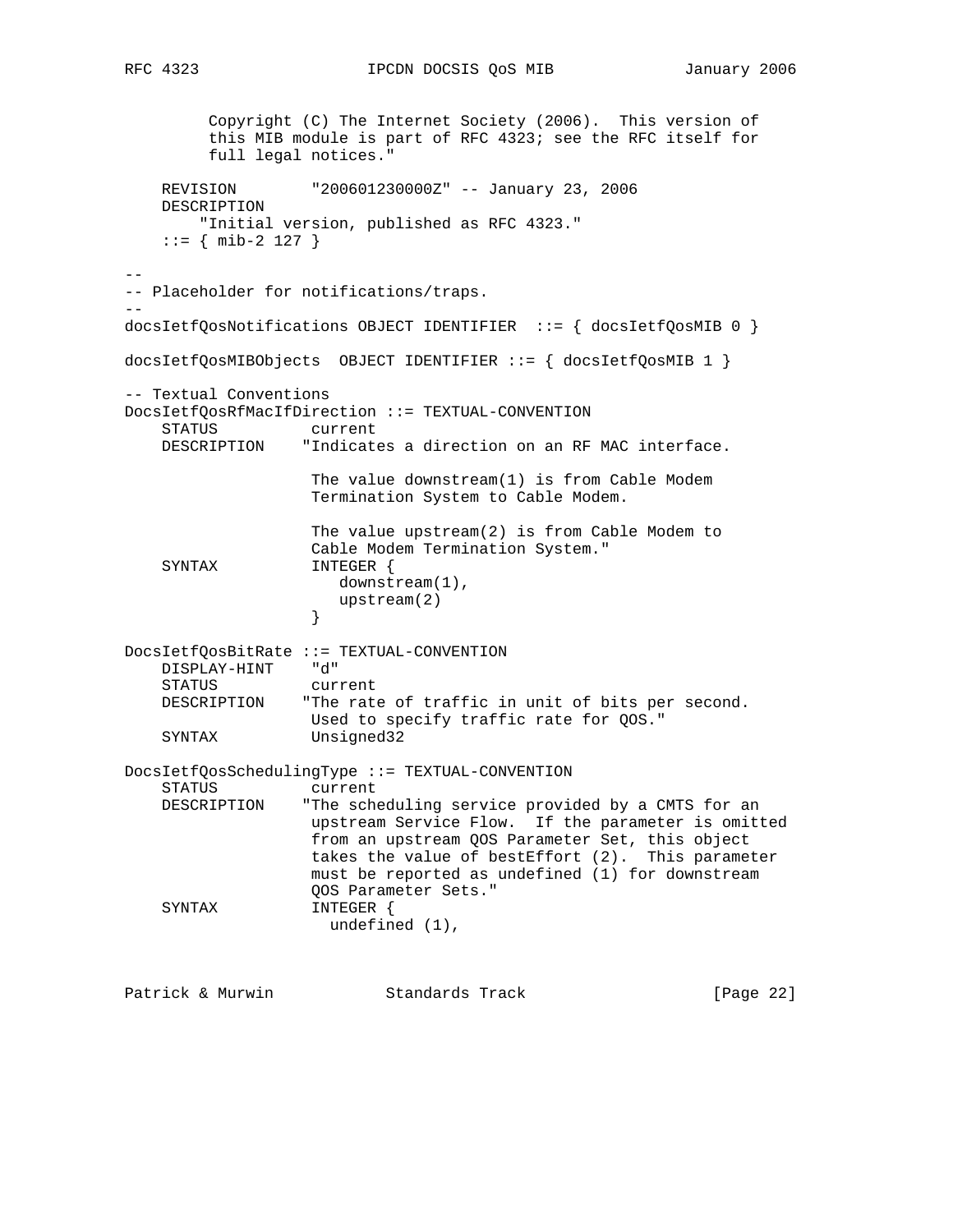```
 bestEffort (2),
                      nonRealTimePollingService(3),
                       realTimePollingService(4),
                     unsolictedGrantServiceWithAD(5),
                      unsolictedGrantService(6)
 }
-----------------------------------------------------------------------
--
-- Packet Classifier Table
--
docsIetfQosPktClassTable OBJECT-TYPE
     SYNTAX SEQUENCE OF DocsIetfQosPktClassEntry
MAX-ACCESS not-accessible
 STATUS current
    DESCRIPTION "This table describes the packet classification
                    configured on the CM or CMTS.
                    The model is that a packet either received
                    as input from an interface or transmitted
                    for output on an interface may be compared
                    against an ordered list of rules pertaining to
                    the packet contents. Each rule is a row of this
                    table. A matching rule provides a Service Flow
                    ID to which the packet is classified.
                    All rules need to match for a packet to match
                    a classifier.
                    The objects in this row correspond to a set of
                    Classifier Encoding parameters in a DOCSIS
                    MAC management message. The
                    docsIetfQosPktClassBitMap indicates which
                    particular parameters were present in the
                    classifier as signaled in the DOCSIS message.
                    If the referenced parameter was not present
                     in the signaled DOCSIS 1.1 and 2.0 Classifier, the
                    corresponding object in this row reports a
                     value as specified in the DESCRIPTION section."
     ::= { docsIetfQosMIBObjects 1 }
docsIetfQosPktClassEntry OBJECT-TYPE
    SYNTAX DocsIetfQosPktClassEntry
MAX-ACCESS not-accessible
 STATUS current
    DESCRIPTION "An entry in this table provides a single packet
                   classifier rule. The index ifIndex is an ifType
                    of docsCableMaclayer(127)."
     INDEX {
Patrick & Murwin \begin{array}{ccc} \text{Standards} & \text{Track} & \text{Simpler} & \text{[Page 23]} \end{array}
```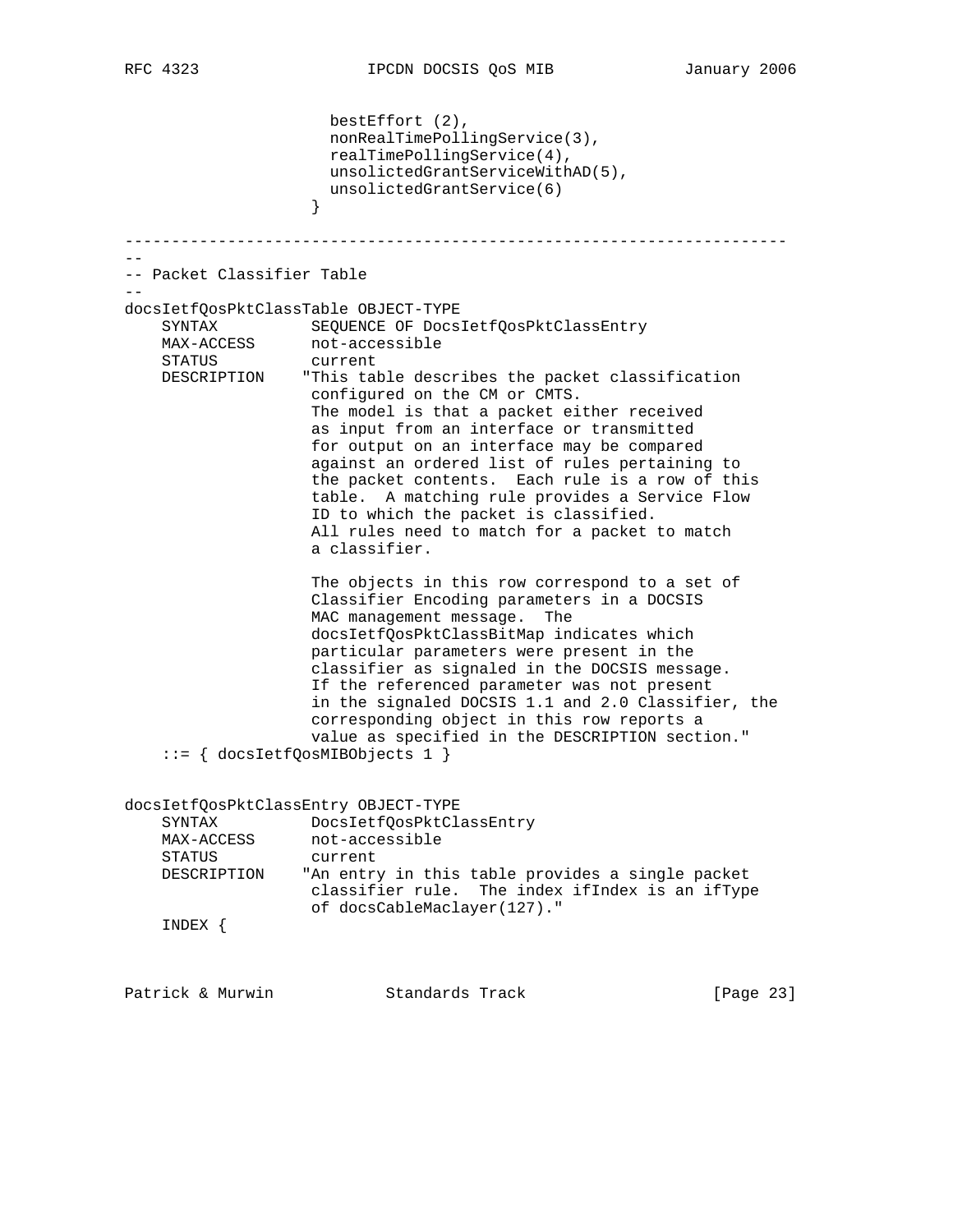```
 ifIndex,
            docsIetfQosServiceFlowId,
            docsIetfQosPktClassId
 }
    ::= { docsIetfQosPktClassTable 1 }
DocsIetfQosPktClassEntry ::= SEQUENCE {
   docsIetfQosPktClassId Unsigned32,
    docsIetfQosPktClassDirection DocsIetfQosRfMacIfDirection,
   docsIetfQosPktClassPriority Integer32,
   docsIetfQosPktClassIpTosLow OCTET STRING,<br>docsIetfQosPktClassIpTosHigh OCTET STRING,<br>docsIetfQosPktClassIpTosMask OCTET STRING,<br>docsIetfQosPktClassIpProtocol Integer32,
 docsIetfQosPktClassIpTosHigh OCTET STRING,
 docsIetfQosPktClassIpTosMask OCTET STRING,
   docsIetfQosPktClassIpProtocol
 docsIetfQosPktClassInetAddressType InetAddressType,
 docsIetfQosPktClassInetSourceAddr InetAddress,
 docsIetfQosPktClassInetSourceMask InetAddress,
 docsIetfQosPktClassInetDestAddr InetAddress,
 docsIetfQosPktClassInetDestMask InetAddress,
 docsIetfQosPktClassSourcePortStart InetPortNumber,
 docsIetfQosPktClassSourcePortEnd InetPortNumber,
 docsIetfQosPktClassDestPortStart InetPortNumber,
   docsIetfQosPktClassDestPortEnd InetPortNumber,
docsIetfQosPktClassDestMacAddr MacAddress,
 docsIetfQosPktClassDestMacMask MacAddress,
 docsIetfQosPktClassSourceMacAddr MacAddress,
    docsIetfQosPktClassEnetProtocolType INTEGER,
   docsIetfQosPktClassEnetProtocol Integer32,
   docsIetfQosPktClassUserPriLow Integer32,<br>docsIetfQosPktClassUserPriHigh Integer32,
   docsIetfQosPktClassUserPriHigh
   docsIetfQosPktClassVlanId Integer32,
   docsIetfQosPktClassStateActive TruthValue,
   docsIetfQosPktClassPkts Counter64,
   docsIetfQosPktClassBitMap BITS
  }
docsIetfQosPktClassId OBJECT-TYPE
    SYNTAX Unsigned32 (1..65535)
   MAX-ACCESS not-accessible
    STATUS current
    DESCRIPTION "Index assigned to packet classifier entry by
                   the CMTS, which is unique per Service Flow."
    REFERENCE "SP-RFIv2.0-I06-040804, Appendix C.2.1.3.2"
    ::= { docsIetfQosPktClassEntry 1 }
docsIetfQosPktClassDirection OBJECT-TYPE
```
Patrick & Murwin Standards Track [Page 24]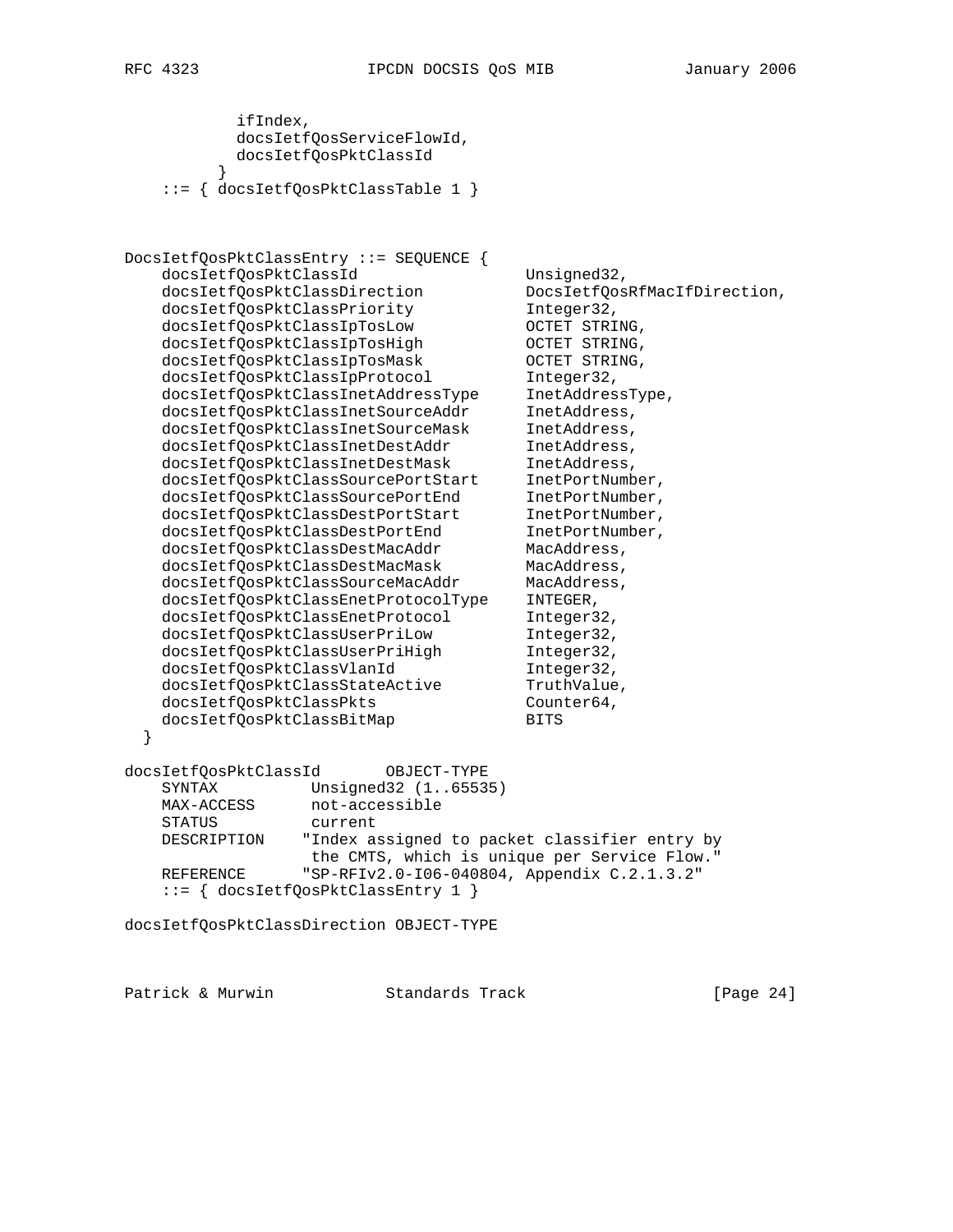SYNTAX DocsIetfQosRfMacIfDirection MAX-ACCESS read-only STATUS current DESCRIPTION "Indicates the direction to which the classifier is applied." ::= { docsIetfQosPktClassEntry 2 } docsIetfQosPktClassPriority OBJECT-TYPE SYNTAX Integer32 (0..255) MAX-ACCESS read-only STATUS current DESCRIPTION "The value specifies the order of evaluation of the classifiers. The higher the value, the higher the priority. The value of 0 is used as default in provisioned Service Flows Classifiers. The default value of 64 is used for dynamic Service Flow Classifiers. If the referenced parameter is not present in a classifier, this object reports the default value as defined above." REFERENCE "SP-RFIv2.0-I06-040804, Appendix C.2.1.3.5" ::= { docsIetfQosPktClassEntry 3 } docsIetfQosPktClassIpTosLow OBJECT-TYPE SYNTAX OCTET STRING (SIZE(1)) MAX-ACCESS read-only STATUS current DESCRIPTION "The low value of a range of TOS byte values. If the referenced parameter is not present in a classifier, this object reports the value of 0. The IP TOS octet, as originally defined in RFC 791, has been superseded by the 6-bit Differentiated Services Field (DSField, RFC 3260) and the 2-bit Explicit Congestion Notification Field (ECN field, RFC 3168). This object is defined as an 8-bit octet as per the DOCSIS Specification for packet classification." REFERENCE "SP-RFIv2.0-I06-040804, Appendix C.2.1.5.1" ::= { docsIetfQosPktClassEntry 4 } docsIetfQosPktClassIpTosHigh OBJECT-TYPE SYNTAX OCTET STRING (SIZE(1)) MAX-ACCESS read-only

Patrick & Murwin  $\begin{array}{ccc} \text{Standards} & \text{Track} & \text{Simpler} & \text{[Page 25]} \end{array}$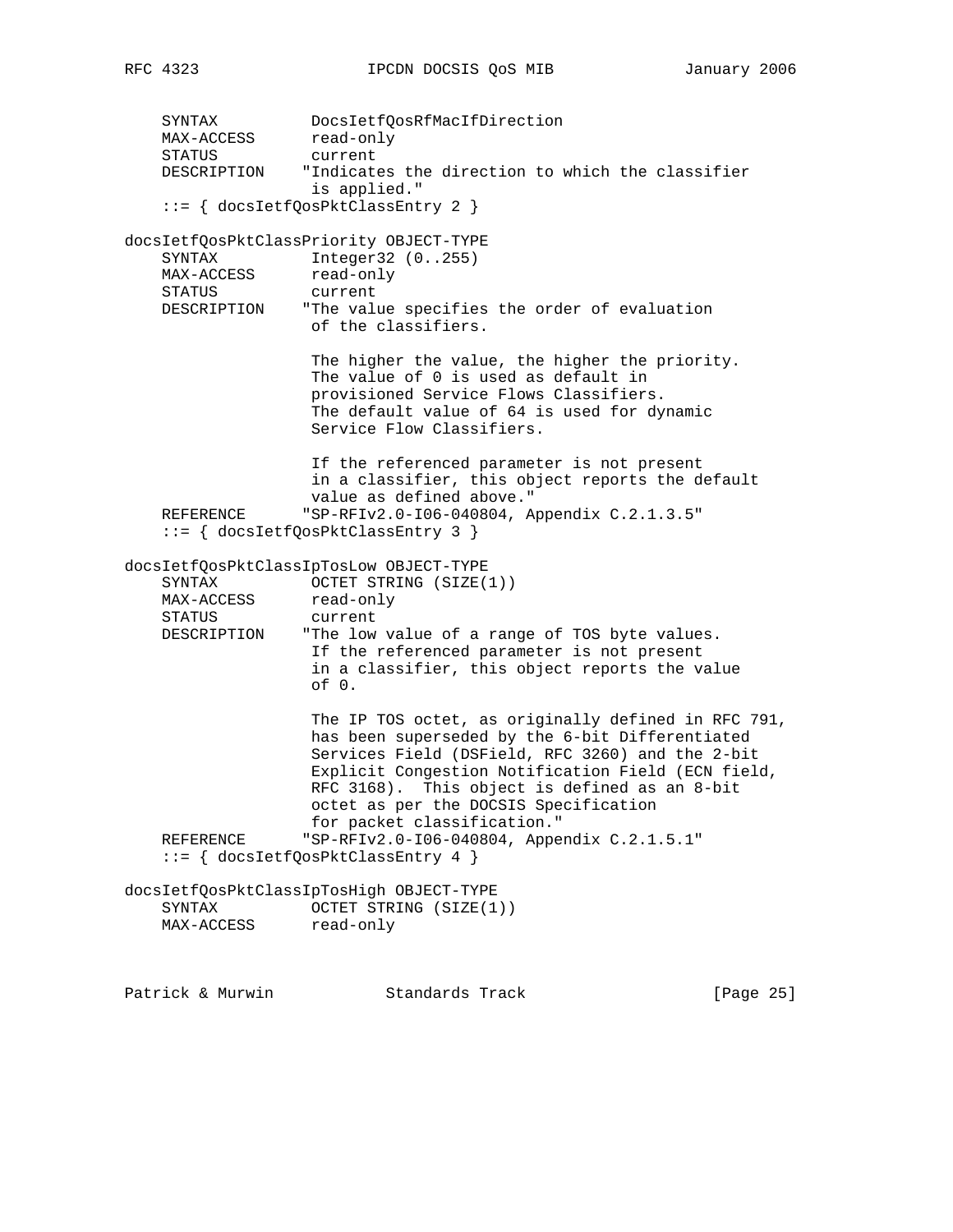STATUS current DESCRIPTION "The 8-bit high value of a range of TOS byte values. If the referenced parameter is not present in a classifier, this object reports the value of 0. The IP TOS octet as originally defined in RFC 791 has been superseded by the 6-bit Differentiated Services Field (DSField, RFC 3260) and the 2-bit Explicit Congestion Notification Field (ECN field, RFC 3168). This object is defined as an 8-bit octet as defined by the DOCSIS Specification for packet classification." REFERENCE "SP-RFIv2.0-I06-040804, Appendix C.2.1.5.1" ::= { docsIetfQosPktClassEntry 5 } docsIetfQosPktClassIpTosMask OBJECT-TYPE SYNTAX OCTET STRING (SIZE(1)) MAX-ACCESS read-only STATUS current DESCRIPTION "The mask value is bitwise ANDed with TOS byte in an IP packet, and this value is used for range checking of TosLow and TosHigh. If the referenced parameter is not present in a classifier, this object reports the value of 0. The IP TOS octet as originally defined in RFC 791 has been superseded by the 6-bit Differentiated Services Field (DSField, RFC 3260) and the 2-bit Explicit Congestion Notification Field (ECN field, RFC 3168). This object is defined as an 8-bit octet per the DOCSIS Specification for packet classification." REFERENCE "SP-RFIv2.0-I06-040804, Appendix C.2.1.5.1" ::= { docsIetfQosPktClassEntry 6 } docsIetfQosPktClassIpProtocol OBJECT-TYPE SYNTAX Integer32 (0..258) MAX-ACCESS read-only STATUS current DESCRIPTION "This object indicates the value of the IP Protocol field required for IP packets to match this rule.

Patrick & Murwin  $\begin{array}{ccc} \text{Standards} & \text{Track} & \text{Simpler} & \end{array}$  [Page 26]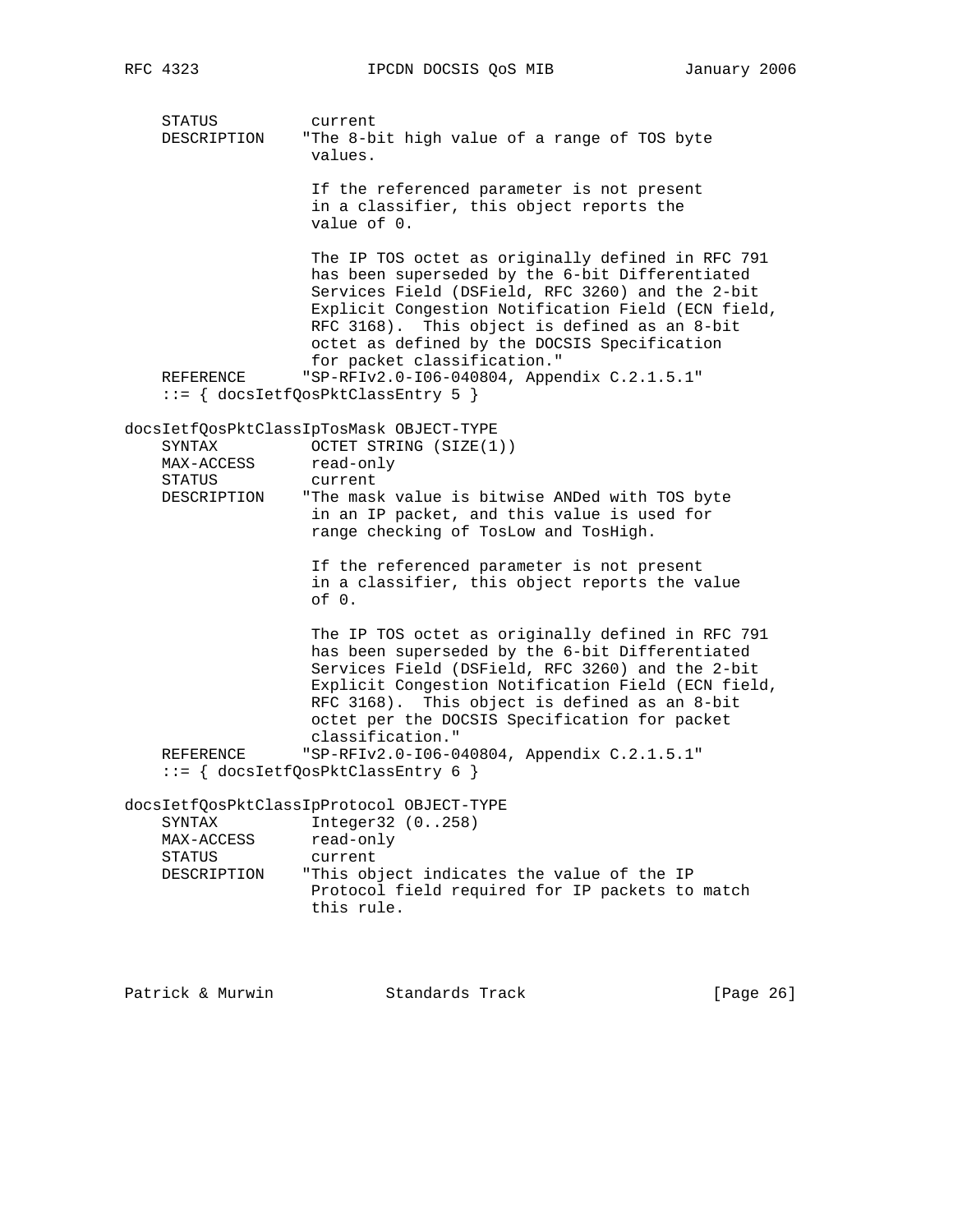RFC 4323 **IPCDN DOCSIS QOS MIB** January 2006

 The value 256 matches traffic with any IP Protocol value. The value 257 by convention matches both TCP and UDP. If the referenced parameter is not present in a classifier, this object reports the value of 258." REFERENCE "SP-RFIv2.0-I06-040804, Appendix C.2.1.5.2" ::= { docsIetfQosPktClassEntry 7 } docsIetfQosPktClassInetAddressType OBJECT-TYPE SYNTAX InetAddressType<br>MAX-ACCESS read-only SINIAM<br>MAX-ACCESS STATUS current DESCRIPTION "The type of the Internet address for docsIetfQosPktClassInetSourceAddr, docsIetfQosPktClassInetSourceMask, docsIetfQosPktClassInetDestAddr, and docsIetfQosPktClassInetDestMask. If the referenced parameter is not present in a classifier, this object reports the value of ipv4(1)." REFERENCE "SP-RFIv2.0-I06-040804, Appendix C.2.1.5.3" ::= { docsIetfQosPktClassEntry 8 } docsIetfQosPktClassInetSourceAddr OBJECT-TYPE SYNTAX InetAddress MAX-ACCESS read-only STATUS current DESCRIPTION "This object specifies the value of the IP Source Address required for packets to match this rule. An IP packet matches the rule when the packet IP Source Address bitwise ANDed with the docsIetfQosPktClassInetSourceMask value equals the docsIetfQosPktClassInetSourceAddr value. The address type of this object is specified by docsIetfQosPktClassInetAddressType. If the referenced parameter is not present in a classifier, this object reports the value of '00000000'H." REFERENCE "SP-RFIv2.0-I06-040804, Appendix C.2.1.5.3" ::= { docsIetfQosPktClassEntry 9 }

Patrick & Murwin  $\qquad \qquad$  Standards Track [Page 27]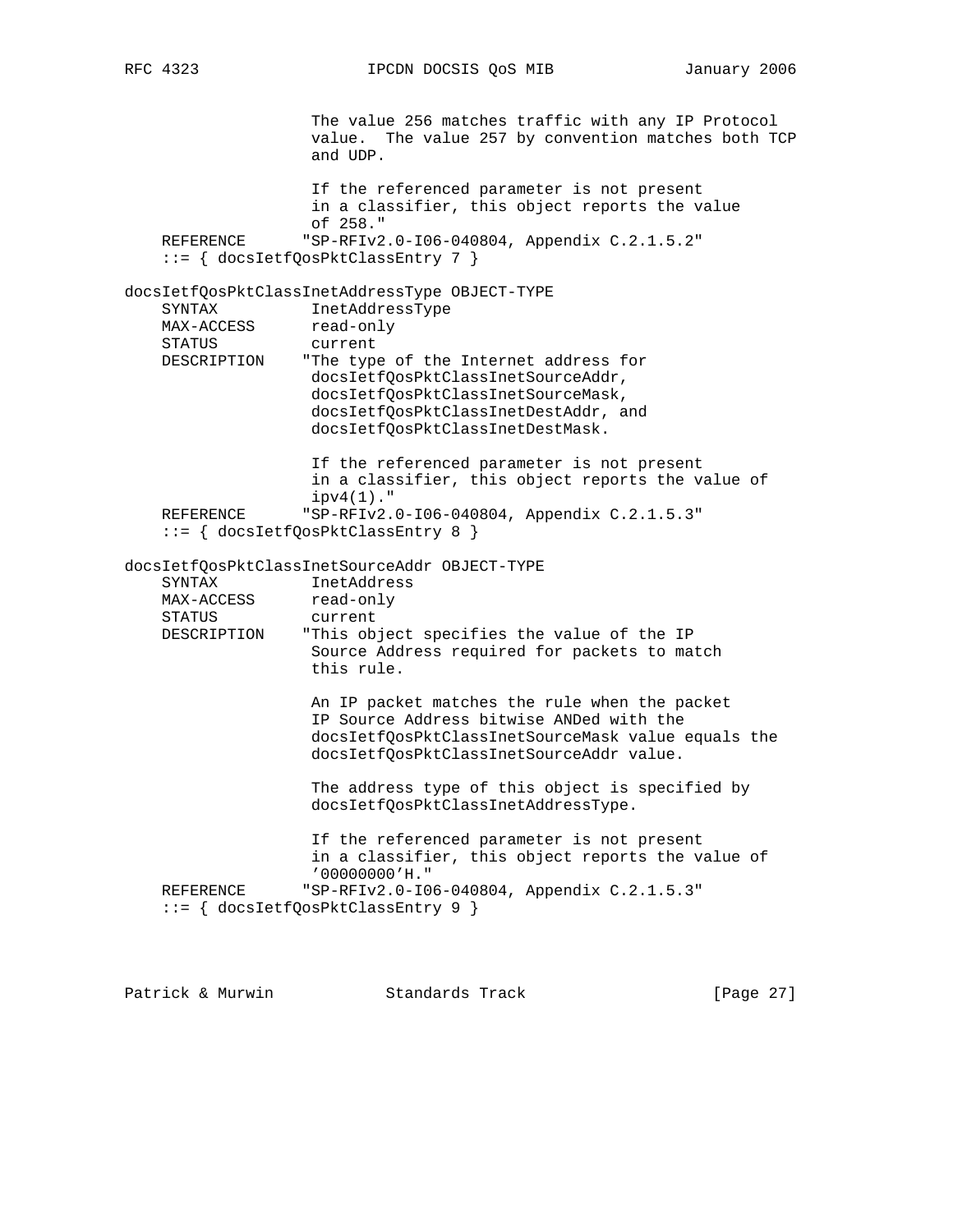docsIetfQosPktClassInetSourceMask OBJECT-TYPE SYNTAX InetAddress MAX-ACCESS read-only STATUS current DESCRIPTION "This object specifies which bits of a packet's IP Source Address are compared to match this rule. An IP packet matches the rule when the packet source address bitwise ANDed with the docsIetfQosPktClassInetSourceMask value equals the docsIetfQosIpPktClassInetSourceAddr value. The address type of this object is specified by docsIetfQosPktClassInetAddressType. If the referenced parameter is not present in a classifier, this object reports the value of 'FFFFFFFF'H." REFERENCE "SP-RFIv2.0-I06-040804, Appendix C.2.1.5.4" ::= { docsIetfQosPktClassEntry 10 } docsIetfQosPktClassInetDestAddr OBJECT-TYPE SYNTAX InetAddress MAX-ACCESS read-only STATUS current DESCRIPTION "This object specifies the value of the IP Destination Address required for packets to match this rule. An IP packet matches the rule when the packet IP Destination Address bitwise ANDed with the docsIetfQosPktClassInetDestMask value equals the docsIetfQosPktClassInetDestAddr value. The address type of this object is specified by docsIetfQosPktClassInetAddressType. If the referenced parameter is not present in a classifier, this object reports the value of '00000000'H." REFERENCE "SP-RFIv2.0-I06-040804, Appendix C.2.1.5.5" ::= { docsIetfQosPktClassEntry 11 } docsIetfQosPktClassInetDestMask OBJECT-TYPE SYNTAX InetAddress MAX-ACCESS read-only STATUS current

Patrick & Murwin  $\begin{array}{ccc} \text{Standards} & \text{Track} & \text{Simpler} & \text{[Page 28]} \end{array}$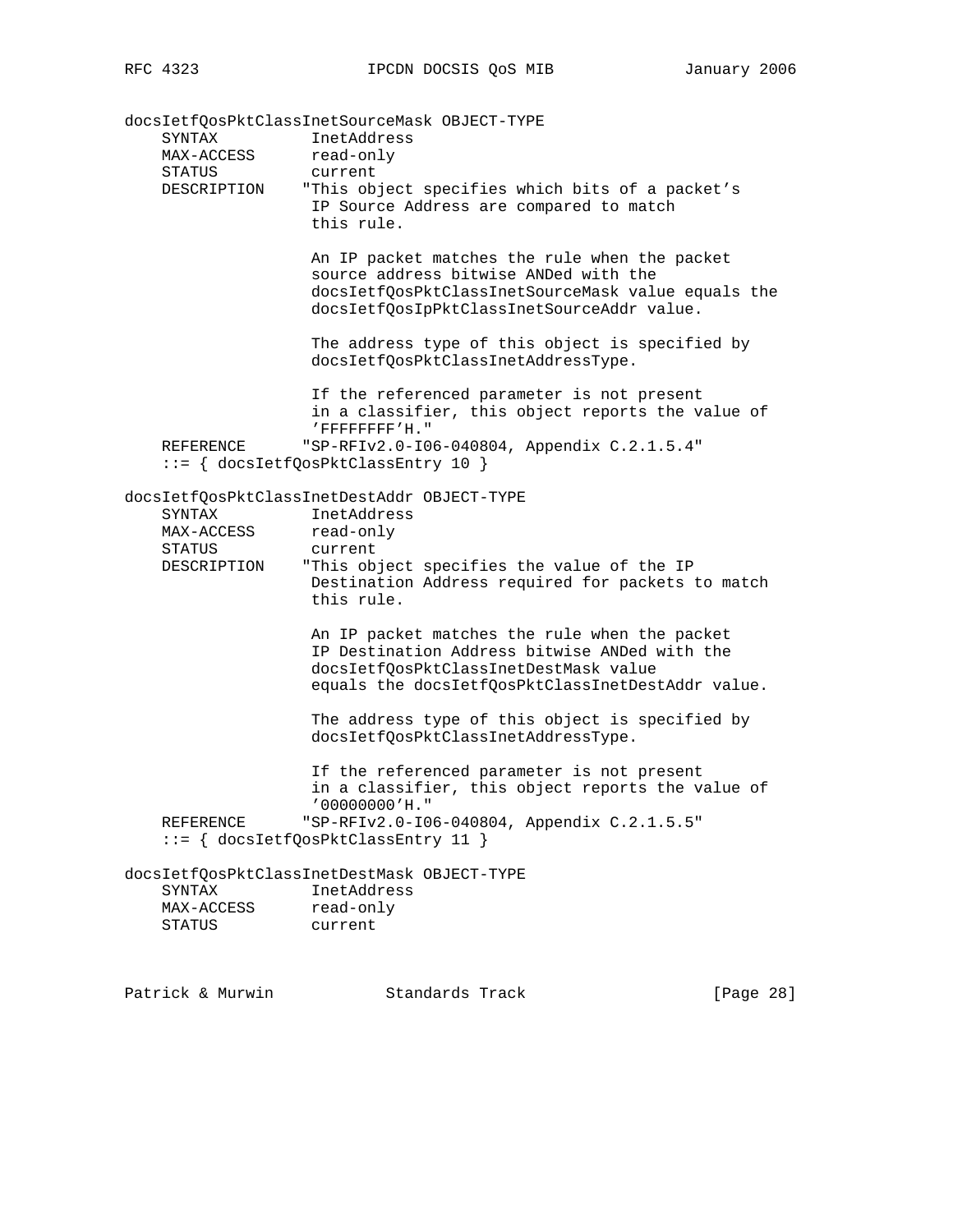RFC 4323 **IPCDN DOCSIS QOS MIB** January 2006

 DESCRIPTION "This object specifies which bits of a packet's IP Destination Address are compared to match this rule.

> An IP packet matches the rule when the packet destination address bitwise ANDed with the docsIetfQosPktClassInetDestMask value equals the docsIetfQosIpPktClassInetDestAddr value.

 The address type of this object is specified by docsIetfQosPktClassInetAddressType.

 If the referenced parameter is not present in a classifier, this object reports the value of 'FFFFFFFF'H." REFERENCE "SP-RFIv2.0-I06-040804, Appendix C.2.1.5.6" ::= { docsIetfQosPktClassEntry 12 }

docsIetfQosPktClassSourcePortStart OBJECT-TYPE SYNTAX InetPortNumber MAX-ACCESS read-only STATUS current DESCRIPTION "This object specifies the low-end inclusive range of TCP/UDP source port numbers to which

 a packet is compared. This object is irrelevant for non-TCP/UDP IP packets.

 If the referenced parameter is not present in a classifier, this object reports the value of 0." REFERENCE "SP-RFIv2.0-I06-040804, Appendix C.2.1.5.7" ::= { docsIetfQosPktClassEntry 13 }

docsIetfQosPktClassSourcePortEnd OBJECT-TYPE

| SYNTAX        | InetPortNumber                                                                                                                                                                   |
|---------------|----------------------------------------------------------------------------------------------------------------------------------------------------------------------------------|
| MAX-ACCESS    | read-only                                                                                                                                                                        |
| <b>STATUS</b> | current                                                                                                                                                                          |
| DESCRIPTION   | "This object specifies the high-end inclusive<br>range of TCP/UDP source port numbers to which<br>a packet is compared. This object is irrelevant<br>for non-TCP/UDP IP packets. |
|               | If the referenced parameter is not present<br>in a classifier, this object reports the value of<br>$65535.$ "                                                                    |
| REFERENCE     | "SP-RFIv2.0-106-040804, Appendix C.2.1.5.8"                                                                                                                                      |

::= { docsIetfQosPktClassEntry 14 }

Patrick & Murwin  $\begin{array}{ccc} \text{Standards} & \text{Track} & \text{Simpler} \end{array}$  [Page 29]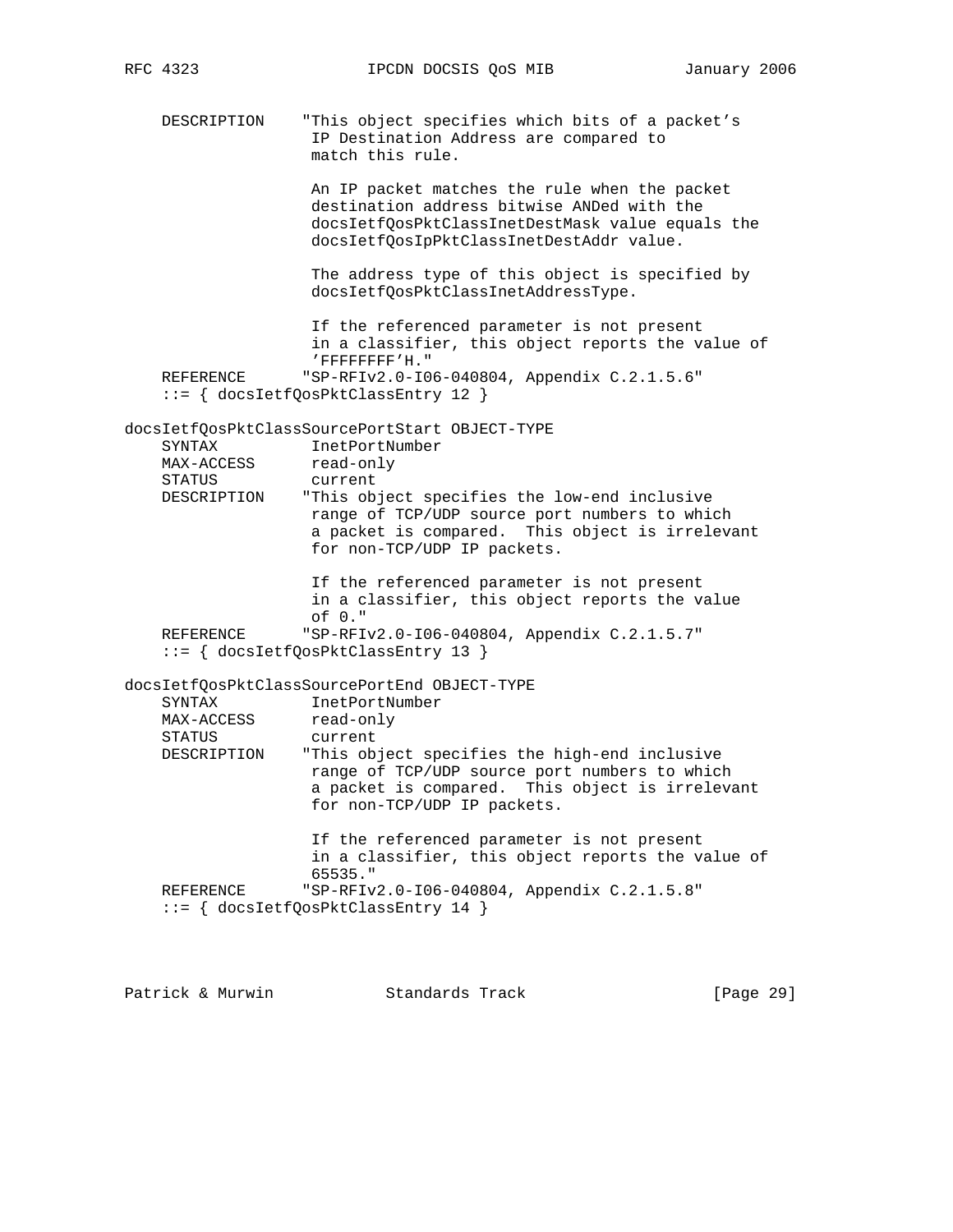docsIetfQosPktClassDestPortStart OBJECT-TYPE SYNTAX InetPortNumber MAX-ACCESS read-only STATUS current DESCRIPTION "This object specifies the low-end inclusive range of TCP/UDP destination port numbers to which a packet is compared. If the referenced parameter is not present in a classifier, this object reports the value of 0." REFERENCE "SP-RFIv2.0-I06-040804, Appendix C.2.1.5.9" ::= { docsIetfQosPktClassEntry 15 } docsIetfQosPktClassDestPortEnd OBJECT-TYPE SYNTAX InetPortNumber MAX-ACCESS read-only STATUS current DESCRIPTION "This object specifies the high-end inclusive range of TCP/UDP destination port numbers to which a packet is compared. If the referenced parameter is not present in a classifier, this object reports the value of 65535." REFERENCE "SP-RFIv2.0-I06-040804, Appendix C.2.1.5.10" ::= { docsIetfQosPktClassEntry 16 } docsIetfQosPktClassDestMacAddr OBJECT-TYPE SYNTAX MacAddress MAX-ACCESS read-only STATUS current DESCRIPTION "An Ethernet packet matches an entry when its destination MAC address bitwise ANDed with docsIetfQosPktClassDestMacMask equals the value of docsIetfQosPktClassDestMacAddr. If the referenced parameter is not present in a classifier, this object reports the value of '000000000000'H." REFERENCE "SP-RFIv2.0-I06-040804, Appendix C.2.1.6.1" ::= { docsIetfQosPktClassEntry 17 } docsIetfQosPktClassDestMacMask OBJECT-TYPE SYNTAX MacAddress MAX-ACCESS read-only STATUS current

Patrick & Murwin Standards Track [Page 30]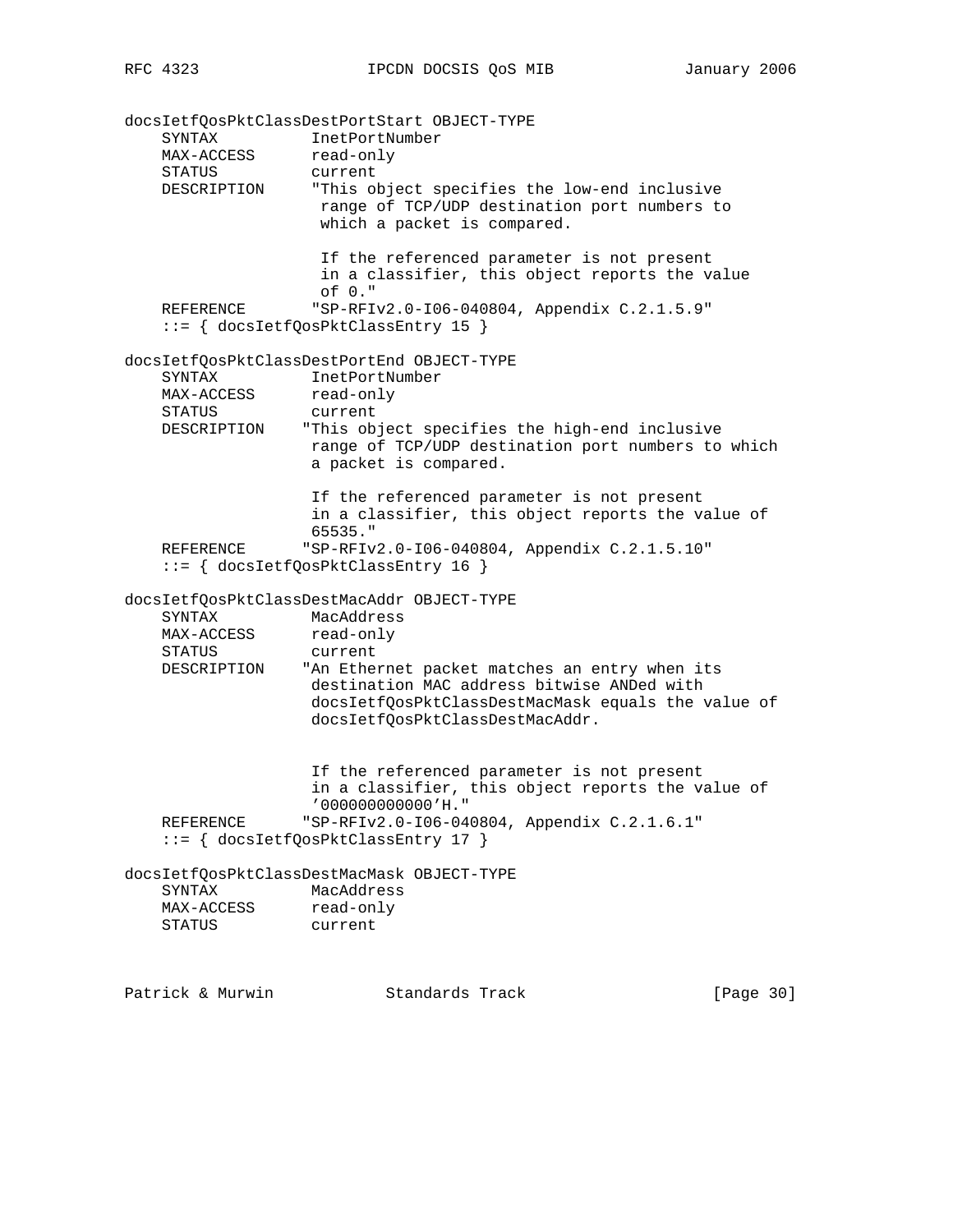DESCRIPTION "An Ethernet packet matches an entry when its destination MAC address bitwise ANDed with docsIetfQosPktClassDestMacMask equals the value of docsIetfQosPktClassDestMacAddr. If the referenced parameter is not present in a classifier, this object reports the value of '000000000000'H." REFERENCE "SP-RFIv2.0-I06-040804, Appendix C.2.1.6.1" ::= { docsIetfQosPktClassEntry 18 } docsIetfQosPktClassSourceMacAddr OBJECT-TYPE SYNTAX MacAddress MAX-ACCESS read-only STATUS current DESCRIPTION "An Ethernet packet matches this entry when its source MAC address equals the value of this object. If the referenced parameter is not present in a classifier, this object reports the value of 'FFFFFFFFFFFF'H." REFERENCE "SP-RFIv2.0-I06-040804, Appendix C.2.1.6.2" ::= { docsIetfQosPktClassEntry 19 } docsIetfQosPktClassEnetProtocolType OBJECT-TYPE SYNTAX INTEGER {  $none(0)$ , ethertype(1),  $dsap(2)$ , mac(3), all(4)<br>} } MAX-ACCESS read-only STATUS current DESCRIPTION "This object indicates the format of the layer 3 protocol ID in the Ethernet packet. A value of none(0) means that the rule does not use the layer 3 protocol type as a matching criteria. A value of ethertype(1) means that the rule applies only to frames that contain an EtherType value. Ethertype values are contained in packets using the Dec-Intel-Xerox (DIX) encapsulation or the RFC1042 Sub-Network Access Protocol (SNAP) encapsulation formats. A value of dsap(2) means that the rule applies Patrick & Murwin Standards Track [Page 31]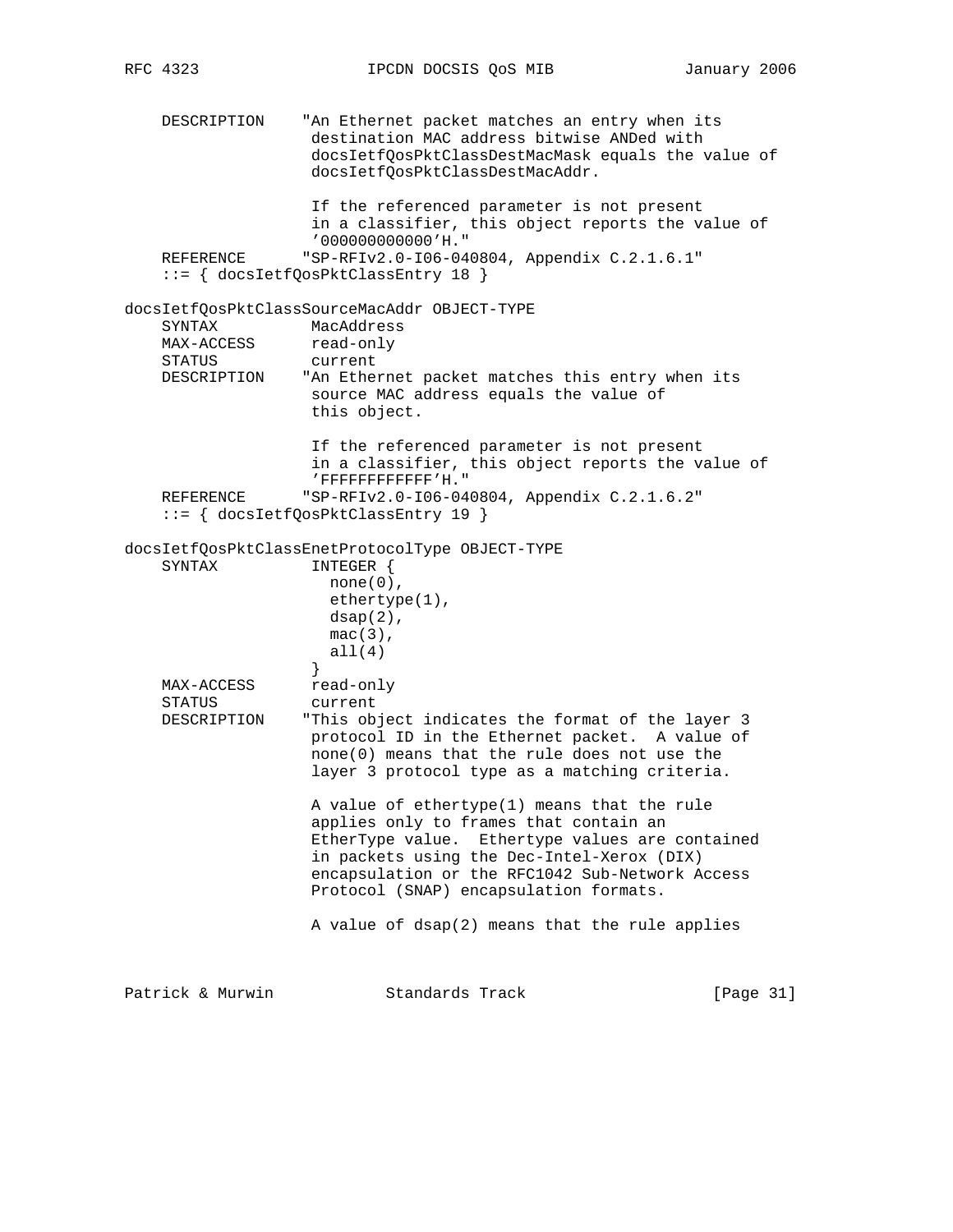only to frames using the IEEE802.3 encapsulation format with a Destination Service Access Point (DSAP) other than 0xAA (which is reserved for SNAP).

 A value of mac(3) means that the rule applies only to MAC management messages for MAC management messages.

 A value of all(4) means that the rule matches all Ethernet packets.

 If the Ethernet frame contains an 802.1P/Q Tag header (i.e., EtherType 0x8100), this object applies to the embedded EtherType field within the 802.1P/Q header.

 If the referenced parameter is not present in a classifier, this object reports the value of 0." REFERENCE "SP-RFIv2.0-I06-040804, Appendix C.2.1.6.3" ::= { docsIetfQosPktClassEntry 20 }

docsIetfQosPktClassEnetProtocol OBJECT-TYPE SYNTAX Integer32 (0..65535) MAX-ACCESS read-only STATUS current DESCRIPTION "If docsIetfQosEthPktClassProtocolType is none(0), this object is ignored when considering whether a packet matches the current rule.

> If dosQosPktClassEnetProtocolType is ethertype(1), this object gives the 16-bit value of the EtherType that the packet must match in order to match the rule.

> If docsIetfQosPktClassEnetProtocolType is dsap(2), the lower 8 bits of this object's value must match the DSAP byte of the packet in order to match the rule.

 If docsIetfQosPktClassEnetProtocolType is mac(3), the lower 8 bits of this object's value represent a lower bound (inclusive) of MAC management message type codes matched, and the upper 8 bits represent the upper bound (inclusive) of matched MAC message type codes. Certain message type codes are excluded from matching, as specified in the reference.

Patrick & Murwin Standards Track [Page 32]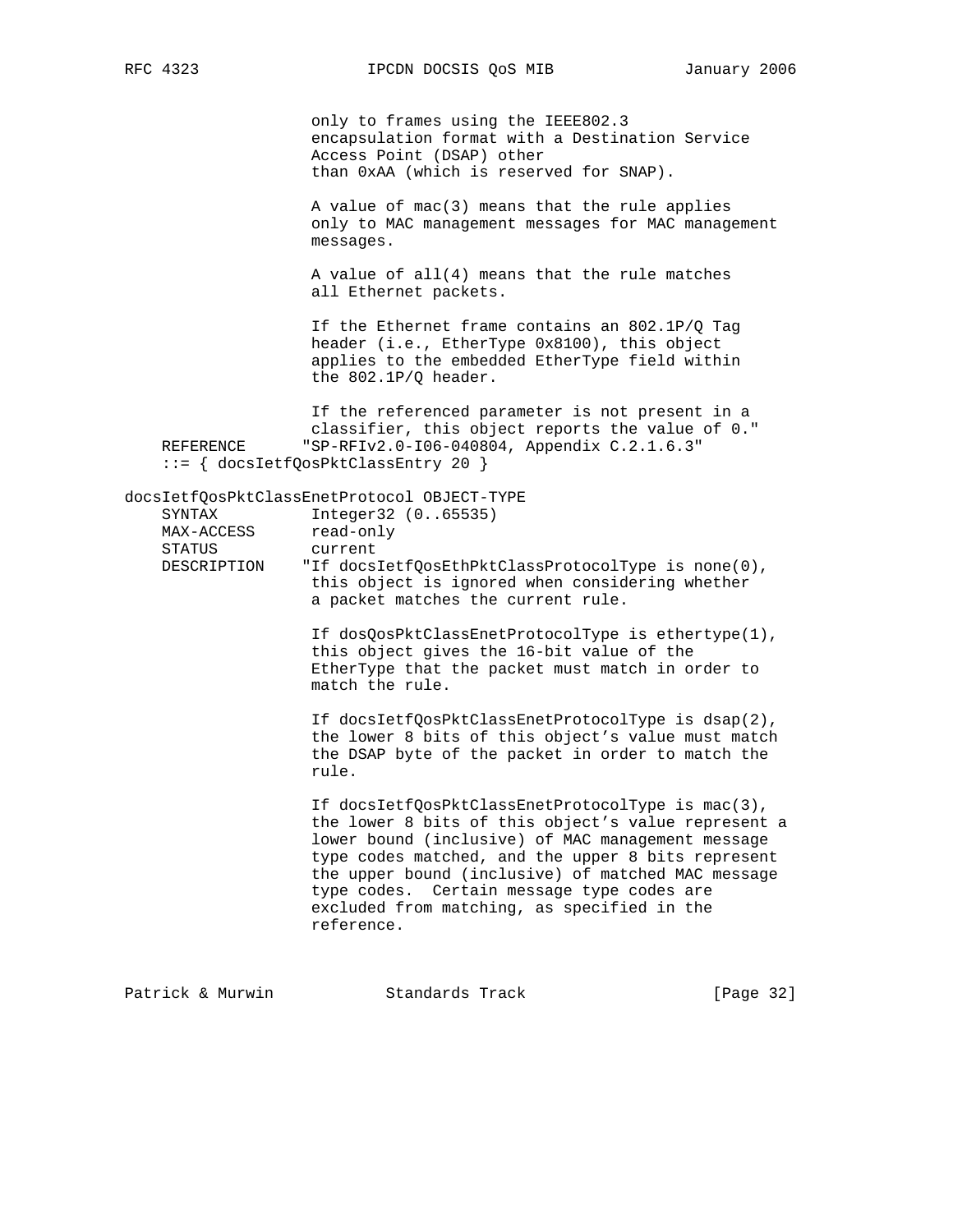If the Ethernet frame contains an 802.1P/Q Tag header (i.e., EtherType 0x8100), this object applies to the embedded EtherType field within the 802.1P/Q header. If the referenced parameter is not present in the classifier, the value of this object is reported as 0." REFERENCE "SP-RFIv2.0-I06-040804, Appendix C.2.1.6.3" ::= { docsIetfQosPktClassEntry 21 } docsIetfQosPktClassUserPriLow OBJECT-TYPE SYNTAX Integer32 (0..7)<br>MAX-ACCESS read-only MAX-ACCESS STATUS current DESCRIPTION "This object applies only to Ethernet frames using the 802.1P/Q tag header (indicated with EtherType 0x8100). Such frames include a 16-bit Tag that contains a 3-bit Priority field and a 12-bit VLAN number. Tagged Ethernet packets must have a 3-bit Priority field within the range of docsIetfQosPktClassPriLow to docsIetfQosPktClassPriHigh in order to match this rule. If the referenced parameter is not present in the classifier, the value of this object is reported as 0." REFERENCE "SP-RFIv2.0-I06-040804, Appendix C.2.1.7.1" ::= { docsIetfQosPktClassEntry 22 } docsIetfQosPktClassUserPriHigh OBJECT-TYPE SYNTAX Integer32 (0..7) MAX-ACCESS read-only STATUS current DESCRIPTION "This object applies only to Ethernet frames using the 802.1P/Qtag header (indicated with EtherType 0x8100). Such frames include a 16-bit Tag that contains a 3-bit Priority field and a 12-bit VLAN number. Tagged Ethernet packets must have a 3-bit Priority field within the range of docsIetfQosPktClassPriLow to docsIetfQosPktClassPriHigh in order to match this rule.

Patrick & Murwin Standards Track [Page 33]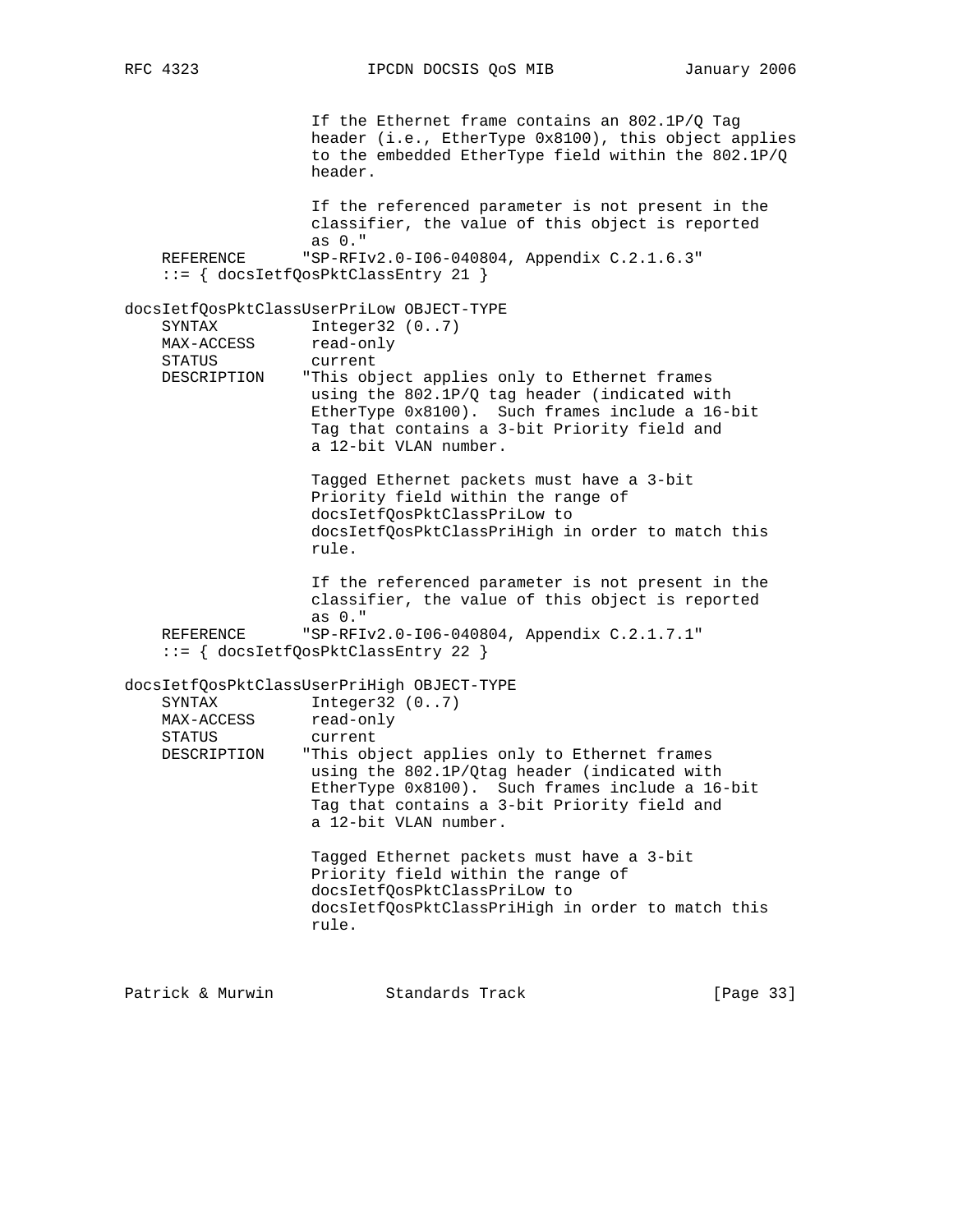If the referenced parameter is not present in the classifier, the value of this object is reported as 7." REFERENCE "SP-RFIv2.0-I06-040804, Appendix C.2.1.7.1" ::= { docsIetfQosPktClassEntry 23 } docsIetfQosPktClassVlanId OBJECT-TYPE SYNTAX Integer32 (0 | 1..4094) MAX-ACCESS read-only STATUS current DESCRIPTION "This object applies only to Ethernet frames using the 802.1P/Q tag header. Tagged packets must have a VLAN Identifier that matches the value in order to match the rule. If the referenced parameter is not present in the classifier, the value of this object is reported as 0."<br>REFERENCE "SP-RFI "SP-RFIv2.0-I06-040804, Appendix C.2.1.7.2" ::= { docsIetfQosPktClassEntry 24 } docsIetfQosPktClassStateActive OBJECT-TYPE SYNTAX TruthValue<br>MAX-ACCESS read-only MAX-ACCESS STATUS current DESCRIPTION "This object indicates whether or not the classifier is enabled to classify packets to a Service Flow. If the referenced parameter is not present in the classifier, the value of this object is reported as true(1)." REFERENCE "SP-RFIv2.0-I06-040804, Appendix C.2.1.3.6" ::= { docsIetfQosPktClassEntry 25 } docsIetfQosPktClassPkts OBJECT-TYPE SYNTAX Counter64 MAX-ACCESS read-only STATUS current<br>DESCRIPTION "This ob "This object counts the number of packets that have been classified using this entry. This includes all packets delivered to a Service Flow maximum rate policing function, whether or not that function drops the packets. This counter's last discontinuity is the ifCounterDiscontinuityTime for the same ifIndex that indexes this object." Patrick & Murwin Standards Track [Page 34]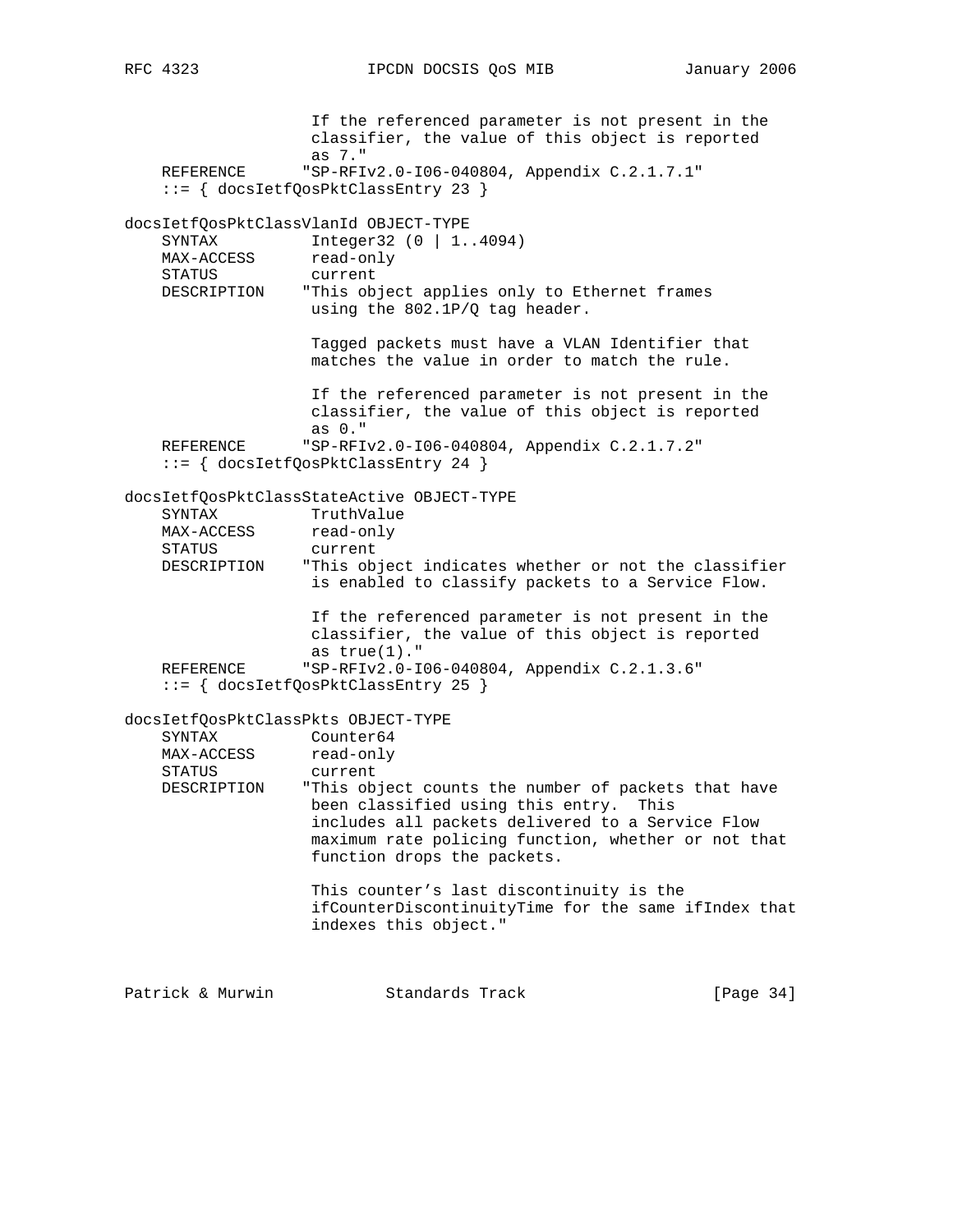::= { docsIetfQosPktClassEntry 26 }

docsIetfQosPktClassBitMap OBJECT-TYPE SYNTAX BITS {  $-$  Reference SP-RFIv2.0-I06-040804 rulePriority(0), -- Appendix C.2.1.3.4 activationState(1), -- Appendix C.2.1.3.6  $ipTos(2)$ ,  $-2.11.5.1$  $ipProtocol(3)$ ,  $-- Appendix C.2.1.5.2$  $ipSourceAddr(4)$ ,  $-- Appendix C.2.1.5.3$  $ipSourceMask(5)$ ,  $-- Appendix C.2.1.5.4$  $ipDestAddr(6)$ ,  $-- Appendix C.2.1.5.5$  $ip{\texttt{DestMask}}(7)$ ,  $--$  Appendix  $C.2.1.5.6$  $sourcePortStart(8), -- Appendix C.2.1.5.7$ sourcePortEnd(9), -- Appendix C.2.1.5.8  $destPortStart(10)$ , -- Appendix  $C.2.1.5.9$  $destPortEnd(11)$ ,  $--$  Appendix  $C.2.1.5.10$  $destMac(12)$ ,  $-- Appendix C.2.1.6.1$  $sourceMac(13)$ ,  $--- Appendix C.2.1.6.2$  $\text{ethertype}(14)$ ,  $\qquad \qquad \text{- Appendix C.2.1.6.3}$  userPri(15), -- Appendix C.2.1.7.1 vlanId(16) -- Appendix C.2.1.7.2 } MAX-ACCESS read-only STATUS current DESCRIPTION "This object indicates which parameter encodings were actually present in the DOCSIS packet classifier encoding signaled in the DOCSIS message that created or modified the classifier. Note that Dynamic Service Change messages have replace semantics, so that all non-default parameters must be present whether the classifier is being created or changed. A bit of this object is set to 1 if the parameter indicated by the comment was present in the classifier encoding, and to 0 otherwise. Note that BITS are encoded most significant bit first, so that if, for example, bits 6 and 7 are set, this object is encoded as the octet string '030000'H." ::= { docsIetfQosPktClassEntry 27 } -- -- QOS Parameter Set Table  $-$ 

Patrick & Murwin Standards Track [Page 35]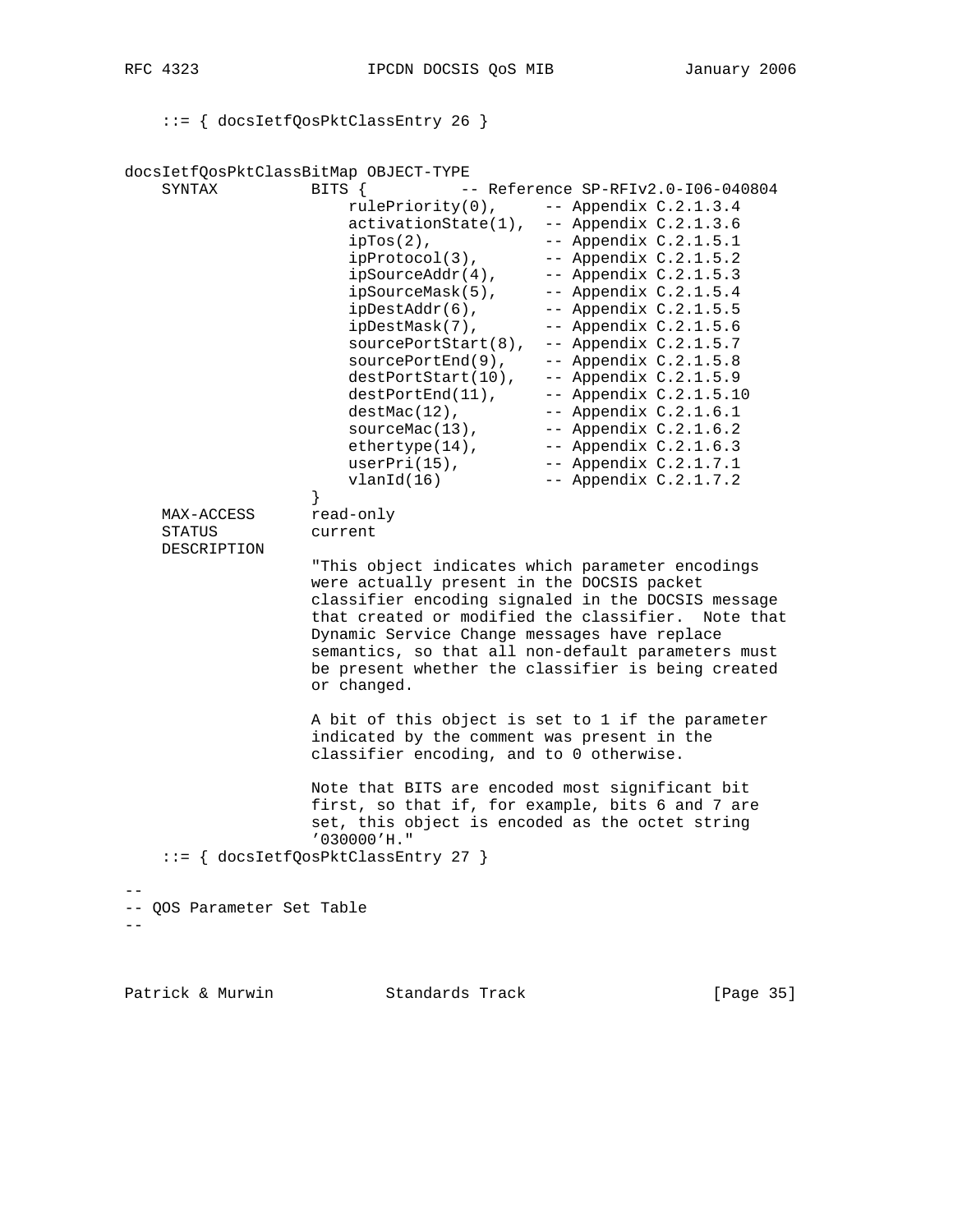docsIetfQosParamSetTable OBJECT-TYPE

| SYNTAX<br>MAX-ACCESS                          | SEQUENCE OF DocsIetfQosParamSetEntry<br>not-accessible                                                                                                                                                                                                                                                                                                                                                                     |
|-----------------------------------------------|----------------------------------------------------------------------------------------------------------------------------------------------------------------------------------------------------------------------------------------------------------------------------------------------------------------------------------------------------------------------------------------------------------------------------|
| STATUS<br>DESCRIPTION                         | current<br>"This table describes the set of DOCSIS 1.1 and 2.0<br>QOS parameters defined in a managed device.                                                                                                                                                                                                                                                                                                              |
|                                               | The ifIndex index specifies a DOCSIS MAC Domain.<br>The docsIetfQosServiceFlowId index specifies a<br>particular Service Flow.<br>The docsIetfQosParamSetType index indicates whether<br>the active, admitted, or provisioned QOS Parameter<br>Set is being described by the row.                                                                                                                                          |
|                                               | Only the QOS Parameter Sets of DOCSIS 1.1 and 2.0<br>Service Flows are represented in this table.                                                                                                                                                                                                                                                                                                                          |
|                                               | DOCSIS 1.0 QOS service profiles are not<br>represented in this table.                                                                                                                                                                                                                                                                                                                                                      |
|                                               | Each row corresponds to a DOCSIS QOS Parameter Set<br>as signaled via DOCSIS MAC management messages.<br>Each object in the row corresponds to one or<br>part of one DOCSIS 1.1 Service Flow Encoding.<br>The docsIetfQosParamSetBitMap object in the row<br>indicates which particular parameters were signaled<br>in the original registration or dynamic service<br>request message that created the QOS Parameter Set. |
|                                               | In many cases, even if a QOS Parameter Set parameter<br>was not signaled, the DOCSIS specification calls<br>for a default value to be used. That default value<br>is reported as the value of the corresponding object<br>in this row.                                                                                                                                                                                     |
|                                               | Many objects are not applicable, depending on<br>the Service Flow direction or upstream scheduling<br>The object value reported in this case<br>type.<br>is specified in the DESCRIPTION clause."<br>$ ::= \{$ docsIetfQosMIBObjects 2 $\}$                                                                                                                                                                                |
| SYNTAX<br>MAX-ACCESS<br>STATUS<br>DESCRIPTION | docsIetfQosParamSetEntry OBJECT-TYPE<br>DocsIetfQosParamSetEntry<br>not-accessible<br>current<br>"A unique set of QOS parameters."                                                                                                                                                                                                                                                                                         |
| INDEX {                                       | ifIndex, docsIetfQosServiceFlowId, docsIetfQosParamSetType                                                                                                                                                                                                                                                                                                                                                                 |

Patrick & Murwin Standards Track [Page 36]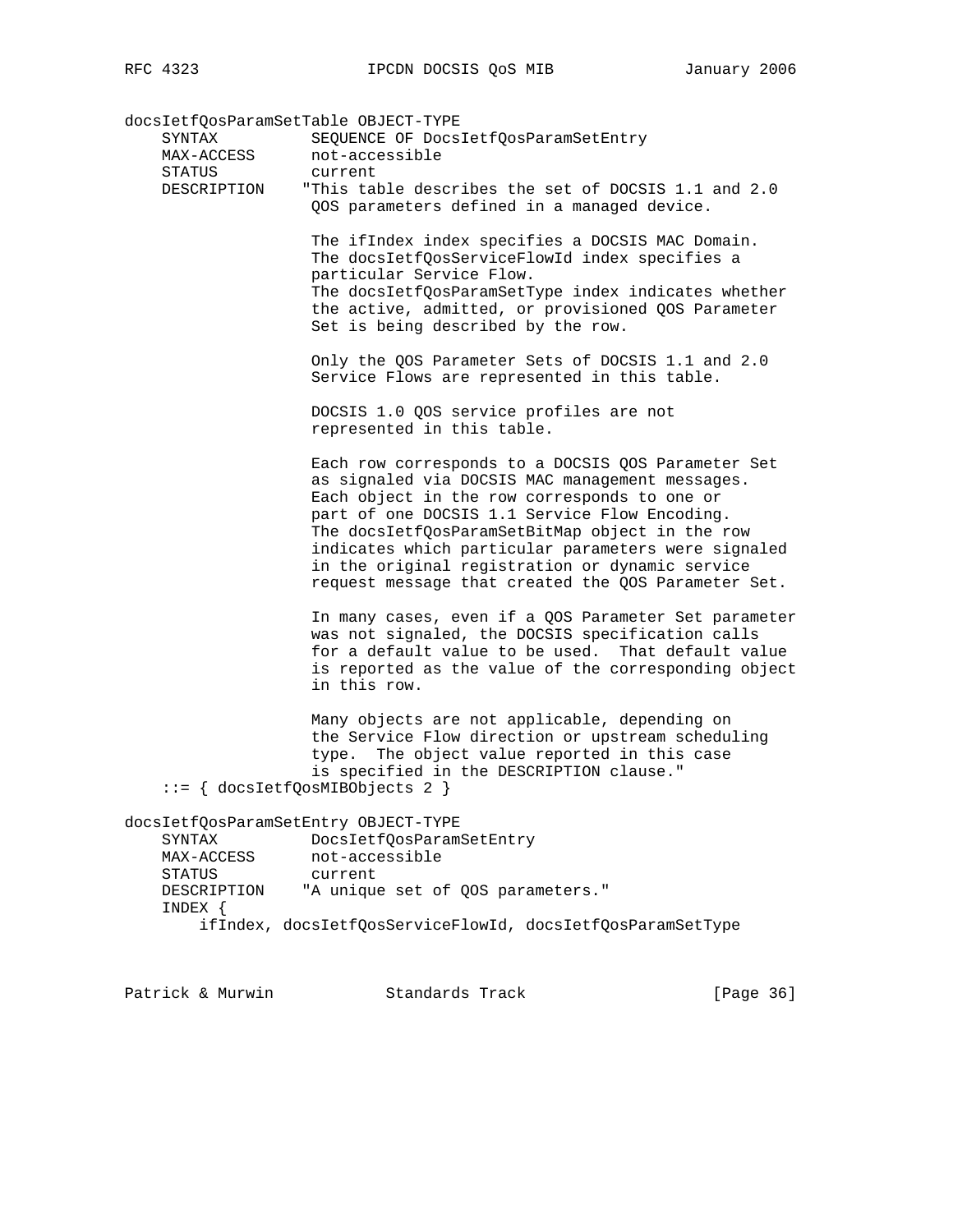|                                                                                                                                                                                       | $::= \{$ docsIetfQosParamSetTable 1 $\}$                                                                                                                                                                                                                                                                                                                                                                                                                                                                                                                                                                                                                                          |                                                                                                                                                                                                                                                                                                                                                   |
|---------------------------------------------------------------------------------------------------------------------------------------------------------------------------------------|-----------------------------------------------------------------------------------------------------------------------------------------------------------------------------------------------------------------------------------------------------------------------------------------------------------------------------------------------------------------------------------------------------------------------------------------------------------------------------------------------------------------------------------------------------------------------------------------------------------------------------------------------------------------------------------|---------------------------------------------------------------------------------------------------------------------------------------------------------------------------------------------------------------------------------------------------------------------------------------------------------------------------------------------------|
| docsIetfQosParamSetPriority<br>docsIetfQosParamSetTosAndMask<br>docsIetfQosParamSetTosOrMask<br>docsIetfQosParamSetMaxLatency<br>docsIetfQosParamSetType<br>docsIetfQosParamSetBitMap | DocsIetfQosParamSetEntry ::= SEQUENCE {<br>docsIetfQosParamSetServiceClassName<br>docsIetfQosParamSetMaxTrafficRate<br>docsIetfQosParamSetMaxTrafficBurst<br>docsIetfQosParamSetMinReservedRate<br>docsIetfQosParamSetMinReservedPkt<br>docsIetfQosParamSetActiveTimeout<br>docsIetfQosParamSetAdmittedTimeout<br>docsIetfQosParamSetMaxConcatBurst<br>docsIetfQosParamSetSchedulingType<br>docsIetfQosParamSetNomPollInterval<br>docsIetfQosParamSetTolPollJitter<br>docsIetfQosParamSetUnsolicitGrantSize Integer32,<br>docsIetfQosParamSetNomGrantInterval<br>docsIetfQosParamSetTolGrantJitter<br>docsIetfQosParamSetGrantsPerInterval<br>docsIetfQosParamSetRequestPolicyOct | SnmpAdminString,<br>Integer32,<br>DocsIetfQosBitRate,<br>Unsigned32,<br>DocsIetfQosBitRate,<br>Integer32,<br>Integer32,<br>Integer32,<br>Integer32,<br>DocsIetfQosSchedulingType,<br>Unsigned32,<br>Unsigned32,<br>Unsigned32,<br>Unsigned32,<br>Integer32,<br>OCTET STRING,<br>OCTET STRING,<br>Unsigned32,<br>INTEGER,<br>OCTET STRING,<br>BITS |
| SYNTAX<br>MAX-ACCESS<br>STATUS<br>DESCRIPTION<br>REFERENCE<br>SYNTAX<br>MAX-ACCESS<br><b>STATUS</b><br>DESCRIPTION                                                                    | SnmpAdminString<br>read-only<br>current<br>parameter set values were derived.<br>"SP-RFIv2.0-106-040804, Appendix C.2.2.3.4"<br>{ docsIetfQosParamSetEntry 1 }<br>docsIetfQosParamSetPriority OBJECT-TYPE<br>Integer32 (07)<br>read-only<br>current<br>"The relative priority of a Service Flow.<br>Higher numbers indicate higher priority.                                                                                                                                                                                                                                                                                                                                      | "Refers to the Service Class Name from which the<br>If the referenced parameter is not present in the<br>corresponding DOCSIS QOS Parameter Set, the default<br>value of this object is a zero-length string."<br>This priority should only be used to differentiate                                                                              |
|                                                                                                                                                                                       |                                                                                                                                                                                                                                                                                                                                                                                                                                                                                                                                                                                                                                                                                   |                                                                                                                                                                                                                                                                                                                                                   |

Patrick & Murwin Standards Track [Page 37]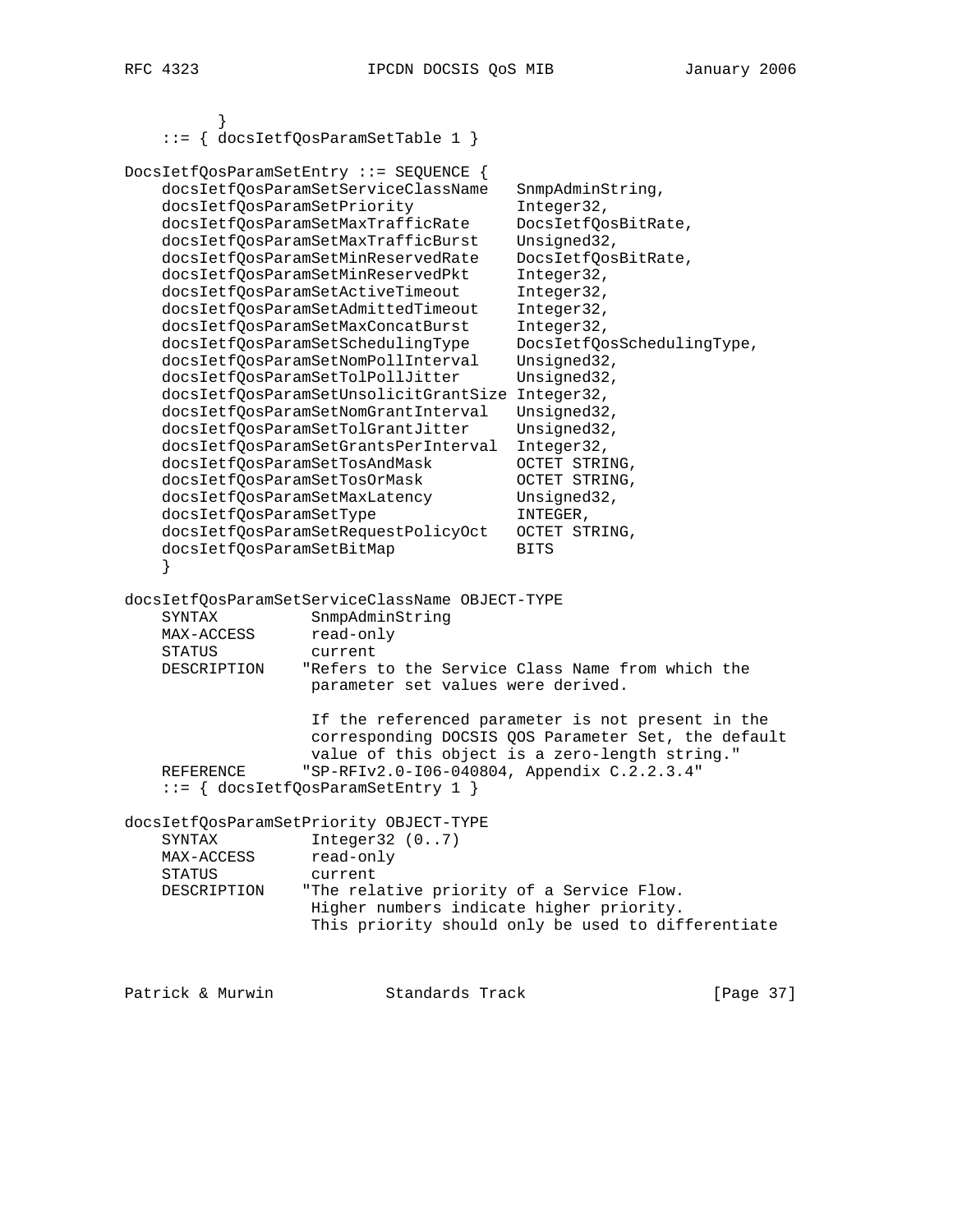Service Flow from identical parameter sets. If the referenced parameter is not present in the corresponding DOCSIS QOS Parameter Set, the default value of this object is 0. If the parameter is not applicable, the reported value is 0."<br>REFERENCE "SP-RFIv2.0-I06-040804, Appendix C.2.2.5.1 "SP-RFIv2.0-106-040804, Appendix C.2.2.5.1" ::= { docsIetfQosParamSetEntry 2 } docsIetfQosParamSetMaxTrafficRate OBJECT-TYPE SYNTAX DocsIetfQosBitRate MAX-ACCESS read-only STATUS current DESCRIPTION "Maximum sustained traffic rate allowed for this Service Flow in bits/sec. Must count all MAC frame data PDU from the bytes following the MAC header HCS to the end of the CRC. The number of bytes forwarded is limited during any time interval. The value 0 means no maximum traffic rate is enforced. This object applies to both upstream and downstream Service Flows. If the referenced parameter is not present in the corresponding DOCSIS QOS Parameter Set, the default value of this object is 0. If the parameter is not applicable, it is reported as 0." REFERENCE "SP-RFIv2.0-I06-040804, Appendix C.2.2.5.2" ::= { docsIetfQosParamSetEntry 3 } docsIetfQosParamSetMaxTrafficBurst OBJECT-TYPE SYNTAX Unsigned32 MAX-ACCESS read-only STATUS current DESCRIPTION "Specifies the token bucket size in bytes for this parameter set. The value is calculated from the byte following the MAC header HCS to the end of the CRC. This object is applied in conjunction with docsIetfQosParamSetMaxTrafficRate to calculate maximum sustained traffic rate. If the referenced parameter is not present in the corresponding DOCSIS QOS Parameter Set, the default value of this object for scheduling types bestEffort (2), nonRealTimePollingService(3), and realTimePollingService(4) is 3044. If this parameter is not applicable, it is reported as 0. Patrick & Murwin Standards Track [Page 38]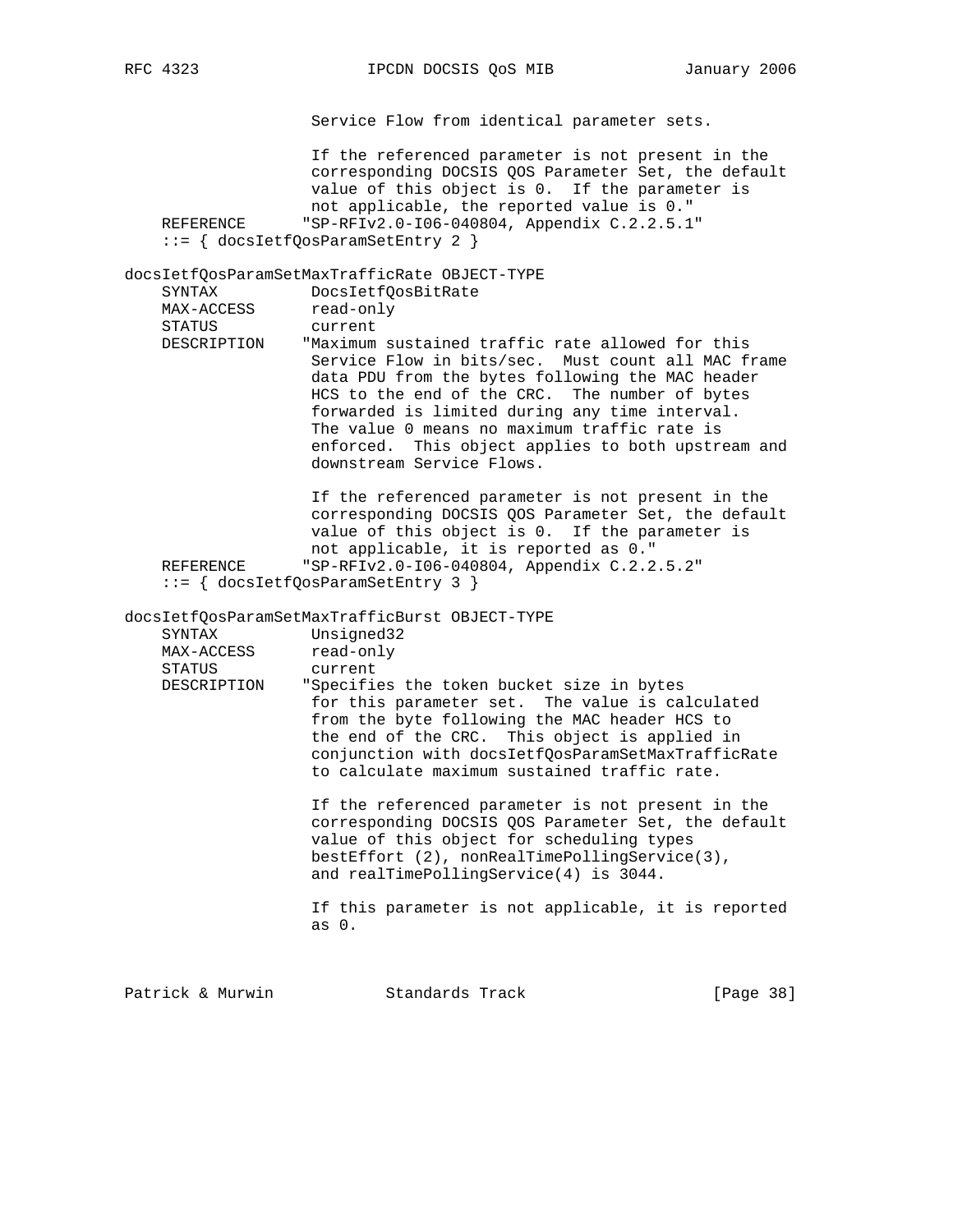" "The contract of the contract of the contract of the contract of the contract of the contract of the contract of the contract of the contract of the contract of the contract of the contract of the contract of the contrac REFERENCE "SP-RFIv2.0-I06-040804, Appendix C.2.2.5.3" ::= { docsIetfQosParamSetEntry 4 } docsIetfQosParamSetMinReservedRate OBJECT-TYPE SYNTAX DocsIetfQosBitRate MAX-ACCESS read-only STATUS current DESCRIPTION "Specifies the guaranteed minimum rate in bits/sec for this parameter set. The value is calculated from the byte following the MAC header HCS to the end of the CRC. The default value of 0 means that no bandwidth is reserved. If the referenced parameter is not present in the corresponding DOCSIS QOS Parameter Set, the default value of this object is 0. If the parameter is not applicable, it is reported as 0." REFERENCE "SP-RFIv2.0-I06-040804, Appendix C.2.2.5.4" ::= { docsIetfQosParamSetEntry 5 } docsIetfQosParamSetMinReservedPkt OBJECT-TYPE SYNTAX Integer32 (0..65535) MAX-ACCESS read-only STATUS current DESCRIPTION "Specifies an assumed minimum packet size in bytes for which the docsIetfQosParamSetMinReservedRate will be provided. The value is calculated from the byte following the MAC header HCS to the end of the CRC. If the referenced parameter is omitted from a DOCSIS QOS parameter set, the default value is CMTS implementation dependent. In this case, the CMTS reports the default value it is using, and the CM reports a value of 0. If the referenced parameter is not applicable to the direction or scheduling type of the Service Flow, both CMTS and CM report this object's value as 0." REFERENCE "SP-RFIv2.0-I06-040804, Appendix C.2.2.5.5" ::= { docsIetfQosParamSetEntry 6 } docsIetfQosParamSetActiveTimeout OBJECT-TYPE SYNTAX Integer32 (0..65535) UNITS "seconds" MAX-ACCESS read-only STATUS current

Patrick & Murwin Standards Track [Page 39]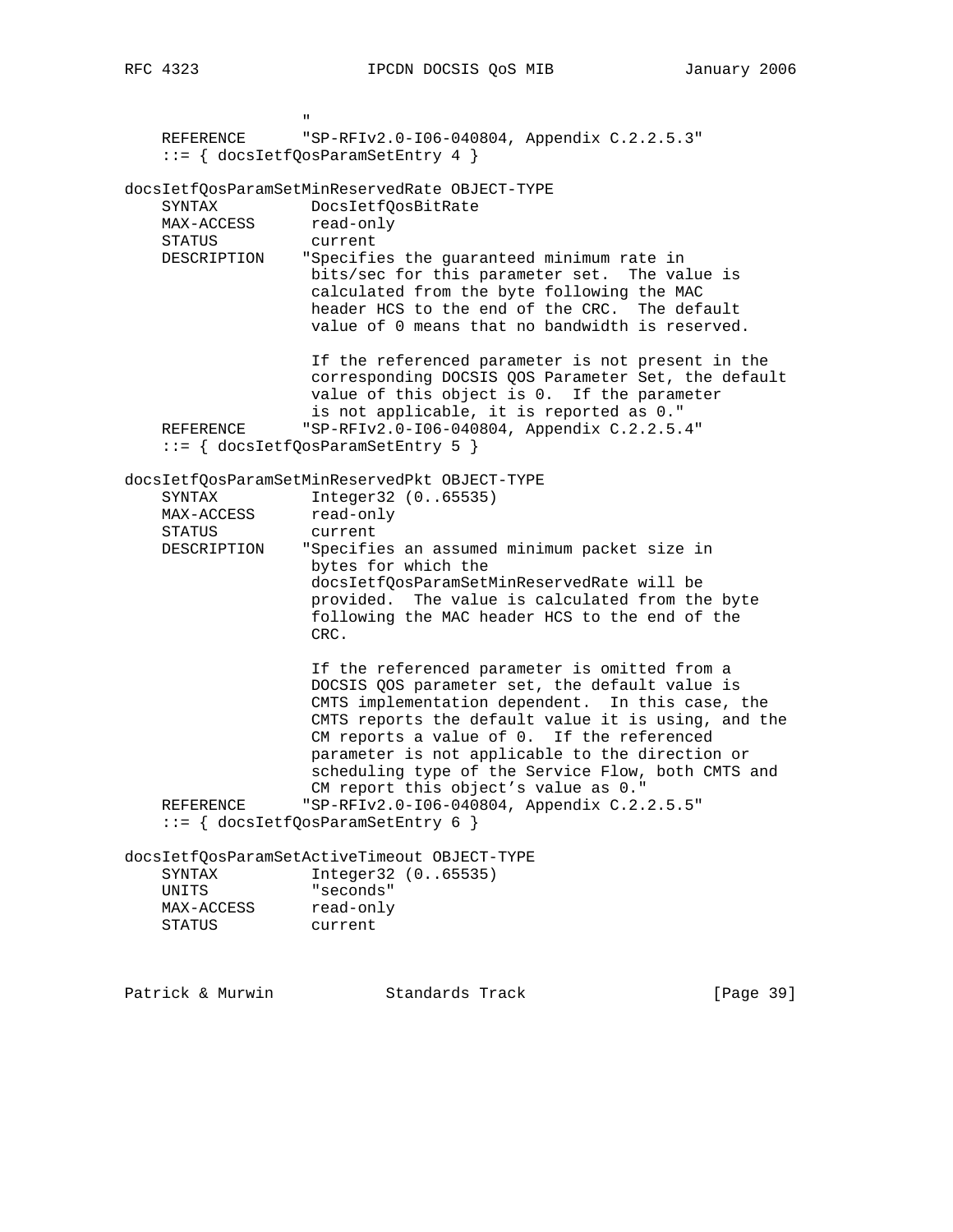DESCRIPTION "Specifies the maximum duration in seconds that resources remain unused on an active service flow before CMTS signals that both active and admitted parameters set are null. The default value of 0 signifies an infinite amount of time. If the referenced parameter is not present in the corresponding DOCSIS QOS Parameter Set, the default value of this object is 0." REFERENCE "SP-RFIv2.0-I06-040804, Appendix C.2.2.5.6" ::= { docsIetfQosParamSetEntry 7 } docsIetfQosParamSetAdmittedTimeout OBJECT-TYPE SYNTAX Integer32 (0..65535) UNITS "seconds" MAX-ACCESS read-only STATUS current DESCRIPTION "Specifies the maximum duration in seconds that resources remain in admitted state before resources must be released. The value of 0 signifies an infinite amount of time. If the referenced parameter is not present in the corresponding DOCSIS QOS Parameter Set, the default value of this object is 200. " "The contract of the contract of the contract of the contract of the contract of the contract of the contract of the contract of the contract of the contract of the contract of the contract of the contract of the contrac REFERENCE "SP-RFIv2.0-I06-040804, Appendix  $C.2.2.5.7"$ <br>DEFVAL  $\{200\}$  $DEFVAL$  ::= { docsIetfQosParamSetEntry 8 } docsIetfQosParamSetMaxConcatBurst OBJECT-TYPE SYNTAX Integer32 (0..65535) MAX-ACCESS read-only STATUS current DESCRIPTION "Specifies the maximum concatenated burst in bytes that an upstream Service Flow is allowed. The value is calculated from the FC byte of the Concatenation MAC Header to the last CRC byte in of the last concatenated MAC frame, inclusive. The value of 0 specifies no maximum burst. If the referenced parameter is not present in the corresponding DOCSIS QOS Parameter Set, the default value of this object for scheduling types bestEffort(2), nonRealTimePollingService(3), and

Patrick & Murwin Standards Track [Page 40]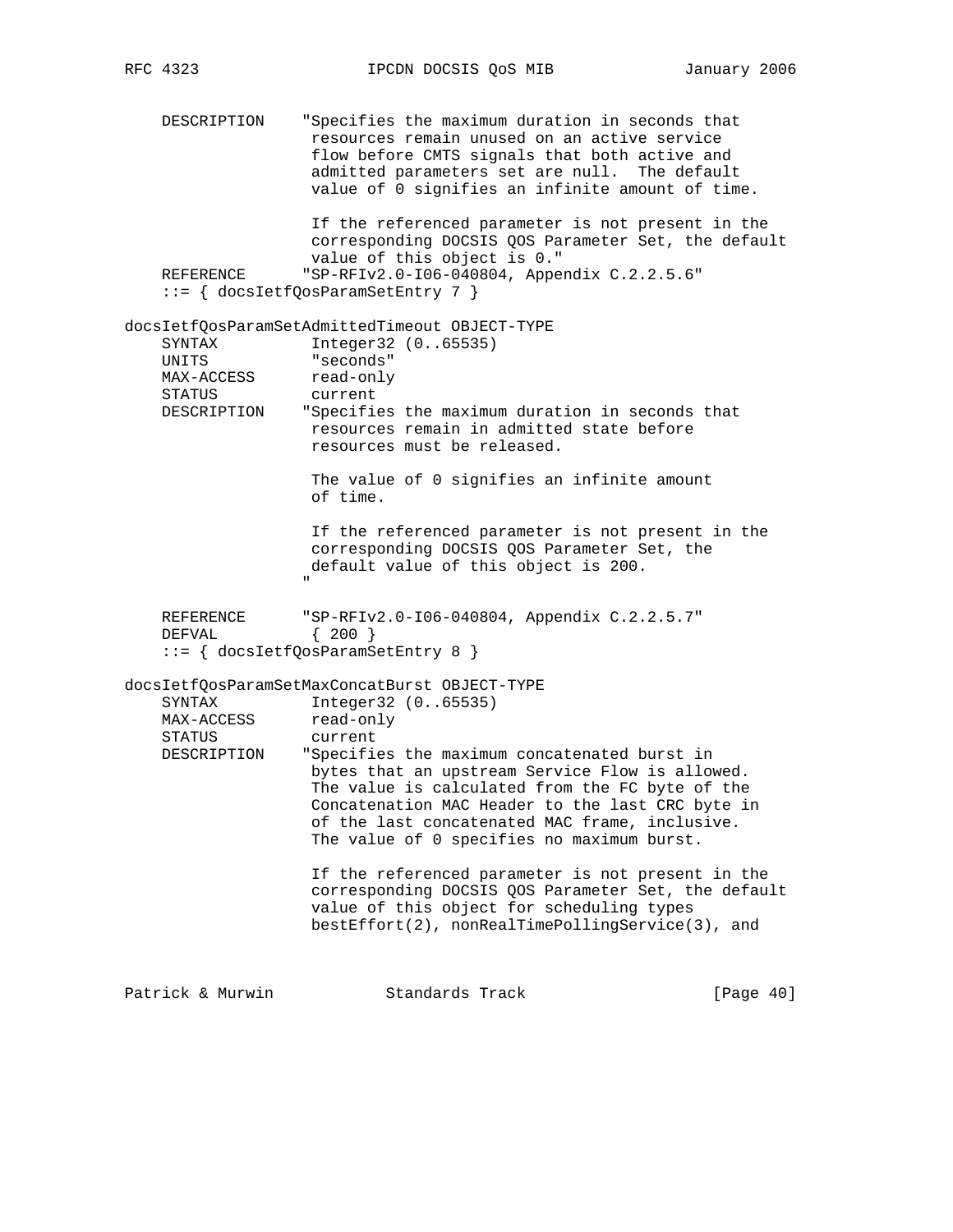realTimePollingService(4) is 1522. If the parameter is not applicable, this object's value is reported as 0." REFERENCE "SP-RFIv2.0-I06-040804, Appendix C.2.2.6.1" ::= { docsIetfQosParamSetEntry 9 } docsIetfQosParamSetSchedulingType OBJECT-TYPE SYNTAX DocsIetfQosSchedulingType MAX-ACCESS read-only STATUS current DESCRIPTION "Specifies the upstream scheduling service used for upstream Service Flow. If the referenced parameter is not present in the corresponding DOCSIS QOS Parameter Set of an upstream Service Flow, the default value of this object is bestEffort(2). For QOS parameter sets of downstream Service Flows, this object's value is reported as undefined(1)." REFERENCE "SP-RFIv2.0-I06-040804, Appendix C.2.2.6.2" ::= { docsIetfQosParamSetEntry 10 } docsIetfQosParamSetNomPollInterval OBJECT-TYPE SYNTAX Unsigned32 UNITS "microseconds"  $\begin{array}{ccc}\n & -\sim & & \text{interosec}\n\\ \n\text{MAX-ACCESS} & & \text{read-only}\n\end{array}$  STATUS current DESCRIPTION "Specifies the nominal interval in microseconds between successive unicast request opportunities on an upstream Service Flow. This object applies only to upstream Service Flows with DocsIetfQosSchedulingType of value nonRealTimePollingService(3), realTimePollingService(4), and unsolictedGrantServiceWithAD(5). The parameter is mandatory for realTimePollingService(4). If the parameter is omitted with nonRealTimePollingService(3), the CMTS uses an implementation-dependent value. If the parameter is omitted with unsolictedGrantServiceWithAD(5), the CMTS uses as a default value the value of the Nominal Grant Interval parameter. In all cases, the CMTS reports the value it is using when the parameter is applicable. The CM reports the signaled parameter value if it was signaled, and 0 otherwise.

Patrick & Murwin Standards Track [Page 41]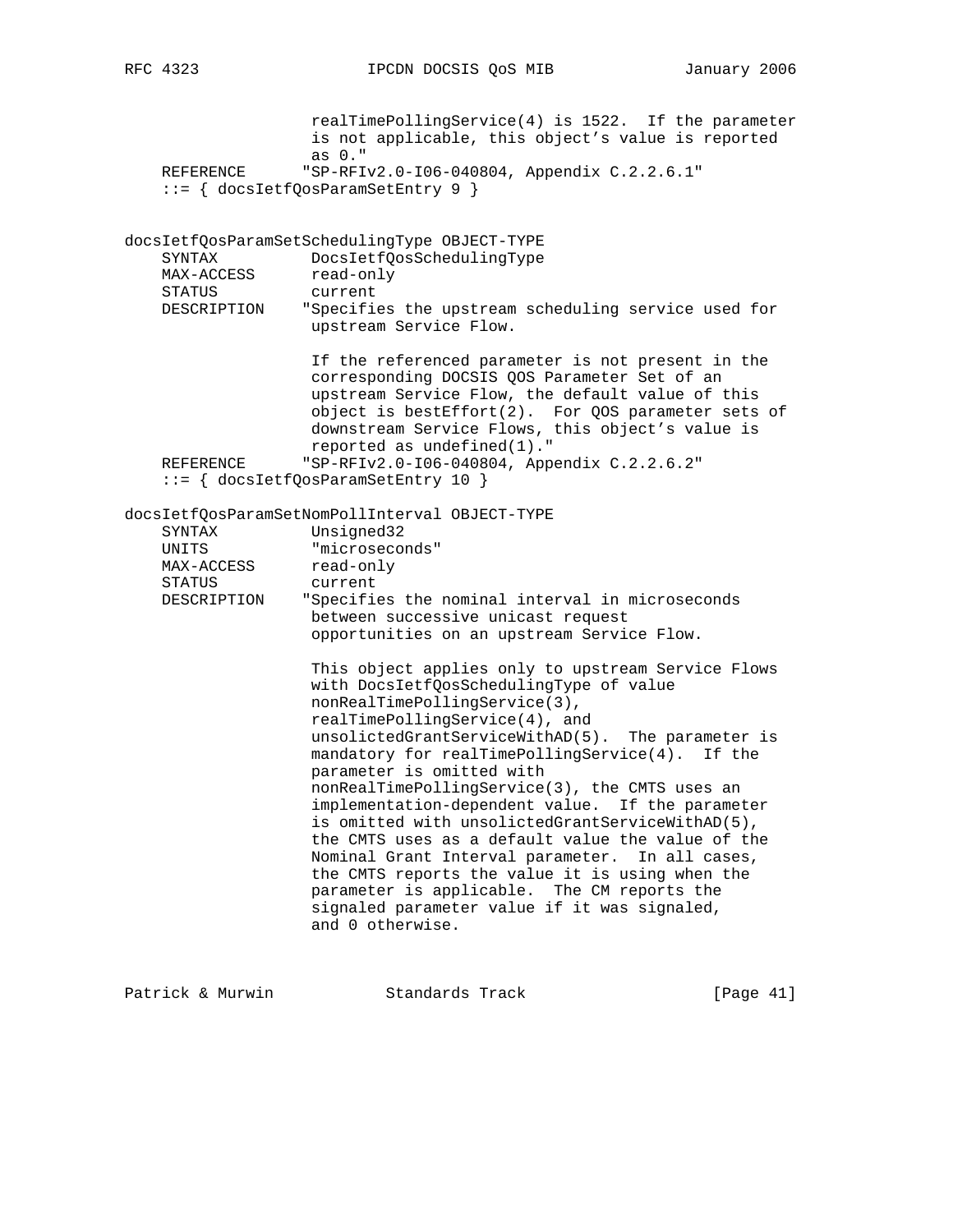If the referenced parameter is not applicable to the direction or scheduling type of the corresponding DOCSIS QOS Parameter Set, both CMTS and CM report this object's value as 0." REFERENCE "SP-RFIv2.0-I06-040804, Appendix C.2.2.6.4" ::= { docsIetfQosParamSetEntry 11 } docsIetfQosParamSetTolPollJitter OBJECT-TYPE SYNTAX Unsigned32 UNITS "microseconds" MAX-ACCESS read-only STATUS current DESCRIPTION "Specifies the maximum amount of time in microseconds that the unicast request interval may be delayed from the nominal periodic schedule on an upstream Service Flow. This parameter is applicable only to upstream Service Flows with a DocsIetfQosSchedulingType of realTimePollingService(4) or unsolictedGrantServiceWithAD(5). If the referenced parameter is applicable but not present in the corresponding DOCSIS QOS Parameter Set, the CMTS uses an implementation-dependent value and reports the value it is using. The CM reports a value of 0 in this case. If the parameter is not applicable to the direction or upstream scheduling type of the Service Flow, both CMTS and CM report this object's value as 0." REFERENCE "SP-RFIv2.0-I06-040804, Appendix C.2.2.6.5" ::= { docsIetfQosParamSetEntry 12 } docsIetfQosParamSetUnsolicitGrantSize OBJECT-TYPE SYNTAX Integer32 (0..65535)<br>MAX-ACCESS read-only MAX-ACCESS STATUS current<br>DESCRIPTION "Specifie "Specifies the unsolicited grant size in bytes. The grant size includes the entire MAC frame data PDU from the Frame Control byte to the end of the MAC frame. The referenced parameter is applicable only for upstream flows with a DocsIetfQosSchedulingType of unsolicitedGrantServicewithAD(5) or unsolicitedGrantService(6), and it is mandatory Patrick & Murwin Standards Track [Page 42]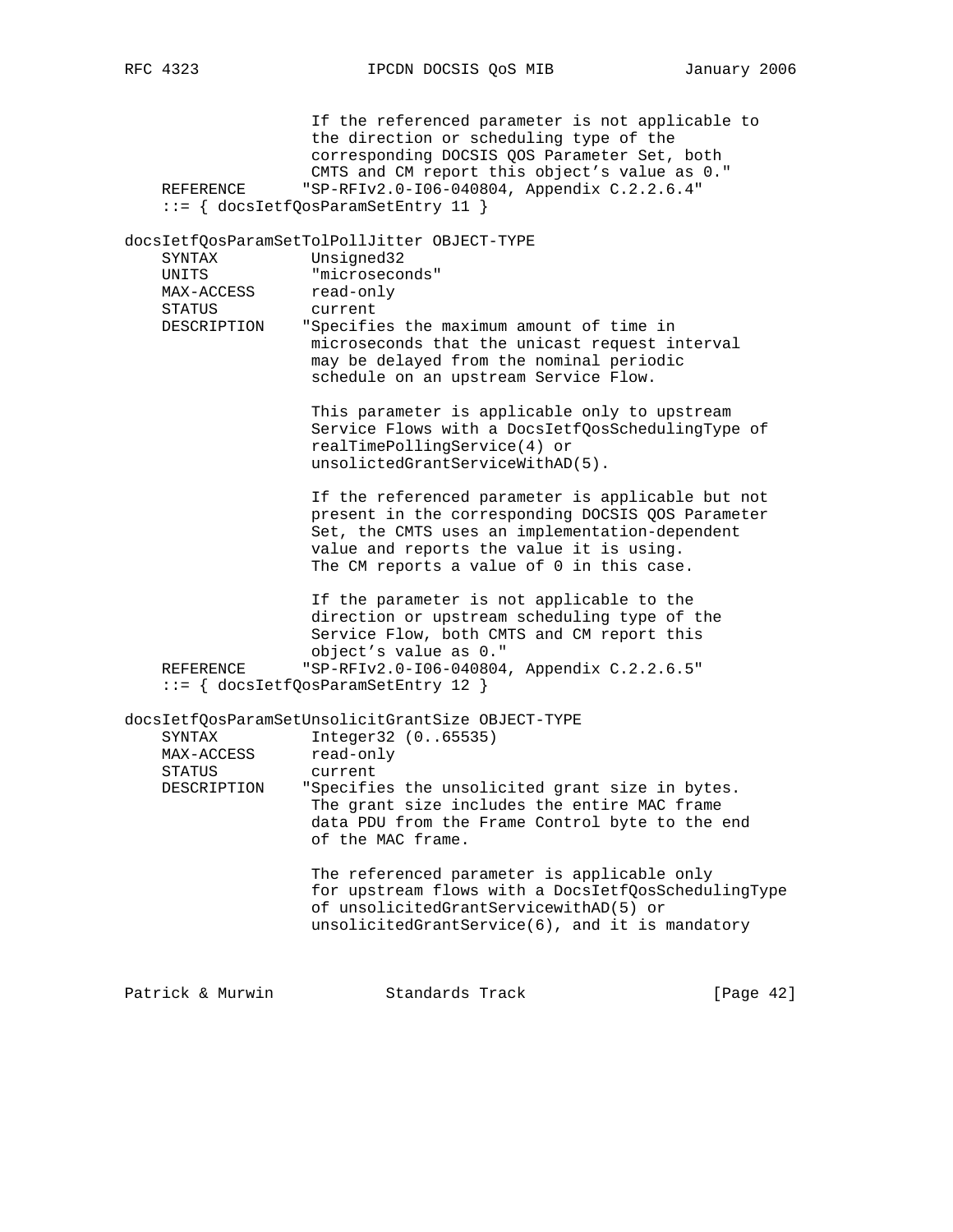RFC 4323 **IPCDN DOCSIS QOS MIB** January 2006

 when applicable. Both CMTS and CM report the signaled value of the parameter in this case. If the referenced parameter is not applicable to the direction or scheduling type of the corresponding DOCSIS QOS Parameter Set, both CMTS and CM report this object's value as 0." REFERENCE "SP-RFIv2.0-I06-040804, Appendix C.2.2.6.6" ::= { docsIetfQosParamSetEntry 13 } docsIetfQosParamSetNomGrantInterval OBJECT-TYPE Unsigned32 UNITS "microseconds" MAX-ACCESS read-only STATUS current DESCRIPTION "Specifies the nominal interval in microseconds between successive data grant opportunities on an upstream Service Flow. The referenced parameter is applicable only for upstream flows with a DocsIetfQosSchedulingType of unsolicitedGrantServicewithAD(5) or unsolicitedGrantService(6), and it is mandatory when applicable. Both CMTS and CM report the signaled value of the parameter in this case. If the referenced parameter is not applicable to the direction or scheduling type of the corresponding DOCSIS QOS Parameter Set, both CMTS and CM report this object's value as 0." REFERENCE "SP-RFIv2.0-I06-040804, Appendix C.2.2.6.7" ::= { docsIetfQosParamSetEntry 14 } docsIetfQosParamSetTolGrantJitter OBJECT-TYPE SYNTAX Unsigned32 UNITS "microseconds" MAX-ACCESS read-only STATUS current DESCRIPTION "Specifies the maximum amount of time in microseconds that the transmission opportunities may be delayed from the nominal periodic schedule. The referenced parameter is applicable only for upstream flows with a DocsIetfQosSchedulingType of unsolicitedGrantServicewithAD(5) or unsolicitedGrantService(6), and it is mandatory when applicable. Both CMTS and CM report the Patrick & Murwin Standards Track [Page 43]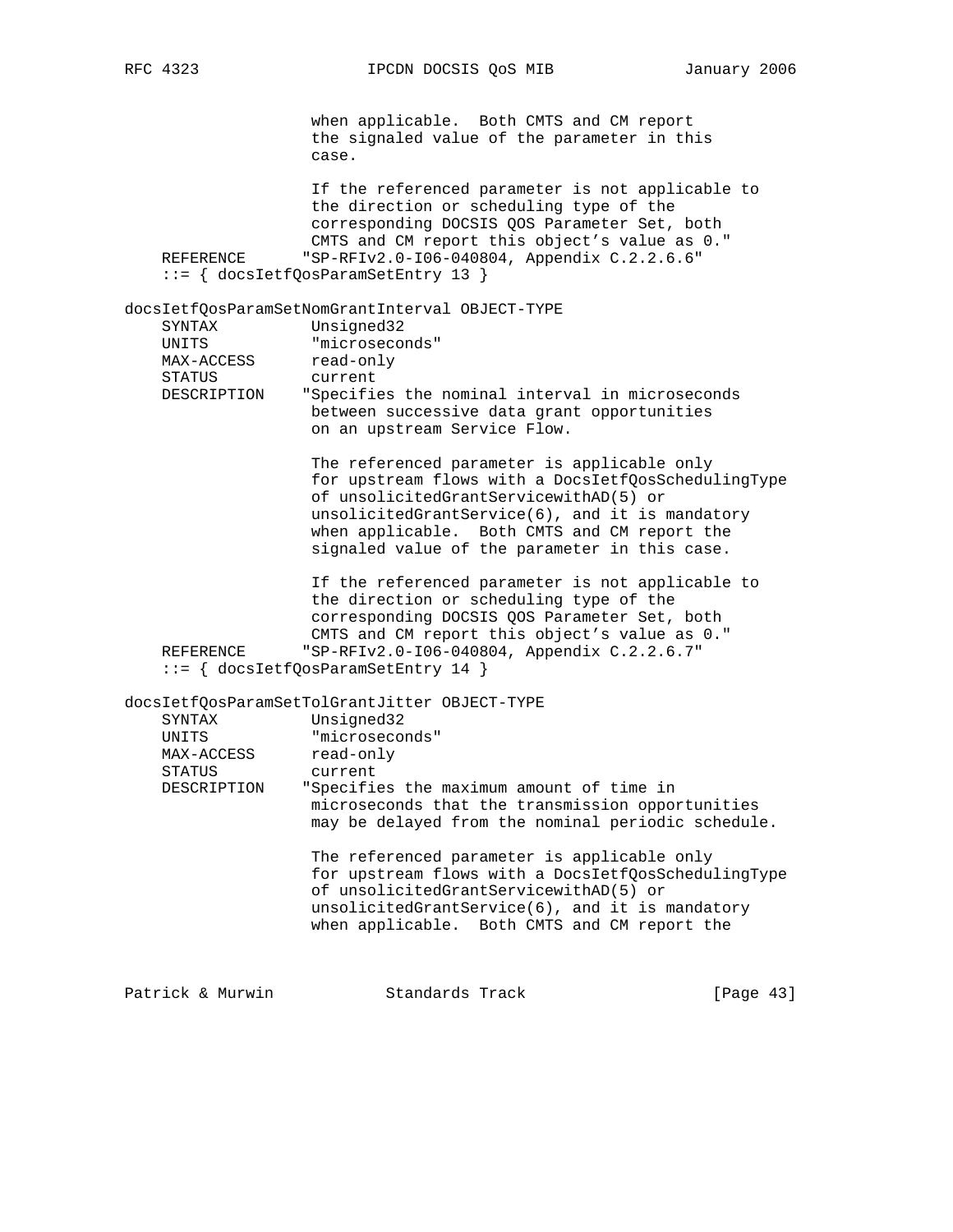signaled value of the parameter in this case. If the referenced parameter is not applicable to the direction or scheduling type of the corresponding DOCSIS QOS Parameter Set, both CMTS and CM report this object's value as 0."<br>REFERENCE "SP-RFIv2.0-I06-040804, Appendix C.2.2.6.8" "SP-RFIv2.0-106-040804, Appendix C.2.2.6.8" ::= { docsIetfQosParamSetEntry 15 } docsIetfQosParamSetGrantsPerInterval OBJECT-TYPE SYNTAX Integer32 (0..127) MAX-ACCESS read-only STATUS current DESCRIPTION "Specifies the number of data grants per Nominal Grant Interval (docsIetfQosParamSetNomGrantInterval). The referenced parameter is applicable only for upstream flows with a DocsIetfQosSchedulingType of unsolicitedGrantServicewithAD(5) or unsolicitedGrantService(6), and it is mandatory when applicable. Both CMTS and CM report the signaled value of the parameter in this case. If the referenced parameter is not applicable to the direction or scheduling type of the corresponding DOCSIS QOS Parameter Set, both CMTS and CM report this object's value as 0."<br>REFERENCE "SP-RFIv2.0-I06-040804, Appendix C.2.2.6.9" "SP-RFIv2.0-I06-040804, Appendix C.2.2.6.9" ::= { docsIetfQosParamSetEntry 16 } docsIetfQosParamSetTosAndMask OBJECT-TYPE SYNTAX OCTET STRING (SIZE(1)) MAX-ACCESS read-only STATUS current DESCRIPTION "Specifies the AND mask for the IP TOS byte for overwriting IP packet's TOS value. The IP packet TOS byte is bitwise ANDed with docsIetfQosParamSetTosAndMask, and the result is bitwise ORed with docsIetfQosParamSetTosORMask and the result is written to the IP packet TOS byte. A value of 'FF'H for docsIetfQosParamSetTosAndMask and a value of '00'H for docsIetfQosParamSetTosOrMask means that the IP Packet TOS byte is not overwritten. This combination is reported if the referenced parameter is not present in a QOS Parameter Set. Patrick & Murwin  $\begin{array}{ccc} \text{Standards} & \text{Track} & \text{Simpler} & \text{[Page 44]} \end{array}$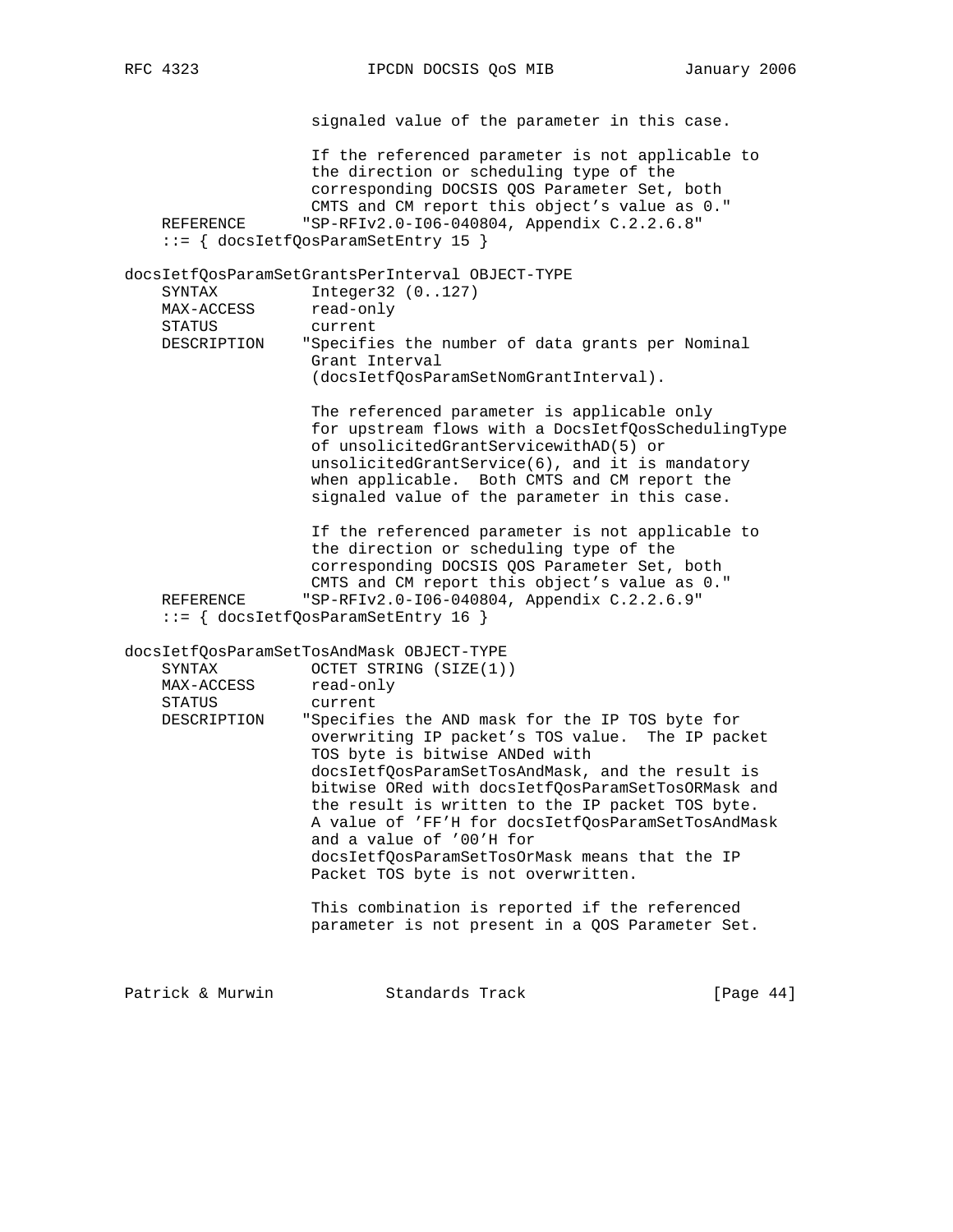The IP TOS octet as originally defined in RFC 791 has been superseded by the 6-bit Differentiated Services Field (DSField, RFC 3260) and the 2-bit Explicit Congestion Notification Field (ECN field, RFC 3168). Network operators SHOULD avoid specifying values of docsIetfQosParamSetTosAndMask and docsIetfQosParamSetTosORMask that would result in the modification of the ECN bits.

 In particular, operators should not use values of docsIetfQosParamSetTosAndMask that have either of the least-significant two bits set to 0. Similarly, operators should not use values of docsIetfQosParamSetTosORMask that have either of the least-significant two bits set to 1.

 Even though this object is only enforced by the Cable Modem Termination System (CMTS), Cable Modems MUST report the value as signaled in the referenced parameter." REFERENCE "SP-RFIv2.0-I06-040804, Appendix C.2.2.6.10; RFC 3168, The Addition of Explicit Congestion Notification (ECN) to IP; RFC 3260, New Terminology and Clarifications for Diffserv."

::= { docsIetfQosParamSetEntry 17 }

docsIetfQosParamSetTosOrMask OBJECT-TYPE

| SYNTAX<br>MAX-ACCESS<br>STATUS<br>DESCRIPTION | OCTET STRING (SIZE(1))<br>read-only<br>current<br>"Specifies the OR mask for the IP TOS byte.                                                                                                                                                                                                                                                                                                                    |
|-----------------------------------------------|------------------------------------------------------------------------------------------------------------------------------------------------------------------------------------------------------------------------------------------------------------------------------------------------------------------------------------------------------------------------------------------------------------------|
|                                               | See the description of docsIetfQosParamSetTosAndMask<br>for further details.                                                                                                                                                                                                                                                                                                                                     |
|                                               | The IP TOS octet as originally defined in RFC 791<br>has been superseded by the 6-bit Differentiated<br>Services Field (DSField, RFC 3260) and the 2-bit<br>Explicit Congestion Notification Field (ECN field,<br>RFC 3168). Network operators SHOULD avoid<br>specifying values of docsIetfOosParamSetTosAndMask<br>and docsIetfOosParamSetTosORMask that would result<br>in the modification of the ECN bits." |
| REFERENCE                                     | "SP-RFIv2.0-106-040804, Appendix C.2.2.6.10;<br>RFC 3168, The Addition of Explicit Congestion<br>Notification (ECN) to IP;<br>RFC 3260, New Terminology and Clarifications for                                                                                                                                                                                                                                   |
|                                               |                                                                                                                                                                                                                                                                                                                                                                                                                  |

Patrick & Murwin Standards Track [Page 45]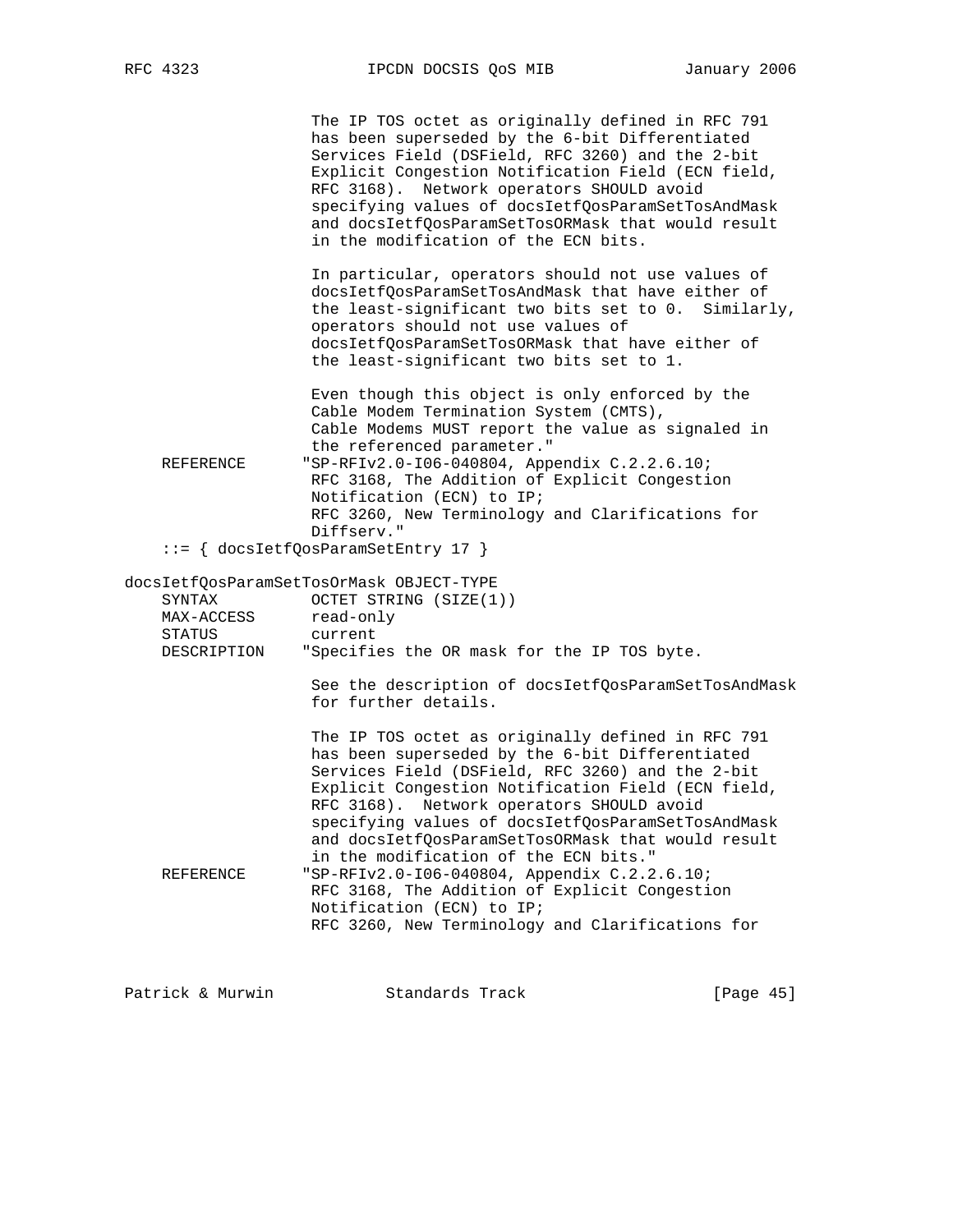| RFC |  |
|-----|--|
|     |  |

 Diffserv." ::= { docsIetfQosParamSetEntry 18 } docsIetfQosParamSetMaxLatency OBJECT-TYPE SYNTAX Unsigned32 UNITS "microseconds" MAX-ACCESS read-only STATUS current DESCRIPTION "Specifies the maximum latency between the reception of a packet by the CMTS on its NSI and the forwarding of the packet to the RF interface. A value of 0 signifies no maximum latency is enforced. This object only applies to downstream Service Flows. If the referenced parameter is not present in the corresponding downstream DOCSIS QOS Parameter Set, the default value is 0. This parameter is not applicable to upstream DOCSIS QOS Parameter Sets, and its value is reported as 0 in this case." REFERENCE "SP-RFIv2.0-106-040804, Appendix C.2.2.7.1" ::= { docsIetfQosParamSetEntry 19 } docsIetfQosParamSetType OBJECT-TYPE SYNTAX INTEGER { active (1), admitted (2), provisioned (3)<br>} } MAX-ACCESS not-accessible STATUS current DESCRIPTION "Defines the type of the QOS parameter set defined by this row. active(1) indicates the Active QOS parameter set, describing the service currently being provided by the DOCSIS MAC domain to the Service Flow. admitted(2) indicates the Admitted QOS Parameter Set, describing services reserved by the DOCSIS MAC domain for use by the service flow. provisioned (3) describes the QOS Parameter Set defined in the DOCSIS CM Configuration file for the Service Flow." REFERENCE "SP-RFIv2.0-I06-040804, 8.1.5" ::= { docsIetfQosParamSetEntry 20 } docsIetfQosParamSetRequestPolicyOct OBJECT-TYPE SYNTAX OCTET STRING (SIZE(4)) -- A 32-bit mask represented most significant byte

Patrick & Murwin **Standards Track** [Page 46]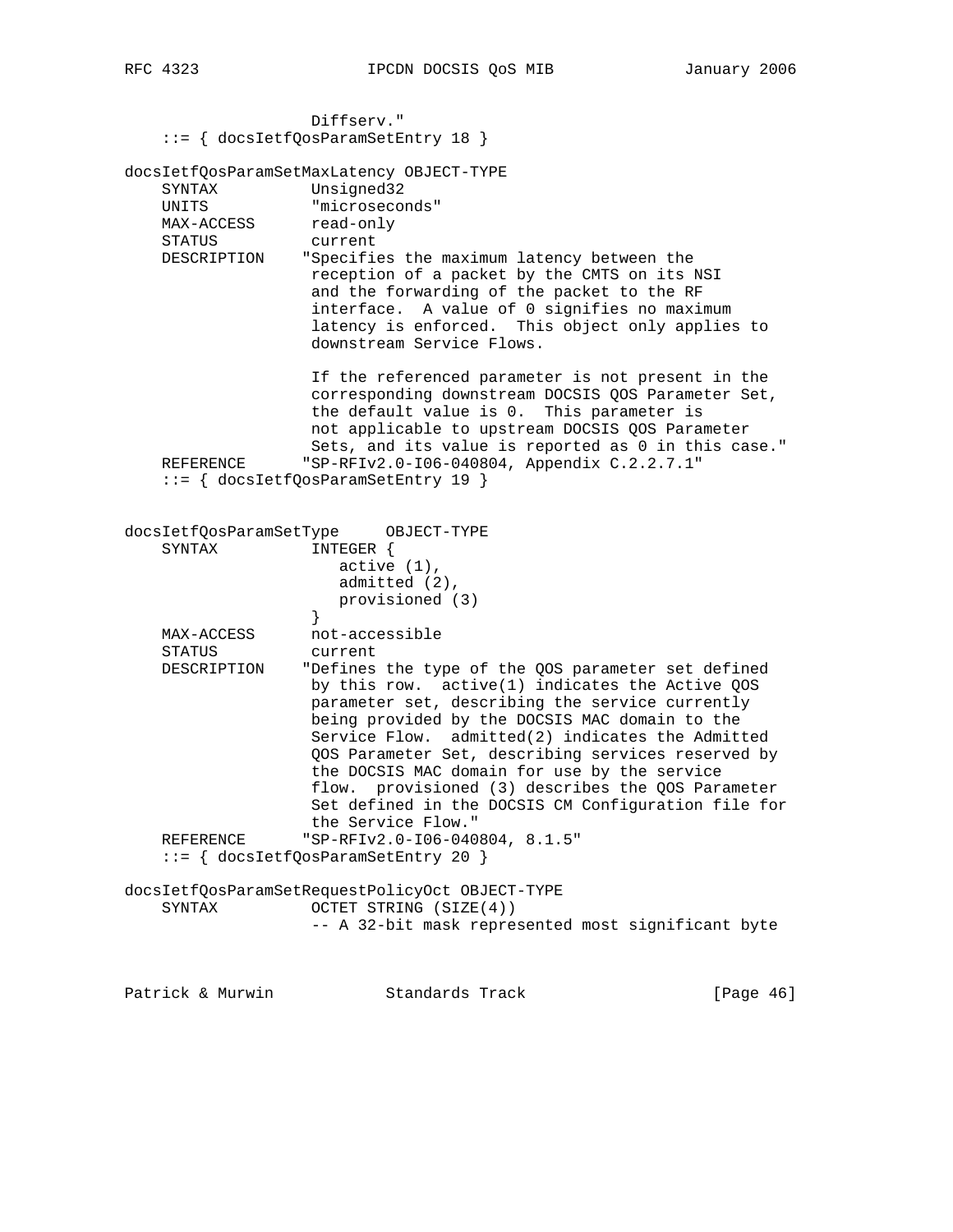-- first. The 32-bit integer represented in this -- manner equals the binary value of the referenced -- integer parameter of the DOCSIS RFI -- specification. -- The BITS syntax is not used in order to avoid -- the confusion caused by different bit-numbering -- conventions. MAX-ACCESS read-only STATUS current DESCRIPTION "Specifies which transmit interval opportunities the CM omits for upstream transmission requests and packet transmissions. This object takes its default value for downstream Service Flows. Unless otherwise indicated, a bit value of 1 means that a CM must not use that opportunity for upstream transmission. If bit 0 is the least significant bit of the least significant (4th) octet, and if bit number is increased with significance, the bit definitions are defined as follows: broadcastReqOpp(0): all CMs broadcast request opportunities priorityReqMulticastReq(1): priority request multicast request opportunities reqDataForReq(2): request/data opportunities for requests reqDataForData(3): request/data opportunities for data piggybackReqWithData(4): piggyback requests with data concatenateData(5): concatenate data fragmentData(6): fragment data suppresspayloadheaders(7): suppress payload headers

Patrick & Murwin Standards Track [Page 47]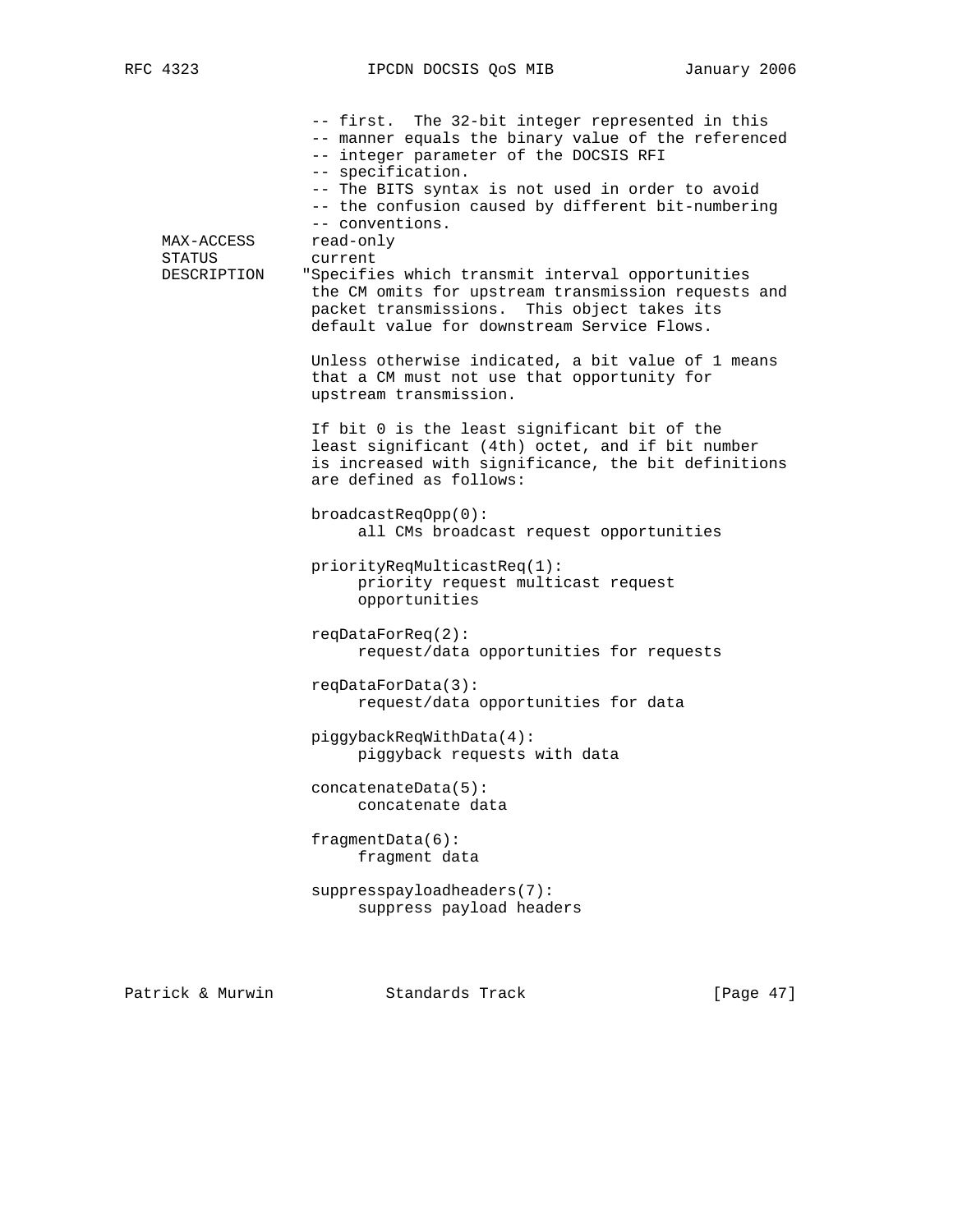dropPktsExceedUGSize(8): A value of 1 means that the Service Flow must drop packets that do not fit in the Unsolicited Grant size. If the referenced parameter is not present in a QOS Parameter Set, the value of this object is reported as '00000000'H." REFERENCE "SP-RFIv2.0-I06-040804, Appendix C.2.2.6.3" ::= { docsIetfQosParamSetEntry 21 } docsIetfQosParamSetBitMap OBJECT-TYPE -- Each bit corresponds to a parameter -- from SP-RFI-v1.1-I10-037030, -- Appendix C in the indicated<br>BITS { -- section number. SYNTAX BITS { -- section number. trafficPriority(0), -- C.2.2.5.1  $maxTrafticRate(1)$ ,  $-- C.2.2.5.2$  $maxTrafficBurst(2)$ ,  $-- C.2.2.5.3$ minReservedRate(3), -- C.2.2.5.4  $minReservedPkt(4)$ ,  $--- C.2.2.5.5$  activeTimeout(5), -- C.2.2.5.6  $admittedTimeout(6)$ ,  $-- C.2.2.5.7$  $maxConcatBurst(7)$ ,  $-- C.2.2.6.1$  schedulingType(8), -- C.2.2.6.2 requestPolicy(9), -- C.2.2.6.3  $\n **nomPollinterval(10)**,\n **---C.2.2.6.4**\n$  tolPollJitter(11), -- C.2.2.6.5 unsolicitGrantSize(12), -- C.2.2.6.6  $\n **nomGrantInterval(13)**, \n -- C.2.2.6.7\n$  $nomGrantInterval(13), -- C.2.2.6.7  
tolGrantJitter(14), -- C.2.2.6.8$  grantsPerInterval(15), -- C.2.2.6.9 tosOverwrite(16), -- C.2.2.6.10  $maxLatency(17)$  --  $C.2.2.7.1$  } MAX-ACCESS read-only STATUS current DESCRIPTION "This object indicates the set of QOS Parameter Set parameters actually signaled in the DOCSIS registration or dynamic service request message that created or modified the QOS Parameter Set. A bit is set to 1 when the parameter described by the indicated reference section is present in the original request. Note that when Service Class names are expanded, the registration or dynamic response message may contain parameters as expanded by the CMTS based Patrick & Murwin Standards Track [Page 48]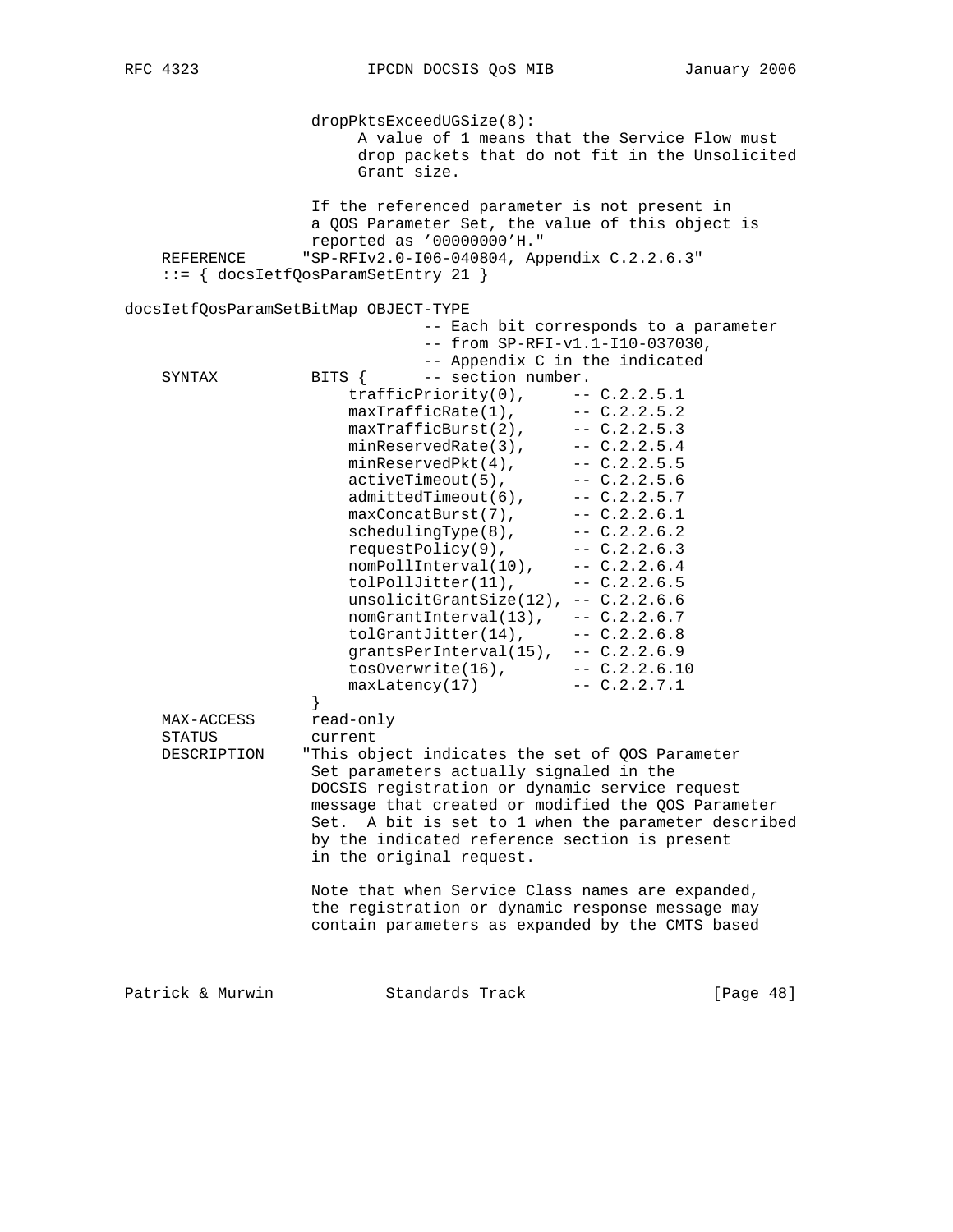RFC 4323 **IPCDN DOCSIS QOS MIB** January 2006

 on a stored service class. These expanded parameters are not indicated by a 1 bit in this object.

 Note that even though some QOS Parameter Set parameters may not be signaled in a message (so that the paramater's bit in this object is 0), the DOCSIS specification requires that default values be used. These default values are reported as the corresponding object's value in the row.

```
 Note that BITS objects are encoded most
 significant bit first. For example, if bits
 1 and 16 are set, the value of this object
 is the octet string '400080'H."
```

```
 ::= { docsIetfQosParamSetEntry 22 }
```

```
- --- Service Flow Table
- -docsIetfQosServiceFlowTable OBJECT-TYPE
    SYNTAX SEQUENCE OF DocsIetfQosServiceFlowEntry
    MAX-ACCESS not-accessible
    STATUS current
    DESCRIPTION "This table describes the set of DOCSIS-QOS
                   Service Flows in a managed device."
     ::= { docsIetfQosMIBObjects 3 }
docsIetfQosServiceFlowEntry OBJECT-TYPE
   SYNTAX DocsIetfQosServiceFlowEntry<br>MAX-ACCESS not-accessible
                 not-accessible
    STATUS current
    DESCRIPTION "Describes a Service Flow.
                  An entry in the table exists for each
                   Service Flow ID. The ifIndex is an
                   ifType of docsCableMaclayer(127)."
    INDEX {
            ifIndex,
            docsIetfQosServiceFlowId
 }
     ::= { docsIetfQosServiceFlowTable 1 }
DocsIetfQosServiceFlowEntry ::= SEQUENCE {
   docsIetfQosServiceFlowId Unsigned32,
docsIetfQosServiceFlowSID Unsigned32,
 docsIetfQosServiceFlowDirection DocsIetfQosRfMacIfDirection,
docsIetfQosServiceFlowPrimary TruthValue
     }
```
Patrick & Murwin Standards Track [Page 49]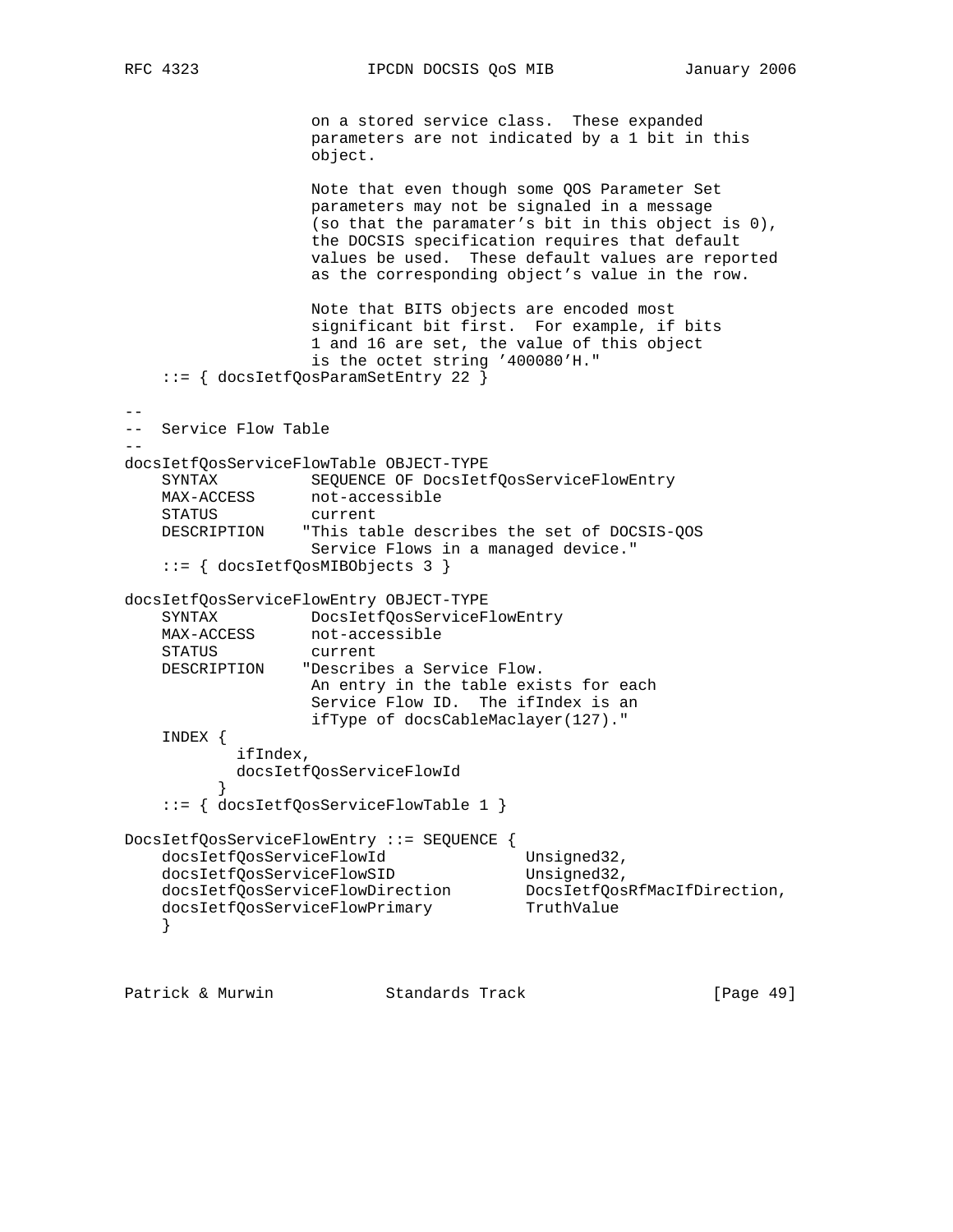docsIetfQosServiceFlowId OBJECT-TYPE SYNTAX Unsigned32 (1..4294967295) MAX-ACCESS not-accessible STATUS current DESCRIPTION "An index assigned to a Service Flow by CMTS." REFERENCE "SP-RFIv2.0-I06-040804, Appendix C.2.2.3.2" ::= { docsIetfQosServiceFlowEntry 1 } docsIetfQosServiceFlowSID OBJECT-TYPE SYNTAX Unsigned32 (0..16383) MAX-ACCESS read-only STATUS current DESCRIPTION "Service Identifier (SID) assigned to an admitted or active Service Flow. This object reports a value of 0 if a Service ID is not associated with the Service Flow. Only active or admitted upstream Service Flows will have a Service ID (SID)." "SP-RFIv2.0-I06-040804, Appendix C.2.2.3.3" ::= { docsIetfQosServiceFlowEntry 2 } docsIetfQosServiceFlowDirection OBJECT-TYPE SYNTAX DocsIetfQosRfMacIfDirection MAX-ACCESS read-only STATUS current DESCRIPTION "The direction of the Service Flow." REFERENCE "SP-RFIv2.0-I06-040804, Appendix C.2.1.1/2" ::= { docsIetfQosServiceFlowEntry 3 } docsIetfQosServiceFlowPrimary OBJECT-TYPE SYNTAX TruthValue MAX-ACCESS read-only STATUS current DESCRIPTION "Object reflects whether Service Flow is the primary or a secondary Service Flow. A primary Service Flow is the default Service Flow for otherwise unclassified traffic and all MAC messages." REFERENCE "SP-RFIv2.0-I06-040804, Section 8.1 " ::= { docsIetfQosServiceFlowEntry 4 } -- -- Service Flow Stats Table  $-$ docsIetfQosServiceFlowStatsTable OBJECT-TYPE SYNTAX SEQUENCE OF DocsIetfQosServiceFlowStatsEntry MAX-ACCESS not-accessible Patrick & Murwin Standards Track [Page 50]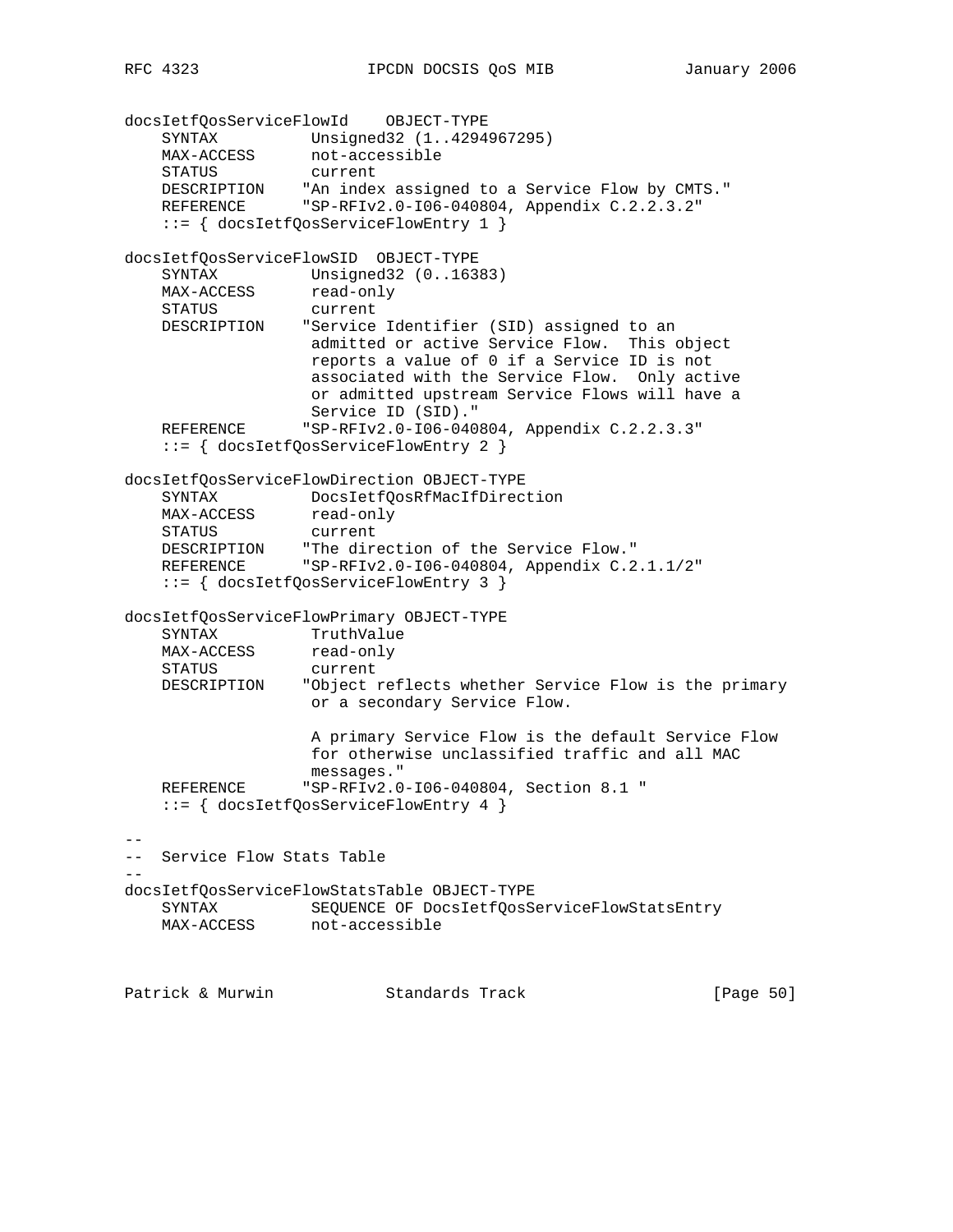```
 STATUS current
    DESCRIPTION "This table describes statistics associated with the
                    Service Flows in a managed device."
    ::= { docsIetfQosMIBObjects 4 }
docsIetfQosServiceFlowStatsEntry OBJECT-TYPE
   SYNTAX DocsIetfQosServiceFlowStatsEntry
   MAX-ACCESS not-accessible
    STATUS current
    DESCRIPTION "Describes a set of Service Flow statistics.
                  An entry in the table exists for each
                   Service Flow ID. The ifIndex is an
                   ifType of docsCableMaclayer(127)."
    INDEX {
            ifIndex,
            docsIetfQosServiceFlowId
 }
    ::= { docsIetfQosServiceFlowStatsTable 1 }
DocsIetfQosServiceFlowStatsEntry ::= SEQUENCE {
   docsIetfQosServiceFlowPkts Counter64,
   docsIetfQosServiceFlowOctets Counter64,
   docsIetfQosServiceFlowTimeCreated TimeStamp,
   docsIetfQosServiceFlowTimeActive Counter32,<br>docsIetfQosServiceFlowPHSUnknowns Counter32,
docsIetfQosServiceFlowPHSUnknowns Counter32,
 docsIetfQosServiceFlowPolicedDropPkts Counter32,
 docsIetfQosServiceFlowPolicedDelayPkts Counter32
 }
docsIetfQosServiceFlowPkts OBJECT-TYPE
    SYNTAX Counter64
   MAX-ACCESS read-only
    STATUS current
    DESCRIPTION "For outgoing Service Flows, this object counts the
                  number of Packet Data PDUs forwarded to this
                   Service Flow. For incoming upstream CMTS service
                   flows, this object counts the number of Packet
                   Data PDUs actually received on the Service Flow
                   identified by the SID for which the packet was
                   scheduled. CMs not classifying downstream packets
                   may report this object's value as 0 for downstream
                   Service Flows. This object does not count
                   MAC-specific management messages.
                   Particularly for UGS flows, packets sent on the
                   primary Service Flow in violation of the UGS grant
                   size should be counted only by the instance of this
                   object that is associated with the primary service
Patrick & Murwin Standards Track [Page 51]
```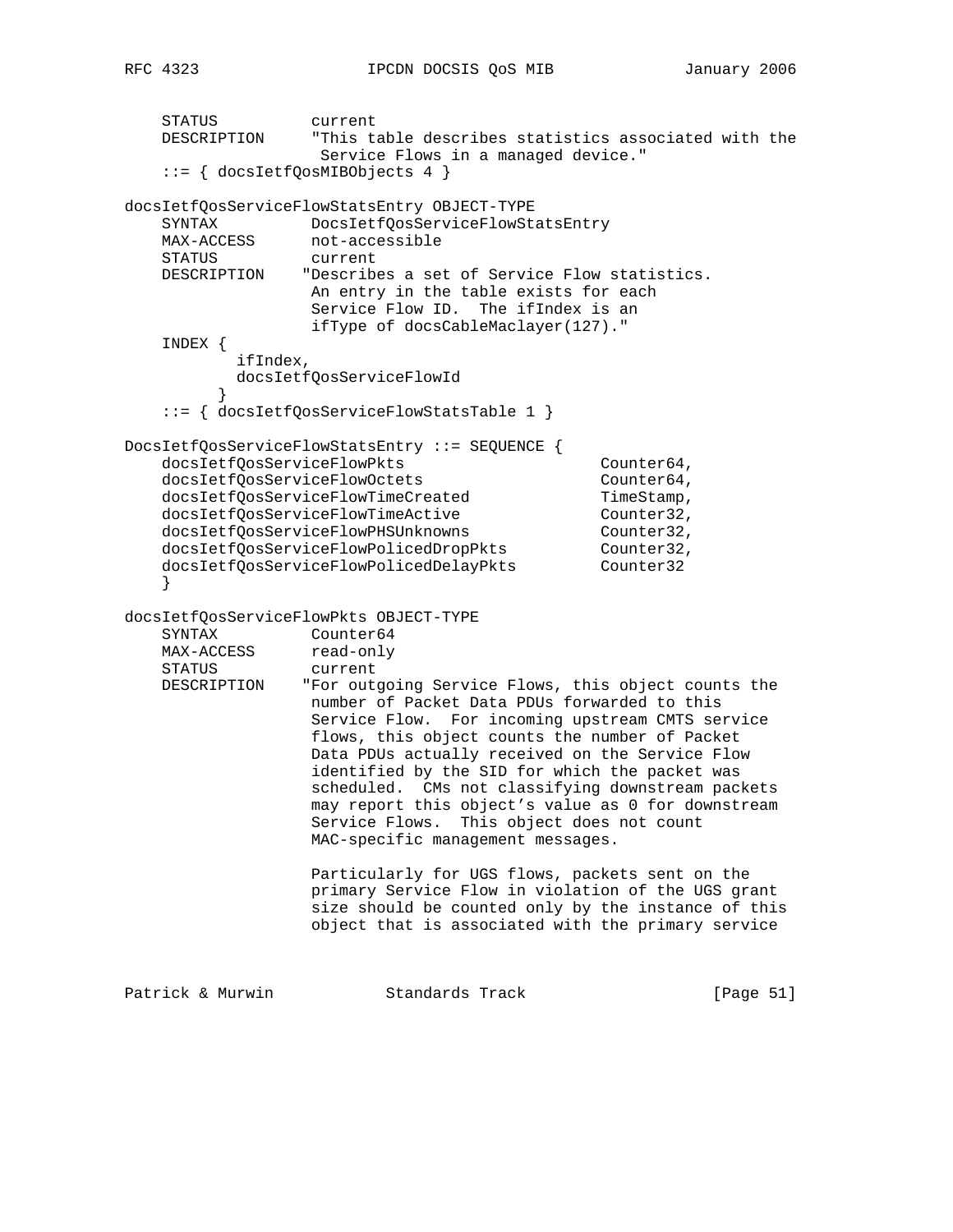flow.

 Unclassified upstream user data packets (i.e., non- MAC-management) forwarded to the primary upstream Service Flow should be counted by the instance of this object that is associated with the primary service flow.

 This object does include packets counted by docsIetfQosServiceFlowPolicedDelayPkts, but does not include packets counted by docsIetfQosServiceFlowPolicedDropPkts and docsIetfQosServiceFlowPHSUnknowns.

 This counter's last discontinuity is the ifCounterDiscontinuityTime for the same ifIndex that indexes this object."

::= { docsIetfQosServiceFlowStatsEntry 1 }

docsIetfQosServiceFlowOctets OBJECT-TYPE

| SYNTAX      | Counter64                                            |
|-------------|------------------------------------------------------|
| MAX-ACCESS  | read-only                                            |
| STATUS      | current                                              |
| DESCRIPTION | "The number of octets from the byte after the MAC    |
|             | header HCS to the end of the CRC for all packets     |
|             | counted in the docsIetfOosServiceFlowPkts object for |
|             | this row. Note that this counts the octets after     |
|             | payload header suppression and before payload        |
|             | header expansion have been applied.                  |
|             |                                                      |
|             | This counter's last discontinuity is the             |
|             | ifCounterDiscontinuityTime for the same ifIndex that |

 ifCounterDiscontinuityTime for the same ifIndex that indexes this object." ::= { docsIetfQosServiceFlowStatsEntry 2 }

docsIetfQosServiceFlowTimeCreated OBJECT-TYPE SYNTAX TimeStamp MAX-ACCESS read-only STATUS current DESCRIPTION "The value of sysUpTime when the service flow was created." ::= { docsIetfQosServiceFlowStatsEntry 3 }

docsIetfQosServiceFlowTimeActive OBJECT-TYPE SYNTAX Counter32 UNITS "seconds" MAX-ACCESS read-only STATUS current

Patrick & Murwin Standards Track [Page 52]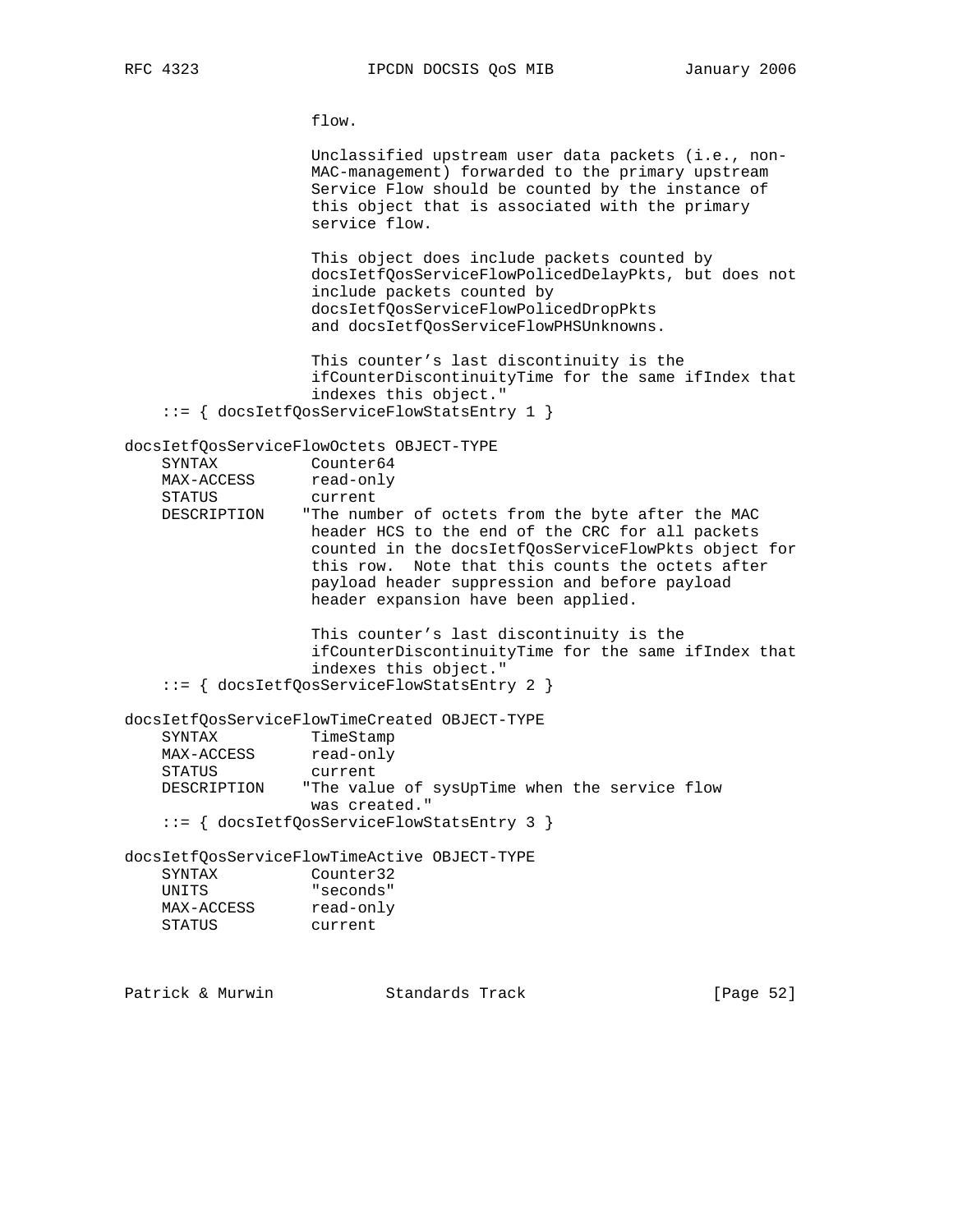DESCRIPTION "The number of seconds that the service flow has been active.

 This counter's last discontinuity is the ifCounterDiscontinuityTime for the same ifIndex that indexes this object." ::= { docsIetfQosServiceFlowStatsEntry 4 }

docsIetfQosServiceFlowPHSUnknowns OBJECT-TYPE

| SYNTAX      | Counter32                                           |
|-------------|-----------------------------------------------------|
| MAX-ACCESS  | read-only                                           |
| STATUS      | current                                             |
| DESCRIPTION | "For incoming upstream CMTS service flows, this     |
|             | object counts the number of packets received        |
|             | with an unknown payload header suppression index.   |
|             | The service flow is identified by the SID for which |
|             | the packet was scheduled.                           |

 On a CM, only this object's instance for the primary downstream service flow counts packets received with an unknown payload header suppression index. All other downstream service flows on CM report this objects value as 0.

 All outgoing service flows report this object's value as 0.

 This counter's last discontinuity is the ifCounterDiscontinuityTime for the same ifIndex that indexes this object." ::= { docsIetfQosServiceFlowStatsEntry 5 }

docsIetfQosServiceFlowPolicedDropPkts OBJECT-TYPE

| SYNTAX      | Counter32                                                                                                                                                                                                                                                                                                                                                                                                      |
|-------------|----------------------------------------------------------------------------------------------------------------------------------------------------------------------------------------------------------------------------------------------------------------------------------------------------------------------------------------------------------------------------------------------------------------|
| MAX-ACCESS  | read-only                                                                                                                                                                                                                                                                                                                                                                                                      |
| STATUS      | current                                                                                                                                                                                                                                                                                                                                                                                                        |
| DESCRIPTION | "For outgoing service flows, this object counts the<br>number of Packet Data PDUs classified to this<br>service flow dropped due to:<br>(1) implementation-dependent excessive delay<br>while enforcing the Maximum Sustained<br>Traffic Rate; or<br>(2) UGS packets dropped due to exceeding the<br>Unsolicited Grant Size with a<br>Request/Transmission policy that requires<br>such packets to be dropped. |
|             |                                                                                                                                                                                                                                                                                                                                                                                                                |
|             | Classified packets dropped due to other reasons                                                                                                                                                                                                                                                                                                                                                                |

| Patrick & Murwin<br>Standards Track | [Page 53] |
|-------------------------------------|-----------|
|-------------------------------------|-----------|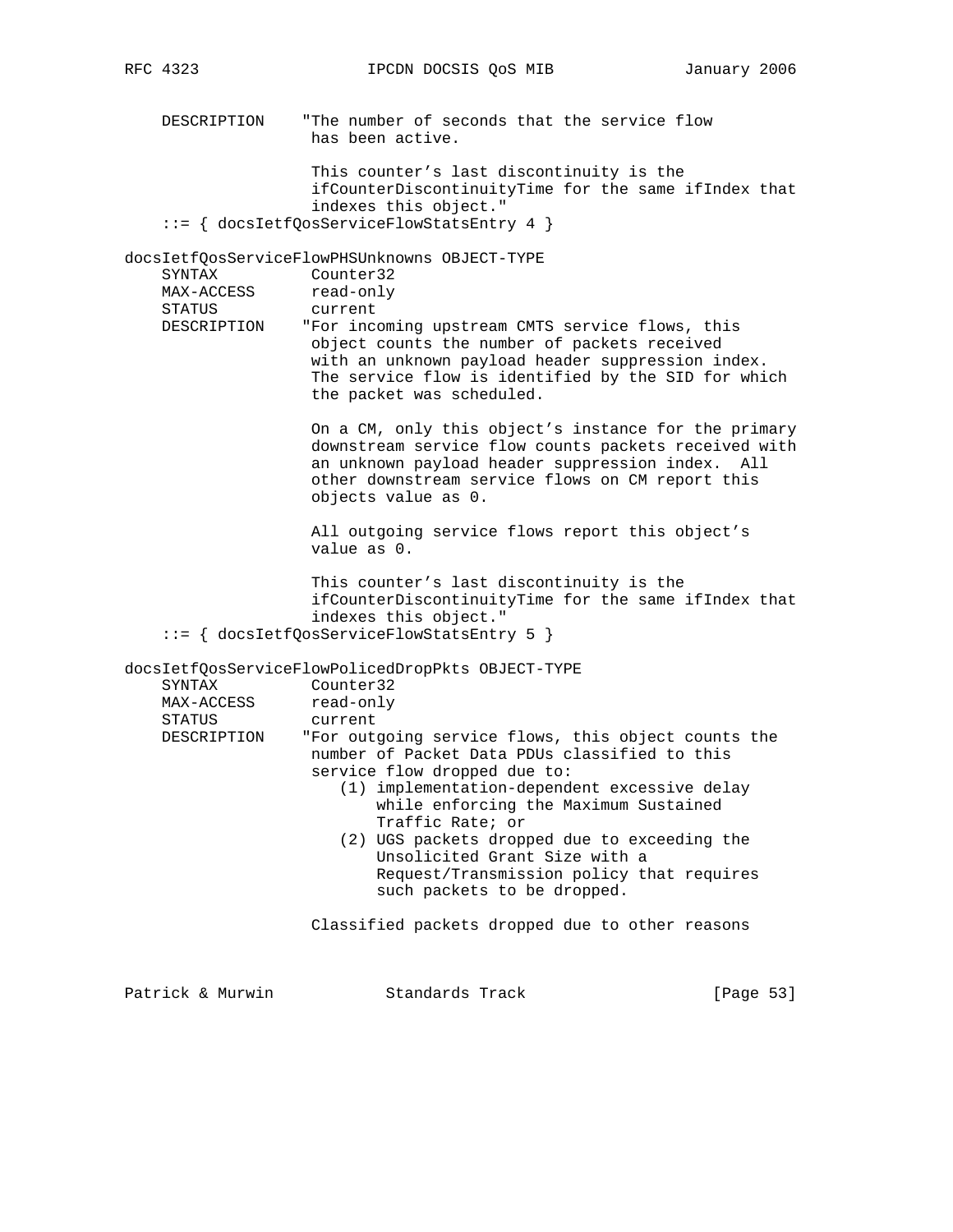must be counted in ifOutDiscards for the interface of this service flow. This object reports 0 for incoming service flows. This counter's last discontinuity is the ifCounterDiscontinuityTime for the same ifIndex that indexes this object." ::= { docsIetfQosServiceFlowStatsEntry 6 } docsIetfQosServiceFlowPolicedDelayPkts OBJECT-TYPE SYNTAX Counter32 MAX-ACCESS read-only STATUS current DESCRIPTION "This object counts only outgoing packets delayed in order to maintain the Maximum Sustained Traffic Rate. This object will always report a value of 0 for UGS flows because the Maximum Sustained Traffic Rate does not apply. This object is 0 for incoming service flows. This counter's last discontinuity is the ifCounterDiscontinuityTime for the same ifIndex that indexes this object." ::= { docsIetfQosServiceFlowStatsEntry 7 } -- -- Upstream Service Flow Stats Table (CMTS ONLY) - docsIetfQosUpstreamStatsTable OBJECT-TYPE SYNTAX SEQUENCE OF DocsIetfQosUpstreamStatsEntry<br>MAX-ACCESS not-accessible not-accessible STATUS current DESCRIPTION "This table describes statistics associated with upstream service flows. All counted frames must be received without a Frame Check Sequence (FCS) error." ::= { docsIetfQosMIBObjects 5 } docsIetfQosUpstreamStatsEntry OBJECT-TYPE SYNTAX DocsIetfQosUpstreamStatsEntry MAX-ACCESS not-accessible STATUS current DESCRIPTION "Describes a set of upstream service flow statistics. An entry in the table exists for each upstream Service Flow in a managed device. The ifIndex is an ifType of docsCableMaclayer(127)." INDEX { Patrick & Murwin Standards Track [Page 54]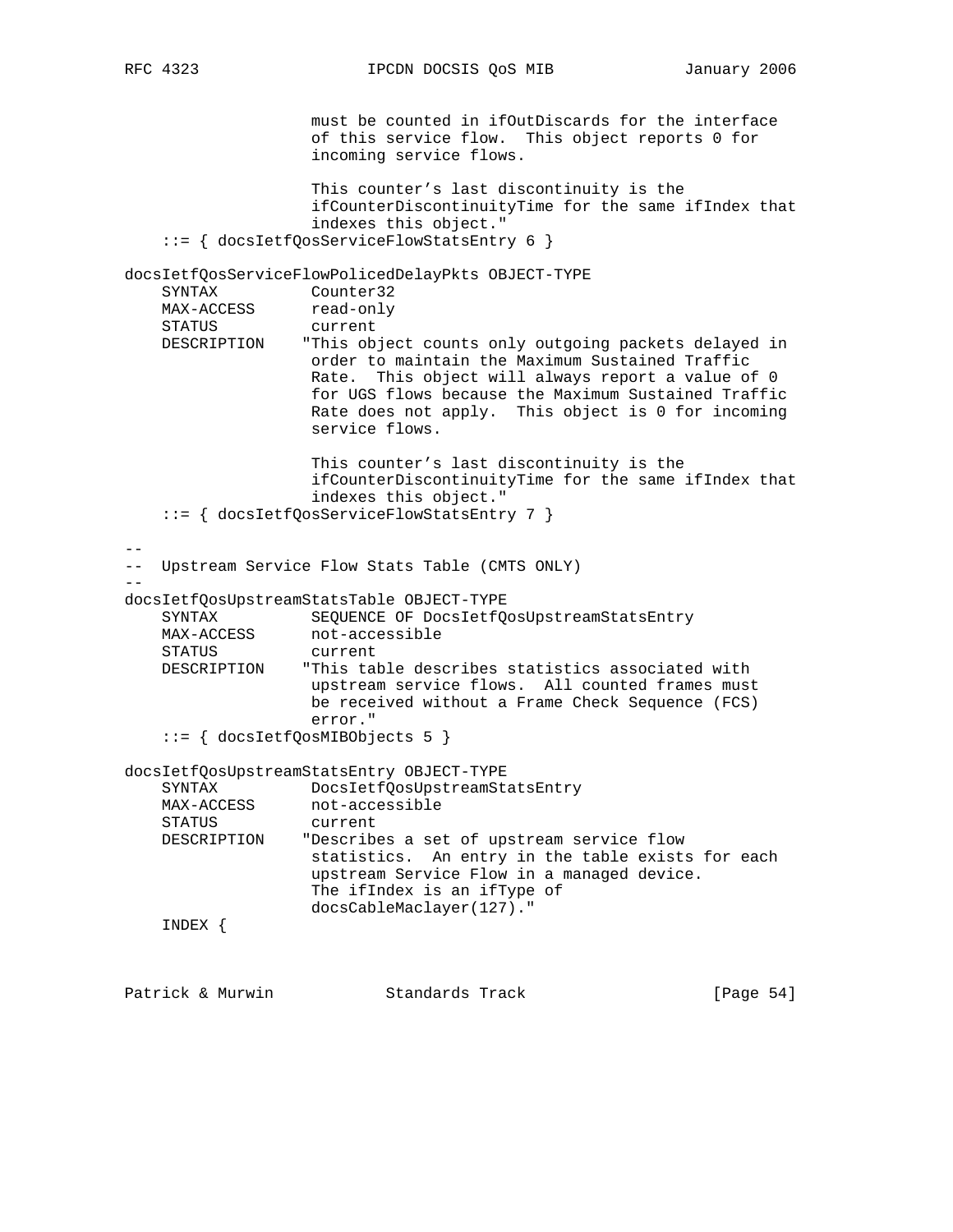ifIndex, docsIetfQosSID } ::= { docsIetfQosUpstreamStatsTable 1 } DocsIetfQosUpstreamStatsEntry ::= SEQUENCE { docsIetfQosSID Unsigned32, docsIetfQosUpstreamFragments Counter32, docsIetfQosUpstreamFragDiscards Counter32, docsIetfQosUpstreamConcatBursts Counter32 } docsIetfQosSID OBJECT-TYPE SYNTAX Unsigned32 (1..16383)<br>MAX-ACCESS not-accessible not-accessible STATUS current DESCRIPTION "Identifies a service ID for an admitted or active upstream service flow." ::= { docsIetfQosUpstreamStatsEntry 1 } docsIetfQosUpstreamFragments OBJECT-TYPE SYNTAX Counter32

MAX-ACCESS read-only STATUS current DESCRIPTION "The number of fragmentation headers received on an upstream service flow, regardless of whether the fragment was correctly reassembled into a valid packet.

 This counter's last discontinuity is the ifCounterDiscontinuityTime for the same ifIndex that indexes this object." ::= { docsIetfQosUpstreamStatsEntry 2 }

docsIetfQosUpstreamFragDiscards OBJECT-TYPE SYNTAX Counter32 SYNTAA<br>MAX-ACCESS read-only STATUS current DESCRIPTION "The number of upstream fragments discarded and not assembled into a valid upstream packet. This counter's last discontinuity is the ifCounterDiscontinuityTime for the same ifIndex that indexes this object."

::= { docsIetfQosUpstreamStatsEntry 3 }

docsIetfQosUpstreamConcatBursts OBJECT-TYPE SYNTAX Counter32

Patrick & Murwin Standards Track [Page 55]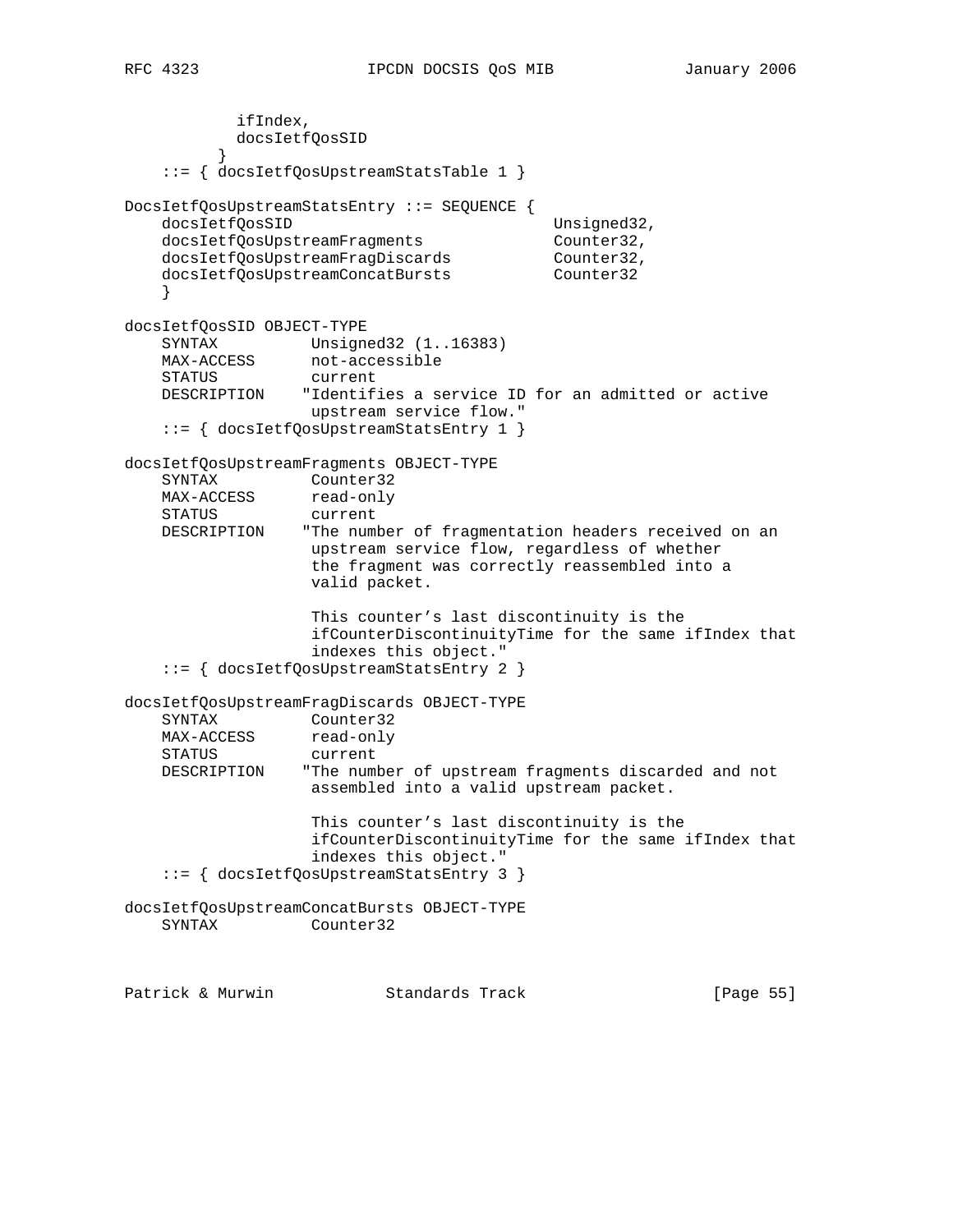MAX-ACCESS read-only STATUS current DESCRIPTION "The number of concatenation headers received on an upstream service flow. This counter's last discontinuity is the ifCounterDiscontinuityTime for the same ifIndex that indexes this object." ::= { docsIetfQosUpstreamStatsEntry 4 } -- -- Dynamic Service Stats Table - docsIetfQosDynamicServiceStatsTable OBJECT-TYPE SYNTAX SEQUENCE OF DocsIetfQosDynamicServiceStatsEntry MAX-ACCESS not-accessible STATUS current<br>DESCRIPTION "This tal "This table describes statistics associated with the Dynamic Service Flows in a managed device." ::= { docsIetfQosMIBObjects 6 } docsIetfQosDynamicServiceStatsEntry OBJECT-TYPE SYNTAX DocsIetfQosDynamicServiceStatsEntry MAX-ACCESS not-accessible STATUS current DESCRIPTION "Describes a set of dynamic service flow statistics. Two entries exist for each DOCSIS MAC layer interface for the upstream and downstream direction. On the CMTS, the downstream direction row indicates messages transmitted or transactions originated by the CMTS. The upstream direction row indicates messages received or transaction originated by the CM. On the CM, the downstream direction row indicates messages received or transactions originated by the CMTS. The upstream direction row indicates messages transmitted by the CM or transactions originated by the CM. The ifIndex is an ifType of docsCableMaclayer(127)." INDEX { ifIndex, docsIetfQosIfDirection } ::= { docsIetfQosDynamicServiceStatsTable 1 } DocsIetfQosDynamicServiceStatsEntry ::= SEQUENCE { docsIetfQosIfDirection DocsIetfQosRfMacIfDirection, docsIetfQosDSAReqs Counter32, Patrick & Murwin Standards Track [Page 56]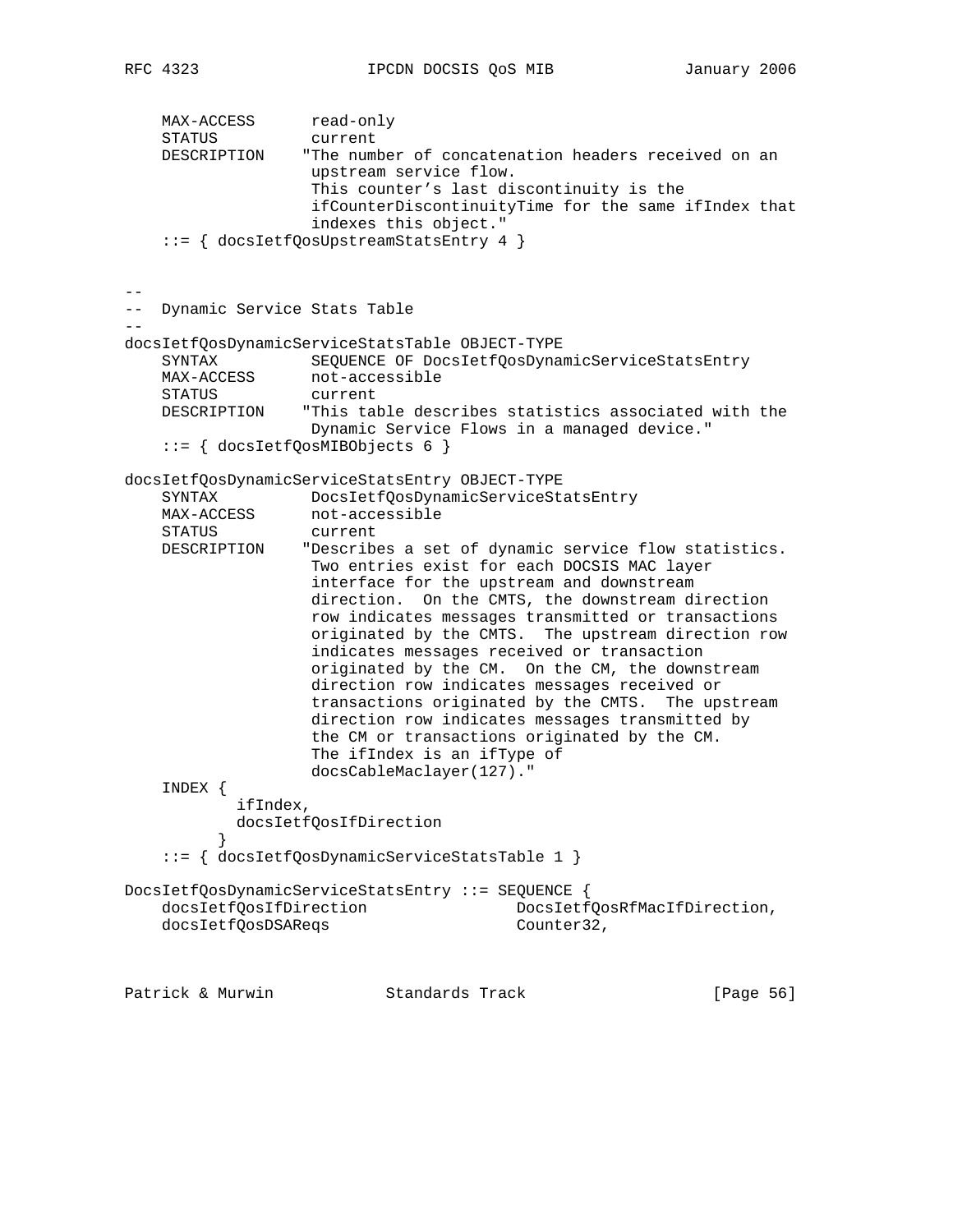docsIetfQosDSARsps Counter32, docsIetfQosDSAAcks Counter32, docsIetfQosDSCReqs<br>docsIetfQosDSCRsps<br>Counter32, docsIetfQosDSCRsps<br>docsIetfQosDSCAcks Counter32, docsIetfQosDSCAcks Counter32,<br>docsIetfQosDSDReqs Counter32, docsIetfQosDSDReqs
and Counter32, docsIetfQosDSDRsps counter32, docsIetfQosDynamicAdds Counter32, docsIetfQosDynamicAddFails Counter32, docsIetfQosDynamicChanges Counter32, docsIetfQosDynamicChangeFails Counter32, docsIetfQosDynamicDeletes Counter32, docsIetfQosDynamicDeleteFails Counter32, docsIetfQosDCCReqs
and Counter32, docsIetfQosDCCRsps counter32, docsIetfQosDCCAcks Counter32, docsIetfQosDCCs counter32, docsIetfQosDCCFails Counter32 } docsIetfQosIfDirection OBJECT-TYPE SYNTAX DocsIetfQosRfMacIfDirection MAX-ACCESS not-accessible STATUS current DESCRIPTION "The direction of interface." ::= { docsIetfQosDynamicServiceStatsEntry 1 } docsIetfQosDSAReqs OBJECT-TYPE SYNTAX Counter32 MAX-ACCESS read-only STATUS current DESCRIPTION "The number of Dynamic Service Addition Requests, including retries. This counter's last discontinuity is the ifCounterDiscontinuityTime for the same ifIndex that indexes this object." ::= { docsIetfQosDynamicServiceStatsEntry 2 } docsIetfQosDSARsps OBJECT-TYPE SYNTAX Counter32 MAX-ACCESS read-only STATUS current DESCRIPTION "The number of Dynamic Service Addition Responses, including retries. This counter's last discontinuity is the ifCounterDiscontinuityTime for the same ifIndex that Patrick & Murwin  $\begin{array}{ccc} \text{Standards} & \text{Track} & \text{Simpler} & \text{[Page 57]} \end{array}$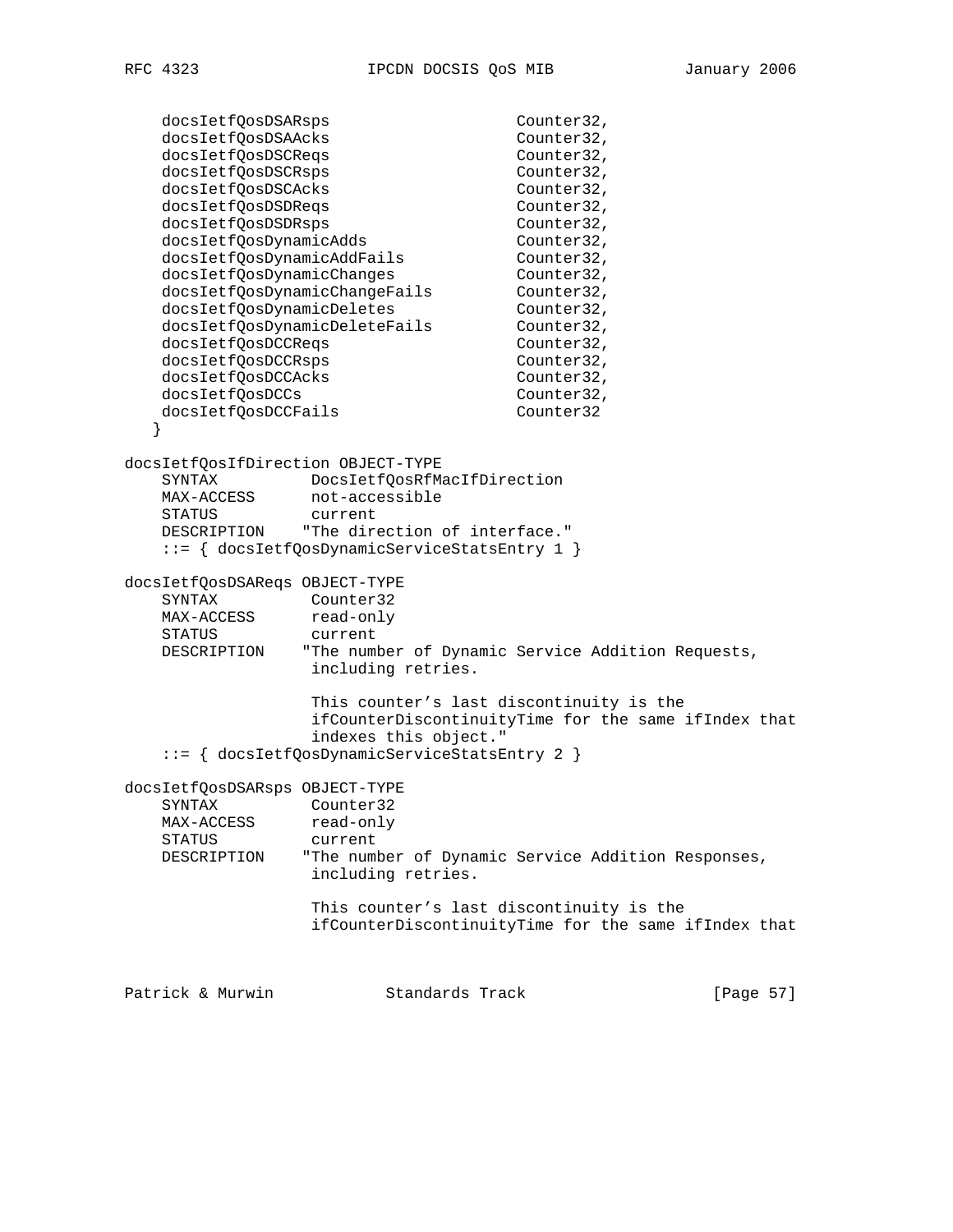indexes this object." ::= { docsIetfQosDynamicServiceStatsEntry 3 } docsIetfQosDSAAcks OBJECT-TYPE SYNTAX Counter32 MAX-ACCESS read-only STATUS current DESCRIPTION "The number of Dynamic Service Addition Acknowledgements, including retries. This counter's last discontinuity is the ifCounterDiscontinuityTime for the same ifIndex that indexes this object." ::= { docsIetfQosDynamicServiceStatsEntry 4 } docsIetfQosDSCReqs OBJECT-TYPE SYNTAX Counter32 MAX-ACCESS read-only STATUS current DESCRIPTION "The number of Dynamic Service Change Requests, including retries. This counter's last discontinuity is the ifCounterDiscontinuityTime for the same ifIndex that indexes this object." ::= { docsIetfQosDynamicServiceStatsEntry 5 } docsIetfQosDSCRsps OBJECT-TYPE SYNTAX Counter32 MAX-ACCESS read-only STATUS current DESCRIPTION "The number of Dynamic Service Change Responses, including retries. This counter's last discontinuity is the ifCounterDiscontinuityTime for the same ifIndex that indexes this object." ::= { docsIetfQosDynamicServiceStatsEntry 6 } docsIetfQosDSCAcks OBJECT-TYPE SYNTAX Counter32 MAX-ACCESS read-only STATUS current DESCRIPTION "The number of Dynamic Service Change Acknowledgements, including retries. This counter's last discontinuity is the ifCounterDiscontinuityTime for the same ifIndex that Patrick & Murwin  $\begin{array}{ccc} \text{Standards} & \text{Track} & \text{Simpler} & \text{[Page 58]} \end{array}$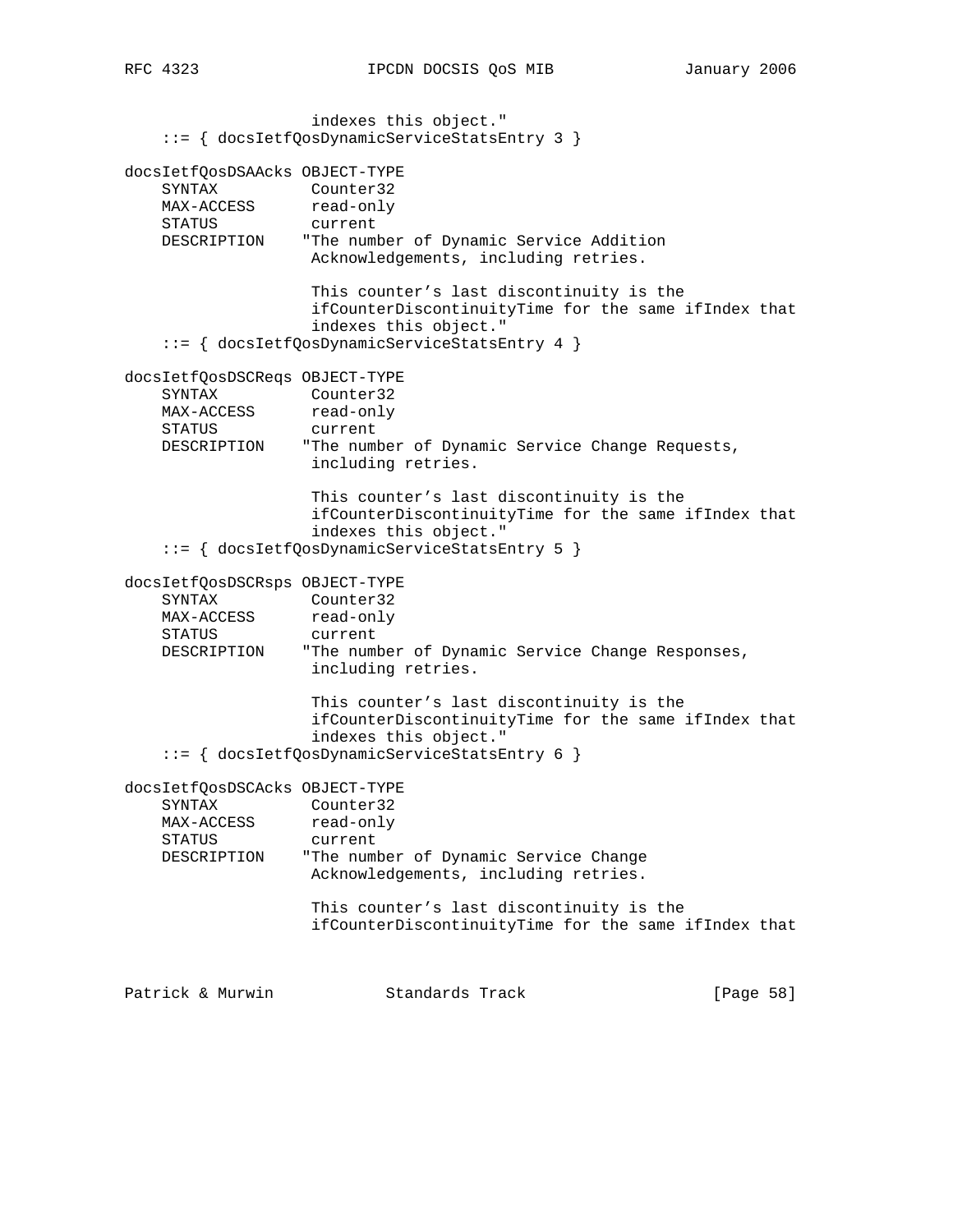indexes this object." ::= { docsIetfQosDynamicServiceStatsEntry 7 } docsIetfQosDSDReqs OBJECT-TYPE SYNTAX Counter32 MAX-ACCESS read-only STATUS current DESCRIPTION "The number of Dynamic Service Delete Requests, including retries. This counter's last discontinuity is the ifCounterDiscontinuityTime for the same ifIndex that indexes this object." ::= { docsIetfQosDynamicServiceStatsEntry 8 } docsIetfQosDSDRsps OBJECT-TYPE SYNTAX Counter32 MAX-ACCESS read-only STATUS current DESCRIPTION "The number of Dynamic Service Delete Responses, including retries. This counter's last discontinuity is the ifCounterDiscontinuityTime for the same ifIndex that indexes this object." ::= { docsIetfQosDynamicServiceStatsEntry 9 } docsIetfQosDynamicAdds OBJECT-TYPE SYNTAX Counter32 MAX-ACCESS read-only STATUS current DESCRIPTION "The number of successful Dynamic Service Addition transactions. This counter's last discontinuity is the ifCounterDiscontinuityTime for the same ifIndex that indexes this object." ::= { docsIetfQosDynamicServiceStatsEntry 10 } docsIetfQosDynamicAddFails OBJECT-TYPE SYNTAX Counter32<br>MAX-ACCESS read-only MAX-ACCESS STATUS current DESCRIPTION "The number of failed Dynamic Service Addition transactions. This counter's last discontinuity is the ifCounterDiscontinuityTime for the same ifIndex that Patrick & Murwin Standards Track [Page 59]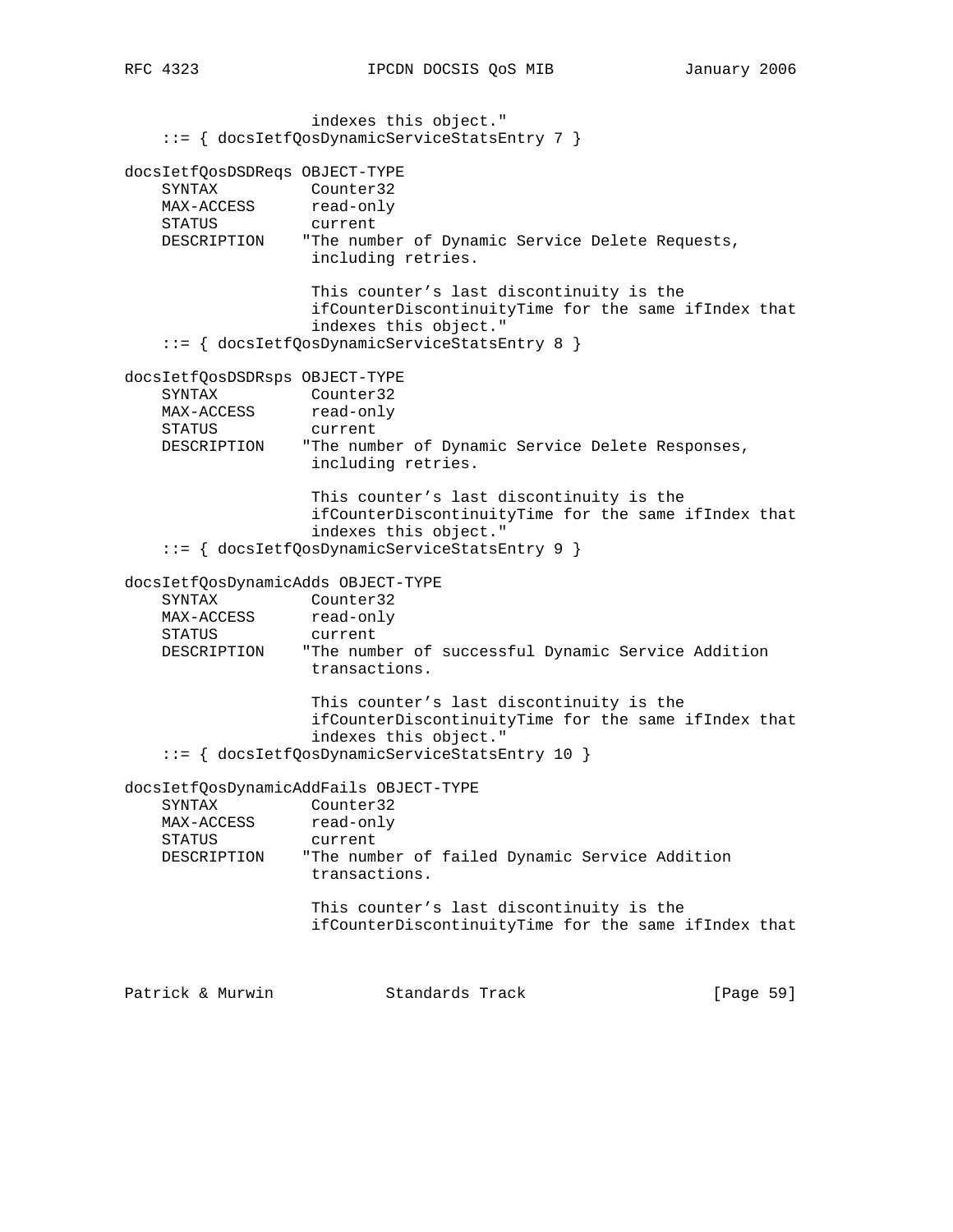indexes this object." ::= { docsIetfQosDynamicServiceStatsEntry 11 } docsIetfQosDynamicChanges OBJECT-TYPE SYNTAX Counter32 MAX-ACCESS read-only STATUS current DESCRIPTION "The number of successful Dynamic Service Change transactions. This counter's last discontinuity is the ifCounterDiscontinuityTime for the same ifIndex that indexes this object." ::= { docsIetfQosDynamicServiceStatsEntry 12 } docsIetfQosDynamicChangeFails OBJECT-TYPE SYNTAX Counter32 MAX-ACCESS read-only STATUS current DESCRIPTION "The number of failed Dynamic Service Change transactions. This counter's last discontinuity is the ifCounterDiscontinuityTime for the same ifIndex that indexes this object." ::= { docsIetfQosDynamicServiceStatsEntry 13 } docsIetfQosDynamicDeletes OBJECT-TYPE SYNTAX Counter32 MAX-ACCESS read-only STATUS current DESCRIPTION "The number of successful Dynamic Service Delete transactions. This counter's last discontinuity is the ifCounterDiscontinuityTime for the same ifIndex that indexes this object." ::= { docsIetfQosDynamicServiceStatsEntry 14 } docsIetfQosDynamicDeleteFails OBJECT-TYPE SYNTAX Counter32 MAX-ACCESS read-only STATUS current DESCRIPTION "The number of failed Dynamic Service Delete transactions. This counter's last discontinuity is the ifCounterDiscontinuityTime for the same ifIndex that Patrick & Murwin Standards Track [Page 60]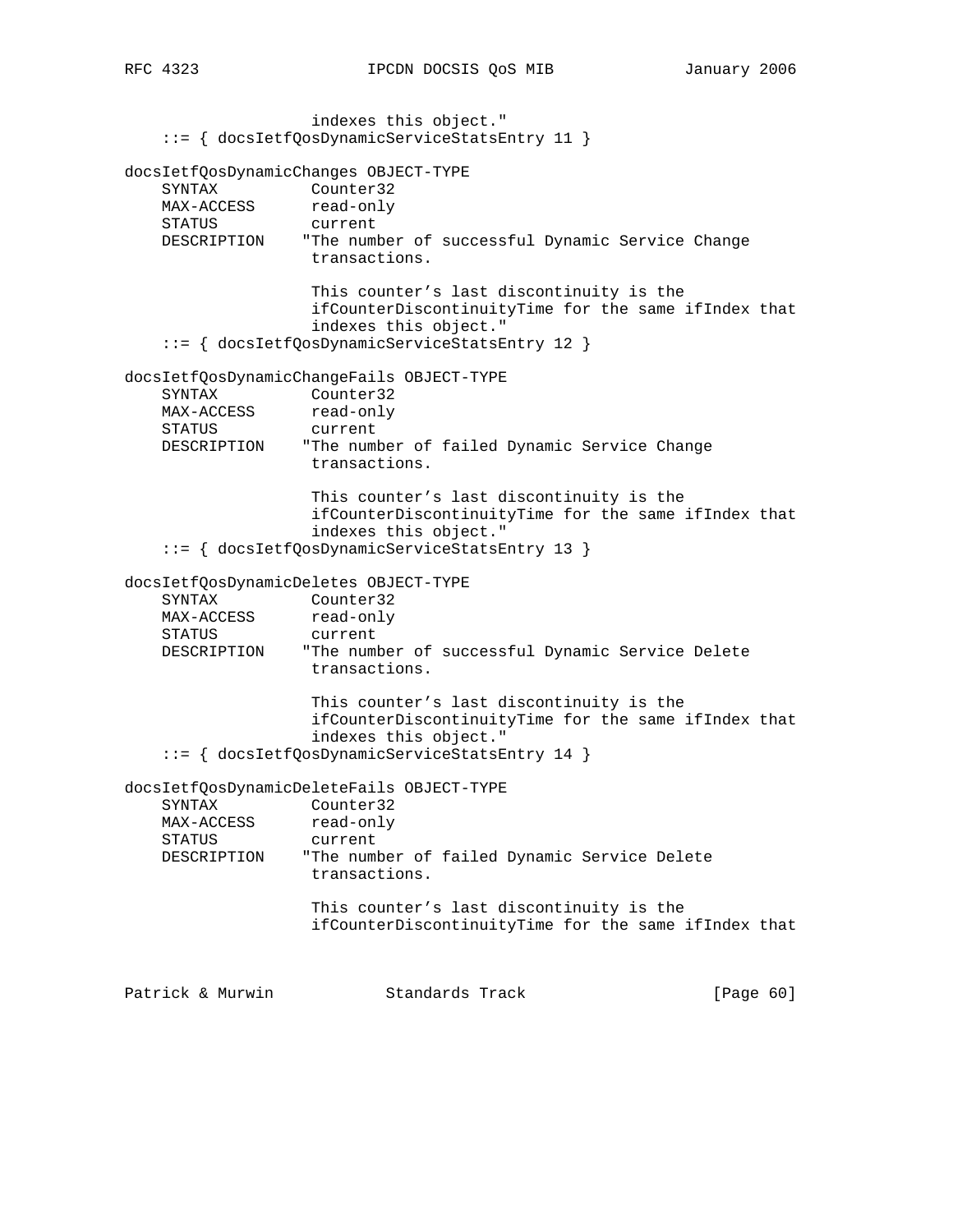```
 indexes this object."
 ::= { docsIetfQosDynamicServiceStatsEntry 15 }
```

```
docsIetfQosDCCReqs OBJECT-TYPE
 SYNTAX Counter32
MAX-ACCESS read-only
    STATUS current
    DESCRIPTION "The number of Dynamic Channel Change Request
                   messages traversing an interface. This count
                   is nonzero only on downstream direction rows.
                   This count should include the number of retries.
                    This counter's last discontinuity is the
                    ifCounterDiscontinuityTime for the same ifIndex
                    that indexes this object."
     ::= { docsIetfQosDynamicServiceStatsEntry 16 }
docsIetfQosDCCRsps OBJECT-TYPE
 SYNTAX Counter32
MAX-ACCESS read-only
 STATUS current
    DESCRIPTION "The number of Dynamic Channel Change Response
                   messages traversing an interface. This count is
                   nonzero only on upstream direction rows. This count
                   should include the number of retries.
                    This counter's last discontinuity is the
                    ifCounterDiscontinuityTime for the same ifIndex that
                    indexes this object."
     ::= { docsIetfQosDynamicServiceStatsEntry 17 }
docsIetfQosDCCAcks OBJECT-TYPE
    SYNTAX Counter32
MAX-ACCESS read-only
 STATUS current
    DESCRIPTION "The number of Dynamic Channel Change Acknowledgement
                   messages traversing an interface. This count
                    is nonzero only on downstream direction rows.
                   This count should include the number of retries.
                    This counter's last discontinuity is the
                    ifCounterDiscontinuityTime for the same ifIndex that
                    indexes this object."
     ::= { docsIetfQosDynamicServiceStatsEntry 18 }
docsIetfQosDCCs OBJECT-TYPE
    SYNTAX Counter32
```
Patrick & Murwin Standards Track [Page 61]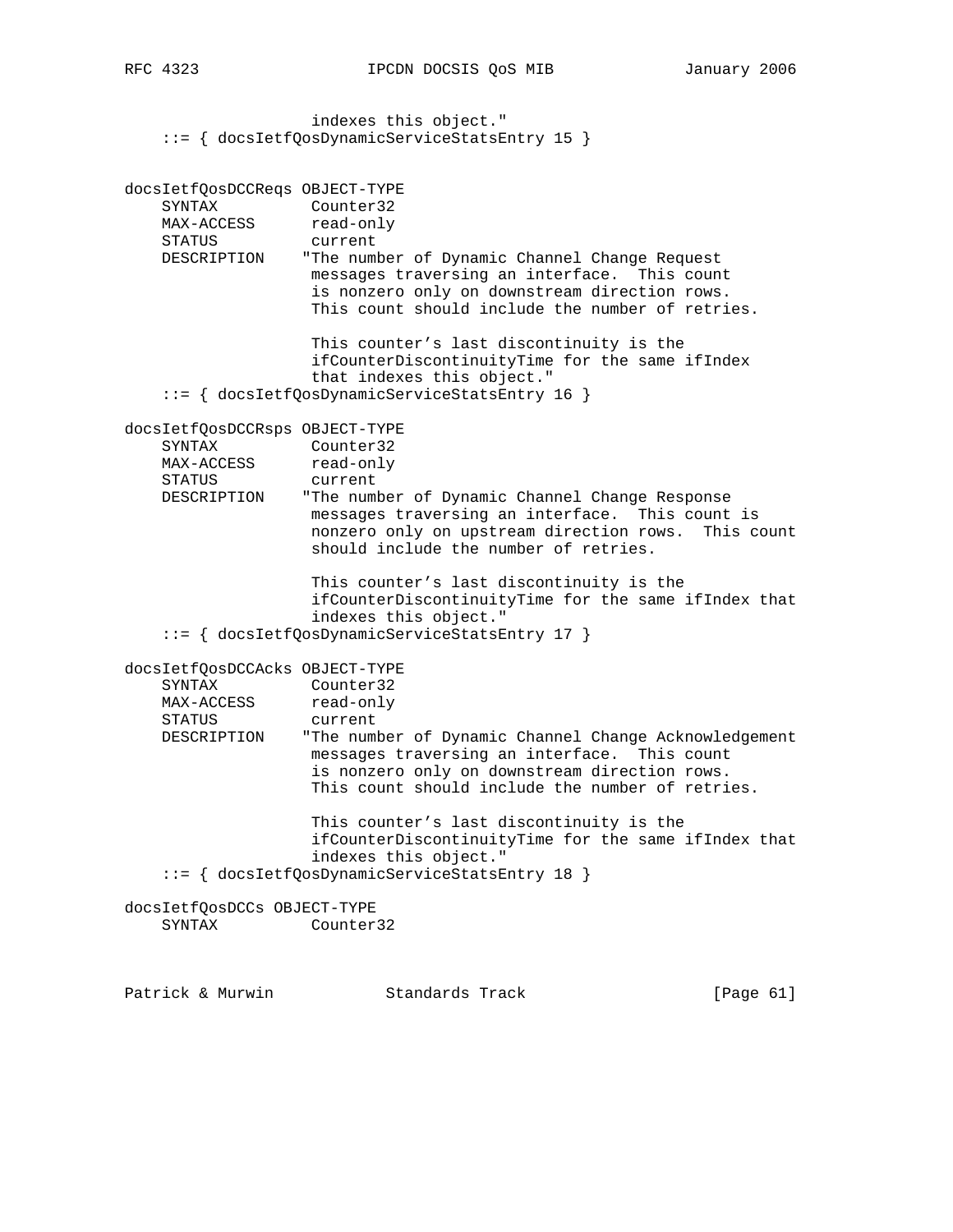MAX-ACCESS read-only STATUS current DESCRIPTION "The number of successful Dynamic Channel Change transactions. This count is nonzero only on downstream direction rows. This counter's last discontinuity is the ifCounterDiscontinuityTime for the same ifIndex that indexes this object." ::= { docsIetfQosDynamicServiceStatsEntry 19 } docsIetfQosDCCFails OBJECT-TYPE SYNTAX Counter32 MAX-ACCESS read-only STATUS current DESCRIPTION "The number of failed Dynamic Channel Change transactions. This count is nonzero only on downstream direction rows. This counter's last discontinuity is the ifCounterDiscontinuityTime for the same ifIndex that indexes this object." ::= { docsIetfQosDynamicServiceStatsEntry 20 } -- -- Service Flow Log Table (CMTS ONLY) - docsIetfQosServiceFlowLogTable OBJECT-TYPE SYNTAX SEQUENCE OF DocsIetfQosServiceFlowLogEntry<br>MAX-ACCESS not-accessible not-accessible STATUS current DESCRIPTION "This table contains a log of the disconnected Service Flows in a managed device." ::= { docsIetfQosMIBObjects 7 } docsIetfQosServiceFlowLogEntry OBJECT-TYPE SYNTAX DocsIetfQosServiceFlowLogEntry MAX-ACCESS not-accessible<br>STATUS SUFFORT STATUS current DESCRIPTION "The information regarding a single disconnected service flow." INDEX { docsIetfQosServiceFlowLogIndex } ::= { docsIetfQosServiceFlowLogTable 1 } DocsIetfQosServiceFlowLogEntry ::= SEQUENCE { Patrick & Murwin  $\begin{array}{ccc} \text{Standards} & \text{Track} & \text{Simpler} & \text{[Page 62]} \end{array}$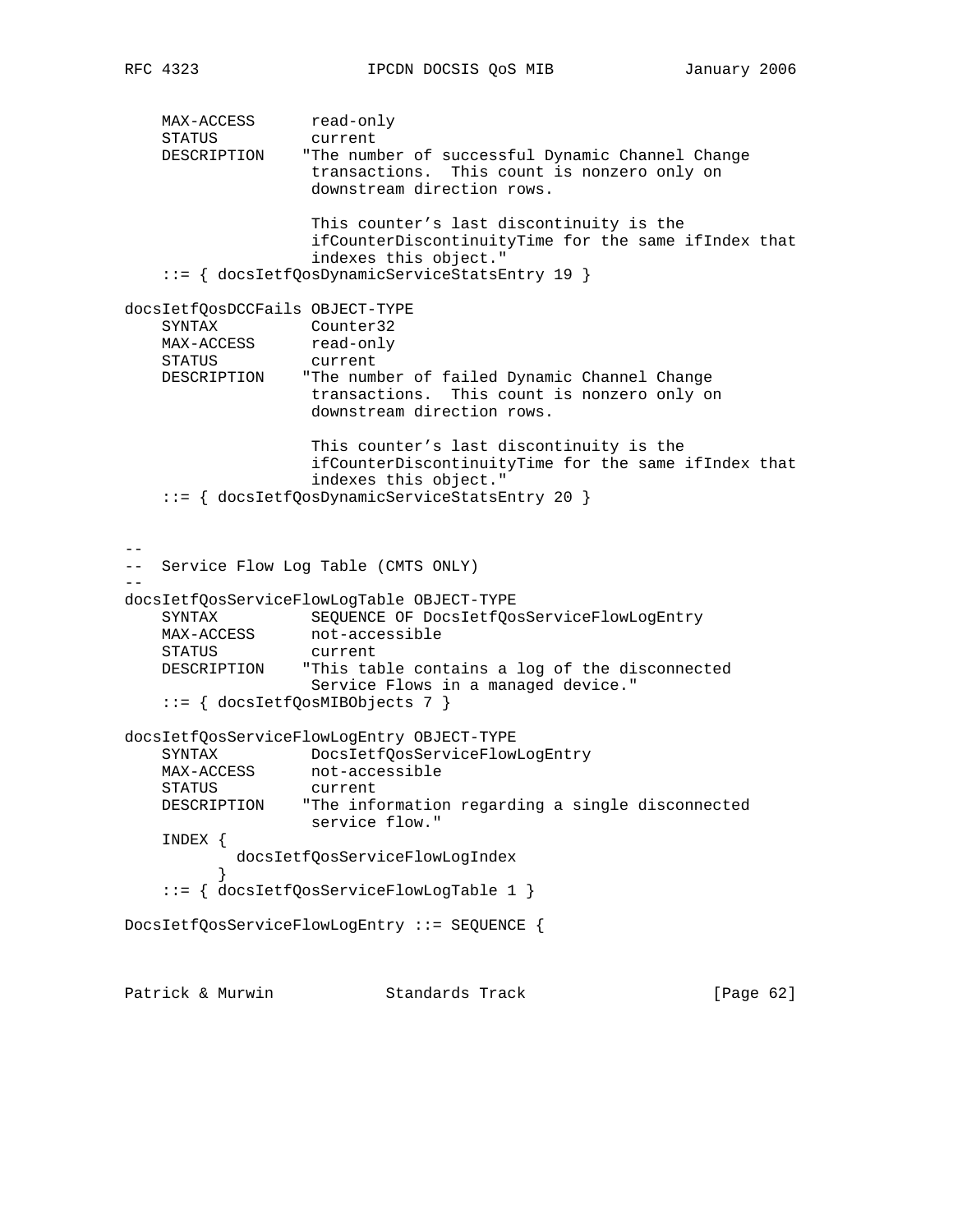```
docsIetfQosServiceFlowLogIndex Unsigned32,
   docsIetfQosServiceFlowLogIfIndex InterfaceIndex,<br>docsIetfOosServiceFlowLogSFID Unsigned32,
   docsIetfQosServiceFlowLogSFID<br>docsIetfQosServiceFlowLogSFID Unsigned32,<br>docsIetfQosServiceFlowLogCmMac MacAddress,
    docsIetfQosServiceFlowLogCmMac MacAddress,
docsIetfQosServiceFlowLogPkts Counter64,
docsIetfQosServiceFlowLogOctets Counter64,
docsIetfQosServiceFlowLogTimeDeleted TimeStamp,
docsIetfQosServiceFlowLogTimeCreated TimeStamp,
docsIetfQosServiceFlowLogTimeActive Counter32,
    docsIetfQosServiceFlowLogDirection DocsIetfQosRfMacIfDirection,
docsIetfQosServiceFlowLogPrimary TruthValue,
 docsIetfQosServiceFlowLogServiceClassName SnmpAdminString,
 docsIetfQosServiceFlowLogPolicedDropPkts Counter32,
 docsIetfQosServiceFlowLogPolicedDelayPkts Counter32,
 docsIetfQosServiceFlowLogControl INTEGER
 }
docsIetfQosServiceFlowLogIndex OBJECT-TYPE
    SYNTAX Unsigned32 (1..4294967295)
MAX-ACCESS not-accessible
 STATUS current
    DESCRIPTION "Unique index for a logged service flow."
    ::= { docsIetfQosServiceFlowLogEntry 1 }
docsIetfQosServiceFlowLogIfIndex OBJECT-TYPE
 SYNTAX InterfaceIndex
MAX-ACCESS read-only
    STATUS current
    DESCRIPTION "The ifIndex of ifType docsCableMaclayer(127)
                  on the CMTS where the service flow was present."
    ::= { docsIetfQosServiceFlowLogEntry 2 }
docsIetfQosServiceFlowLogSFID OBJECT-TYPE
    SYNTAX Unsigned32 (1..4294967295)
MAX-ACCESS read-only
 STATUS current
    DESCRIPTION "The index assigned to the service flow by the CMTS."
    ::= { docsIetfQosServiceFlowLogEntry 3 }
docsIetfQosServiceFlowLogCmMac OBJECT-TYPE
   SYNTAX MacAddress<br>MAX-ACCESS read-only
   MAX-ACCESS
    STATUS current
    DESCRIPTION "The MAC address for the cable modem associated with
                  the service flow."
    ::= { docsIetfQosServiceFlowLogEntry 4 }
docsIetfQosServiceFlowLogPkts OBJECT-TYPE
```
Patrick & Murwin Standards Track [Page 63]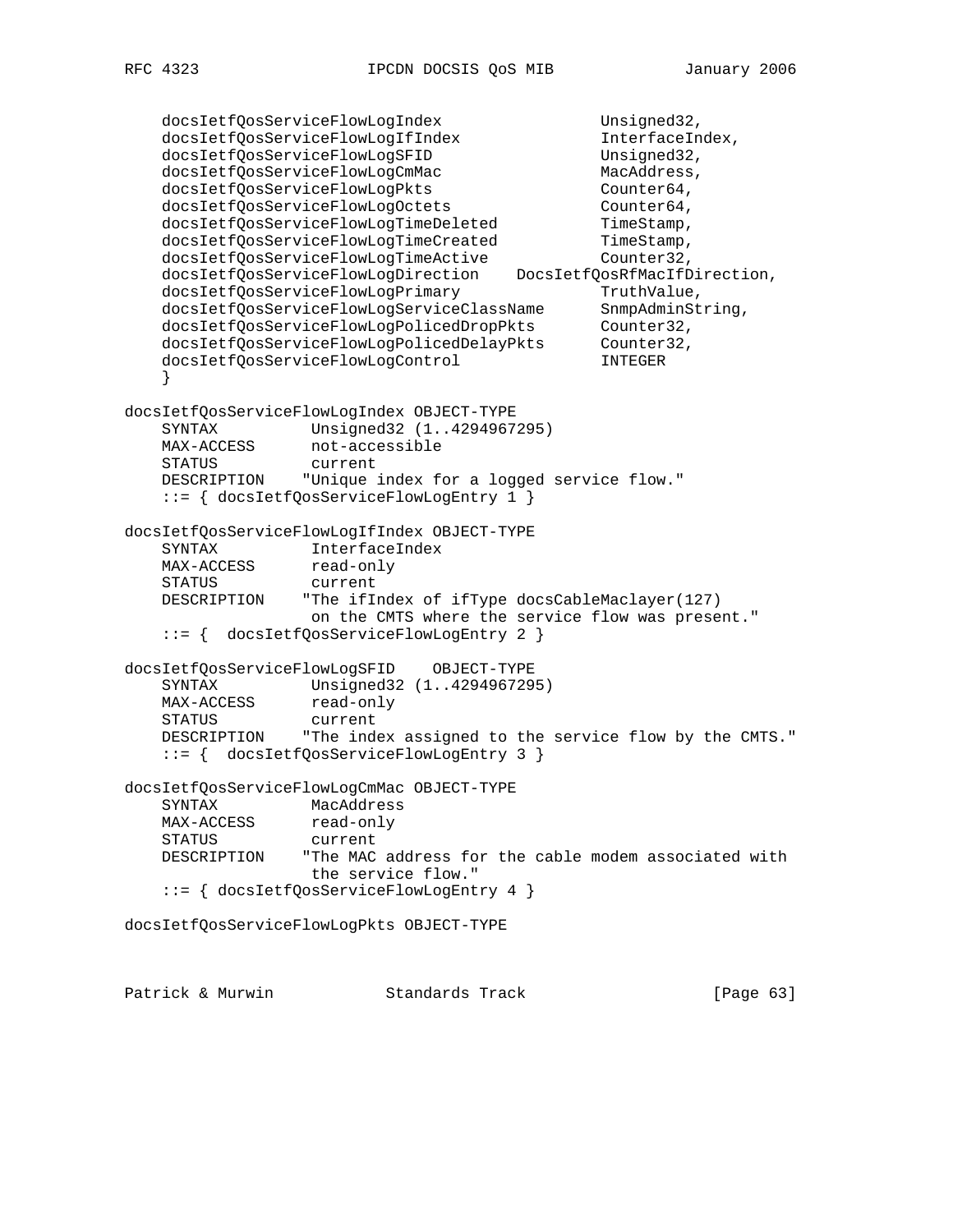```
SYNTAX Counter64
MAX-ACCESS read-only
 STATUS current
    DESCRIPTION "The number of packets counted on this service flow
                  after payload header suppression."
    ::= { docsIetfQosServiceFlowLogEntry 5 }
docsIetfQosServiceFlowLogOctets OBJECT-TYPE
 SYNTAX Counter64
MAX-ACCESS read-only
    STATUS current
    DESCRIPTION "The number of octets counted on this service flow
                  after payload header suppression."
    ::= { docsIetfQosServiceFlowLogEntry 6 }
docsIetfQosServiceFlowLogTimeDeleted OBJECT-TYPE
   SYNTAX TimeStamp
MAX-ACCESS read-only
 STATUS current
    DESCRIPTION "The value of sysUpTime when the service flow
                  was deleted."
    ::= { docsIetfQosServiceFlowLogEntry 7 }
docsIetfQosServiceFlowLogTimeCreated OBJECT-TYPE
SYNTAX TimeStamp
MAX-ACCESS read-only
    STATUS current
    DESCRIPTION "The value of sysUpTime when the service flow
                  was created."
    ::= { docsIetfQosServiceFlowLogEntry 8 }
docsIetfQosServiceFlowLogTimeActive OBJECT-TYPE
    SYNTAX Counter32
 UNITS "seconds"
MAX-ACCESS read-only
 STATUS current
    DESCRIPTION "The total time that the service flow was active."
    ::= { docsIetfQosServiceFlowLogEntry 9 }
docsIetfQosServiceFlowLogDirection OBJECT-TYPE
   SYNTAX DocsIetfQosRfMacIfDirection<br>MAX-ACCESS read-only
   MAX-ACCESS
    STATUS current
    DESCRIPTION "The value of docsIetfQosServiceFlowDirection
                  for the service flow."
    ::= { docsIetfQosServiceFlowLogEntry 10 }
docsIetfQosServiceFlowLogPrimary OBJECT-TYPE
```
Patrick & Murwin Standards Track [Page 64]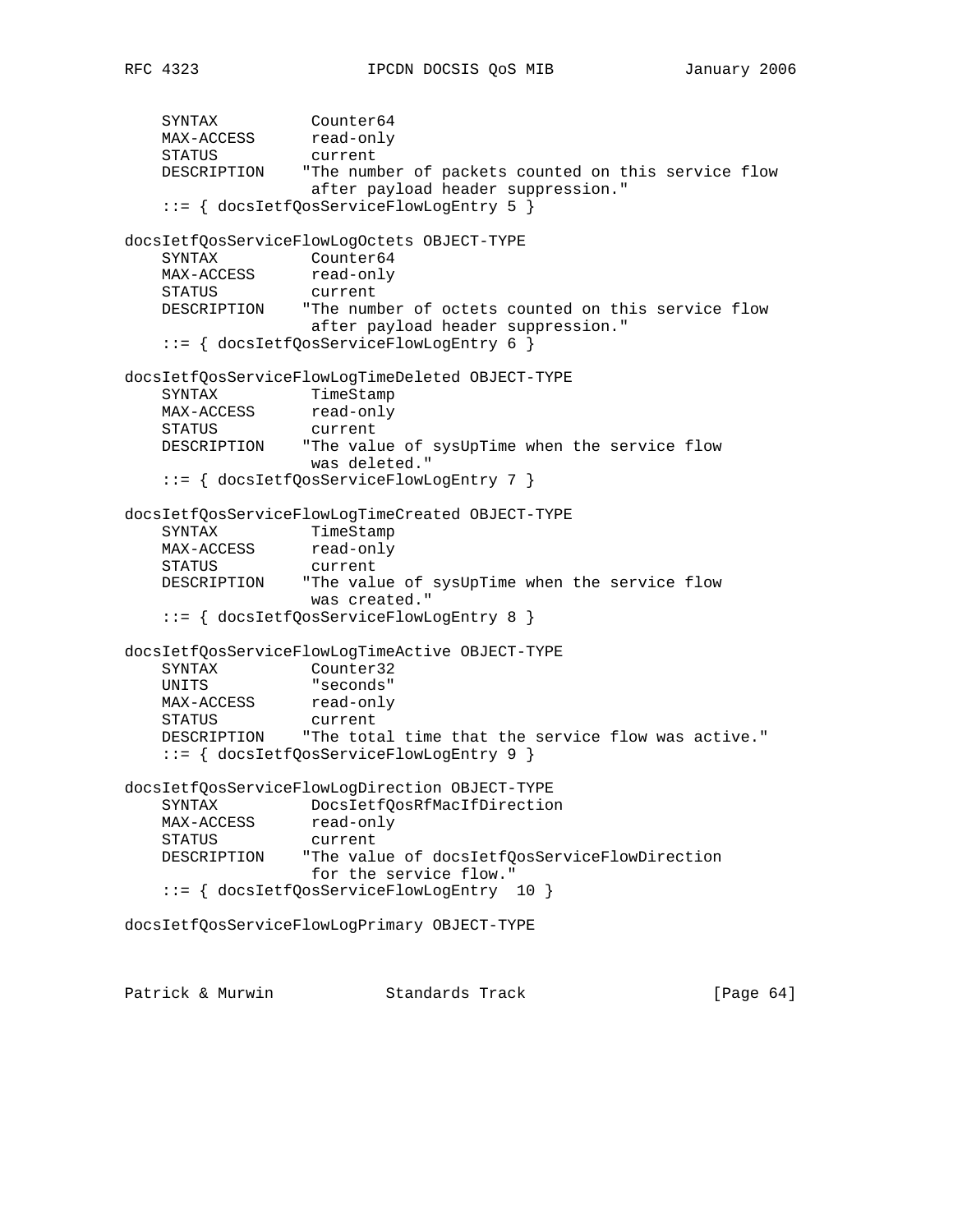SYNTAX TruthValue MAX-ACCESS read-only STATUS current DESCRIPTION "The value of docsIetfQosServiceFlowPrimary for the service flow." ::= { docsIetfQosServiceFlowLogEntry 11 } docsIetfQosServiceFlowLogServiceClassName OBJECT-TYPE SYNTAX SnmpAdminString MAX-ACCESS read-only STATUS current DESCRIPTION "The value of docsIetfQosParamSetServiceClassName for the provisioned QOS Parameter Set of the service flow." ::= { docsIetfQosServiceFlowLogEntry 12 } docsIetfQosServiceFlowLogPolicedDropPkts OBJECT-TYPE SYNTAX Counter32 MAX-ACCESS read-only STATUS current DESCRIPTION "The final value of docsIetfQosServiceFlowPolicedDropPkts for the service flow." ::= { docsIetfQosServiceFlowLogEntry 13 } docsIetfQosServiceFlowLogPolicedDelayPkts OBJECT-TYPE SYNTAX Counter32 MAX-ACCESS read-only STATUS current DESCRIPTION "The final value of docsIetfQosServiceFlowPolicedDelayPkts for the service flow." ::= { docsIetfQosServiceFlowLogEntry 14 } docsIetfQosServiceFlowLogControl OBJECT-TYPE SYNTAX INTEGER { active(1), destroy(6) } MAX-ACCESS read-write STATUS current DESCRIPTION "Setting this object to the value destroy(6) removes this entry from the table. Reading this object returns the value active(1)." ::= { docsIetfQosServiceFlowLogEntry 15 } Patrick & Murwin Standards Track [Page 65]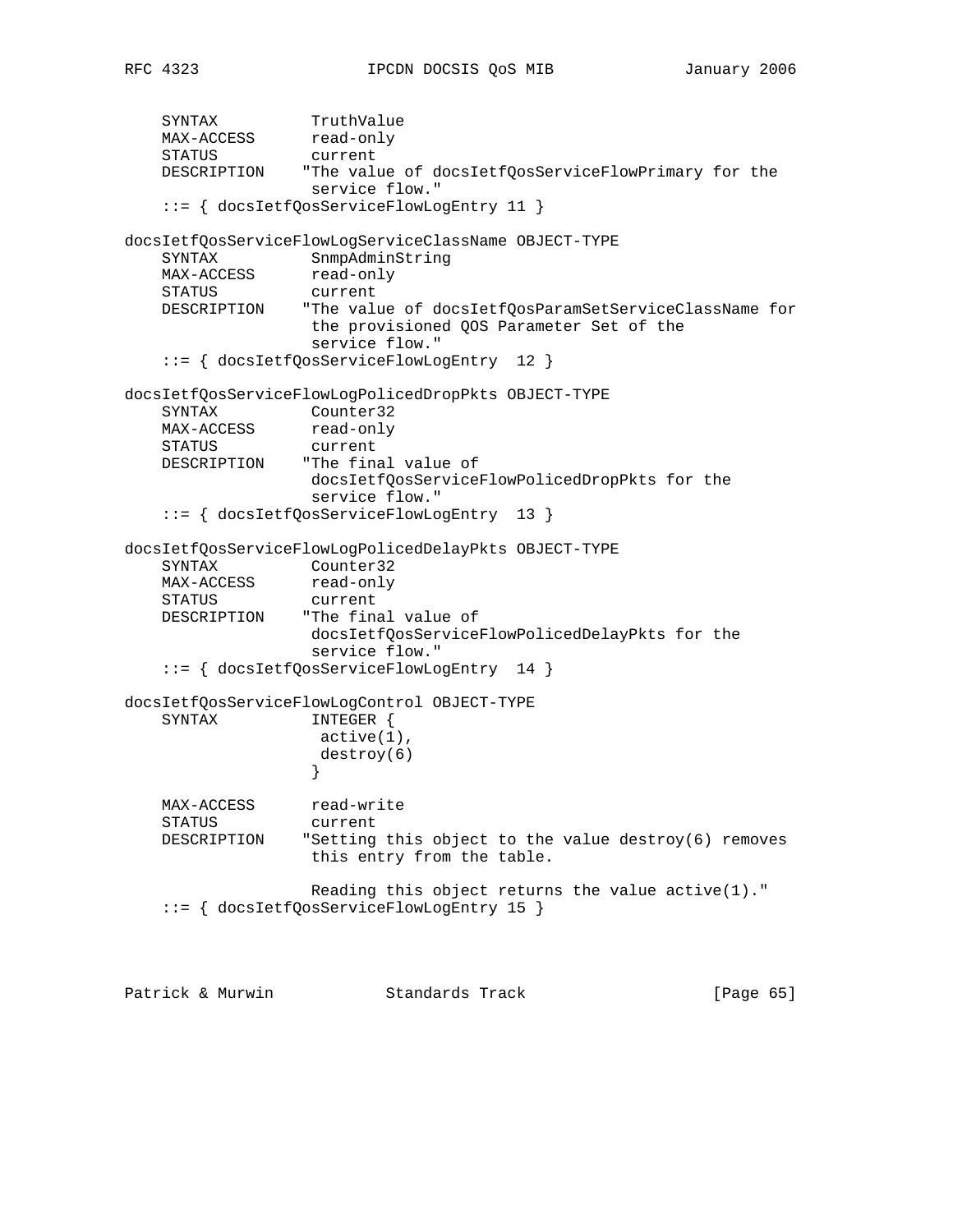-- -- Service Class Table (CMTS ONLY) - docsIetfQosServiceClassTable OBJECT-TYPE SYNTAX SEQUENCE OF DocsIetfQosServiceClassEntry MAX-ACCESS not-accessible STATUS current DESCRIPTION "This table describes the set of DOCSIS-QOS Service Classes in a CMTS." ::= { docsIetfQosMIBObjects 8 } docsIetfQosServiceClassEntry OBJECT-TYPE SYNTAX DocsIetfQosServiceClassEntry not-accessible SINIAA<br>MAX-ACCESS not-acce<br>STATUS current DESCRIPTION "A provisioned service class on a CMTS. Each entry defines a template for certain DOCSIS QOS Parameter Set values. When a CM creates or modifies an Admitted QOS Parameter Set for a Service Flow, it may reference a Service Class Name instead of providing explicit QOS Parameter Set values. In this case, the CMTS populates the QOS Parameter Set with the applicable corresponding values from the named Service Class. Subsequent changes to a Service Class row do not affect the QOS Parameter Set values of any service flows already admitted. A service class template applies to only a single direction, as indicated in the docsIetfQosServiceClassDirection object." INDEX { docsIetfQosServiceClassName } ::= { docsIetfQosServiceClassTable 1 } DocsIetfQosServiceClassEntry ::= SEQUENCE { docsIetfQosServiceClassName SnmpAdminString, docsIetfQosServiceClassStatus RowStatus, docsIetfQosServiceClassPriority Integer32, docsIetfQosServiceClassMaxTrafficRate DocsIetfQosBitRate, docsIetfQosServiceClassMaxTrafficBurst Unsigned32, docsIetfQosServiceClassMinReservedRate DocsIetfQosBitRate, docsIetfQosServiceClassMinReservedPkt Integer32, docsIetfQosServiceClassMaxConcatBurst Integer32, docsIetfQosServiceClassNomPollInterval Unsigned32, docsIetfQosServiceClassTolPollJitter Unsigned32, docsIetfQosServiceClassUnsolicitGrantSize Integer32,

Patrick & Murwin Standards Track [Page 66]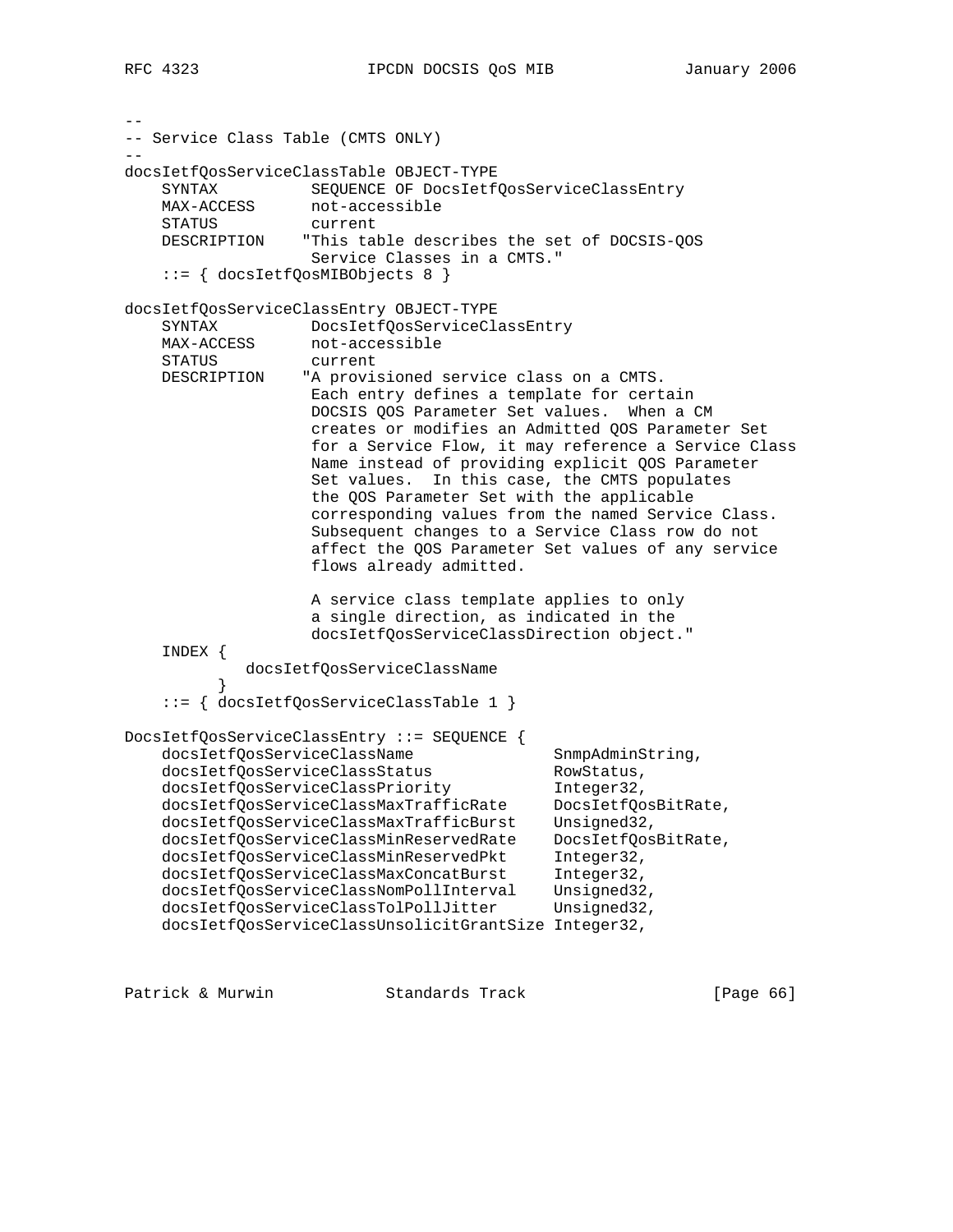docsIetfQosServiceClassNomGrantInterval Unsigned32, docsIetfQosServiceClassTolGrantJitter Unsigned32, docsIetfQosServiceClassGrantsPerInterval Integer32, docsIetfQosServiceClassMaxLatency Unsigned32, docsIetfQosServiceClassActiveTimeout Integer32, docsIetfQosServiceClassAdmittedTimeout Integer32, docsIetfQosServiceClassSchedulingType DocsIetfQosSchedulingType, docsIetfQosServiceClassRequestPolicy OCTET STRING, docsIetfQosServiceClassTosAndMask OCTET STRING, docsIetfQosServiceClassTosOrMask OCTET STRING, docsIetfQosServiceClassDirection DocsIetfQosRfMacIfDirection, docsIetfQosServiceClassStorageType StorageType, docsIetfQosServiceClassDSCPOverwrite DscpOrAny } docsIetfQosServiceClassName OBJECT-TYPE SYNTAX SnmpAdminString (SIZE (1..15)) MAX-ACCESS not-accessible STATUS current DESCRIPTION "Service Class Name. DOCSIS specifies that the maximum size is 16 ASCII characters including a terminating zero. The terminating zero is not represented in this SnmpAdminString syntax object." REFERENCE "SP-RFIv2.0-I06-040804, Appendix C.2.2.3.4" ::= { docsIetfQosServiceClassEntry 1 } docsIetfQosServiceClassStatus OBJECT-TYPE SYNTAX RowStatus<br>MAX-ACCESS read-creat read-create<br>current STATUS DESCRIPTION "Used to create or delete rows in this table. There is no restriction on the ability to change values in this row while the row is active. Inactive rows need not be timed out." ::= { docsIetfQosServiceClassEntry 2 } docsIetfQosServiceClassPriority OBJECT-TYPE SYNTAX Integer32 (0..7) MAX-ACCESS read-create STATUS current DESCRIPTION "Template for docsIetfQosParamSetPriority." DEFVAL { 0 } ::= { docsIetfQosServiceClassEntry 3 } docsIetfQosServiceClassMaxTrafficRate OBJECT-TYPE SYNTAX DocsIetfQosBitRate MAX-ACCESS read-create STATUS current

Patrick & Murwin **Standards Track** [Page 67]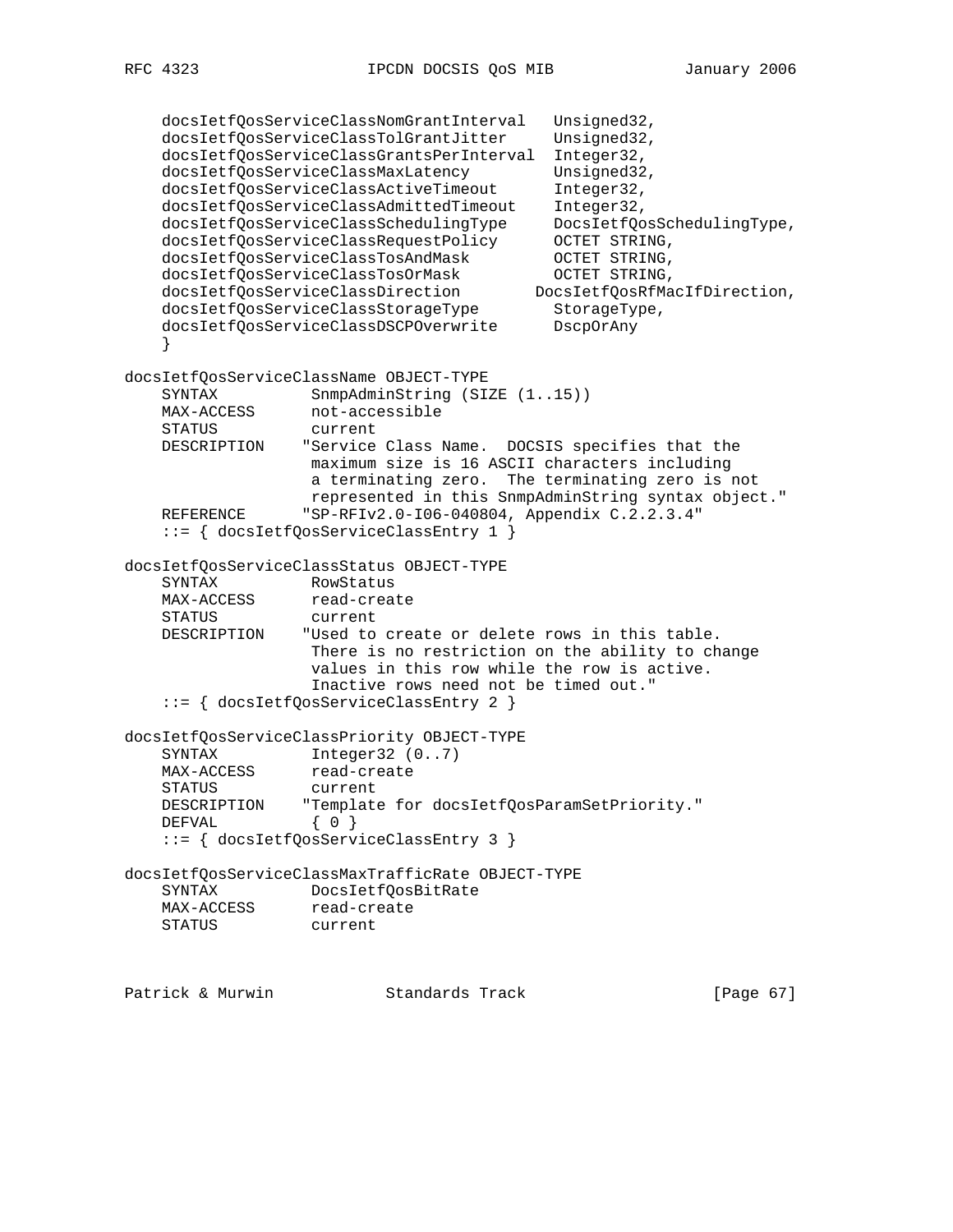```
 DESCRIPTION "Template for docsIetfQosParamSetMaxTrafficRate."
DEFVAL { 0 }
    ::= { docsIetfQosServiceClassEntry 4 }
docsIetfQosServiceClassMaxTrafficBurst OBJECT-TYPE
 SYNTAX Unsigned32
MAX-ACCESS read-create
    STATUS current
 DESCRIPTION "Template for docsIetfQosParamSetMaxTrafficBurst."
 DEFVAL { 3044 }
    ::= { docsIetfQosServiceClassEntry 5 }
docsIetfQosServiceClassMinReservedRate OBJECT-TYPE
 SYNTAX DocsIetfQosBitRate
MAX-ACCESS read-create
 STATUS current
 DESCRIPTION "Template for docsIetfQosParamSEtMinReservedRate."
DEFVAL { 0 }
    ::= { docsIetfQosServiceClassEntry 6 }
docsIetfQosServiceClassMinReservedPkt OBJECT-TYPE
    SYNTAX Integer32 (0..65535)
MAX-ACCESS read-create
 STATUS current
    DESCRIPTION "Template for docsIetfQosParamSetMinReservedPkt."
    ::= { docsIetfQosServiceClassEntry 7 }
docsIetfQosServiceClassMaxConcatBurst OBJECT-TYPE
 SYNTAX Integer32 (0..65535)
MAX-ACCESS read-create
    STATUS current
 DESCRIPTION "Template for docsIetfQosParamSetMaxConcatBurst."
 DEFVAL { 1522 }
    ::= { docsIetfQosServiceClassEntry 8 }
docsIetfQosServiceClassNomPollInterval OBJECT-TYPE
   SYNTAX Unsigned32<br>UNITS "microseconds"
 UNITS "microseconds"
MAX-ACCESS read-create
 STATUS current
 DESCRIPTION "Template for docsIetfQosParamSetNomPollInterval."
DEFVAL { 0 }
    ::= { docsIetfQosServiceClassEntry 9 }
docsIetfQosServiceClassTolPollJitter OBJECT-TYPE
    SYNTAX Unsigned32
    UNITS "microseconds"
    MAX-ACCESS read-create
Patrick & Murwin Standards Track [Page 68]
```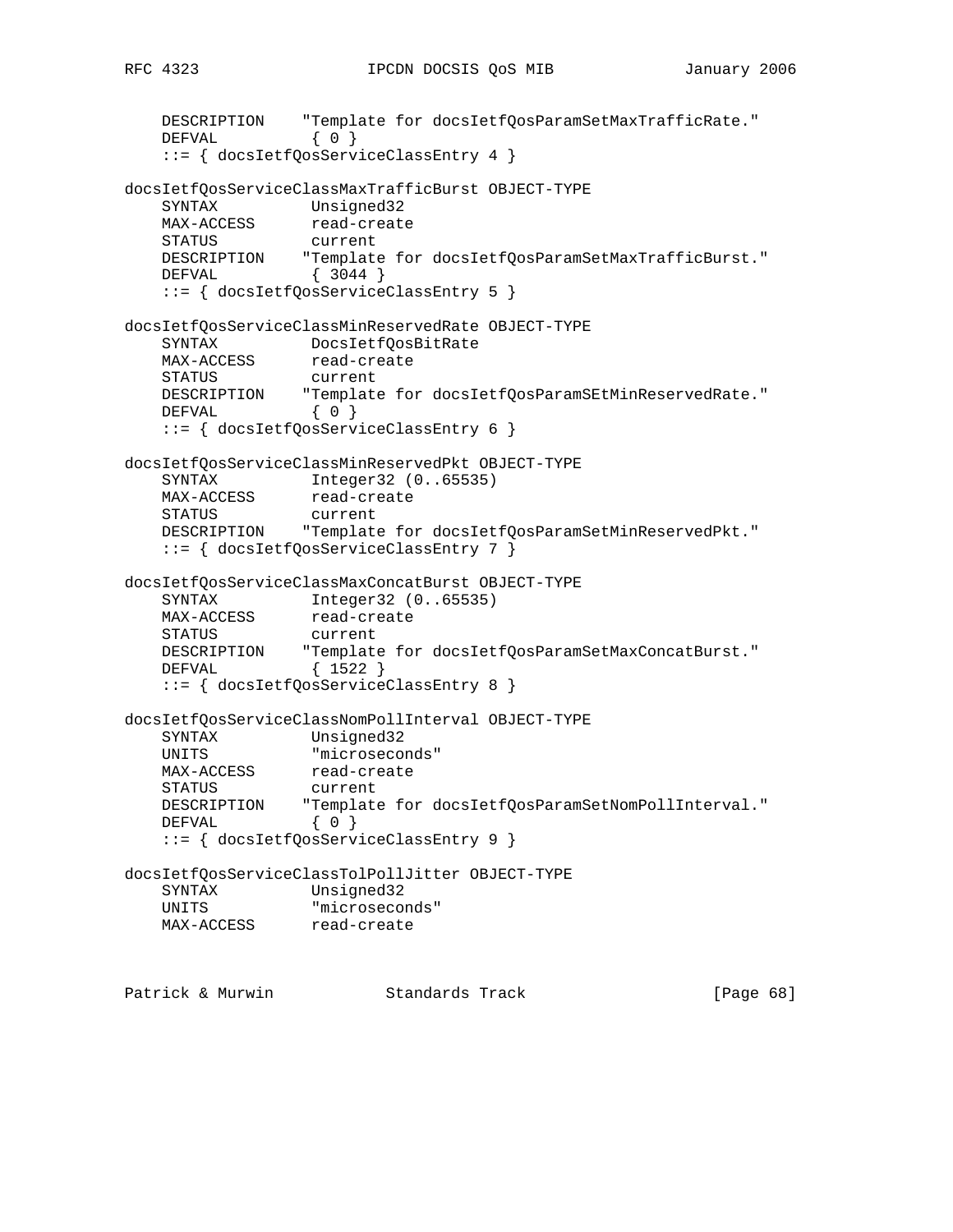```
 STATUS current
 DESCRIPTION "Template for docsIetfQosParamSetTolPollJitter."
DEFVAL { 0 }
    ::= { docsIetfQosServiceClassEntry 10 }
docsIetfQosServiceClassUnsolicitGrantSize OBJECT-TYPE
 SYNTAX Integer32 (0..65535)
MAX-ACCESS read-create
    STATUS current
 DESCRIPTION "Template for docsIetfQosParamSetUnsolicitGrantSize."
DEFVAL { 0 }
   DEFVAL { 0 }<br>::= { docsIetfQosServiceClassEntry 11 }
docsIetfQosServiceClassNomGrantInterval OBJECT-TYPE
    SYNTAX Unsigned32
 UNITS "microseconds"
MAX-ACCESS read-create
 STATUS current
 DESCRIPTION "Template for docsIetfQosParamSetNomGrantInterval."
DEFVAL { 0 }
    ::= { docsIetfQosServiceClassEntry 12 }
docsIetfQosServiceClassTolGrantJitter OBJECT-TYPE
 SYNTAX Unsigned32
 UNITS "microseconds"
MAX-ACCESS read-create
 STATUS current
 DESCRIPTION "Template for docsIetfQosParamSetTolGrantJitter."
DEFVAL { 0 }
    ::= { docsIetfQosServiceClassEntry 13 }
docsIetfQosServiceClassGrantsPerInterval OBJECT-TYPE
SYNTAX Integer32 (0..127)
MAX-ACCESS read-create
    STATUS current
 DESCRIPTION "Template for docsIetfQosParamSetGrantsPerInterval."
DEFVAL { 0 }
    ::= { docsIetfQosServiceClassEntry 14 }
docsIetfQosServiceClassMaxLatency OBJECT-TYPE
    SYNTAX Unsigned32
    UNITS "microseconds"
MAX-ACCESS read-create
 STATUS current
    DESCRIPTION "Template for docsIetfQosParamSetClassMaxLatency."
 REFERENCE "SP-RFIv2.0-I06-040804, Appendix C.2.2.7.1"
DEFVAL { 0 }
    ::= { docsIetfQosServiceClassEntry 15 }
```
Patrick & Murwin Standards Track [Page 69]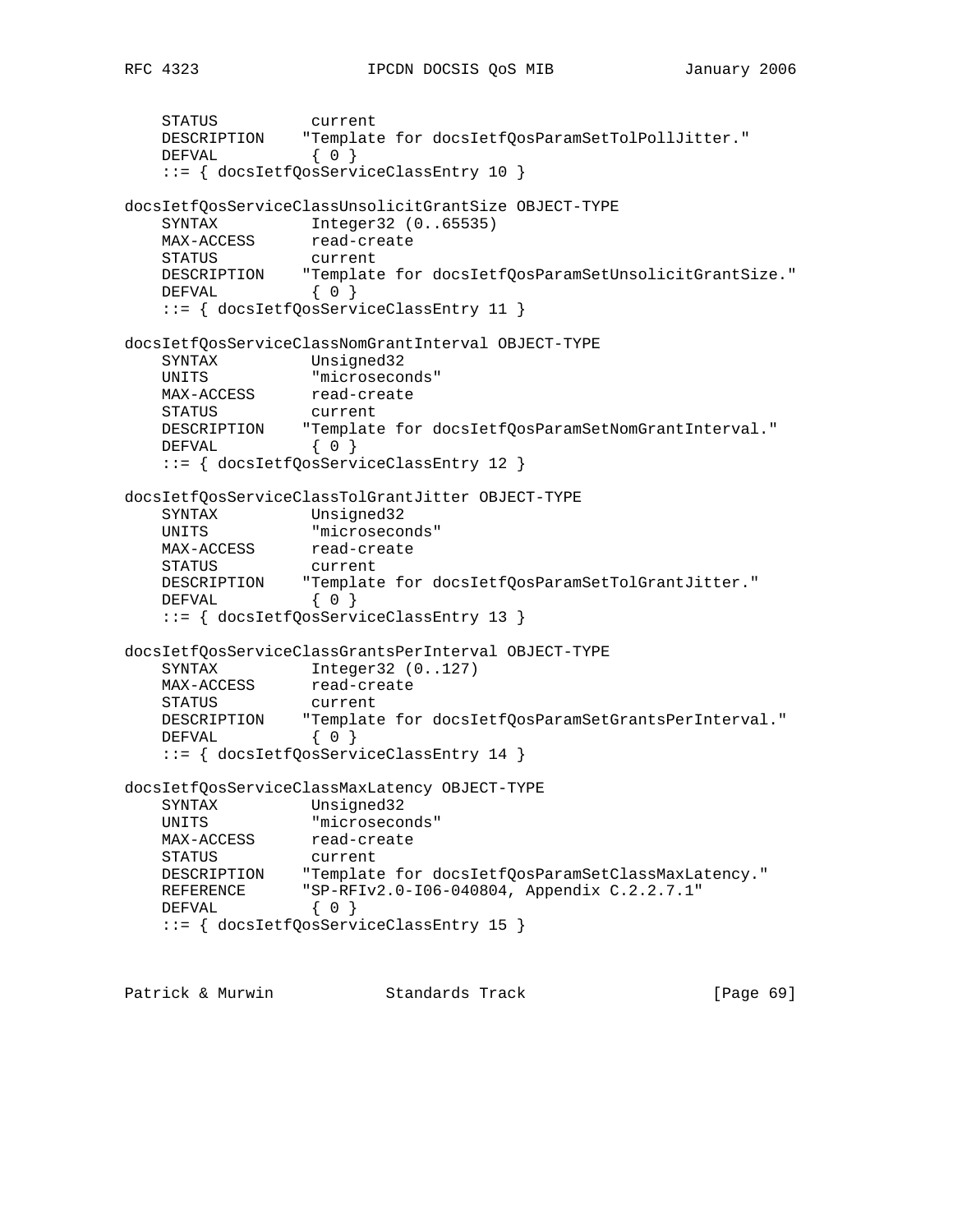```
docsIetfQosServiceClassActiveTimeout OBJECT-TYPE
 SYNTAX Integer32 (0..65535)
 UNITS "seconds"
MAX-ACCESS read-create
 STATUS current
 DESCRIPTION "Template for docsIetfQosParamSetActiveTimeout."
DEFVAL { 0 }
    ::= { docsIetfQosServiceClassEntry 16 }
docsIetfQosServiceClassAdmittedTimeout OBJECT-TYPE
    SYNTAX Integer32 (0..65535)
 UNITS "seconds"
MAX-ACCESS read-create
 STATUS current
 DESCRIPTION "Template for docsIetfQosParamSetAdmittedTimeout."
 DEFVAL { 200 }
    ::= { docsIetfQosServiceClassEntry 17 }
docsIetfQosServiceClassSchedulingType OBJECT-TYPE
    SYNTAX DocsIetfQosSchedulingType
   MAX-ACCESS read-create
    STATUS current
 DESCRIPTION "Template for docsIetfQosParamSetSchedulingType."
DEFVAL { bestEffort }
    ::= { docsIetfQosServiceClassEntry 18 }
docsIetfQosServiceClassRequestPolicy OBJECT-TYPE
   SYNTAX OCTET STRING (SIZE(4))<br>MAX-ACCESS read-create
                read-create<br>current
   STATUS
 DESCRIPTION "Template for docsIetfQosParamSetRequestPolicyOct."
 DEFVAL { '00000000'H } -- no bits are set
    ::= { docsIetfQosServiceClassEntry 19 }
docsIetfQosServiceClassTosAndMask OBJECT-TYPE
    SYNTAX OCTET STRING (SIZE(1))
   SYNIAA<br>MAX-ACCESS
    STATUS current
    DESCRIPTION "Template for docsIetfQosParamSetTosAndMask.
                  The IP TOS octet as originally defined in RFC 791
                   has been superseded by the 6-bit Differentiated
                   Services Field (DSField, RFC 3260) and the 2-bit
                   Explicit Congestion Notification Field (ECN field,
                   RFC 3168). Network operators SHOULD avoid
                   specifying values of
                   docsIetfQosServiceClassTosAndMask and
                   docsIetfQosServiceClassTosOrMask that would result
                   in the modification of the ECN bits.
Patrick & Murwin \qquad \qquad Standards Track [Page 70]
```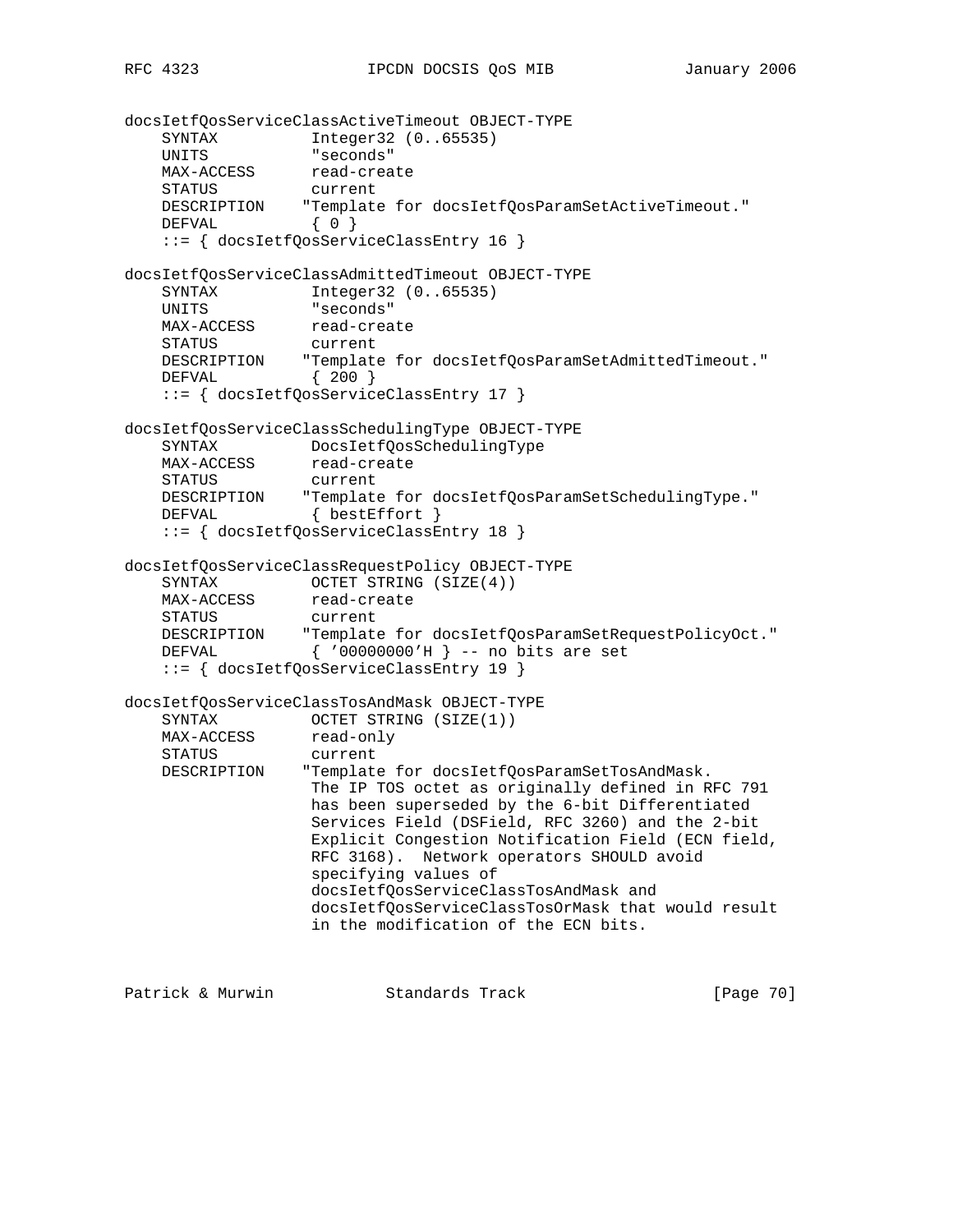| REFERENCE     | In particular, operators should not use values of<br>docsIetfQosServiceClassTosAndMask that have either<br>of the least-significant two bits set to 0.<br>Similarly, operators should not use values of<br>docsIetfQosServiceClassTosOrMask that have either<br>of the least-significant two bits set to 1."<br>"SP-RFIv2.0-106-040804, Appendix C.2.2.6.10;<br>RFC 3168, The Addition of Explicit Congestion<br>Notification (ECN) to IP;<br>RFC 3260, New Terminology and Clarifications for               |
|---------------|--------------------------------------------------------------------------------------------------------------------------------------------------------------------------------------------------------------------------------------------------------------------------------------------------------------------------------------------------------------------------------------------------------------------------------------------------------------------------------------------------------------|
|               | Diffserv."<br>::= { docsIetfQosServiceClassEntry 20 }                                                                                                                                                                                                                                                                                                                                                                                                                                                        |
|               | docsIetfQosServiceClassTosOrMask OBJECT-TYPE                                                                                                                                                                                                                                                                                                                                                                                                                                                                 |
| SYNTAX        | OCTET STRING (SIZE(1))                                                                                                                                                                                                                                                                                                                                                                                                                                                                                       |
| MAX-ACCESS    | read-only                                                                                                                                                                                                                                                                                                                                                                                                                                                                                                    |
| <b>STATUS</b> | current                                                                                                                                                                                                                                                                                                                                                                                                                                                                                                      |
| DESCRIPTION   | "Template for docsIetfQosParamSetTosOrMask.<br>The IP TOS octet as originally defined in RFC 791<br>has been superseded by the 6-bit Differentiated<br>Services Field (DSField, RFC 3260) and the 2-bit<br>Explicit Congestion Notification Field (ECN field,<br>Network operators SHOULD avoid<br>RFC 3168).<br>specifying values of<br>docsIetfQosServiceClassTosAndMask and<br>docsIetfQosServiceClassTosOrMask that would result<br>in the modification of the ECN bits.                                 |
| REFERENCE     | In particular, operators should not use values of<br>docsIetfQosServiceClassTosAndMask that have either<br>of the least-significant two bits set to 0.<br>Similarly, operators should not use values of<br>docsIetfQosServiceClassTosOrMask that have either<br>of the least-significant two bits set to 1."<br>"SP-RFIv2.0-106-040804, Appendix C.2.2.6.10;<br>RFC 3168, The Addition of Explicit Congestion<br>Notification (ECN) to IP;<br>RFC 3260, New Terminology and Clarifications for<br>Diffserv." |
|               | ::= { docsIetfQosServiceClassEntry 21 }                                                                                                                                                                                                                                                                                                                                                                                                                                                                      |
|               | docsIetfQosServiceClassDirection OBJECT-TYPE                                                                                                                                                                                                                                                                                                                                                                                                                                                                 |
| SYNTAX        | DocsIetfQosRfMacIfDirection                                                                                                                                                                                                                                                                                                                                                                                                                                                                                  |
| MAX-ACCESS    | read-create                                                                                                                                                                                                                                                                                                                                                                                                                                                                                                  |
| STATUS        | current                                                                                                                                                                                                                                                                                                                                                                                                                                                                                                      |
| DESCRIPTION   | "Specifies whether the service class template<br>applies to upstream or downstream service flows."                                                                                                                                                                                                                                                                                                                                                                                                           |
| DEFVAL        | $\{$ upstream $\}$                                                                                                                                                                                                                                                                                                                                                                                                                                                                                           |
|               |                                                                                                                                                                                                                                                                                                                                                                                                                                                                                                              |

Patrick & Murwin Standards Track [Page 71]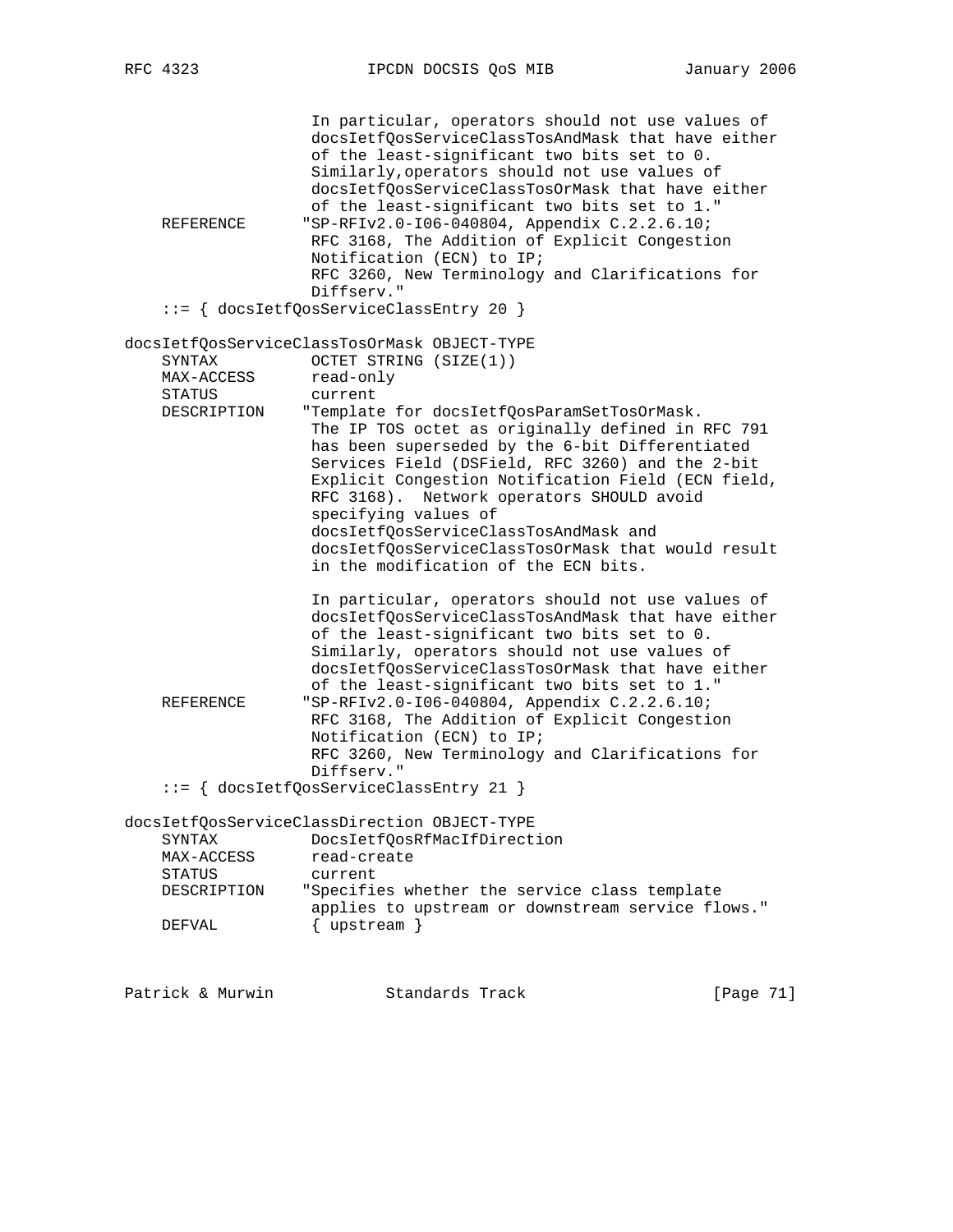::= { docsIetfQosServiceClassEntry 22 } docsIetfQosServiceClassStorageType OBJECT-TYPE SYNTAX StorageType MAX-ACCESS read-create STATUS current DESCRIPTION "This object defines whether this row is kept in volatile storage and lost upon reboot or whether it is backed up by non-volatile or permanent storage. 'permanent' entries need not allow writable access to any object." DEFVAL { nonVolatile } ::= { docsIetfQosServiceClassEntry 23 } docsIetfQosServiceClassDSCPOverwrite OBJECT-TYPE SYNTAX DscpOrAny MAX-ACCESS read-create STATUS current DESCRIPTION "This object allows the overwrite of the DSCP field per RFC 3260. If this object is -1, then the corresponding entry's docsIetfQosServiceClassTosAndMask value MUST be 'FF'H and docsIetfQosServiceClassTosOrMask MUST be '00'H. Otherwise, this object is in the range of 0..63, and the corresponding entry's docsIetfQosServiceClassTosAndMask value MUST be '03'H and the docsIetfQosServiceClassTosOrMask MUST be this object's value shifted left by two bit positions." REFERENCE "RFC 3168, The Addition of Explicit Congestion Notification (ECN) to IP; RFC 3260, New Terminology and Clarifications for Diffserv." DEFVAL  $\{-1\}$  ::= { docsIetfQosServiceClassEntry 24 } -- -- Service Class PolicyTable - docsIetfQosServiceClassPolicyTable OBJECT-TYPE SYNTAX SEQUENCE OF DocsIetfQosServiceClassPolicyEntry MAX-ACCESS not-accessible STATUS current DESCRIPTION "This table describes the set of DOCSIS-QOS Service Class Policies. This table is an adjunct to the Patrick & Murwin Standards Track [Page 72]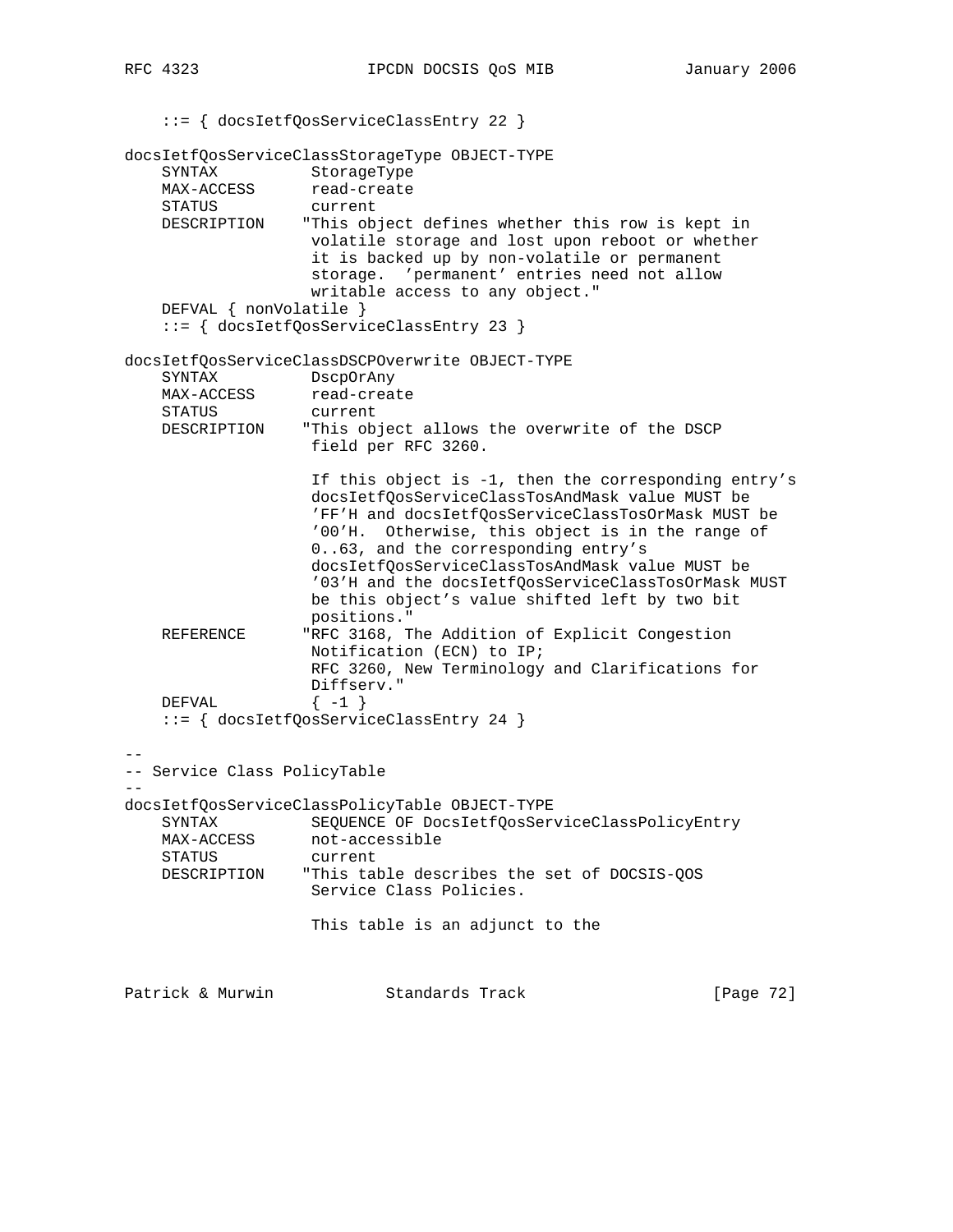```
 docsDevFilterPolicy table. Entries in the
                    docsDevFilterPolicy table can point to
                    specific rows in this table.
                    This table permits mapping a packet to a service
                    class name of an active service flow so long as
                    a classifier does not exist at a higher
    priority."<br>REFERENCE "SP-RFIv2.0
                  "SP-RFIv2.0-I06-040804, Appendix E.2.1"
     ::= { docsIetfQosMIBObjects 9 }
docsIetfQosServiceClassPolicyEntry OBJECT-TYPE
     SYNTAX DocsIetfQosServiceClassPolicyEntry
    MAX-ACCESS not-accessible
   STATUS current<br>DESCRIPTION "A servic
                 "A service class name policy entry."
     INDEX {
            docsIetfQosServiceClassPolicyIndex
 }
     ::= { docsIetfQosServiceClassPolicyTable 1 }
DocsIetfQosServiceClassPolicyEntry ::= SEQUENCE {
 docsIetfQosServiceClassPolicyIndex Unsigned32,
docsIetfQosServiceClassPolicyName SnmpAdminString,
    docsIetfQosServiceClassPolicyRulePriority Integer32,
     docsIetfQosServiceClassPolicyStatus RowStatus,
     docsIetfQosServiceClassPolicyStorageType StorageType
 }
docsIetfQosServiceClassPolicyIndex OBJECT-TYPE
 SYNTAX Unsigned32 (1..2147483647)
MAX-ACCESS not-accessible
    STATUS current
    DESCRIPTION "Index value to identify an entry in
                   this table uniquely."
     ::= { docsIetfQosServiceClassPolicyEntry 1 }
docsIetfQosServiceClassPolicyName OBJECT-TYPE
    SYNTAX SnmpAdminString
   MAX-ACCESS read-create<br>STATUS current
   STATUS
    DESCRIPTION "Service Class Name to identify the name of the
                   service class flow to which the packet should be
                    directed."
    REFERENCE "SP-RFIv2.0-I06-040804, Appendix E.2.1"
     ::= { docsIetfQosServiceClassPolicyEntry 2 }
docsIetfQosServiceClassPolicyRulePriority OBJECT-TYPE
```
Patrick & Murwin Standards Track [Page 73]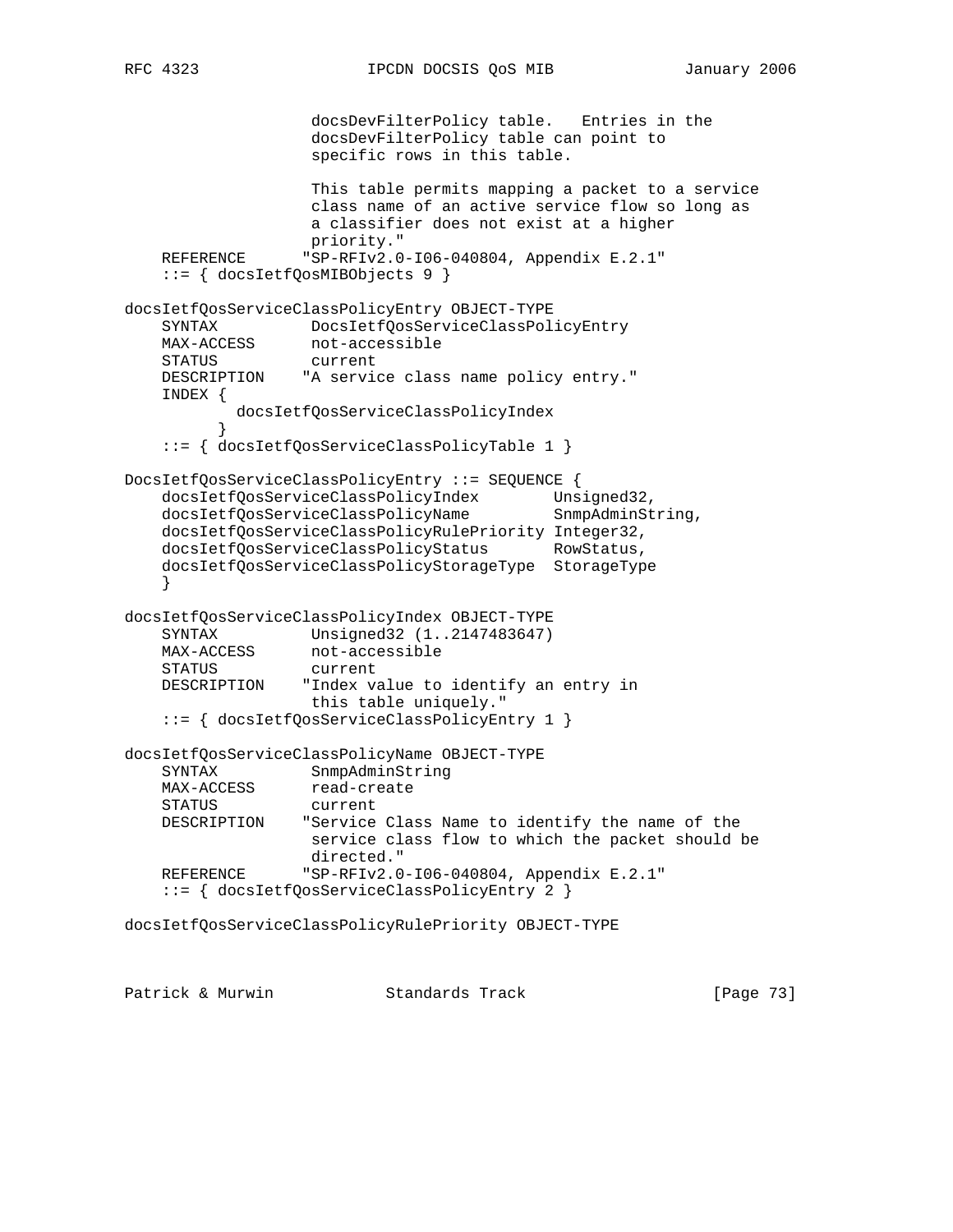```
SYNTAX Integer32 (0..255)
MAX-ACCESS read-create
 STATUS current
    DESCRIPTION "Service Class Policy rule priority for the
 entry."
 REFERENCE "SP-RFIv2.0-I06-040804, Appendix C.2.1.3.5"
    ::= { docsIetfQosServiceClassPolicyEntry 3 }
docsIetfQosServiceClassPolicyStatus OBJECT-TYPE
SYNTAX RowStatus
MAX-ACCESS read-create
 STATUS current
    DESCRIPTION "Used to create or delete rows in this table.
                  This object should not be deleted if it is
                  referenced by an entry in docsDevFilterPolicy.
                  The reference should be deleted first.
                  There is no restriction on the ability
                  to change values in this row while the row is
                  active. Inactive rows need not be timed out."
    ::= { docsIetfQosServiceClassPolicyEntry 4 }
docsIetfQosServiceClassPolicyStorageType OBJECT-TYPE
    SYNTAX StorageType
MAX-ACCESS read-create
 STATUS current
    DESCRIPTION "This object defines whether this row is kept in
                  volatile storage and lost upon reboot or whether
                  it is backed up by non-volatile or permanent
                  storage. 'permanent' entries need not allow
                  writable access to any object."
    DEFVAL { nonVolatile }
    ::= { docsIetfQosServiceClassPolicyEntry 5 }
--
-- Payload Header Suppression(PHS) Table
--
docsIetfQosPHSTable OBJECT-TYPE
    SYNTAX SEQUENCE OF DocsIetfQosPHSEntry
MAX-ACCESS not-accessible
 STATUS current
    DESCRIPTION "This table describes the set of payload header
                  suppression entries."
    ::= { docsIetfQosMIBObjects 10 }
docsIetfQosPHSEntry OBJECT-TYPE
 SYNTAX DocsIetfQosPHSEntry
MAX-ACCESS not-accessible
 STATUS current
Patrick & Murwin Standards Track [Page 74]
```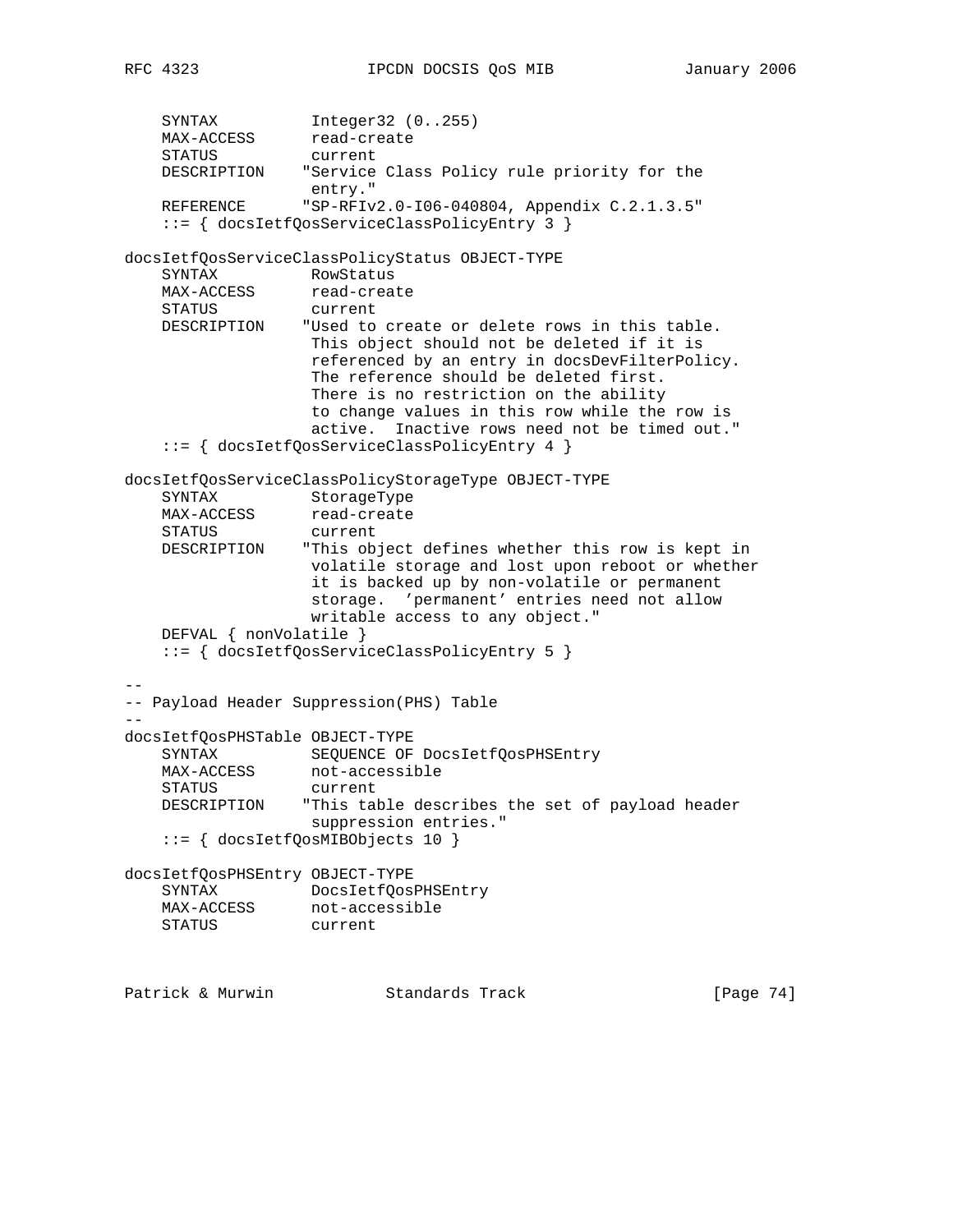```
 DESCRIPTION "A payload header suppression entry.
                  The ifIndex is an ifType of docsCableMaclayer(127).
                   The index docsIetfQosServiceFlowId selects one
                   service flow from the cable MAC layer interface.
                   The docsIetfQosPktClassId index matches an
                   index of the docsIetfQosPktClassTable."
    INDEX {
           ifIndex,
           docsIetfQosServiceFlowId,
           docsIetfQosPktClassId
 }
    ::= { docsIetfQosPHSTable 1 }
DocsIetfQosPHSEntry ::= SEQUENCE {
    docsIetfQosPHSField OCTET STRING,
 docsIetfQosPHSMask OCTET STRING,
 docsIetfQosPHSSize Integer32,
docsIetfQosPHSVerify TruthValue,
 docsIetfQosPHSIndex Integer32
    }
docsIetfQosPHSField OBJECT-TYPE
 SYNTAX OCTET STRING (SIZE(0..255))
MAX-ACCESS read-only
 STATUS current
    DESCRIPTION "Payload header suppression field defines the
                  bytes of the header that must be
                   suppressed/restored by the sending/receiving
                   device.
                   The number of octets in this object should be
                   the same as the value of docsIetfQosPHSSize."
    REFERENCE "SP-RFIv2.0-I06-040804, Appendix C.2.2.10.1"
    ::= { docsIetfQosPHSEntry 1 }
docsIetfQosPHSMask OBJECT-TYPE
   SYNTAX OCTET STRING(SIZE(0..32))
MAX-ACCESS read-only
 STATUS current
    DESCRIPTION "Payload header suppression mask defines the
                  bit mask that is used in combination with the
                   docsIetfQosPHSField. It defines which bytes in
                   the header must be suppressed/restored by the
                   sending or receiving device.
                   Each bit of this bit mask corresponds to a byte
                   in the docsIetfQosPHSField, with the least
Patrick & Murwin               Standards Track                     [Page 75]
```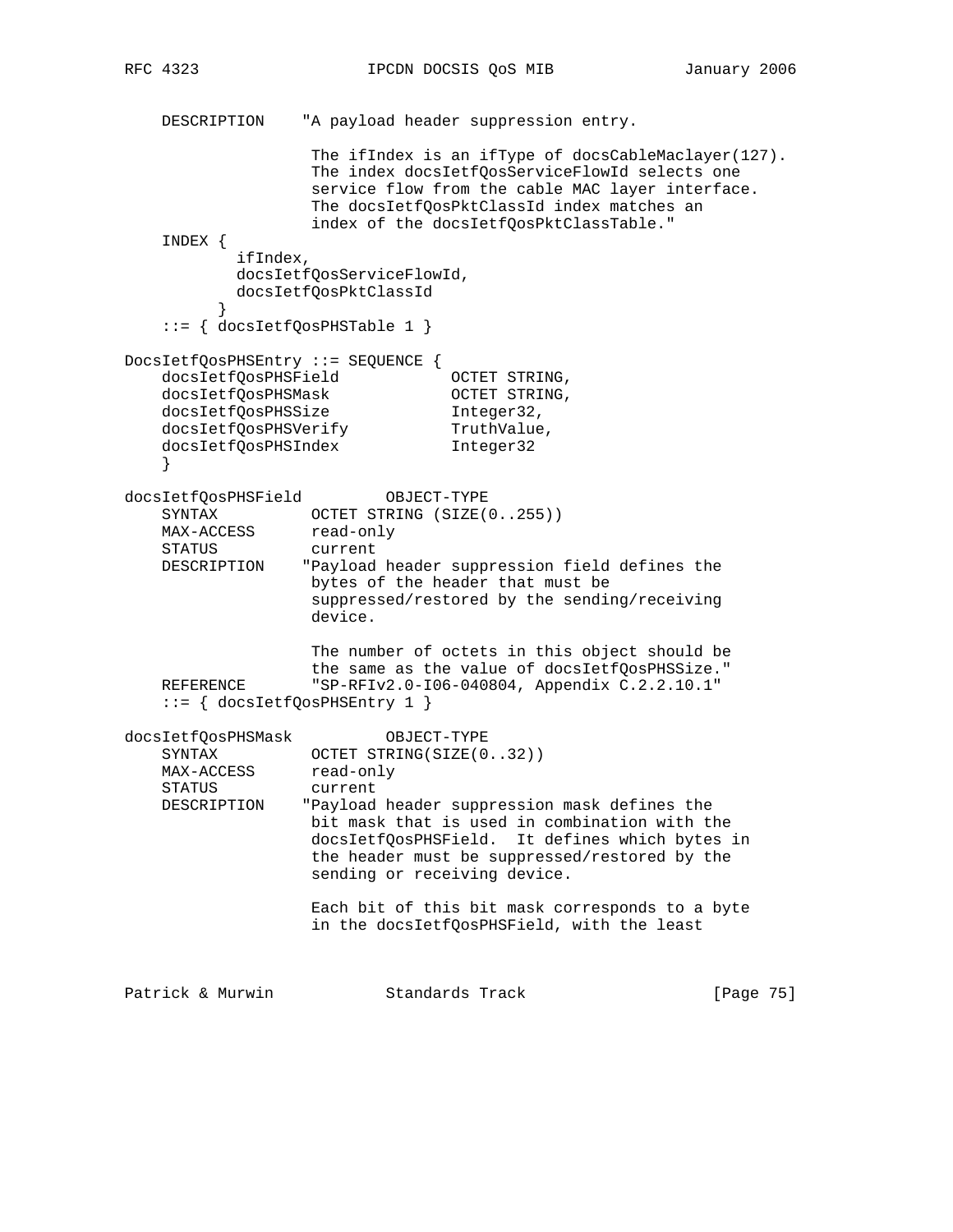RFC 4323 **IPCDN DOCSIS QOS MIB** January 2006

 significant bit corresponding to the first byte of the docsIetfQosPHSField.

 Each bit of the bit mask specifies whether the corresponding byte should be suppressed in the packet. A bit value of '1' indicates that the byte should be suppressed by the sending device and restored by the receiving device. A bit value of '0' indicates that the byte should not be suppressed by the sending device or restored by the receiving device.

 If the bit mask does not contain a bit for each byte in the docsIetfQosPHSField, then the bit mask is extended with bit values of '1' to be the necessary length." REFERENCE "SP-RFIv2.0-I06-040804, Appendix C.2.2.10.3"

::= { docsIetfQosPHSEntry 2 }

| docsIetfOosPHSSize | OBJECT-TYPE                                                                                      |
|--------------------|--------------------------------------------------------------------------------------------------|
| SYNTAX             | Integer32 (0255)                                                                                 |
| MAX-ACCESS         | read-only                                                                                        |
| STATUS             | current                                                                                          |
| DESCRIPTION        | "Payload header suppression size specifies the<br>number of bytes in the header to be suppressed |
|                    | and restored.                                                                                    |

 The value of this object must match the number of bytes in the docsIetfQosPHSField." REFERENCE "SP-RFIv2.0-I06-040804, Appendix C.2.2.10.4" ::= { docsIetfQosPHSEntry 3 }

docsIetfQosPHSVerify OBJECT-TYPE SYNTAX TruthValue MAX-ACCESS read-only STATUS current DESCRIPTION "Payload header suppression verification value. If 'true', the sender must verify docsIetfQosPHSField is the same as what is contained in the packet to be suppressed." REFERENCE "SP-RFIv2.0-I06-040804, Appendix C.2.2.10.5" ::= { docsIetfQosPHSEntry 4 }

docsIetfQosPHSIndex OBJECT-TYPE SYNTAX Integer32 (1..255) MAX-ACCESS read-only STATUS current DESCRIPTION "Payload header suppression index uniquely

Patrick & Murwin Standards Track [Page 76]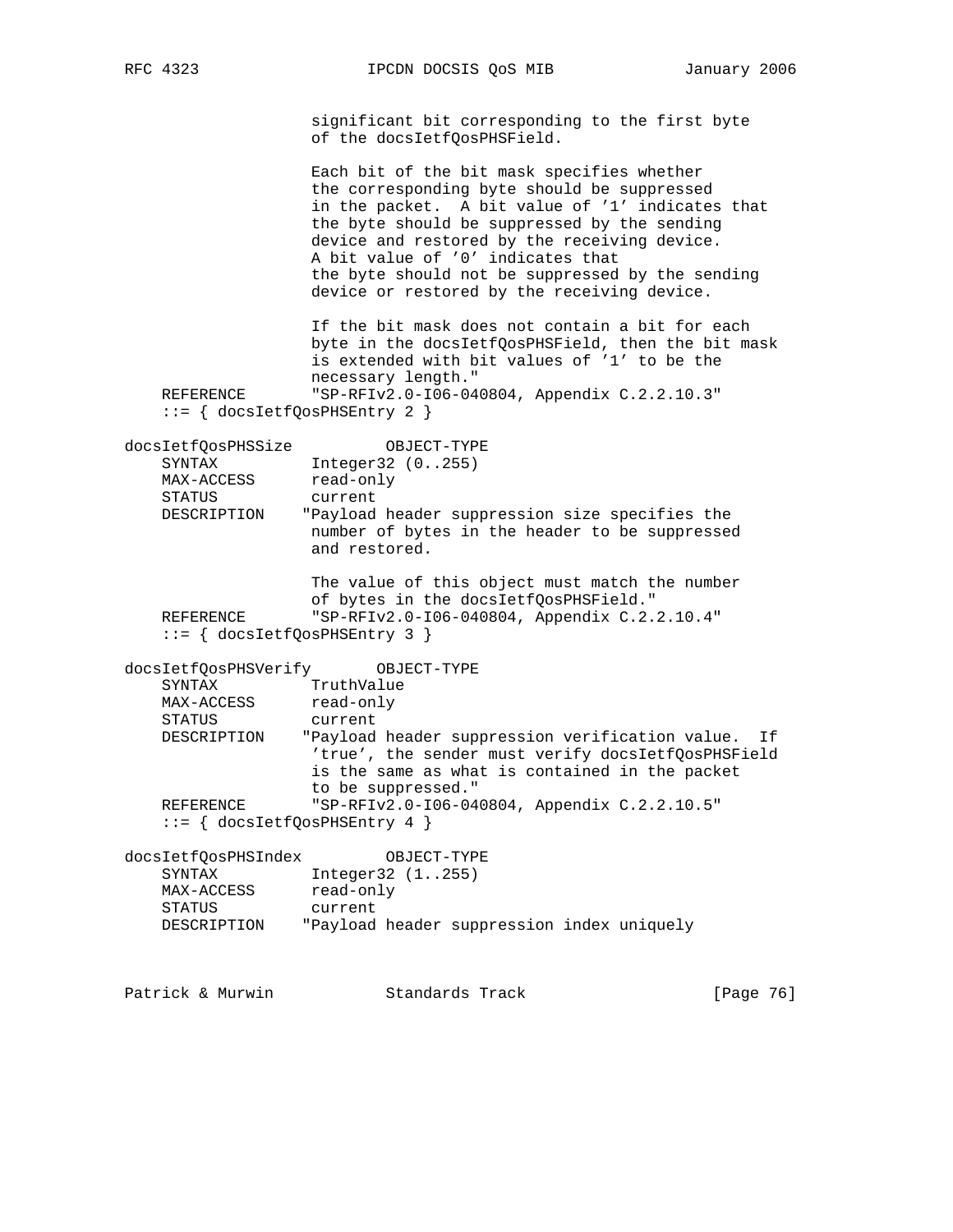```
 references the PHS rule for a given service flow."
   REFERENCE "SP-RFIv2.0-I06-040804, Appendix C.2.2.10.2"
    ::= { docsIetfQosPHSEntry 5 }
- --- docsIetfQosCmtsMacToSrvFlowTable (CMTS Only)
--
docsIetfQosCmtsMacToSrvFlowTable OBJECT-TYPE
 SYNTAX SEQUENCE OF DocsIetfQosCmtsMacToSrvFlowEntry
MAX-ACCESS not-accessible
 STATUS current
    DESCRIPTION "This table provides for referencing the service
                  flows associated with a particular cable modem.
                  This allows indexing into other docsIetfQos
                  tables that are indexed by docsIetfQosServiceFlowId
                  and ifIndex."
    ::= { docsIetfQosMIBObjects 11 }
docsIetfQosCmtsMacToSrvFlowEntry OBJECT-TYPE
    SYNTAX DocsIetfQosCmtsMacToSrvFlowEntry
MAX-ACCESS not-accessible
 STATUS current
    DESCRIPTION "An entry is created by CMTS for each service flow
                 connected to this CMTS."
    INDEX {
           docsIetfQosCmtsCmMac,
           docsIetfQosCmtsServiceFlowId
 }
    ::= { docsIetfQosCmtsMacToSrvFlowTable 1 }
DocsIetfQosCmtsMacToSrvFlowEntry ::= SEQUENCE {
docsIetfQosCmtsCmMac MacAddress,
 docsIetfQosCmtsServiceFlowId Unsigned32,
 docsIetfQosCmtsIfIndex InterfaceIndex
 }
docsIetfQosCmtsCmMac OBJECT-TYPE
    SYNTAX MacAddress
MAX-ACCESS not-accessible
 STATUS current
    DESCRIPTION "The MAC address for the referenced CM."
    ::= { docsIetfQosCmtsMacToSrvFlowEntry 1 }
docsIetfQosCmtsServiceFlowId OBJECT-TYPE
    SYNTAX Unsigned32 (1..4294967295)
MAX-ACCESS not-accessible
 STATUS current
Patrick & Murwin Standards Track [Page 77]
```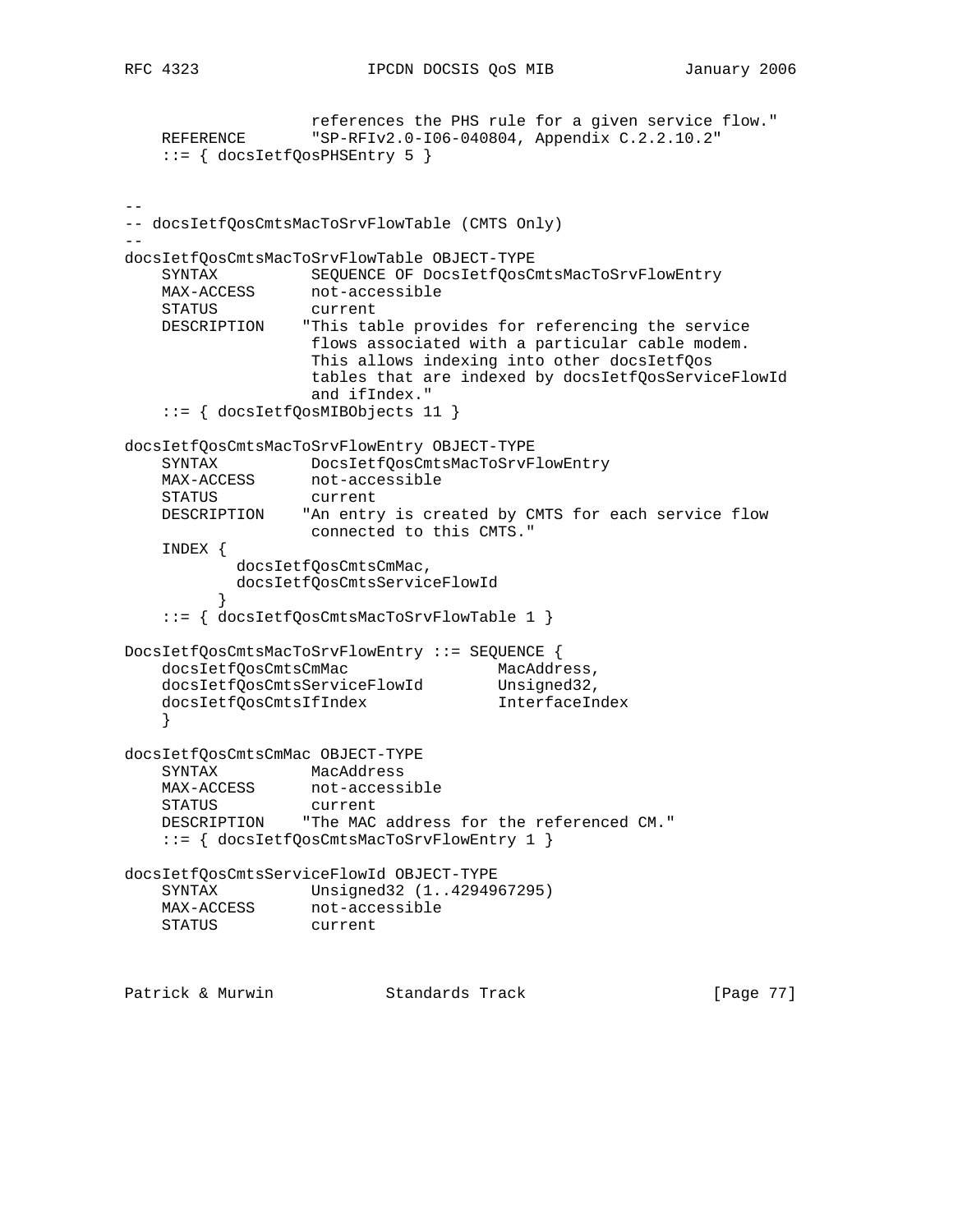DESCRIPTION "An index assigned to a service flow by CMTS." ::= { docsIetfQosCmtsMacToSrvFlowEntry 2 } docsIetfQosCmtsIfIndex OBJECT-TYPE SYNTAX InterfaceIndex MAX-ACCESS read-only STATUS current DESCRIPTION "The ifIndex of ifType docsCableMacLayer(127) on the CMTS that is connected to the Cable Modem." ::= { docsIetfQosCmtsMacToSrvFlowEntry 3 } -- -- Conformance definitions - docsIetfQosConformance OBJECT IDENTIFIER  $::=$   $\{$  docsIetfQosMIB 2  $\}$ docsIetfQosGroups OBJECT IDENTIFIER ::= { docsIetfQosConformance 1 } docsIetfQosCompliances OBJECT IDENTIFIER ::= { docsIetfQosConformance 2 } docsIetfQosCompliance MODULE-COMPLIANCE STATUS current DESCRIPTION "The compliance statement for MCNS Cable Modems and Cable Modem Termination Systems that implement DOCSIS Service Flows." MODULE -- docsIetfQosMIB MANDATORY-GROUPS { docsIetfQosBaseGroup } GROUP docsIetfQosCmtsGroup DESCRIPTION "This group is mandatory for Cable Modem Termination Systems (CMTS) and is not implemented for Cable Modems  $(CM)$ ." GROUP docsIetfQosParamSetGroup DESCRIPTION "This group is mandatory for Cable Modem Termination Systems (CMTS) and Cable Modems. Cable modems only implement objects in this group as read-only." GROUP docsIetfQosSrvClassPolicyGroup DESCRIPTION "This group is optional for Cable Modem Termination

Patrick & Murwin  $\begin{array}{ccc} \text{Standards} & \text{Track} & \text{Simpler} & \text{[Page 78]} \end{array}$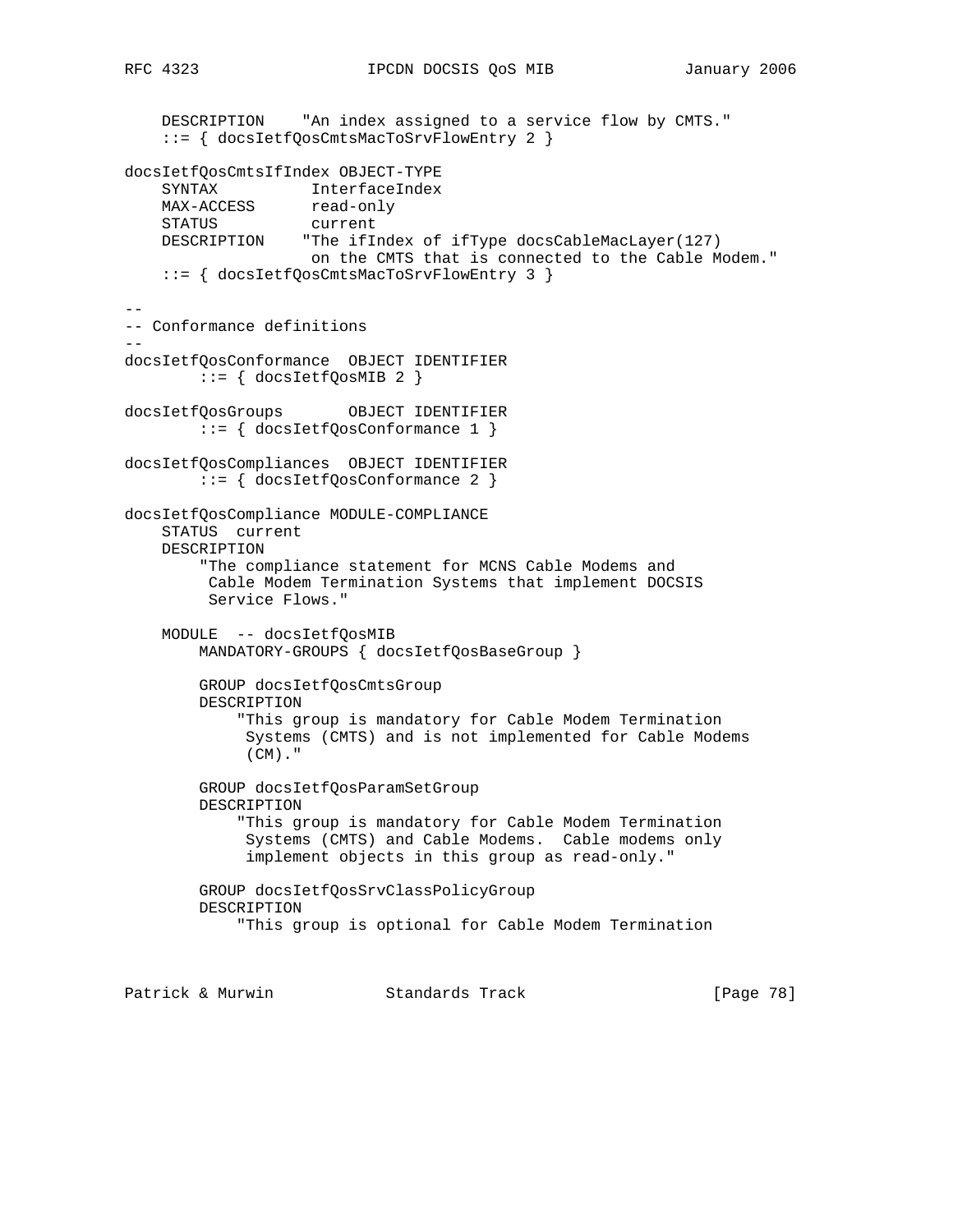Systems (CMTS) and Cable Modems. This group is relevant if policy-based service flow classification is implemented. See docsDevPolicyTable in DOCS-CABLE-DEVICE-MIB for more details." GROUP docsIetfQosServiceClassGroup DESCRIPTION "This group is mandatory for a Cable Modem Termination System (CMTS) that implements expansion of Service Class Names in a QOS Parameter Set. This group is not implemented on the Cable Modems." OBJECT docsIetfQosPktClassPkts DESCRIPTION "This object only needs to be implemented in entries that are classifying packets and not policing packets." OBJECT docsIetfQosPktClassInetAddressType SYNTAX InetAddressType { ipv4(1) } DESCRIPTION "An implementation is only required to support IPv4 address." OBJECT docsIetfQosPktClassInetSourceAddr SYNTAX InetAddress (SIZE(4)) DESCRIPTION "An implementation is only required to support IPv4 address." OBJECT docsIetfQosPktClassInetSourceMask SYNTAX InetAddress (SIZE(4)) DESCRIPTION "An implementation is only required to support IPv4 address." OBJECT docsIetfQosPktClassInetDestAddr SYNTAX InetAddress (SIZE(4)) DESCRIPTION "An implementation is only required to support IPv4 address." OBJECT docsIetfQosPktClassInetDestMask SYNTAX InetAddress (SIZE(4)) DESCRIPTION "An implementation is only required to support IPv4 address." OBJECT docsIetfQosServiceClassStorageType

Patrick & Murwin Standards Track [Page 79]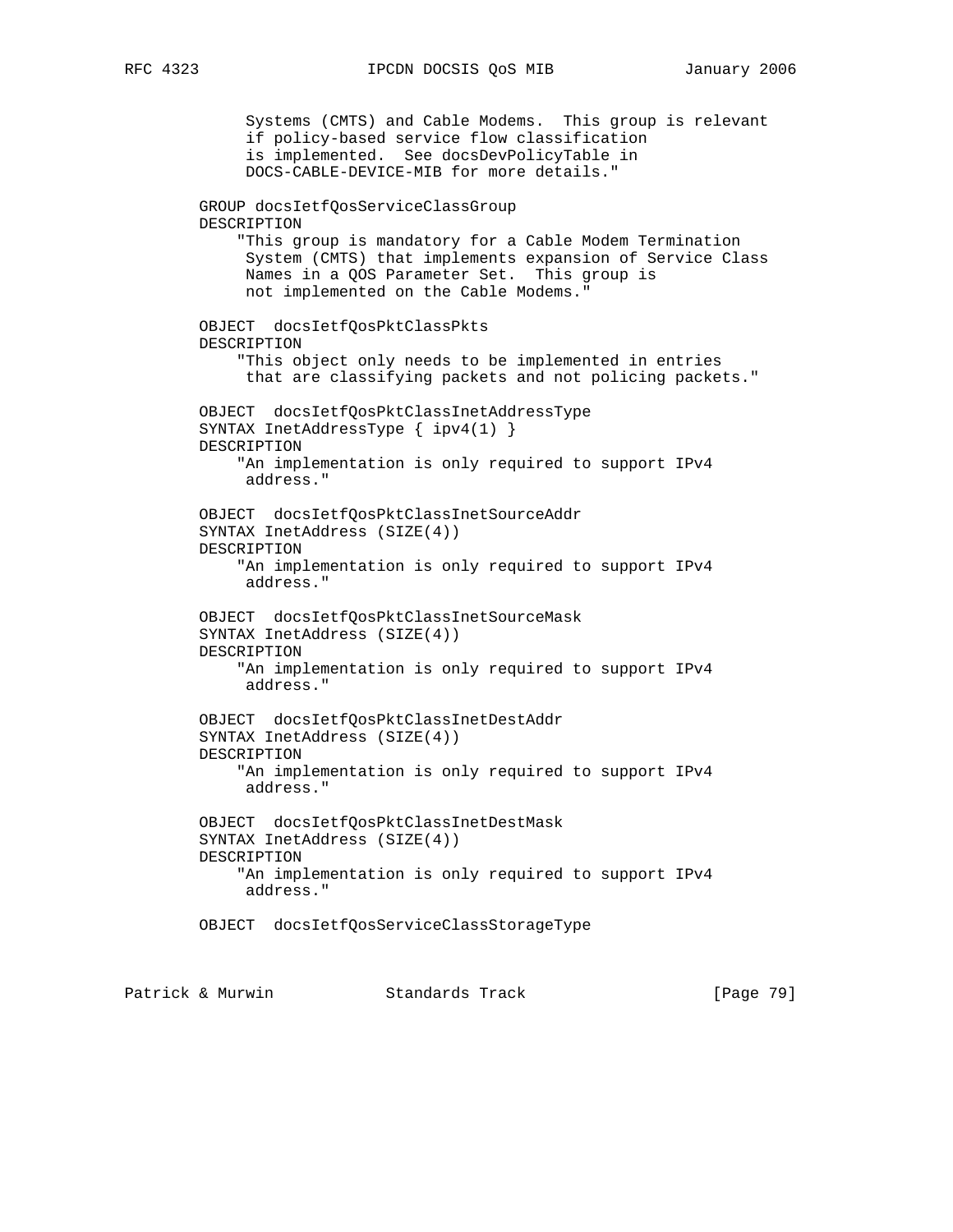```
 SYNTAX StorageType { nonVolatile(3) }
         DESCRIPTION
             "An implementation is only required to support nonvolatile
              storage."
         OBJECT docsIetfQosServiceClassPolicyStorageType
         SYNTAX StorageType { nonVolatile(3) }
         DESCRIPTION
             "An implementation is only required to support nonvolatile
              storage."
     ::= { docsIetfQosCompliances 1 }
docsIetfQosBaseGroup OBJECT-GROUP
     OBJECTS {
     docsIetfQosPktClassDirection,
     docsIetfQosPktClassPriority,
     docsIetfQosPktClassIpTosLow,
     docsIetfQosPktClassIpTosHigh,
     docsIetfQosPktClassIpTosMask,
     docsIetfQosPktClassIpProtocol,
     docsIetfQosPktClassSourcePortStart,
     docsIetfQosPktClassSourcePortEnd,
     docsIetfQosPktClassDestPortStart,
     docsIetfQosPktClassDestPortEnd,
     docsIetfQosPktClassDestMacAddr,
     docsIetfQosPktClassDestMacMask,
     docsIetfQosPktClassSourceMacAddr,
     docsIetfQosPktClassEnetProtocolType,
     docsIetfQosPktClassEnetProtocol,
     docsIetfQosPktClassUserPriLow,
     docsIetfQosPktClassUserPriHigh,
     docsIetfQosPktClassVlanId,
     docsIetfQosPktClassStateActive,
     docsIetfQosPktClassPkts,
     docsIetfQosPktClassBitMap,
     docsIetfQosPktClassInetAddressType,
     docsIetfQosPktClassInetSourceAddr,
     docsIetfQosPktClassInetSourceMask,
     docsIetfQosPktClassInetDestAddr,
     docsIetfQosPktClassInetDestMask,
     docsIetfQosServiceFlowSID,
     docsIetfQosServiceFlowDirection,
     docsIetfQosServiceFlowPrimary,
     docsIetfQosServiceFlowPkts,
     docsIetfQosServiceFlowOctets,
```
Patrick & Murwin Standards Track [Page 80]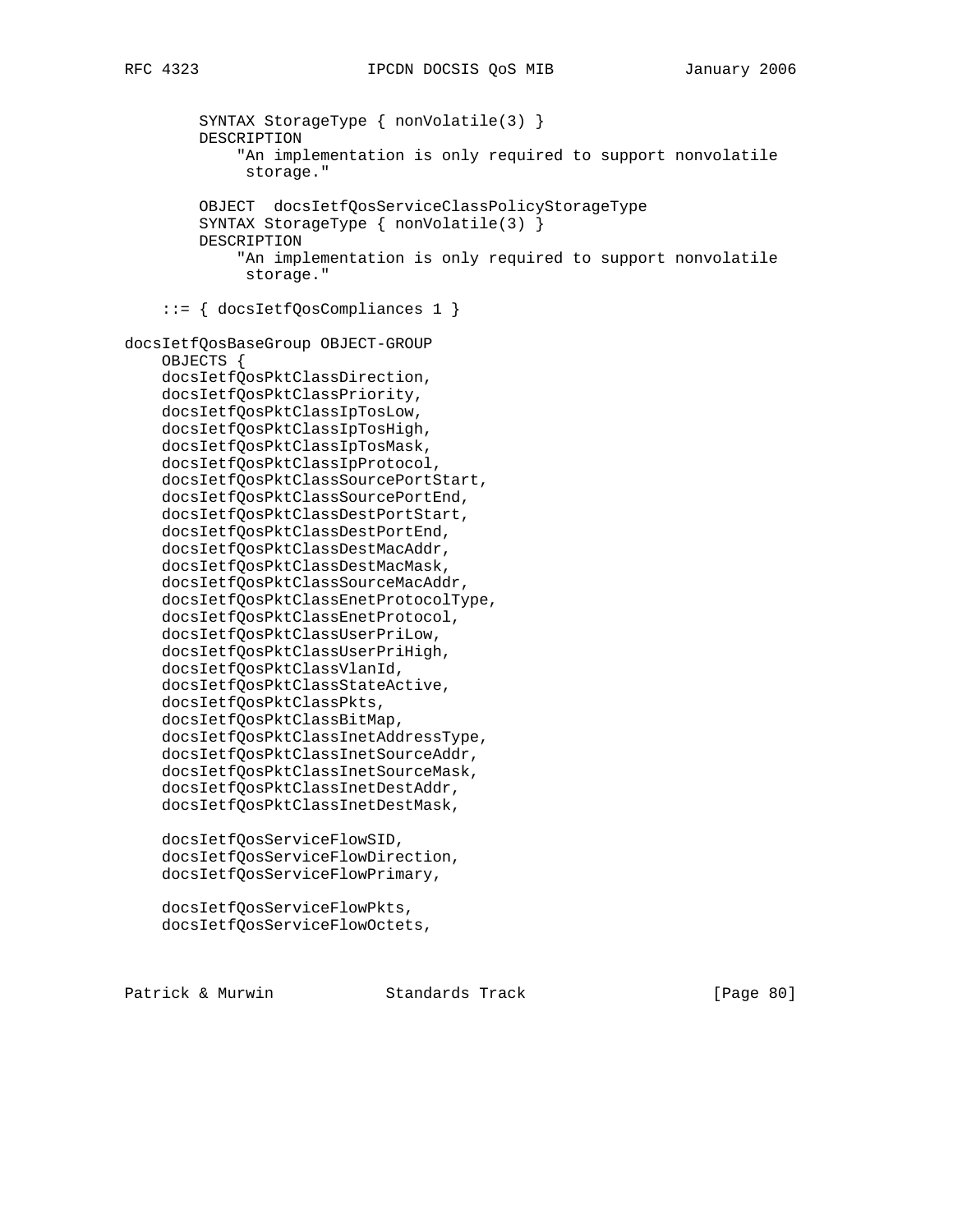docsIetfQosServiceFlowTimeCreated, docsIetfQosServiceFlowTimeActive, docsIetfQosServiceFlowPHSUnknowns, docsIetfQosServiceFlowPolicedDropPkts, docsIetfQosServiceFlowPolicedDelayPkts, docsIetfQosDSAReqs, docsIetfQosDSARsps, docsIetfQosDSAAcks, docsIetfQosDSCReqs, docsIetfQosDSCRsps, docsIetfQosDSCAcks, docsIetfQosDSDReqs, docsIetfQosDSDRsps, docsIetfQosDynamicAdds, docsIetfQosDynamicAddFails, docsIetfQosDynamicChanges, docsIetfQosDynamicChangeFails, docsIetfQosDynamicDeletes, docsIetfQosDynamicDeleteFails, docsIetfQosDCCReqs, docsIetfQosDCCRsps, docsIetfQosDCCAcks, docsIetfQosDCCs, docsIetfQosDCCFails, docsIetfQosPHSField, docsIetfQosPHSMask, docsIetfQosPHSSize, docsIetfQosPHSVerify, docsIetfQosPHSIndex } STATUS current DESCRIPTION "Group of objects implemented in both Cable Modems and Cable Modem Termination Systems." ::= { docsIetfQosGroups 1 } docsIetfQosParamSetGroup OBJECT-GROUP OBJECTS { docsIetfQosParamSetServiceClassName, docsIetfQosParamSetPriority, docsIetfQosParamSetMaxTrafficRate, docsIetfQosParamSetMaxTrafficBurst, docsIetfQosParamSetMinReservedRate, docsIetfQosParamSetMinReservedPkt, docsIetfQosParamSetActiveTimeout,

docsIetfQosParamSetAdmittedTimeout,

Patrick & Murwin Standards Track [Page 81]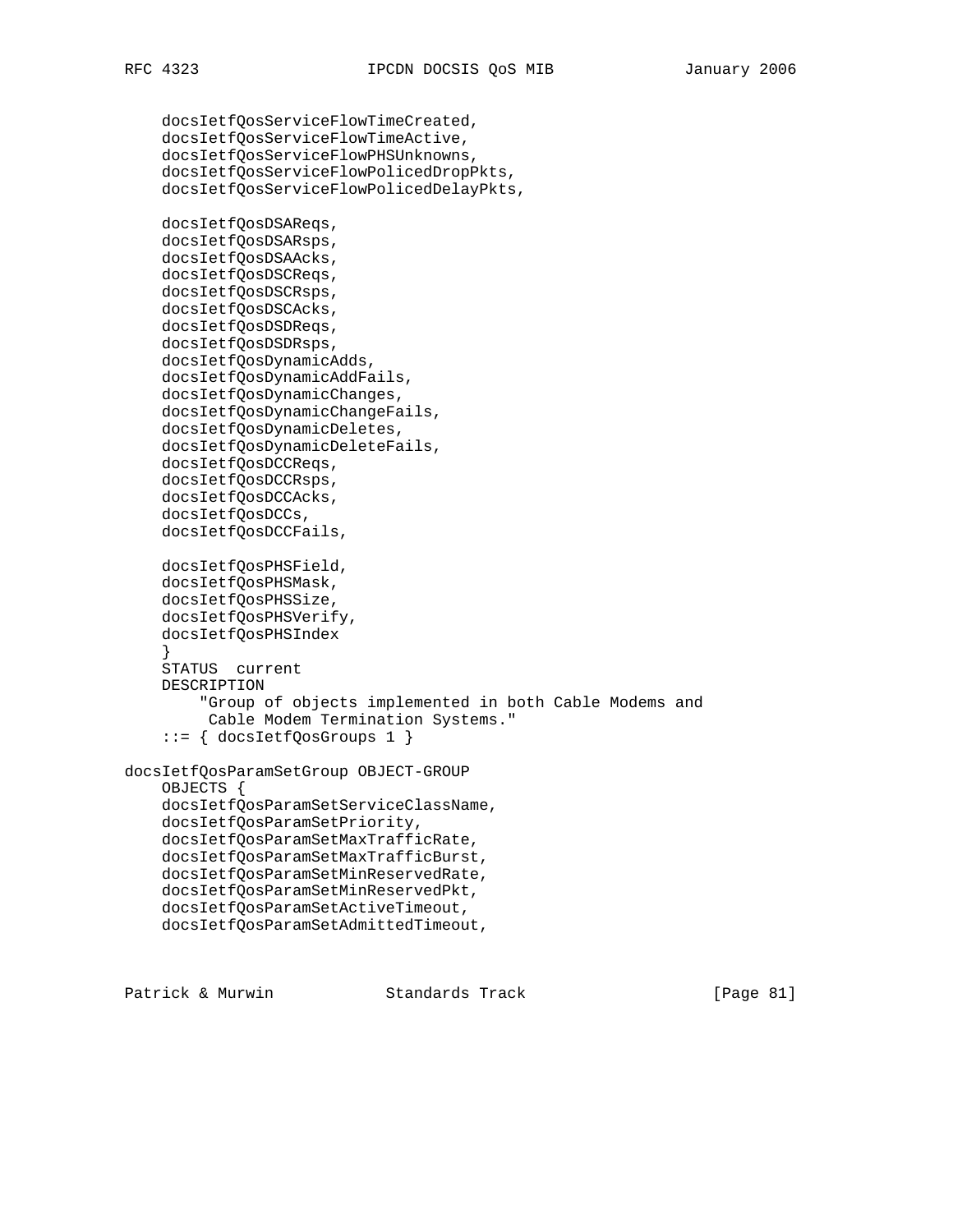docsIetfQosParamSetMaxConcatBurst, docsIetfQosParamSetSchedulingType, docsIetfQosParamSetNomPollInterval, docsIetfQosParamSetTolPollJitter, docsIetfQosParamSetUnsolicitGrantSize, docsIetfQosParamSetNomGrantInterval, docsIetfQosParamSetTolGrantJitter, docsIetfQosParamSetGrantsPerInterval, docsIetfQosParamSetTosAndMask, docsIetfQosParamSetTosOrMask, docsIetfQosParamSetMaxLatency, docsIetfQosParamSetRequestPolicyOct, docsIetfQosParamSetBitMap } STATUS current DESCRIPTION "Group of objects implemented in both Cable Modems and Cable Modem Termination Systems for QOS Parameter Sets." ::= { docsIetfQosGroups 2 } docsIetfQosCmtsGroup OBJECT-GROUP OBJECTS { docsIetfQosUpstreamFragments, docsIetfQosUpstreamFragDiscards, docsIetfQosUpstreamConcatBursts, docsIetfQosServiceFlowLogIfIndex, docsIetfQosServiceFlowLogSFID, docsIetfQosServiceFlowLogCmMac, docsIetfQosServiceFlowLogPkts, docsIetfQosServiceFlowLogOctets, docsIetfQosServiceFlowLogTimeDeleted, docsIetfQosServiceFlowLogTimeCreated, docsIetfQosServiceFlowLogTimeActive, docsIetfQosServiceFlowLogDirection, docsIetfQosServiceFlowLogPrimary, docsIetfQosServiceFlowLogServiceClassName, docsIetfQosServiceFlowLogPolicedDropPkts, docsIetfQosServiceFlowLogPolicedDelayPkts, docsIetfQosServiceFlowLogControl, docsIetfQosCmtsIfIndex -- docsIetfQosCmtsMacToSrvFlowTable required } STATUS current DESCRIPTION

Patrick & Murwin Standards Track [Page 82]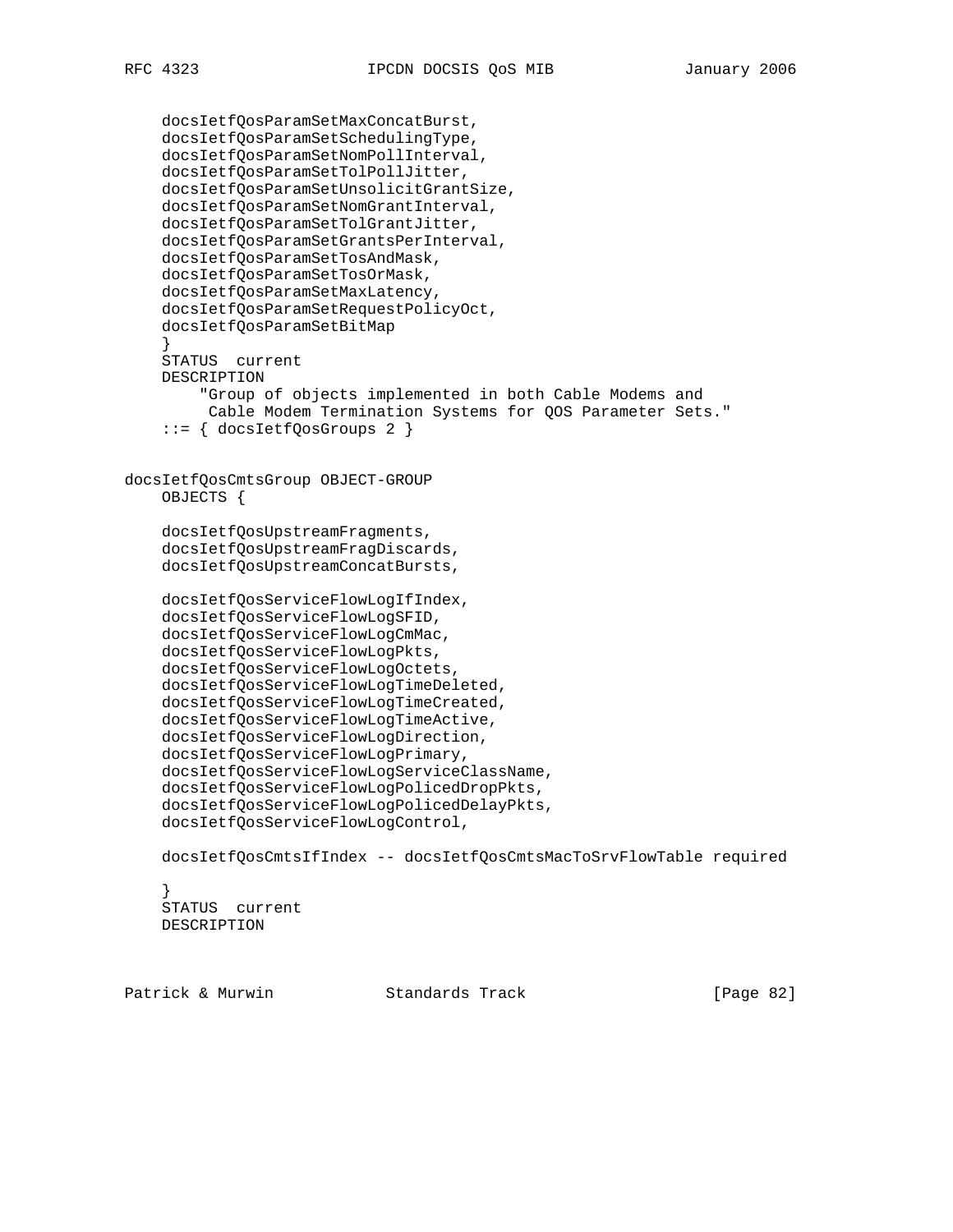```
 "Group of objects implemented only in the CMTS."
     ::= { docsIetfQosGroups 3 }
docsIetfQosSrvClassPolicyGroup OBJECT-GROUP
     OBJECTS {
     docsIetfQosServiceClassPolicyName,
     docsIetfQosServiceClassPolicyRulePriority,
     docsIetfQosServiceClassPolicyStatus,
     docsIetfQosServiceClassPolicyStorageType
 }
     STATUS current
     DESCRIPTION
         "Group of objects implemented in both Cable Modems and
          Cable Modem Termination Systems when supporting policy-based
          service flows."
     ::= { docsIetfQosGroups 4 }
docsIetfQosServiceClassGroup OBJECT-GROUP
     OBJECTS {
     docsIetfQosServiceClassStatus,
     docsIetfQosServiceClassPriority,
     docsIetfQosServiceClassMaxTrafficRate,
     docsIetfQosServiceClassMaxTrafficBurst,
     docsIetfQosServiceClassMinReservedRate,
     docsIetfQosServiceClassMinReservedPkt,
     docsIetfQosServiceClassMaxConcatBurst,
     docsIetfQosServiceClassNomPollInterval,
     docsIetfQosServiceClassTolPollJitter,
     docsIetfQosServiceClassUnsolicitGrantSize,
     docsIetfQosServiceClassNomGrantInterval,
     docsIetfQosServiceClassTolGrantJitter,
     docsIetfQosServiceClassGrantsPerInterval,
     docsIetfQosServiceClassMaxLatency,
     docsIetfQosServiceClassActiveTimeout,
     docsIetfQosServiceClassAdmittedTimeout,
     docsIetfQosServiceClassSchedulingType,
     docsIetfQosServiceClassRequestPolicy,
     docsIetfQosServiceClassTosAndMask,
     docsIetfQosServiceClassTosOrMask,
     docsIetfQosServiceClassDirection,
     docsIetfQosServiceClassStorageType,
     docsIetfQosServiceClassDSCPOverwrite
 }
     STATUS current
     DESCRIPTION
         "Group of objects implemented only in Cable Modem
          Termination Systems when supporting expansion of Service
          Class Names in a QOS Parameter Set"
```
Patrick & Murwin Standards Track [Page 83]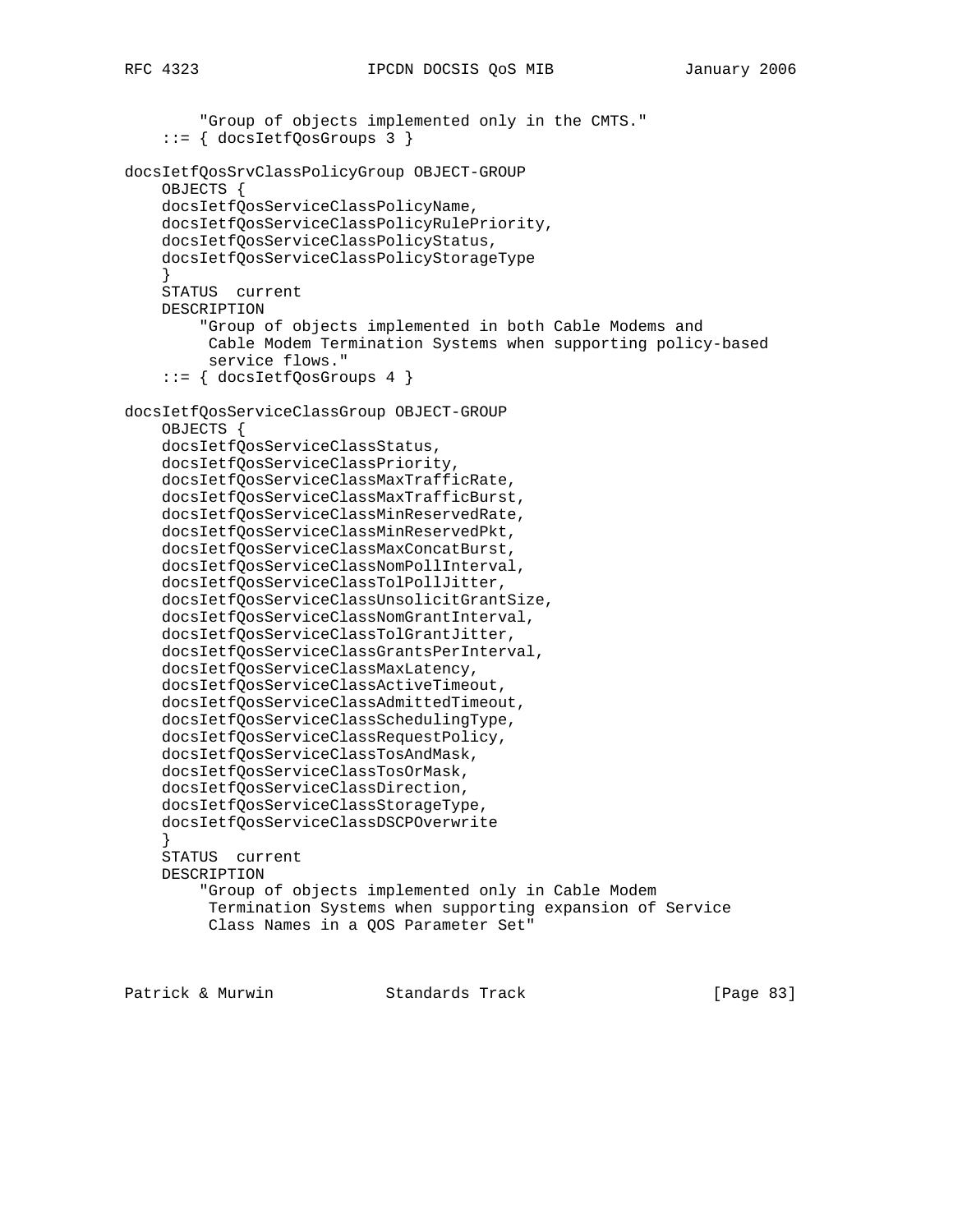```
 ::= { docsIetfQosGroups 5 }
```
## END

6. Security Considerations

 This MIB module relates to an agent that will provide metropolitan public Internet access. As such, improper manipulation of the objects represented by this MIB module may result in denial of service to a large number of end-users [6]. Manipulation of the docsIetfQosServiceClassTable and docsIetfQosServiceClassPolicyTable may allow an end-user to increase his or her service levels, or affect other end-users in either a positive or negative manner. In addition, manipulation of docsIetfQosServiceFlowLogControl could allow an attacker to remove logs of packet and byte counts forwarded on a Service Flow. If such logs were used for billing, the attacker would obtain free service.

 There are a number of management objects defined in this MIB module with a MAX-ACCESS clause of read-write and/or read-create. Such objects may be considered sensitive or vulnerable in some network environments. The support for SET operations in a non-secure environment without proper protection can have a negative effect on network operations. These are the tables and objects and their sensitivity/vulnerability:

- o The docsIetfQosServiceClassTable provides a template of QOS parameters such as maximum rate limits for a named service class. Changing these parameters would allow an attacker to obtain an unauthorized class of service.
- o The docsIetfQosServiceClassPolicyTable applies CMTS vendor proprietary policies for packet forwarding, including dropping, scheduling, notification, or other policies. Changing this table could allow an attacker to deny service to all subscribers of the CMTS or could grant the attacker unauthorized forwarding policies.
- o The docsIetfQosServiceFlowLogControl object controls the deletion of entries in the docsIetfQosServiceFlowLogTable, which acts as a historical "detail record" of DOCSIS Service Flow packets and bytes transmitted. Such records may be used for billing purposes, so the unauthorized deletion of the records can result in free service.

 Some of the readable objects in this MIB module (i.e., objects with a MAX-ACCESS other than not-accessible) may be considered sensitive or vulnerable in some network environments. It is thus important to

Patrick & Murwin Standards Track [Page 84]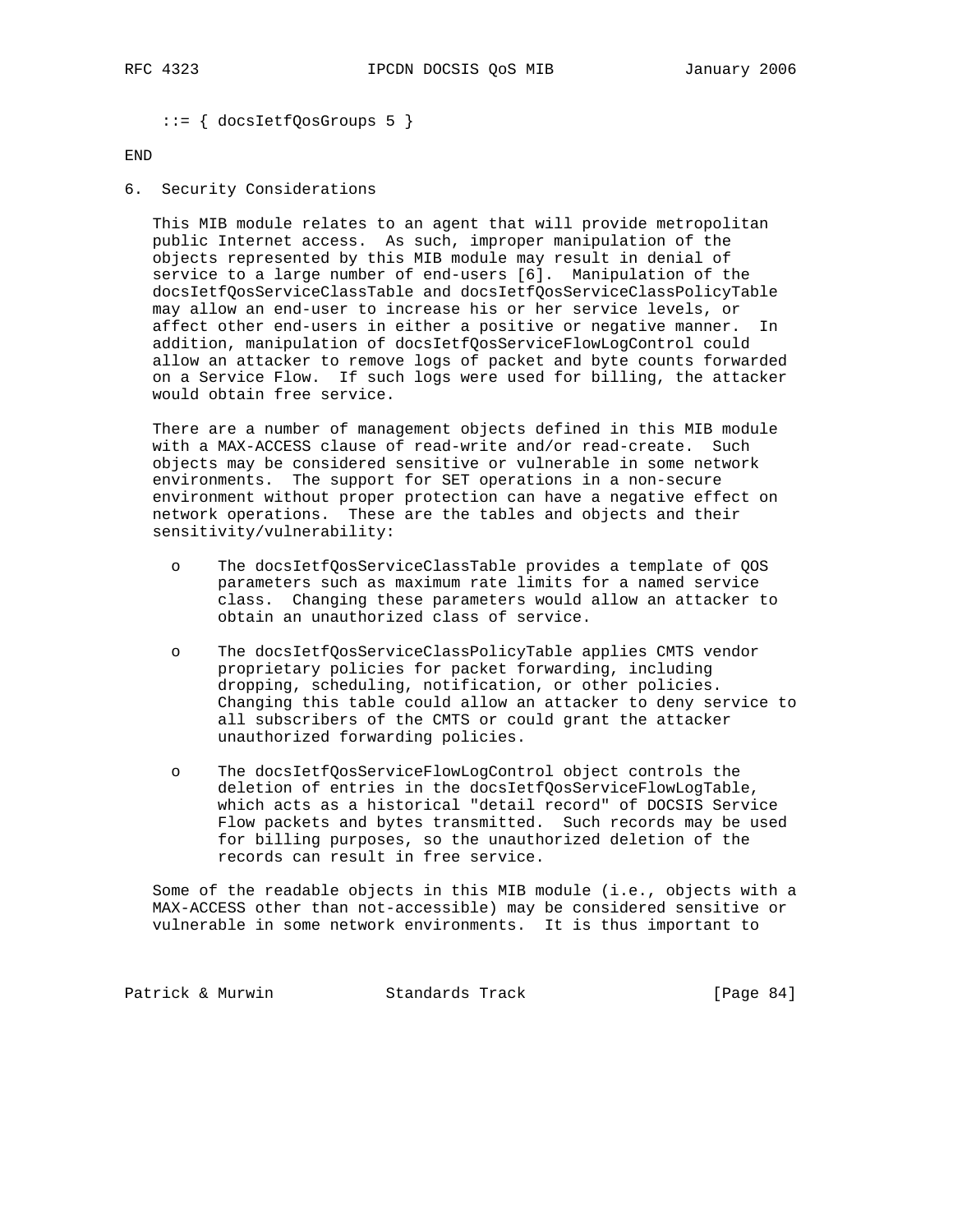control even GET access to these objects and possibly to even encrypt the values of these objects when sending them over the network via SNMP. These are the tables and objects and their sensitivity/vulnerability:

- o Unauthorized SNMP GET access of the docsIetfQosPktClassTable or docsIetfQosPHSTable can allow an attacker to learn IP addresses permitted to have enhanced quality of service, for possible spoofing. This table typically contains the IP addresses involved in voice-over-IP sessions, for example.
- o Unauthorized SNMP GET access of the docsIetfQosParamSetTable allows an attacker to learn the names of Service Classes that are permitted to have enhanced QoS service, and the values of that enhanced service. That name can be referenced in an unauthorized DOCSIS cable modem configuration file to obtain enhanced service.
- o Unauthorized SNMP GET access of the docsIetfQosServiceFlowTable can tell an attacker when Service Flows are active, e.g., when a voice-over-IP call is in progress.

 Unauthorized SNMP GET access of the docsIetfQosServiceFlowLogTable can expose private information about network usage.

 o Unauthorized SNMP GET access of the docsIetfQosServiceFlowStatsTable, docsIetfQosUpstreamStatsTable, docsIetfQosDynamicServiceStatsTable, docsIetfQosServiceFlowLogTable, and docsIetfQosCmtsMacToSrvFlowTable can tell an attacker the volume of traffic to and from any Service Flow in the system, resulting in loss of privacy of the amount and direction of data transfer.

 SNMP versions prior to SNMPv3 did not include adequate security. Even if the network itself is secure (for example by using IPSec), even then, there is no control as to who on the secure network is allowed to access and GET/SET (read/change/create/delete) the objects in this MIB module. It is RECOMMENDED that implementers consider the security features as provided by the SNMPv3 framework (see [15], section 8), including full support for the SNMPv3 cryptographic mechanisms (for authentication and privacy). Further, deployment of SNMP versions prior to SNMPv3 is NOT RECOMMENDED. Instead, it is RECOMMENDED to deploy SNMPv3 and to enable cryptographic security. It is then a customer/operator responsibility to ensure that the SNMP

Patrick & Murwin Standards Track [Page 85]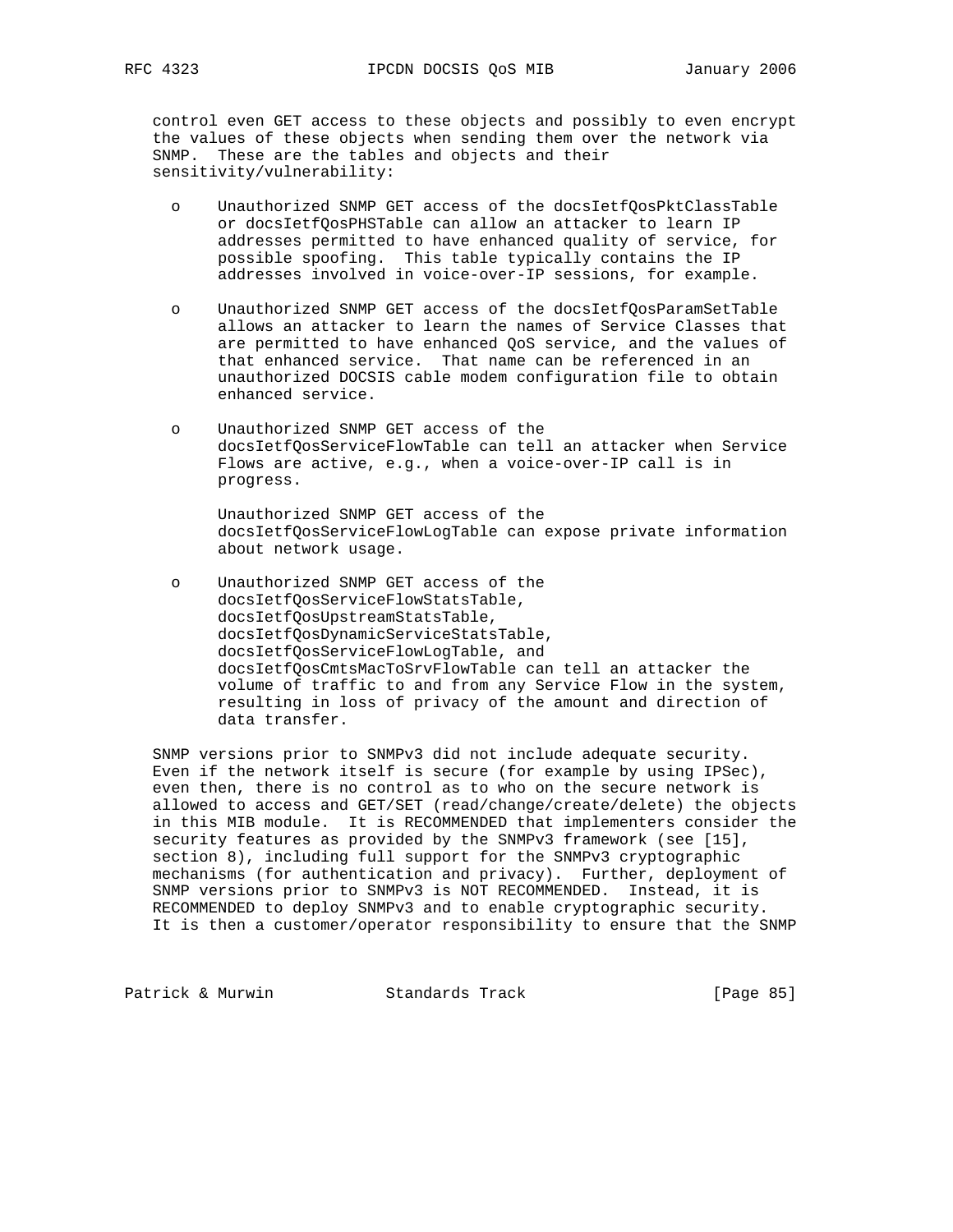entity giving access to an instance of this MIB module, is properly configured to give access to the objects only to those principals (users) that have legitimate rights to indeed GET or SET (change/create/delete) them.

7. IANA Considerations

 The MIB module in this document uses the following IANA-assigned OBJECT IDENTIFIER values recorded in the SMI Numbers registry:

| Descriptor     | OBJECT IDENTIFIER Value |
|----------------|-------------------------|
|                |                         |
| docsIetfOosMIB | $\{$ mib-2 127 $\}$     |

8. Acknowledgements

 The authors gratefully acknowledge the comments and suggestions of the IP over Cable Data Network (IPCDN) Working Group (especially the co-chairs Richard Woundy and Jean-Francois Mule) as well as the contributions of the Operation and Management Area Director, Bert Wijnen.

- 9. Normative References
	- [1] McCloghrie, K., Perkins, D., and J. Schoenwaelder, "Structure of Management Information Version 2 (SMIv2)", STD 58, RFC 2578, April 1999.
	- [2] McCloghrie, K., Perkins, D., and J. Schoenwaelder, "Textual Conventions for SMIv2", STD 58, RFC 2579, April 1999.
	- [3] McCloghrie, K., Perkins, D., and J. Schoenwaelder, "Conformance Statements for SMIv2", STD 58, RFC 2580, April 1999.
	- [4] "Data-Over-Cable Service Interface Specifications: Radio Frequency Interface Specification SP-RFIv2.0-I06-040804", DOCSIS, August 2004, http://www.cablelabs.com/specifications/archives/.
	- [5] Bradner, S., "Key words for use in RFCs to Indicate Requirement Levels", BCP 14, RFC 2119, March 1997.
	- [6] St. Johns, M., "Cable Device Management Information Base for DOCSIS compliant Cable Modems and Cable Modem Termination Systems", RFC 2669, August 1999.

Patrick & Murwin Standards Track [Page 86]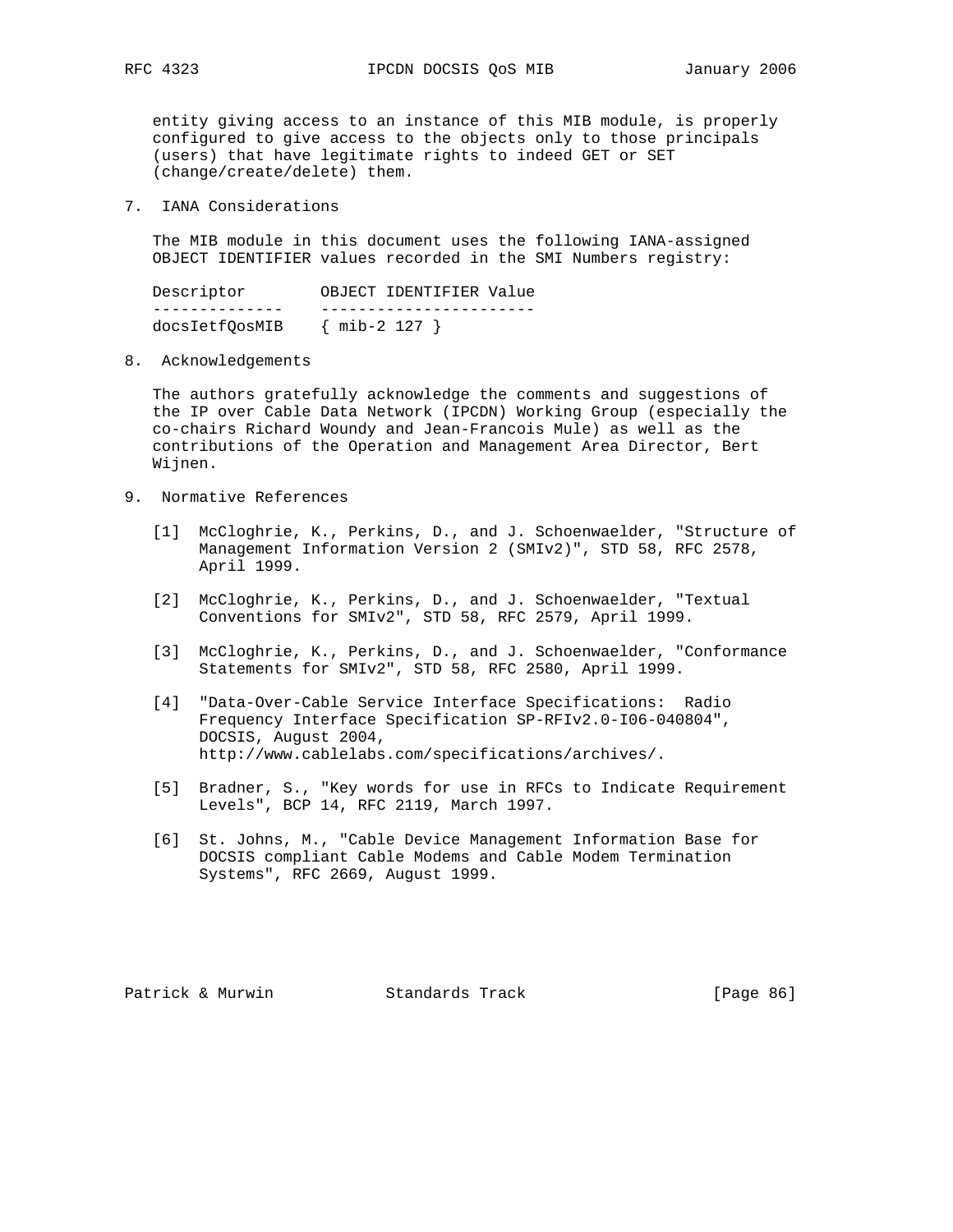- [7] St. Johns, M., "Radio Frequency (RF) Interface Management Information Base for MCNS/DOCSIS compliant RF interfaces", RFC 2670, August 1999.
- [8] Daniele, M., Haberman, B., Routhier, S., and J. Schoenwaelder, "Textual Conventions for Internet Network Addresses", RFC 4001, February 2005.
- [9] Grossman, D., "New Terminology and Clarifications for Diffserv", RFC 3260, April 2002.
- [10] Ramakrishnan, K., Floyd, S., and D. Black, "The Addition of Explicit Congestion Notification (ECN) to IP", RFC 3168, September 2001.
- [11] McCloghrie, K. and F. Kastenholz, "The Interfaces Group MIB", RFC 2863, June 2000.
- [12] Harrington, D., Presuhn, R., and B. Wijnen, "An Architecture for Describing Simple Network Management Protocol (SNMP) Management Frameworks", STD 62, RFC 3411, December 2002.
- [13] Baker, F., Chan, K., and A. Smith, "Management Information Base for the Differentiated Services Architecture", RFC 3289, May 2002.
- [14] Postel, J., "Internet Protocol", STD 5, RFC 791, September 1981.
- 10. Informative References
	- [15] Case, J., Mundy, R., Partain, D., and B. Stewart, "Introduction and Applicability Statements for Internet-Standard Management Framework", RFC 3410, December 2002.

Patrick & Murwin  $\begin{array}{ccc} \text{Standards} & \text{Track} & \text{Simpler} & \text{[Page 87]} \end{array}$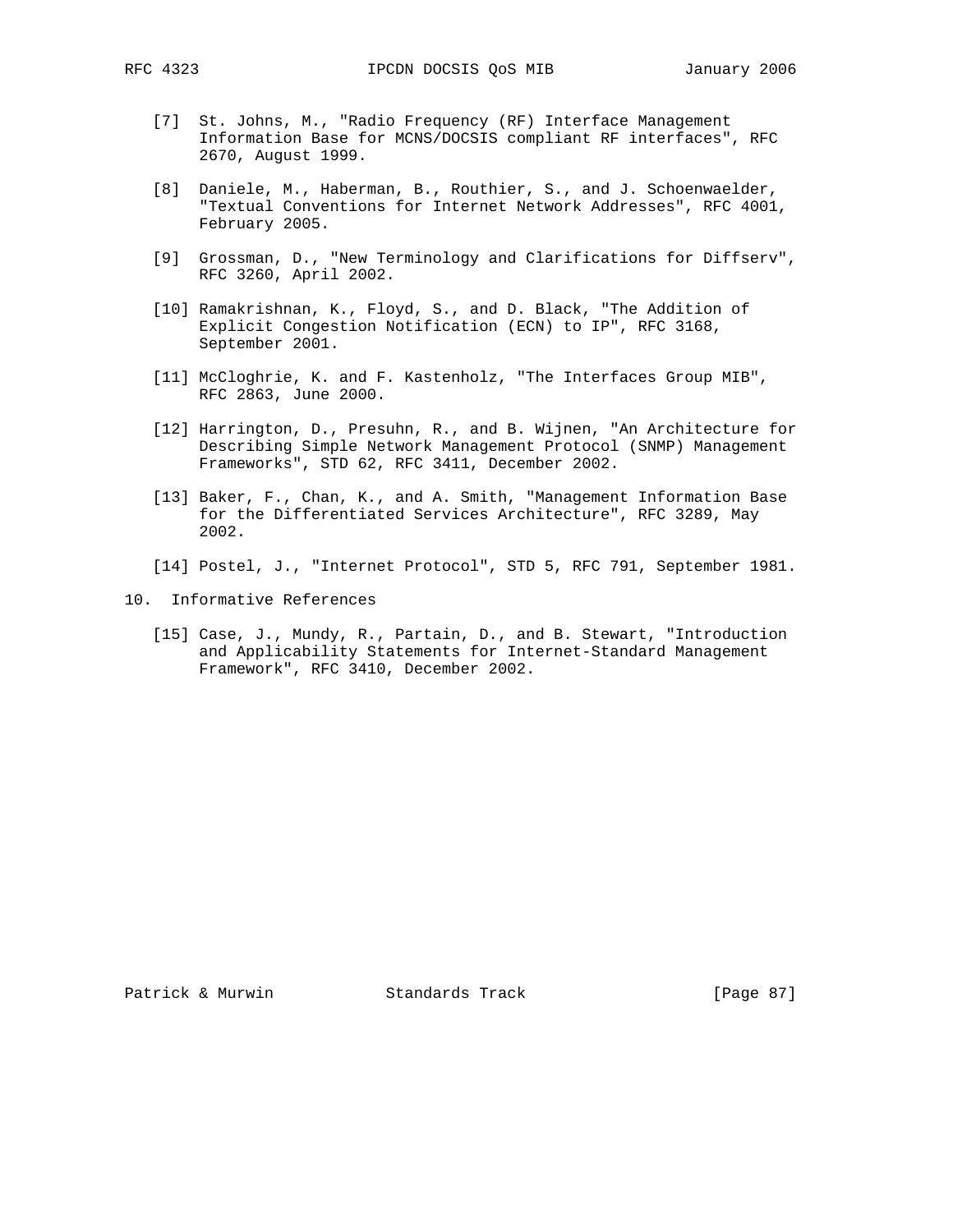Authors' Addresses

 Michael Patrick Motorola Broadband Communications Sector 111 Locke Drive Marlborough, MA 01752

 Phone: (508) 786-7563 EMail: michael.patrick@motorola.com

 William Murwin Motorola Broadband Communications Sector 111 Locke Drive Marlborough, MA 01752

 Phone: (508) 786-7594 EMail: w.murwin@motorola.com